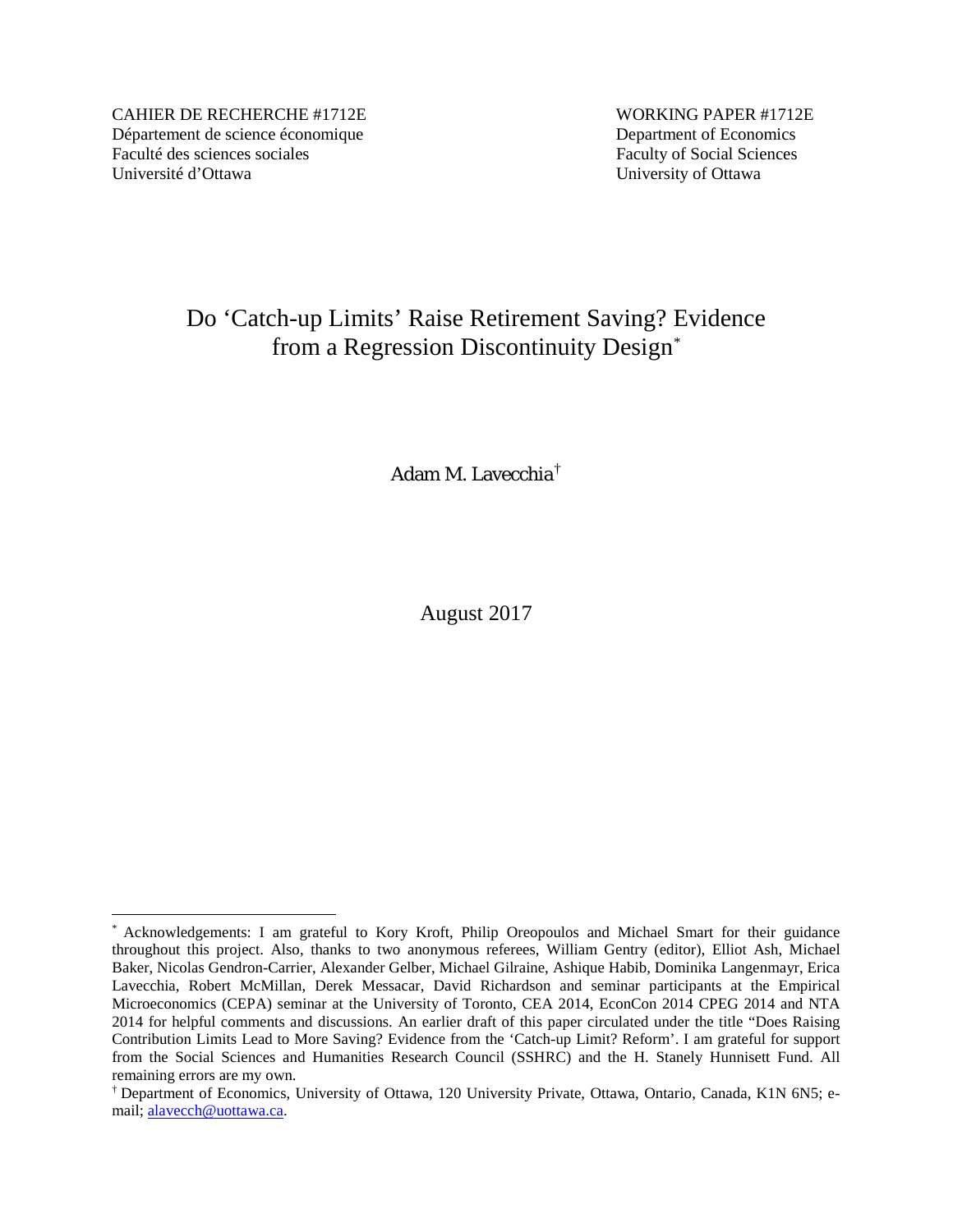## *Abstract*

*This paper studies the effect of raising contribution limits on retirement saving by exploiting the 'catch-up limit' provision, a rule which allows those over the age of 50 to make higher IRA and 401(k) contributions than those under 50. Using an age-related regression discontinuity design, I find that eligibility for 'catch-up limits' leads to a large increase in total tax-deferred contributions for those without access to a 401(k) plan. This is driven by a 25 percent increase in average IRA contributions and a 21 percent increase in the likelihood of making an IRA contribution. I also find no significant effects on overall 401(k) contributions. The findings suggest that, contrary to the neoclassical life-cycle model, the response to eligibility for 'catchup limits' was not limited to constrained savers.*

**Key words:** *Retirement saving, Tax-preferred savings accounts, Contribution limits, Regression discontinuity design.*

**JEL Classification**: D14, H31, J26.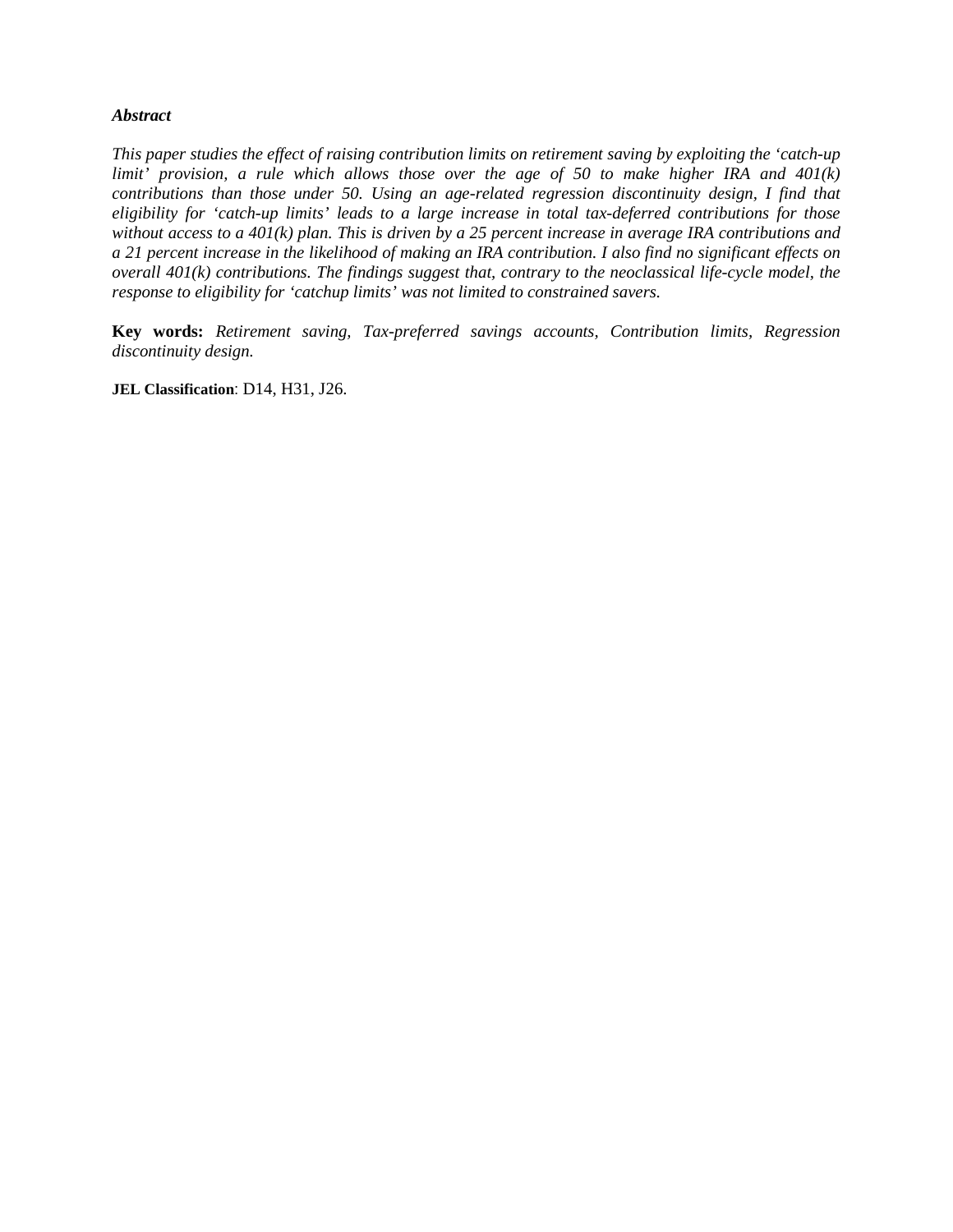# **1 Introduction**

There is a growing concern that a significant number of households are not saving enough to smooth consumption in retirement.<sup>1</sup> Increasing IRA and  $401(k)$  contribution limits is often suggested as a way to increase saving.<sup>2</sup> However, the effectiveness of this policy has been widely debated in academic and policy circles with no clear consensus. Opponents argue that increasing the annual IRA and 401(k) contribution limit does little to promote saving by individuals for whom the limit is not already binding ([Orszag and Orszag](#page-29-0) [\(2001\)](#page-29-0)). This view is supported by the neoclassical life-cycle model of consumption and saving which predicts that raising the contribution limit will only affect the choices of previously constrained savers.

In this paper, I question whether the savings response to higher contribution limits is always limited to constrained savers. Using exogenous policy variation to IRA and 401(k) limits, I show that the effects of raising contribution limits can be more nuanced. My analysis exploits the introduction of the 'catch-up limit' provision, a rule introduced in 2002 which allows individuals over the age of 50 to make larger tax-deferred contributions than those under the age of 50. The 'catchup limit' provision permits an age-based regression discontinuity design (RDD) which compares the annual tax-deferred contributions of those just over the age of 50 with those just under the age of 50.

Using data from the Survey of Income and Program Participation (SIPP) for 2002, 2004 and 2005, I find that eligibility for 'catch-up limits' leads to a small and statistically significant effect on total tax-deferred (IRA plus 401(k)) contributions in the overall population. However, this finding masks significant heterogeneity, both across different types of individuals and between different retirement savings accounts. Eligibility for 'catch-up limits' leads to a 25 percent increase in average IRA contributions and a 21 percent increase in the probability of contributing to an IRA at age 50. This is driven by a 51 percent increase in the average tax-deferred contribution of individuals

<sup>&</sup>lt;sup>1</sup>See [Poterba](#page-29-0) [\(2014](#page-29-0)) for a review of the state of retirement income security in the United States. Based on his reading of the literature, Poterba suggests that approximately 25 percent of households have not accumulated enough assets to purchase an annuity that would allow them to maintain even 50 percent of their pre-retirement consumption. He notes, however, that there is significant heterogeneity across households in retirement income security. In particular, replacement rates are relatively high for many low-income households given current expected Social Security benefits.

<sup>&</sup>lt;sup>2</sup>Individual Retirement Accounts (IRAs) and employer-sponsored 401(k) savings plans are the two most popular tax-preferred savings accounts. Asset balances in IRAs, more than \$4.8 trillion in 2012, account for more than 25 percent of retirement wealth and 9.3 percent of household assets ([Holden and Bass](#page-28-0) ([2014\)](#page-28-0)). 401(k) plans are the most popular employer-sponsored defined contribution plan. 401(k) balances totaled more than \$4.2 trillion in 2013, almost 50 percent of private pension assets in the United States ([Holden and Schrass](#page-28-0) ([2014\)](#page-28-0)).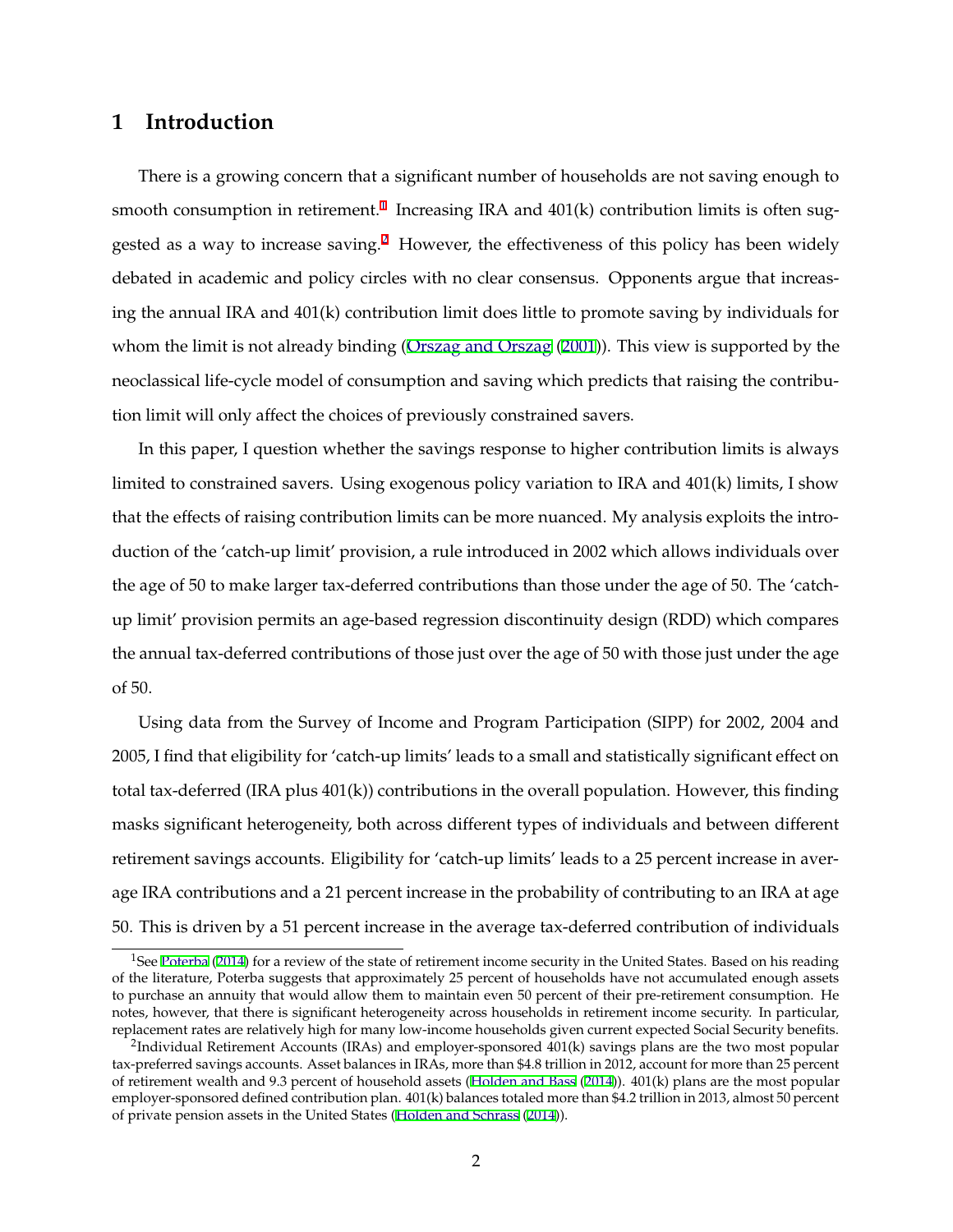that do not have access to an employer-sponsored 401(k) plan; the probability of making a contribution also increases by 31 percent for this group. Interestingly, this rise in participation rates is due to an increase in the likelihood of making a deductible contribution among existing owners, rather than higher take-up of IRA accounts. In contrast, eligibility for 'catch-up limits' leads to a small and statistically insignificant change to the tax-deferred contributions of those with access to a  $401(k)$ <sup>3</sup>

The large participation response by individuals without access to a  $401(k)$  plan is of interest because it implies that the effect of eligibility for 'catch-up limits' was not limited to constrained savers, contrary to the predictions of the neoclassical life-cycle model. Compared with those that do have access to a 401(k) plan, individuals without access earn less, have less education and are nearly three times more likely to work at a firm with fewer than 50 employees. These differences suggest that there may also be large differences in the willingness, ability and ways in which the two groups save for retirement. In turn, this may explain the observed heterogeneous responses to eligibility for 'catch-up limits'.

I explore two hypothesis for the divergent findings between the "no 401(k) available" and  $401(k)$  available" groups. First, anecdotal evidence from trade magazines and journals for the financial services industry suggests that banks and credit unions may have directed the advertising for their IRA products towards those over the age of 50 after the introduction of 'catch-up limits'. This advertising may have raised retirement contributions and participation rates by increasing awareness about the 'catch-up limit' provision, and for retirement saving more generally. For those without access to a 401(k) plan, this advertising may have been especially helpful in the absence of other timely advice about retirement savings. Second, I explore an explanation for the small, statistically insignificant effect of eligibility for 'catch-up limits' for individuals with access to a 401(k) plan. I find suggestive evidence that 401(k) owners constrained by the contribution limit temporarily substituted to IRAs while employers amended their pension plan contracts to accommodate 'catch-up limits' [\(Kaplan](#page-28-0) [\(2002](#page-28-0))). Specifically, I find evidence that while the effect of

<sup>&</sup>lt;sup>3</sup>I also explored whether eligibility for 'catch-up limits' increases total saving (i.e. tax-deferred retirement saving plus taxable saving). Although the SIPP asks respondents about their deductible contributions to IRAs and 401(k)s, a flow measure of saving, similar questions are not asked for taxable and other non-tax deferred saving. In particular, only year-end asset balances for taxable accounts and home-equity are available (a stock measure of saving). Converting these stocks to flow variables requires differencing year-end asset balances. The resulting variables are quite noisy, leading to estimates for the effect of eligibility for 'catch-up limits' on overall saving (and crowd-out) that are very imprecisely measured. These estimates are available from the author upon request.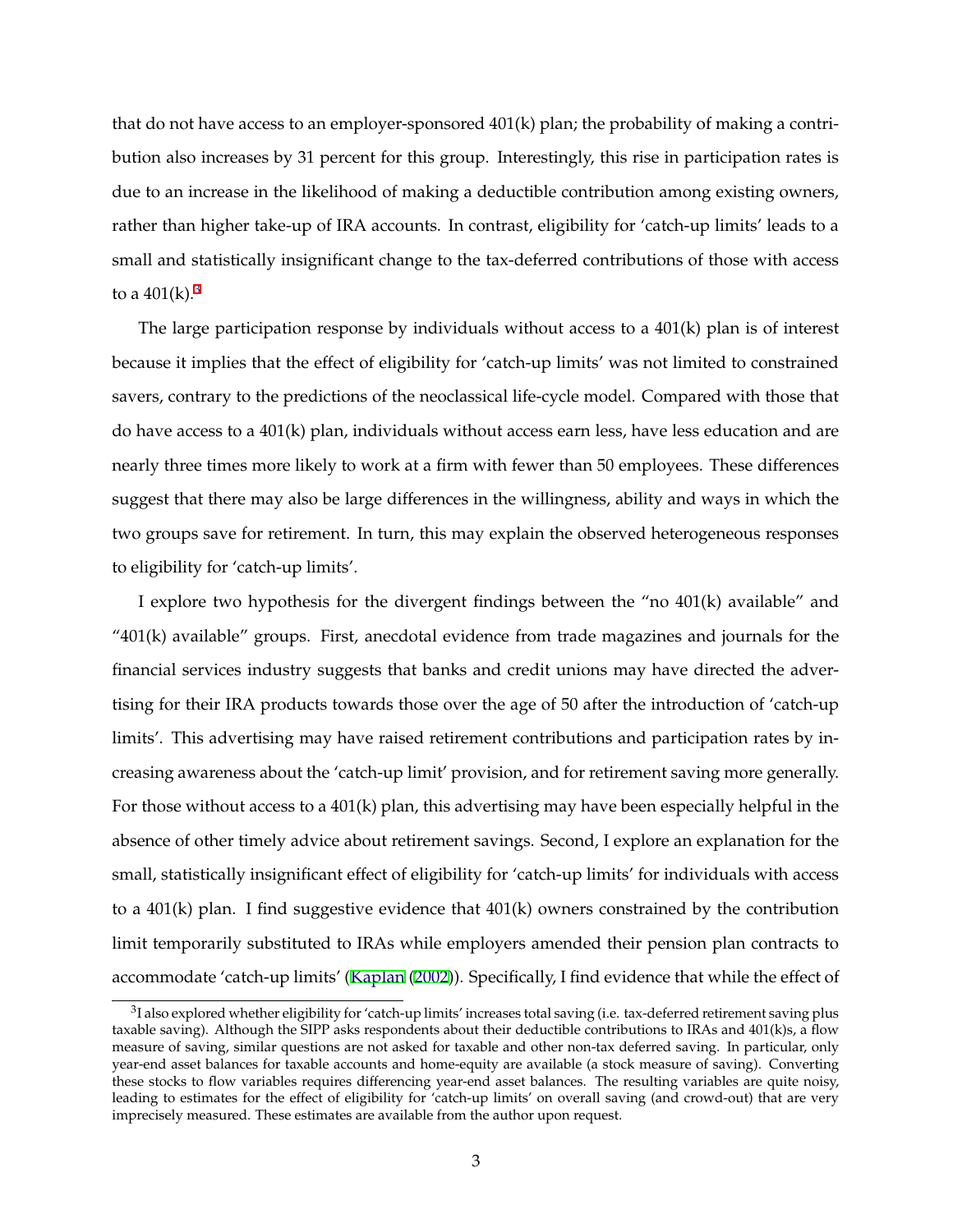'catch-up limits' on IRA contributions decreases between 2002 to 2005 for 401(k) limit savers, the effect on 401(k) contributions increases between 2002 and 2005.

This paper builds on the public finance literature that studies who uses tax-deferred retirement accounts, as well as on how policy changes affect saving in these plans.<sup>4</sup> Some of the first estimates on the effects of raising IRA and 401(k) limits comes from counterfactual policy simulations using structural models [\(Venti and Wise](#page-29-0) [\(1990a,b](#page-29-0)), [Gale and Scholz](#page-27-0) [\(1994](#page-27-0))). These studies conclude that raising contribution limits leads to large a (mechanical) increase in tax-deferred contributions only for limit contributions. Using data from the Consumer Expenditure Survey and the SIPP, [Venti and](#page-29-0) [Wise](#page-29-0) [\(1990a,b](#page-29-0)) estimate that raising IRA limits leads to a large increase in annual contributions, most of which represents new saving. However, using data from the Survey of Consumer Finances and a model that allows tastes for saving to vary by IRA contributor status, [Gale and Scholz](#page-27-0) ([1994](#page-27-0)) estimate that only a small fraction of the increase in contributions following a limit change represents new saving. These starkly different findings may be due to differences in econometric assumptions: the estimation in [Venti and Wise](#page-29-0) ([1990a](#page-29-0),[b\)](#page-29-0) assumes that differences in IRA saving across households is random after controlling for household characteristics, while Gale and Scholz compare IRA limit contributors, non-limit contributors and households that do not own IRAs.<sup>5</sup>

These mixed findings led to the development of a large literature in public finance that estimates whether IRA and 401(k) contributions displace saving in taxable assets ([Feenberg and Skin](#page-27-0)[ner](#page-27-0) [\(1989\)](#page-27-0), [Poterba, Venti, and Wise](#page-29-0) ([1995\)](#page-29-0), [Joines and Manegold](#page-28-0) ([1995\)](#page-28-0), [Attanasio and DeLeire](#page-26-0) ([2002](#page-26-0)), [Benjamin](#page-26-0) [\(2003\)](#page-26-0), [Engelhardt and Kumar](#page-27-0) [\(2007](#page-27-0)), [Gelber](#page-27-0) ([2011](#page-27-0))).<sup>6</sup> While the evidence in

<sup>&</sup>lt;sup>4</sup>A large and growing literature in behavioral economics explores whether non-price mechanisms increase saving. Several papers have found that policies such as default options ([Madrian and Shea](#page-29-0) ([2001\)](#page-29-0), [Choi, Laibson, and Madrian](#page-26-0) ([2004\)](#page-26-0)) requiring active decisions ([Carroll, Choi, Laibson, Madrian, and Metrick](#page-26-0) [\(2009](#page-26-0))), salience [\(Duflo, Gale, Liebman,](#page-27-0) [Orszag, and Saez](#page-27-0) [\(2006](#page-27-0), [2007\)](#page-27-0), [Saez](#page-29-0) ([2009\)](#page-29-0), [Chetty, Friedman, Leth-Petersen, Nielsen, and Olsen](#page-26-0) [\(2014](#page-26-0))), the actions of agents in an advisory capacity [\(Duflo et al.](#page-27-0) [\(2007](#page-27-0))), reminders ([Karlan, McConnell, Mullainathan, and Zinman](#page-28-0) [\(2010](#page-28-0))) and informational nudges [\(Clark, Maki, and Morrill](#page-26-0) ([2014\)](#page-26-0)) can be effective at increasing saving.

 $<sup>5</sup>$ In the Canadian setting, [Milligan](#page-29-0) ([2003\)](#page-29-0) studies a reform that increased contribution limits for Registered Retire-</sup> ment Savings Plans (RRSPs), an account similar to IRAs. He finds that increases in future contribution limits lower current period contributions. [Milligan](#page-29-0) ([2003\)](#page-29-0) reconciles these findings with a model in which savers who expect their desired retirement account contributions to be constrained in the future shift some of their savings to the current period. For these savers, increasing future contribution limits relaxes the future constraint, leading to lower contributions in the current period.

<sup>&</sup>lt;sup>6</sup>In the Danish setting, [Chetty et al.](#page-26-0) [\(2014](#page-26-0)) show that the overall savings effect of retirement accounts depends on whether individuals are active or passive in their savings allocation decisions. For those that are passive (about 85 percent of the sample), mandatory savings policies increase savings since individuals do not re-optimize by reducing saving in other accounts. Tax incentives to save in retirement accounts also have little effects on this group. For those that are active optimizers (about 15 percent of the sample), tax-incentives to save lead to reductions in other taxable saving, limiting the overall savings impact of these plans.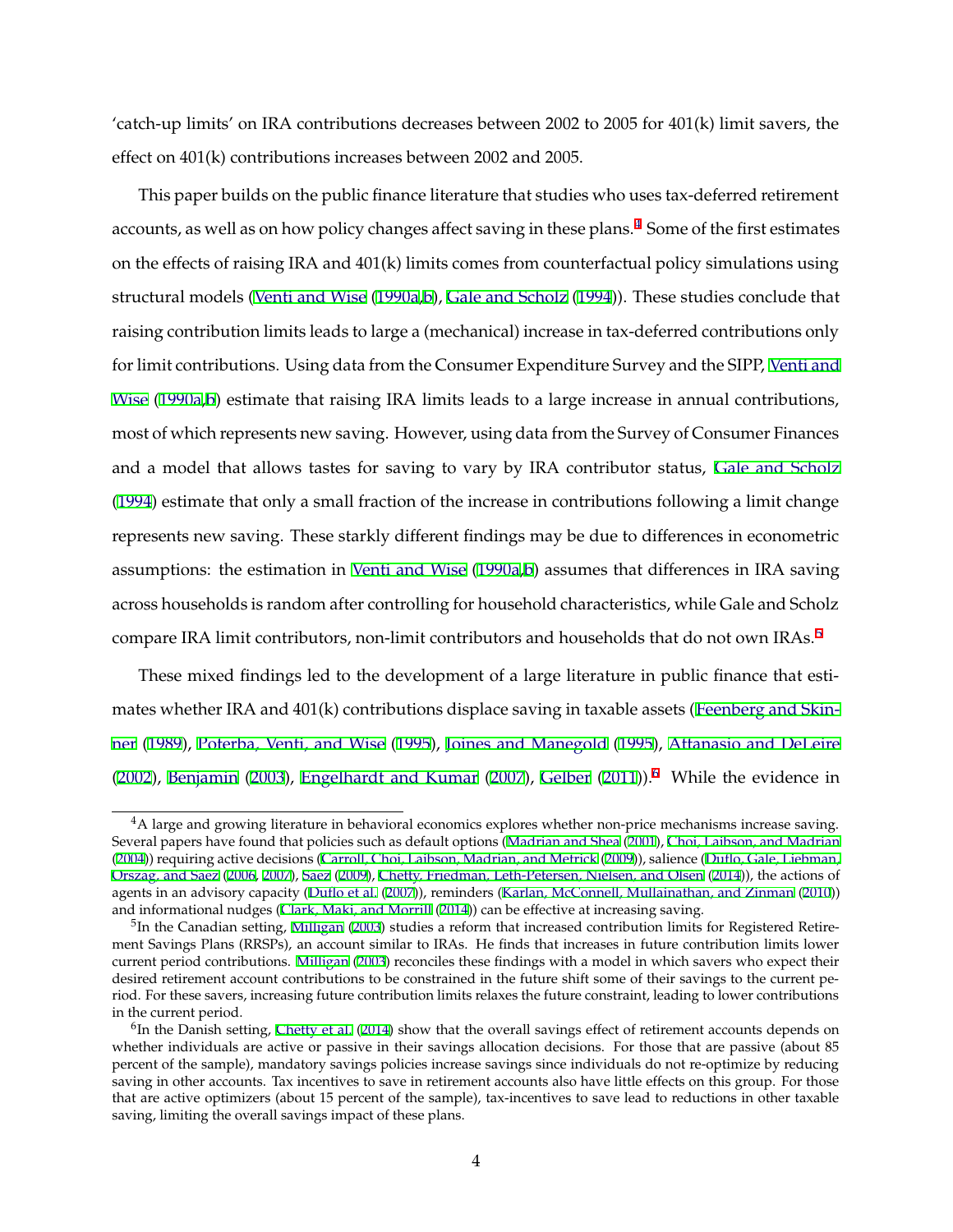these papers has improved our understanding of who uses IRAs and 401(k)s, the empirical strategies used are faced with important limitations ([Bernheim](#page-26-0) [\(2002\)](#page-26-0), [Friedman](#page-27-0) ([2016\)](#page-27-0)). These limitations are due to the fact that IRA and 401(k) contribution limits are rarely exogenous. Historically, eligibility for IRAs and 401(k)s has either been universal or correlated with potential tastes for saving such as income or workplace pension status.<sup>7</sup> Direct empirical evidence on the causal effect of raising contribution limits is especially scarce, in part because changes to statutory limits are infrequent. Interpreting evidence that compares IRA or 401(k) contributors before and after a limit increase is difficult if changes to unobservables that influence retirement savings are correlated with the limit increase. For example, differences in economic conditions over time make it difficult to interpret changes to savings behavior before and after a contribution limit increase as a causal effect without an unaffected control group.

The RDD used in this paper addresses and improves upon the limitations of prior work by allowing for a cleaner identification of the savings effect of raising contribution limits. This is because the validity of the RDD relies only on the assumption that all unobserved characteristics that influence savings are continuous in age at age 50. In Sections [3](#page-9-0) and [4](#page-14-0), I present evidence to support the plausibility of this identification assumption. In particular, using savings behavior from the years prior to the introduction of 'catch-up limits', I test whether IRA and 401(k) contributions are continuous at age 50. Reassuringly, I find no evidence that contributions or the probability of making a positive contribution are discontinuous at age 50 before the adoption of 'catch-up limits'. This implies that the tax-deferred savings behavior of those just under the age of 50 is a valid counterfactual for the choices of those just over the age of 50.

In a paper that complements this research, [Rutledge, Wu, and Vitagliano](#page-29-0) [\(2014\)](#page-29-0) compare the savings of 401(k) limit contributors with the savings of non-limit contributors (between the ages of 46 and 53) before and after the adoption of 'catch-up limits'. They find that those constrained by the 401(k) limit prior to the adoption of 'catch-up limits' made larger contributions after 2002.

<sup>&</sup>lt;sup>7</sup>Strategies that exploit within-person changes in IRA or  $401(k)$  contributor status require that the time varying unobservable characteristics that influence saving evolve similarly for those whose contributor status switches and those whose does not. Significant differences in observables between these two groups may be indicative that unobservable tastes for saving also evolve differently over time. For example, in [Attanasio and DeLeire](#page-26-0) ([2002\)](#page-26-0), new IRA contributors are younger, have lower income, lower levels of financial assets and fewer children (on average) than continuing contributors. In [Gelber](#page-27-0) ([2011\)](#page-27-0), employees newly eligible to participate in a 401(k) are younger, have lower income, less liquid and illiquid financial assets have less debt (both secured and unsecured), on average, than employees who have always been eligible for their firm's 401(k) plan.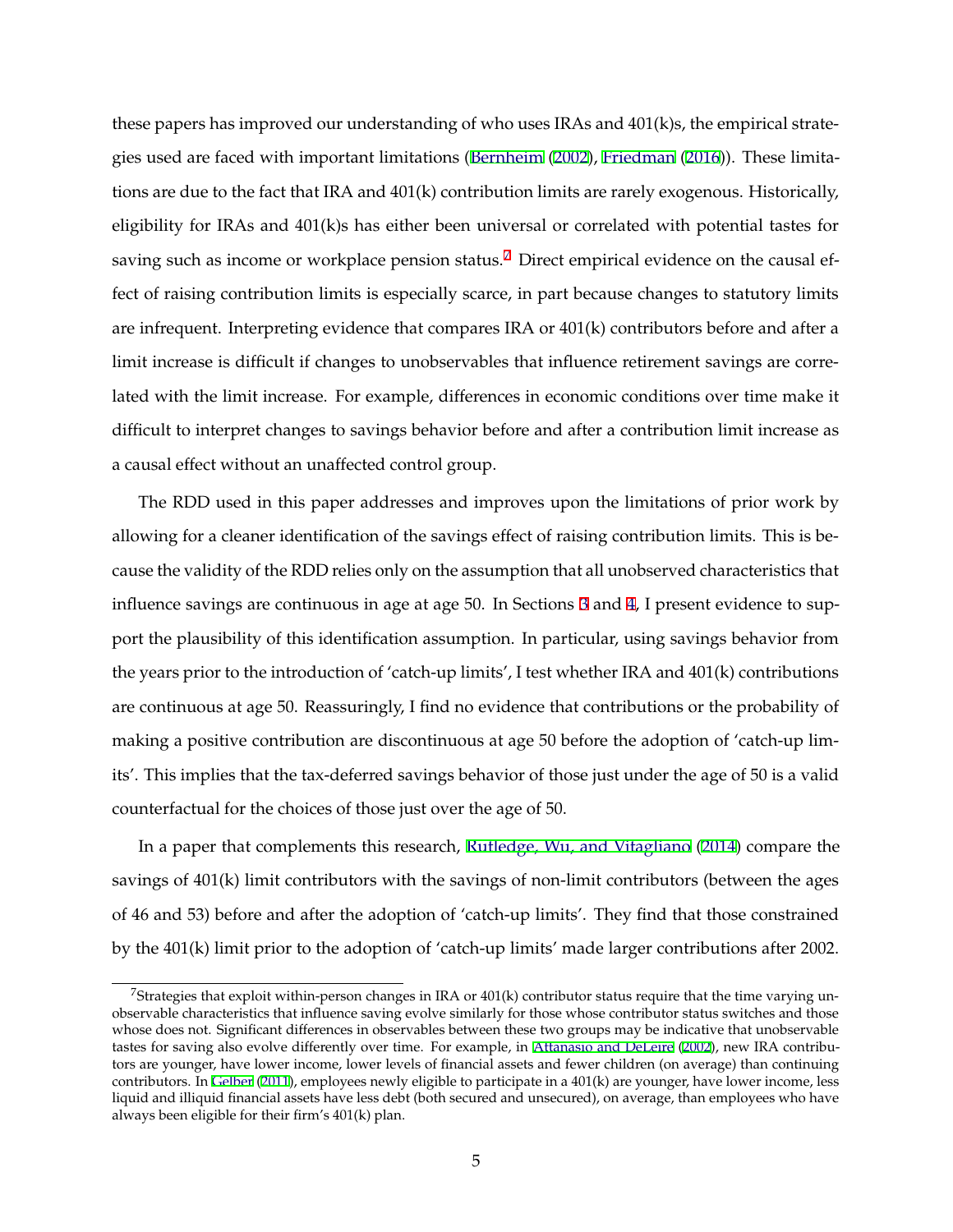The main difference between this paper and [Rutledge et al.](#page-29-0) [\(2014](#page-29-0)) is that I analyze the effect of eligibility for 'catch-up limits' on total tax-deferred (IRA plus 401(k)) contributions for all individuals, whereas the later paper focuses on the 401(k) contributions of constrained savers. This difference is important because of the large participation response and tax-deferred contribution increase I find among those without access to a  $401(k)$  plan. By analyzing the effect of eligibility for 'catch-up limits' on all savers and for both types of plans, I am able to capture the full effect of the provision on tax-deferred retirement saving.

The remainder of the paper is organized as follows. Section 2 describes the 'catch-up limit' provision. In Section [3,](#page-9-0) I describe the data and the empirical strategy. Section [4](#page-14-0) reports the main results for IRAs, 401(k)s and total tax-deferred saving, while Section [5](#page-19-0) discusses the heterogeneity of the main results and several mechanisms that may underlie the empirical findings. Section [6](#page-23-0) discusses the policy implications of the results and provides concluding comments.

# **2 Institutional Background**

#### **2.1 EGTRRA and the 'Catch-up Limit' Provision**

This section describes the 'catch-up limit' provision, an IRA and 401(k) contribution rule introduced as part of the Economic Growth and Tax Relief Reconciliation Act (EGTRRA). In the empirical analysis below, I exploit the sharp differences to individual IRA and 401(k) limits induced by this provision to recover an estimate of the causal effect of increasing contribution limits on retirement saving. Along with Social Security benefits, IRAs and 401(k)s account for the vast majority of retirement income for most Americans.<sup>8</sup> Contributions to both of these accounts are tax-deductible in the year the contribution is made (up to an annual limit).<sup>9</sup> For 401(k)s, employee contributions are often supplemented by matching employer contributions up to a maximum per-

 ${}^{8}$ See [Poterba](#page-29-0) ([2014](#page-29-0)) Poterba (2014) for one discussion of sources of retirement income for Americans. For a detailed description of Social Security Benefits, see http://www.ssa.gov.planners/about.htm.

 $9$ The annual nominal dollar (employee plus employer) contribution limit for 401(k)s was \$45,465 in 1978, the first year this account was available. The Tax Reform Act of 1986 (TRA86) limited employee contributions to \$7,000 per year. This limit has been raised periodically and is \$18,000 for 2016. For IRAs, contributions were initially limited to \$1,500 in 1974. The Economic Recovery Act of 1981 expanded the availability of IRAs and increased the annual contribution limit to \$2,000. TRA86 limited the ability of individuals with high incomes and workplace pensions to deduct IRA contributions. For 2016 single households (tax-filers) with workplace pensions and a modified annual gross income (AGI) between \$61,000 and \$71,000 can partially deduct contributions. Tax-filers with a modified AGI above \$71,000 may make non-deductible contributions up to the annual limit.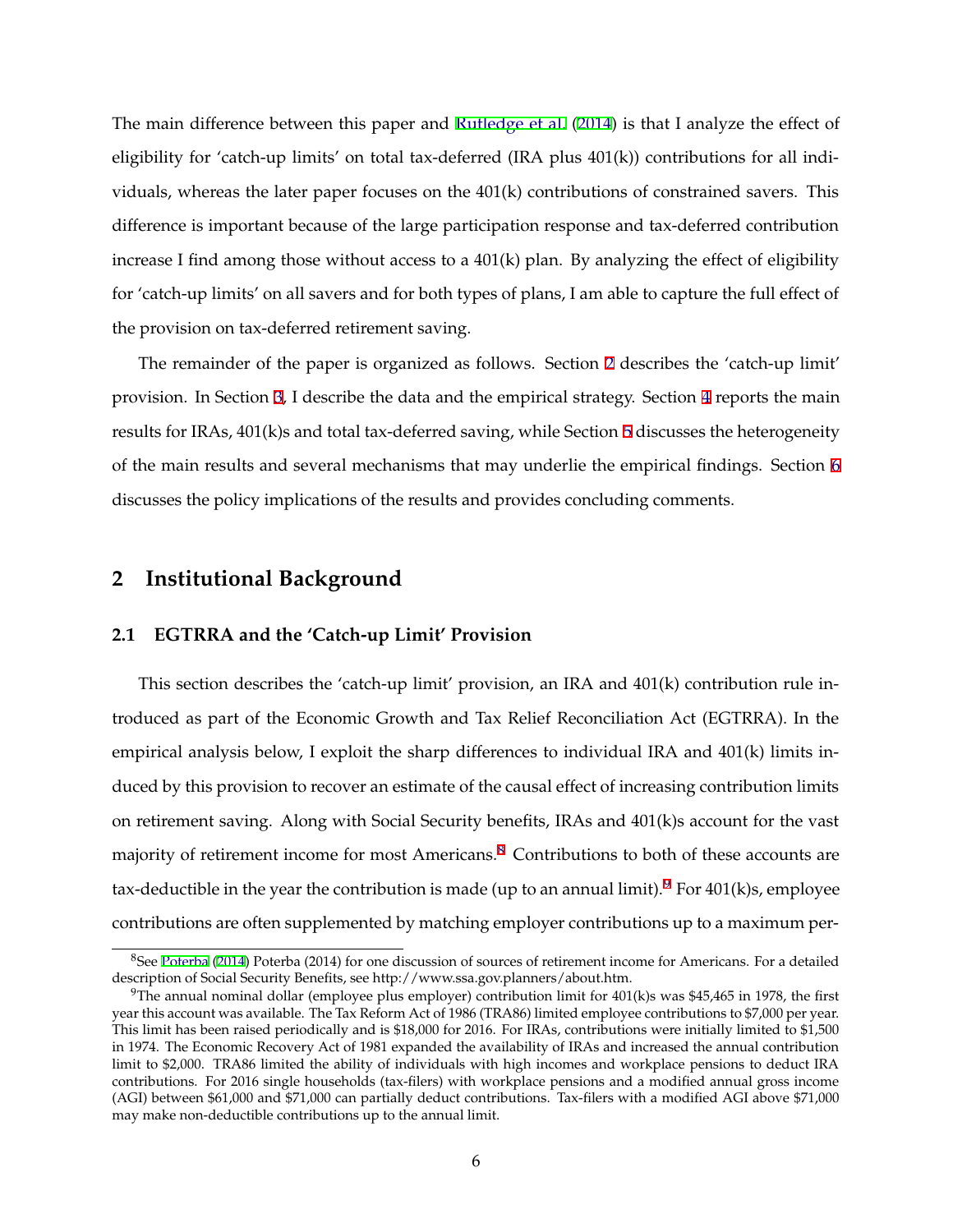centage of earnings or a fixed dollar amount ([Benartzi and Thaler](#page-26-0) ([2007](#page-26-0)), [Carroll et al.](#page-26-0) [\(2009](#page-26-0))). Interest earned on assets held in IRAs and 401(k)s accumulates tax-free. With some exceptions, withdrawals are subject to a 10% penalty for savers younger than 59.5 years of age.

The EGTRRA enacted several reforms ranging from reductions in marginal income tax rates to changes in estate and gift tax regulations. It also legislated changes to retirement savings plans, including IRAs and 401(k)s. For example, the EGTRRA introduced the Saver's Credit, a nonrefundable tax credit for certain low-income savers. EGTRRA also allows individuals to transfer in-kind (roll-over) assets from one workplace pension to another 401(k) or IRA. The focus of this paper, however, is on the contribution limit increases that EGTRRA legislated over the 2000s. The IRA contribution limit was increased for the first time since 1981; from \$2,000 in 2001 to \$3,000 in 2002-2004, \$4,000 for 2005-2007 and \$5,000 from 2008 onwards.<sup>10</sup> Similar contribution limit increases were implemented for 401(k)s, though initial contribution limits were much higher.

The EGTRRA also introduced the 'catch-up limit' provision, a rule that allows individuals over the age of 50 to make larger IRA and  $401(k)$  contributions than those under the age of 50. Beginning in 2002, individuals who turn 50 years old (or older) by the end of the calendar year are eligible for 'catch-up limits'; eligibility is therefore a deterministic function of an individual's year of birth. 'Catch-up limits' are intended to provide a way for older workers who previously had not saved sufficiently for retirement, an opportunity to 'catch-up' (H.R. Rep. No. 107-51). For IRAs, the provision allowed eligible taxpayers to contribute an additional \$500 annually from 2002 to 2005 and \$1,000 annually from 2006 onwards.<sup>11</sup> Eligibility for 'catch-up limits' does not depend on whether a household files their tax return individually or jointly.<sup>12</sup> Individuals are not permitted to carry-forward unused contribution limits to future years. Importantly, 'catch-up limits' are the only provision in the EGTRRA which differentially affected individuals around age 50. This improves our confidence that any differences between the savings behavior of those just over and under the age of 50 following the adoption of 'catch-up limits' is due to this provision and not other provisions in the EGTRRA.

 $10$ From 2008 onwards, EGTRRA mandated that IRA contribution limits be indexed to inflation and rounded to the nearest \$500 nominal dollar amount. For 2016, the contribution limit is \$5,500.

<sup>11</sup>The *Pension Protection Act* of 2006 made 'catch-up limits' (as well as the regular contribution limit increases in the EGTRRA) permanent.

 $12$ Households with only one filer over the age of 50 were initially allowed to contribute an additional \$500 to an IRA, whereas households with both tax-filers over the age of 50 were allowed to contribute an additional \$1,000 (\$500 for each spouse).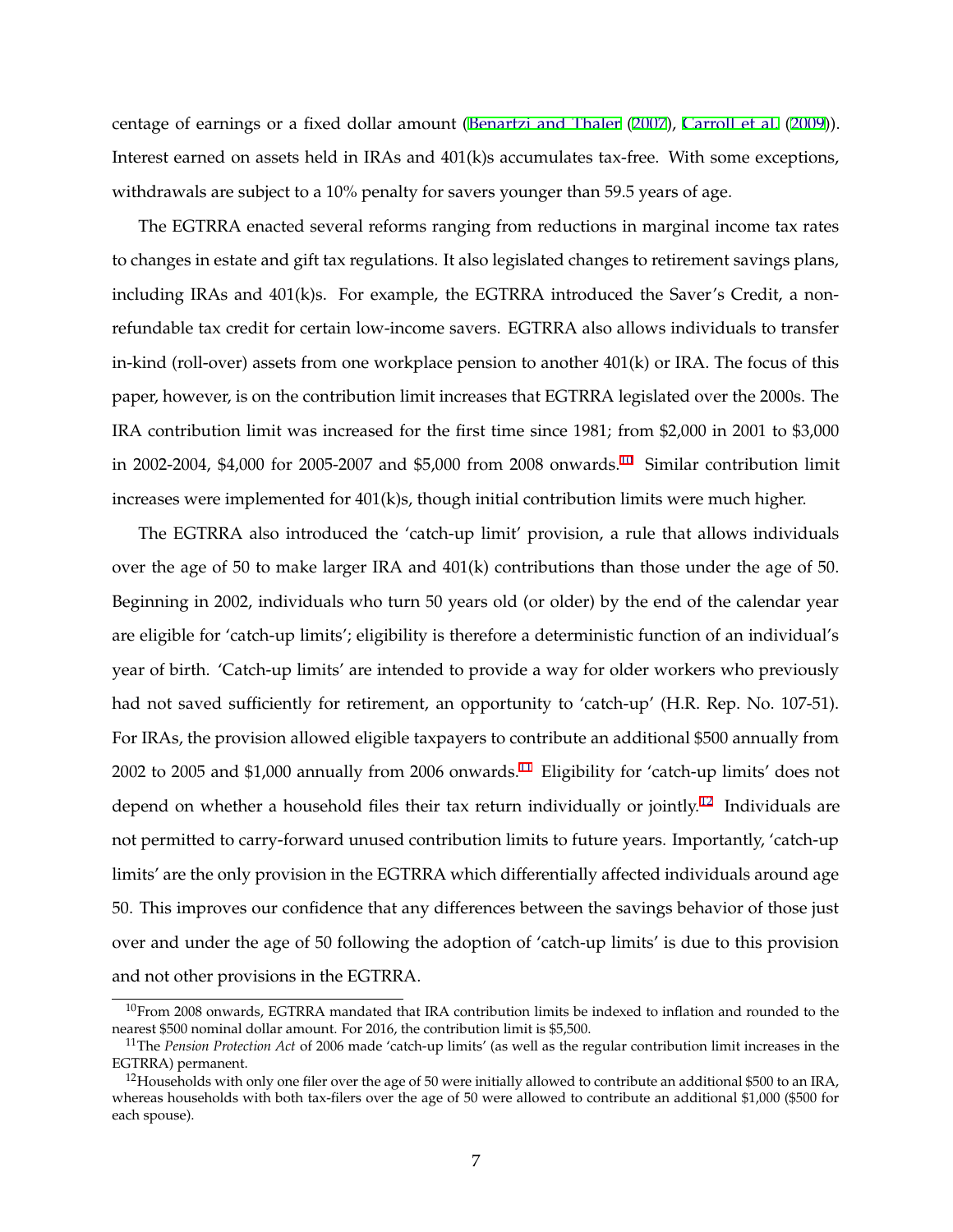#### **2.2 Predicting Behavioral Responses to 'Catch-up Limit' Provision**

Neoclassical economic theory predicts that raising contribution limits will only affect constrained individuals, those already making the maximum allowable IRA or 401(k) contribution. This led some to be skeptical about whether the 'catch-up' provision could increase retirement saving for families with little initial savings ([Orszag and Orszag](#page-29-0) [\(2001](#page-29-0))). One prediction of the neoclassical theory is that the introduction of 'catch-up limits' should not increase IRA or 401(k) participation rates (the likelihood of making a contribution). Simply raising the contribution limit should not induce individuals to begin participating in a retirement savings plan if they previously were not contributing. However, this model makes a number of implicit assumption about individual savings behaviour. For example, it assumes that IRA and 401(k) contributions are viewed as perfect substitutes and that individuals are fully informed about the benefits and costs of contributing to tax-deferred plans. If these assumptions do not hold, then the savings response to 'catch-up limits' may differ significantly from the predictions of this stylized model. In the results reported below, I find that the likelihood of making a deductible IRA contribution increased for individuals at age 50 following the adoption of 'catch-up limits', suggesting that the behavioral response was not limited to constrained savers.

Whereas some analysts were skeptical that 'catch-up limits' could increase retirement saving, many in the popular media and financial planning community praised the provision as a way to help procrastinators. For example, a March 2001 Sun-Sentinel newspaper<sup>13</sup> article describes the 'catch-up limit' provision in the following way: "These provisions would be a boon to those Baby Boomers who just turned 50 and haven't saved diddly, to stay-at-home moms re-entering the workforce, or to working parents who finally got their kids in college and need to attend to their own needs" ([Cruz and Lade](#page-26-0) ([2001](#page-26-0))). The idea that eligibility for 'catch-up limits' could increase retirement account participation rates or increase in saving for those not constrained by the initial limit offers a competing prediction for the effect of this provision on IRA and 401(k) savings behavior.

<sup>&</sup>lt;sup>13</sup>The Sun-Sentinel is the main newspaper for the Broward and South Palm Beach counties in Florida.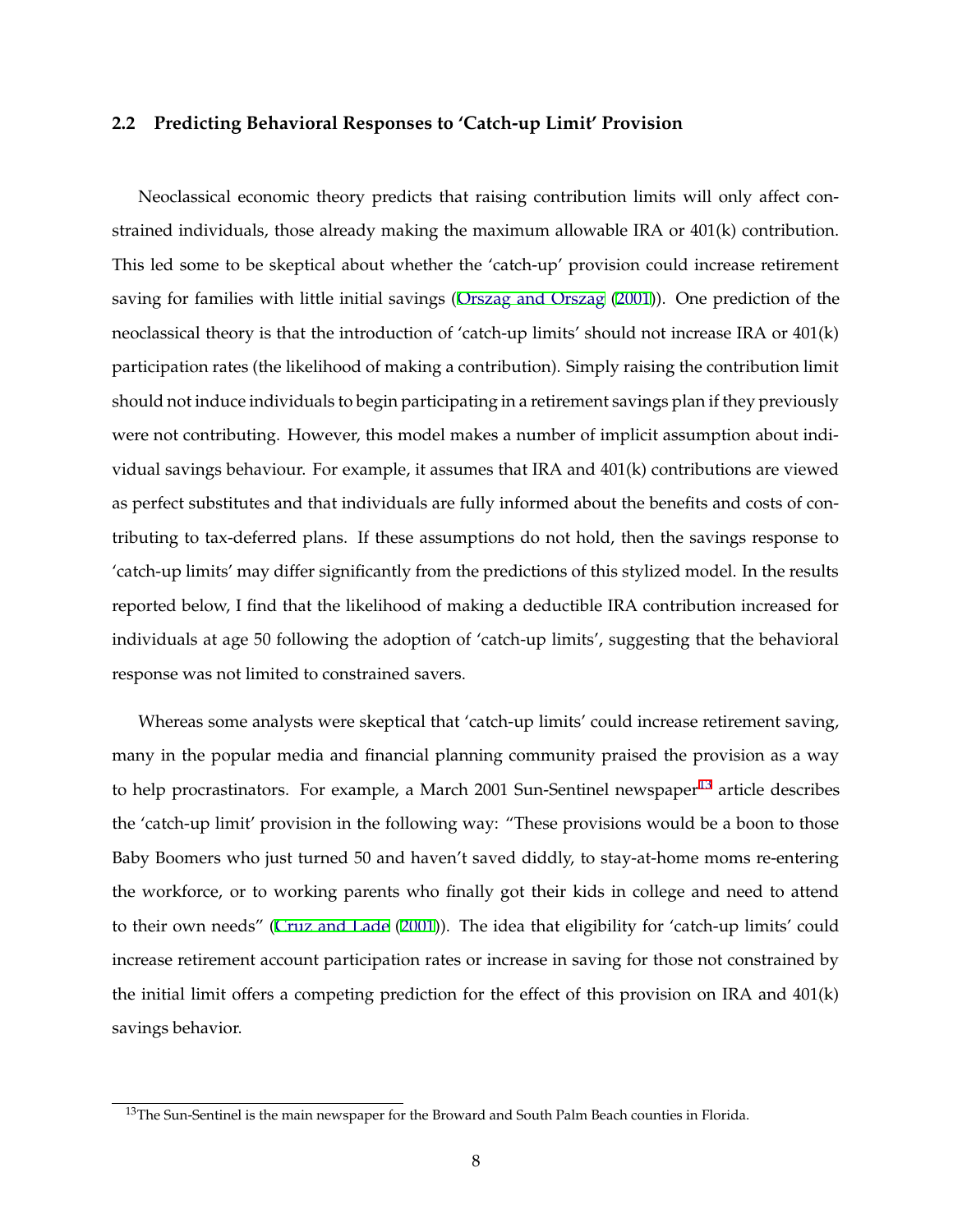# <span id="page-9-0"></span>**3 Data and Empirical Strategy**

#### **3.1 Data**

Estimating the effect of eligibility for 'catch-up limits' on retirement saving requires individuallevel information on IRA and 401(k) contributions and year of birth. The SIPP is well-suited for this analysis because it provides detailed information on retirement account ownership, contributions and asset balances, as well as relatively large sample sizes. Individuals and households in each SIPP panel are interviewed every four months (waves) for a period of three or four years. In this paper, I pool several cross-sections (waves) from the 1996, 2001 and 2004 SIPP panels.<sup>14</sup> Information from the 1996 panel and waves 1 to 4 of the 2001 panel are used to analyze the savings behavior of individuals in the years prior to the EGTRRA (the 1996-1998 and 2001 calendar years). Data from waves 3 to 9 of the 2001 panel and the 2004 panel are used for the post-EGTRRA analysis.

Questions about IRA and 401(k) ownership and contributions are asked in waves 4, 7 and 10 (where available). This timing implies that respondents are asked about their tax-deductible contributions during the January to April period for the preceding calendar year. This coincides with tax-preparation season, the period when most contributions are made. For IRAs, the questions are: (i) "Do you have an Individual Retirement Account, that is, an IRA, in your own name?" (ii) "Did you make any tax-deductible contributions to IRA accounts which applied to your 200X (199X) tax return?" and (iii) "How much were your tax-deductible contributions to IRA accounts, which applied to your 200X (199X) tax return?" Similar questions are asked for 401(k)s. I use the response to question (i) to examine IRA and 401(k) ownership, while information from questions (ii) and (iii) are used to examine retirement account participation and contribution behavior. In order to explore the heterogenous responses to eligibility for 'catch-up limits', I also use information on the availability of a 401(k) plan at a respondent's current employer.

As described earlier, eligibility for 'catch-up limits' in any given year is determined by an individual's year of birth. Using the respondent's date of birth recorded in the SIPP, I construct an (end of calendar year) "age" variable for each individual-year observation. Specifically, for

<sup>&</sup>lt;sup>14</sup>The 1996 SIPP panel surveys households for a period of four years from 1996 to 1999 (12 waves) while the 2001 and 2004 panels cover a period of three years (9 waves).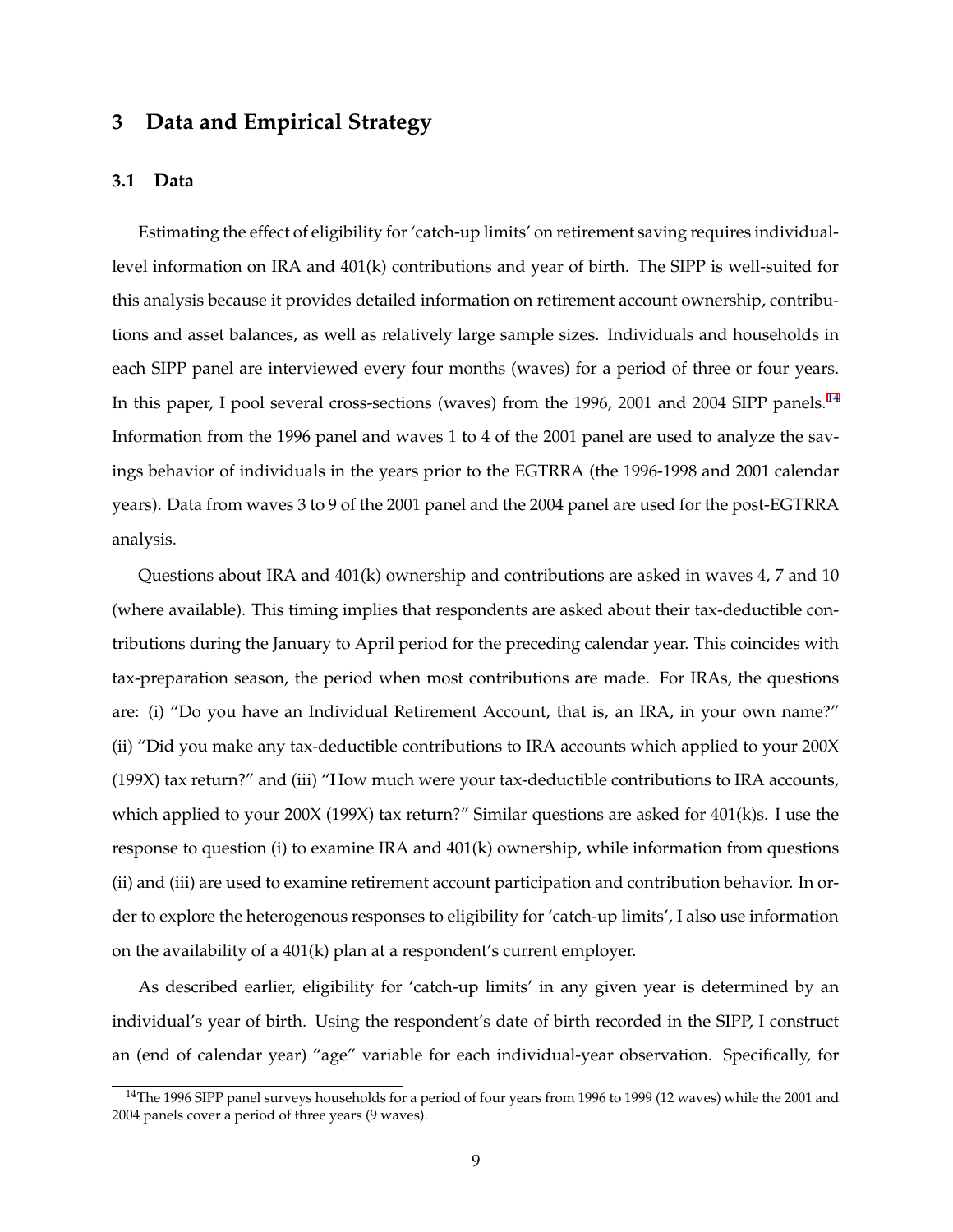individual *i* in year *t*, "age" is defined as:  $age_i = t - YOB_i$ . Those whose "age" is 50 or greater after 2002 are eligible to make 'catch-up' contributions.<sup>15</sup>

Finally, I make some sample restrictions that are common in the literature. First, I restrict the analysis to individuals between the ages of 18 and 65 in any particular year.<sup>16</sup> Restricting the sample to working-age adults leaves 118,782 individual-year observations in the pooled post-EGTRRA sample. Next, I exclude all individuals that do not answer either the IRA or 401(k) ownership question. In Online Appendix Table [A2](#page-61-0), I confirm that non-response rates do not vary discontinuously at age 50. This ensures that individuals just over and under the age of 50 in the analysis sample are comparable. This restriction leads to a final analysis sample of 108,954 individual-year observations spanning the 2002, 2004 and 2005 calendar years.

Since some individuals in the analysis sample respond to only the IRA ownership question or only the 401(k) ownership question, an estimate of their contribution to the account they did not respond to is required. For simplicity, I assume that contributions are zero for those in the analysis sample whose contributions are unknown. Since non-response does not vary discontinuously at age 50 (see Appendix Table [A2](#page-61-0)), this does not affect the estimate for the effect of eligibility for 'catch-up limits', but does decrease the precision of the coefficient estimate. As a robustness check, Online Appendix Table [A8](#page-67-0) confirms that the main results are robust to including only individuals that respond to both the IRA and 401(k) ownership questions in the analysis sample. Also, in any given year, between 6 and 10 percent of IRA contributors report tax deductible contributions that are above the annual limit; in some cases, thousands of dollars about the limit. This may be because some SIPP respondents do not distinguish between their tax-deductible contribution and rollovers into their IRA from other retirement accounts. In all such cases, I assume that the respondent's contribution is the maximum for that year.<sup>17</sup> Finally, I inflate all dollar amounts to 2010 dollars using the Bureau of Labor Statistics CPI Inflation Calculator.

Column 1 of Online Appendix Table [A1](#page-60-0) reports sample means for the pooled post-EGTRRA sample, while columns 2 and 3 show means for the sub-samples of IRA and 401(k) owners. There

 $15$ In a robustness check reported in Appendix Table [A9](#page-68-0), I explore the sensitivity of the results to using an individual's age in quarters as the running variable.

 $^{16}$ In sensitivity analysis to the age window selected for the main results (see Figure [A8](#page-56-0)) I allow the analysis to include individuals between the ages of 18 and 90.

 $17$ I check that the probability of reporting a contribution above the limit does not vary discontinuously at age 50. Also, all results below are robust to: (a) doing the analysis on the raw (unadjusted) data and (b) dropping the individuals that report a contribution above the limit. No individuals report a 401(k) contribution above the tax-deductible limit.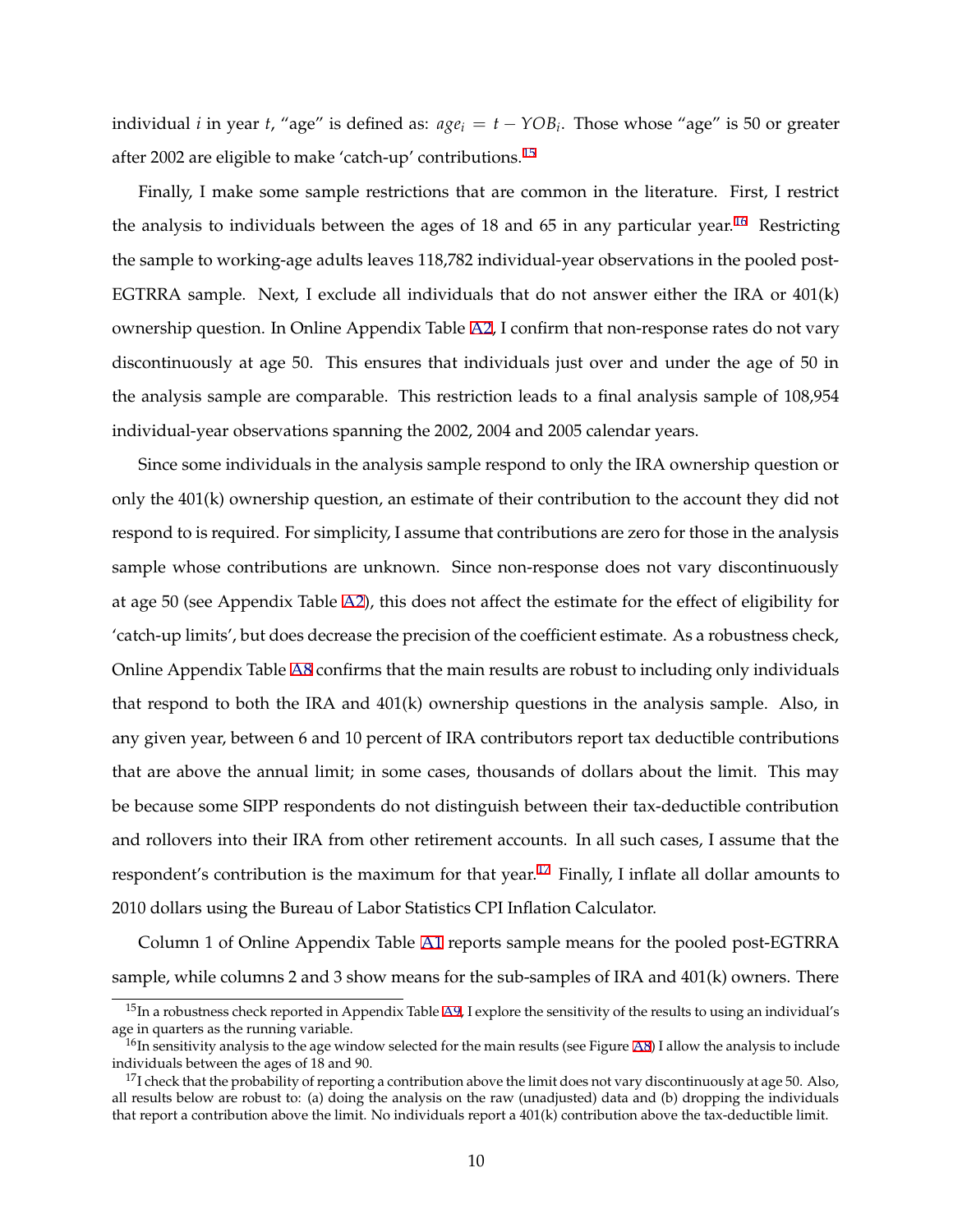are several differences in the demographic characteristics and annual savings behaviour of these groups. For example, 22 percent of individuals own an IRA and only 25 percent own a 401(k). Moreover, the average annual level of saving in these plans is quite low, suggesting that many Americans do not accumulate large amounts of financial assets for retirement. This finding is consistent with previous research ([Venti and Wise](#page-29-0) ([1990a](#page-29-0)), [Holden, Ireland, Leonard-Chambers,](#page-28-0) [and Bogdan](#page-28-0) [\(2005](#page-28-0)), [West](#page-29-0) [\(2006](#page-29-0))).<sup>18</sup> IRA owners are older, more likely to be white and are more educated than both the overall population and 401(k) owners. This heterogeneity in the taste and ability to save is what has made identifying the causal effect of tax-preferred savings accounts so difficult. Consistent with previous research, the likelihood of making a deductible contribution is quite small, even among IRA owners ([Holden et al.](#page-28-0) ([2005](#page-28-0)), [Holden and Bass](#page-28-0) [\(2014](#page-28-0))). Only 26 percent of IRA owners (six percent of the full sample) make a deductible contribution in a given year.

Figure [1a](#page-31-0) shows the distribution of IRA contributions (for those making a positive contribution) separately for those under and over age 50 in the pre- and post-EGTRRA periods. In the pre-reform period, the vast majority of IRA contributors are constrained by the \$2,000 limit, as demonstrated by the large spike in the distribution. Fewer contributors are constrained by the limit in the post-EGTRRA years. Interestingly, after 2002 there is still a large spike in the distribution at \$2,000 for both those over and under the age of 50. This observation is consistent with the inertia in retirement savings behavior that is well documented in the literature ([Madrian and Shea](#page-29-0) ([2001](#page-29-0)), [Choi et al.](#page-26-0) ([2004\)](#page-26-0), [Chetty et al.](#page-26-0) [\(2014\)](#page-26-0)).

#### [INSERT FIGURE [1](#page-31-0) HERE]

## **3.2 Empirical Strategy**

One of the challenges of identifying the causal savings effect of tax-advantaged accounts is finding exogenous variation in the eligibility of individuals to participate in these plans. Before describing the identification strategy used in this paper, it is useful to consider the "ideal experiment" to analyze the savings effect of an increase in the contribution limit. Such an experiment

<sup>&</sup>lt;sup>18</sup>For example, the mean (median) IRA contribution among positive contributors is \$2,684 (\$2,539) in the post-EGTRRA years. These figures are nearly identical to the mean (median) of \$2,700 (\$2,500) for the 2004 tax year reported by [Holden et al.](#page-28-0) [\(2005](#page-28-0)).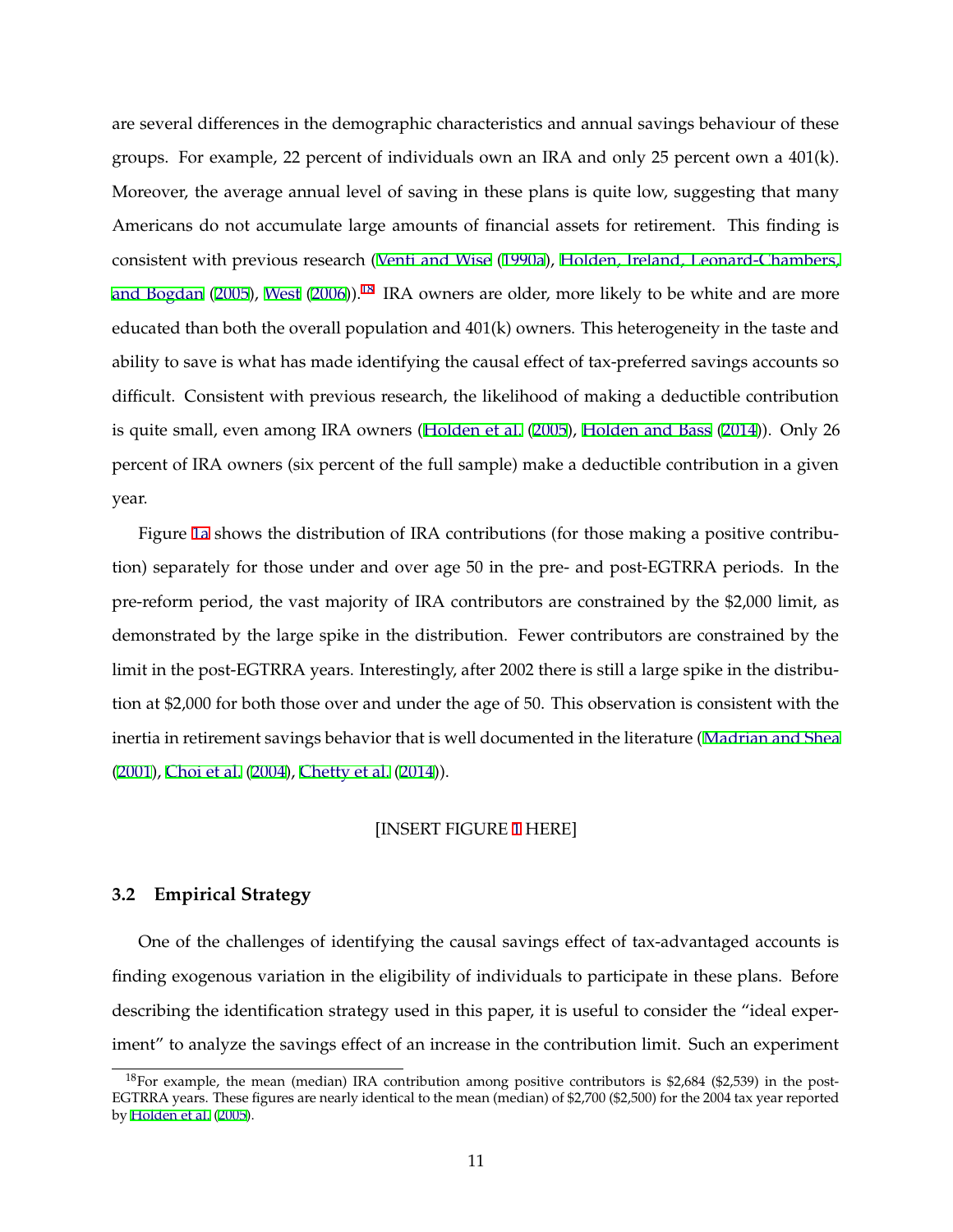<span id="page-12-0"></span>would either randomly assign contribution limits to a sample of individuals or increase the contribution limit for some, leaving the initial limit unchanged for others. Differences in contributions could then be interpreted as the causal effect of changing the limit.

In the United States, however, most changes to IRA and 401(k) eligibility has either been universal or correlated with potential determinants of individual tastes for saving, such as workplace pension status or AGI. In this paper, I use quasi-experimental variation in contribution limits induced by the 'catch-up limit' provision to identify the causal effect of a limit change on IRA and  $401(k)$  saving.

I estimate the effect of eligibility for 'catch-up limits' on IRA and 401(k) contributions using a (sharp) regression discontinuity design (RDD). The RDD identifies the local (treatment) effect of eligibility for 'catch-up limits' by comparing the IRA and 401(k) contributions of individuals just above age 50 with those just below age 50. The identification assumption required by the RDD is that counterfactual retirement account contributions (i.e. the contributions in the absence of a differential change in the limit) is continuous in age at age 50. Although this assumption is not directly testable, I present evidence below that supports its plausibility.

The RDD mimics the ideal experiment by modelling retirement account contributions as a function of age and testing whether contributions increase discontinuously at age 50. If the RDD identification assumption is valid, individuals just over and under age 50 are comparable and the age-50 cutoff for 'catch-up limits' is as good as randomly assigned.<sup>19</sup> The RDD is also an attractive research design in this setting because it does not require panel data. In particular, if the identification assumption holds, individuals just below are 50 are a valid control group for those just over age 50, so it is not necessary to follow the same individuals over time.

The estimating equation for the RDD is

$$
R_i = \alpha + \beta \text{ over } 50_i + \phi \text{ age}_i + \theta \text{ age}_i \cdot \text{ over } 50_i + Z_i' \Gamma + \delta_t + u_i \tag{1}
$$

where *Ri* denotes the deductible IRA (or 401(k)) contributions of individual *i*, *over*50*<sup>i</sup>* is a dummy variable equal to one if the individual is eligible for 'catch-up limits',  $age<sub>i</sub>$  is the nor-

<sup>&</sup>lt;sup>19</sup>See [Lee and Card](#page-28-0) [\(2008](#page-28-0)) and [Lee and Lemieux](#page-29-0) [\(2010](#page-29-0)) for a formal, but accessible discussion of the assumptions underlying the RDD. [Dong](#page-27-0) ([2015\)](#page-27-0) discusses how the estimate Local Average Treatment Effect (LATE) identified by RDDs may be biased if there are rounding errors in the running variable.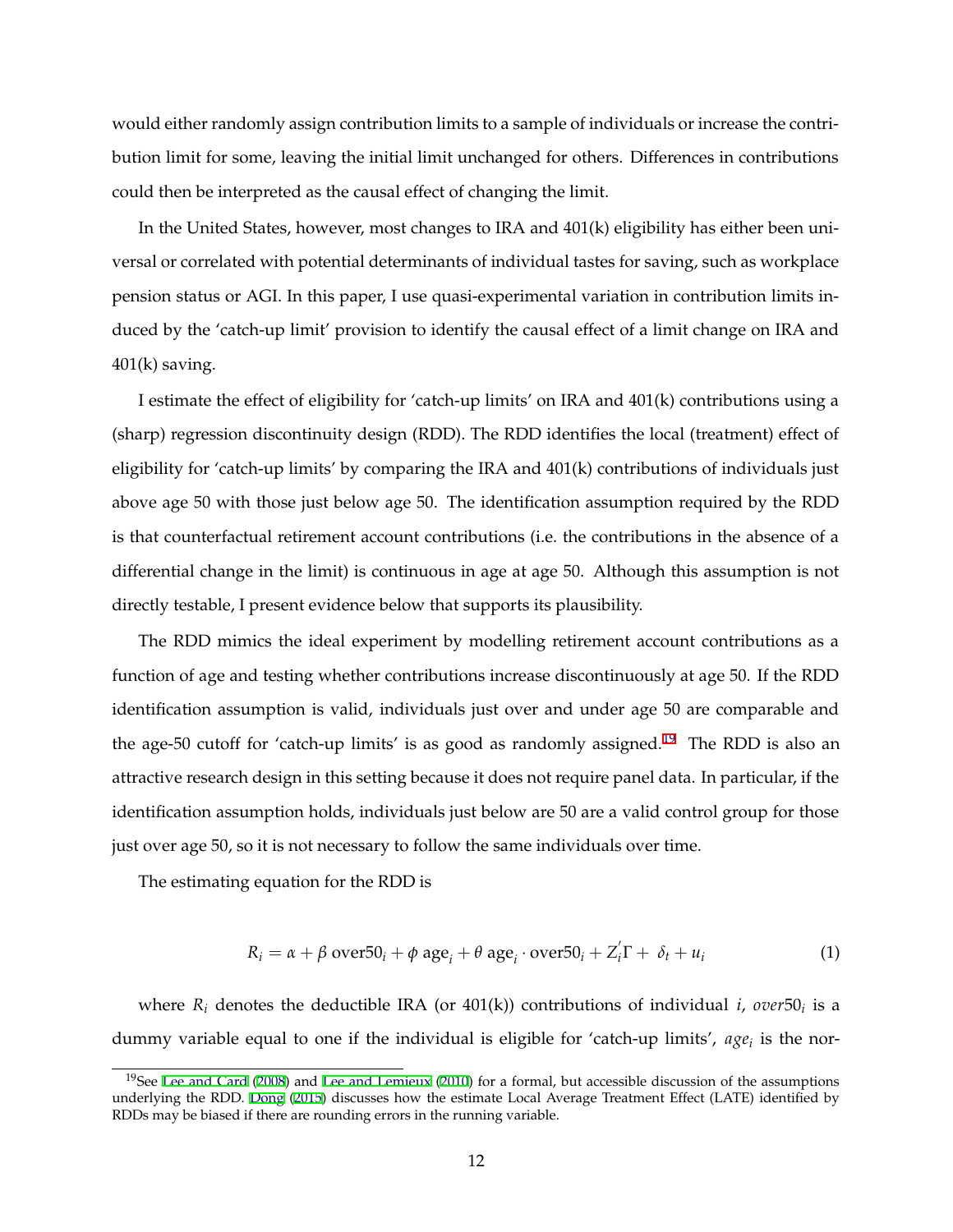malized assignment variable,  $Z_i$  is a vector of covariates, *t* are year fixed effects and  $u_i$  is the residual.<sup>20</sup> The inclusion of covariates and year fixed effects in [1](#page-12-0) is not required for identification but appear in some specifications to improve precision. The baseline covariates are: a set of race dummies (white, black and Hispanic (the excluded category is Asian/other)), demographic dummies (female and married), number of children under the age of 18, (individual) earnings (deflated to 2010 dollars), as well as a set of education dummies. In specifications without covariates, the parameter  $\alpha$  is an estimate of the counterfactual level of contributions at age 50 (those just below the cutoff). The parameter *β* captures the casual effect of being eligible for 'catch-up' limits on contributions or participation rates. All regressions weight observations by the inverse sampling probabilities (person weights) provided in the SIPP.<sup>21</sup> Following [Lee and Card](#page-28-0) [\(2008\)](#page-28-0), standard errors are clustered at the birth-cohort (birth year) level.

The parameter  $\beta$  is a local intent-to-treat (ITT) estimate of the effect of eligibility for 'catchup limits' on retirement saving (a policy effect). Regression discontinuity designs only identify causal effects in a neighborhood of the assignment cutoff. Therefore, *β* captures the causal effect of eligibility for a limit change for individuals at a prime savings age. This estimate should be thought of as an ITT because some individuals may have been unaware of their eligibility for 'catch-up limits' in the years immediately following the introduction of the provision.

*β* also incorporates the potential dynamic responses by individuals both over and under 50. For example, those under the age of 50 could delay planned contributions until they become eligible to make larger contributions, as in [Milligan](#page-29-0) ([2003](#page-29-0)). However, most pre-EGTRRA IRA contributors were constrained by the limit (see Figure [1](#page-31-0)), suggesting that the group of savers who might delay contributions because they were both unconstrained before the EGTRRA and expected to be constrained in the future is likely small. Moreover, the "use-it-or-lose-it" motivation described in [Milligan](#page-29-0) [\(2003\)](#page-29-0) does not predict an increase in participation rates, and delaying planned IRA or 401(k) contributions would mean foregoing the benefit from the tax-free accumulation of interest.

Alternatively, savers who planned to make retirement account contributions in their late 50s may have been induced to bring these contributions forward in response to eligibility for 'catch-

 $20$ Recall that age is defined as the age of an individual at the end of the calendar year. As is standard in RDD, this variable is normalized so that 0 denotes individuals that are 50 years old.

 $^{21}$ OLS estimates (without weights) are available upon request. The weighted and unweighted estimates are qualitatively and quantitatively similar.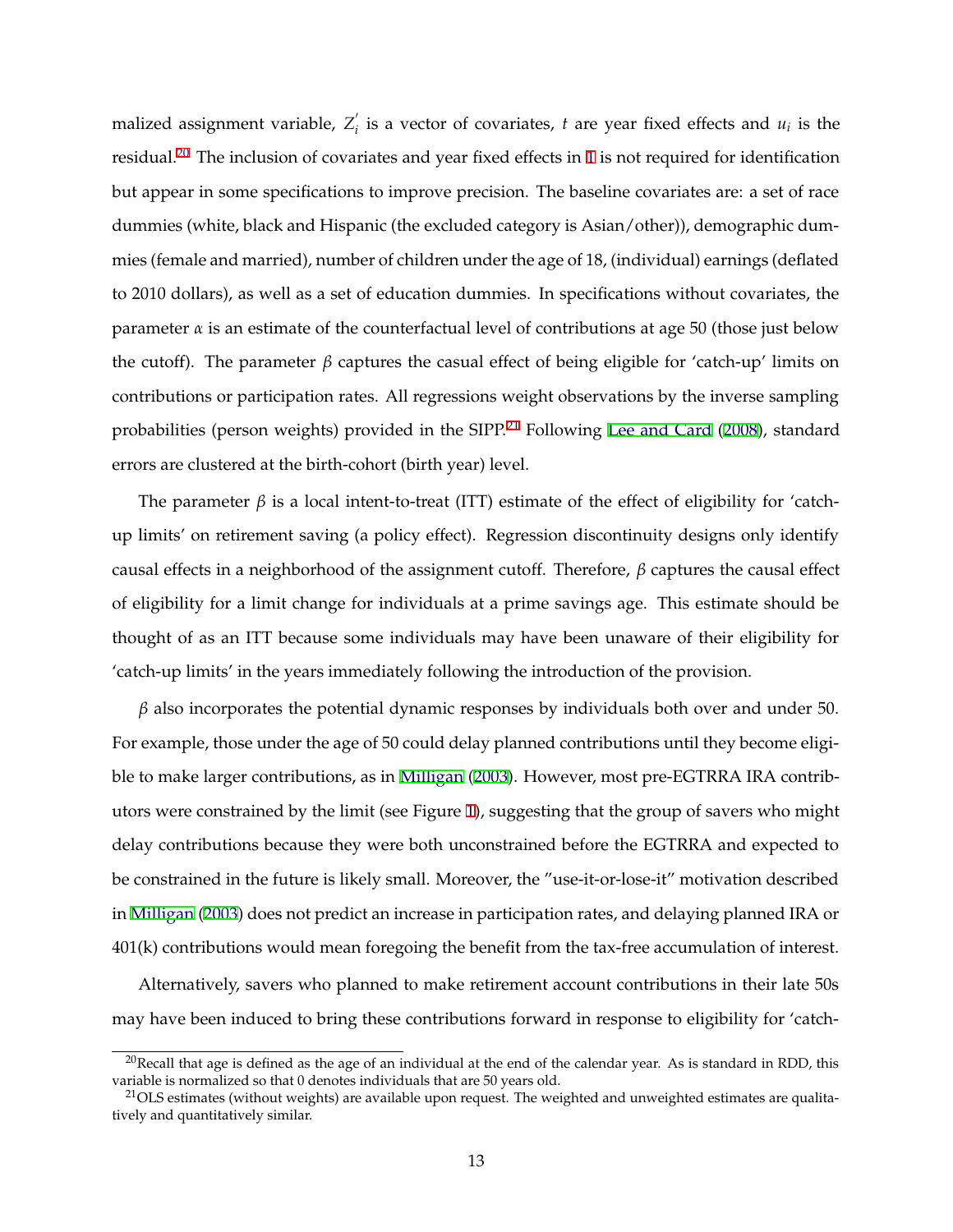<span id="page-14-0"></span>up limits'. As a result, some increases to IRA or 401(k) contributions immediately following the reform may have crowded-out future contributions. Recent research finds, however, that many individuals fail to respond to even contemporaneous changes in incentives to save in retirement accounts ([Chetty et al.](#page-26-0) [\(2014](#page-26-0))). Therefore, any potential dynamic responses to the reform may be small.

In RDDs it is standard to investigate whether there is manipulation of the assignment variable. In this application, such manipulation is unlikely since eligibility for 'catch-up limits' is a deterministic function of an individual's year of birth. Since deductible IRA and 401(k) contributions are claimed when filing income taxes, individuals would have to lie about their age to the IRS in order to manipulate the assignment variable. Nonetheless, Appendix Table [A2](#page-61-0) investigates this possibility by checking whether the probability of responding to the IRA or 401(k) ownership questions, and therefore being included in the analysis sample, varies discontinuously at age 50. While 91.3 percent of those just under age 50 respond to one of the two ownership questions, those just over age 50 are only 0.4 percent more likely to respond. This difference is not statis-tically significant. Figure [A1](#page-49-0) (appendix) tests for discontinuities in other baseline covariates.<sup>22</sup> Reassuringly, almost all covariates are smooth around the age 50 threshold. The one exception is the college completion dummy variable. Individuals just over the age of 50 are approximately three percentage points more likely to have a college degree than those just under the age of 50. If college completion is positively correlated with tastes for saving (perhaps due to increased financial literacy or smaller discount rates), then estimates of *β* may be biased upward. In the main results below, however, I show that the inclusion of this covariate does not impact the estimates of *β* either qualitatively or quantitatively.

# **4 The Effect of Eligibility for 'Catch-up Limits' on Retirement Saving**

This section reports estimates of the effect of raising contribution limits on saving in retirement accounts. In subsection [4.1](#page-15-0) I present estimates of the effect of eligibility for 'catch-up limits' on unconditional IRAs,  $401(k)s$ , and total tax-deferred (IRA plus  $401(k)$ ) contributions. In subsection [4.2,](#page-16-0) I analyze the effect of eligibility for 'catch-up limits' on tax-deferred account ownership and

 $22$ Table [A3](#page-62-0) in the appendix formally tests this by estimating linear splines for the various covariates for individuals within 10 years of the cutoff.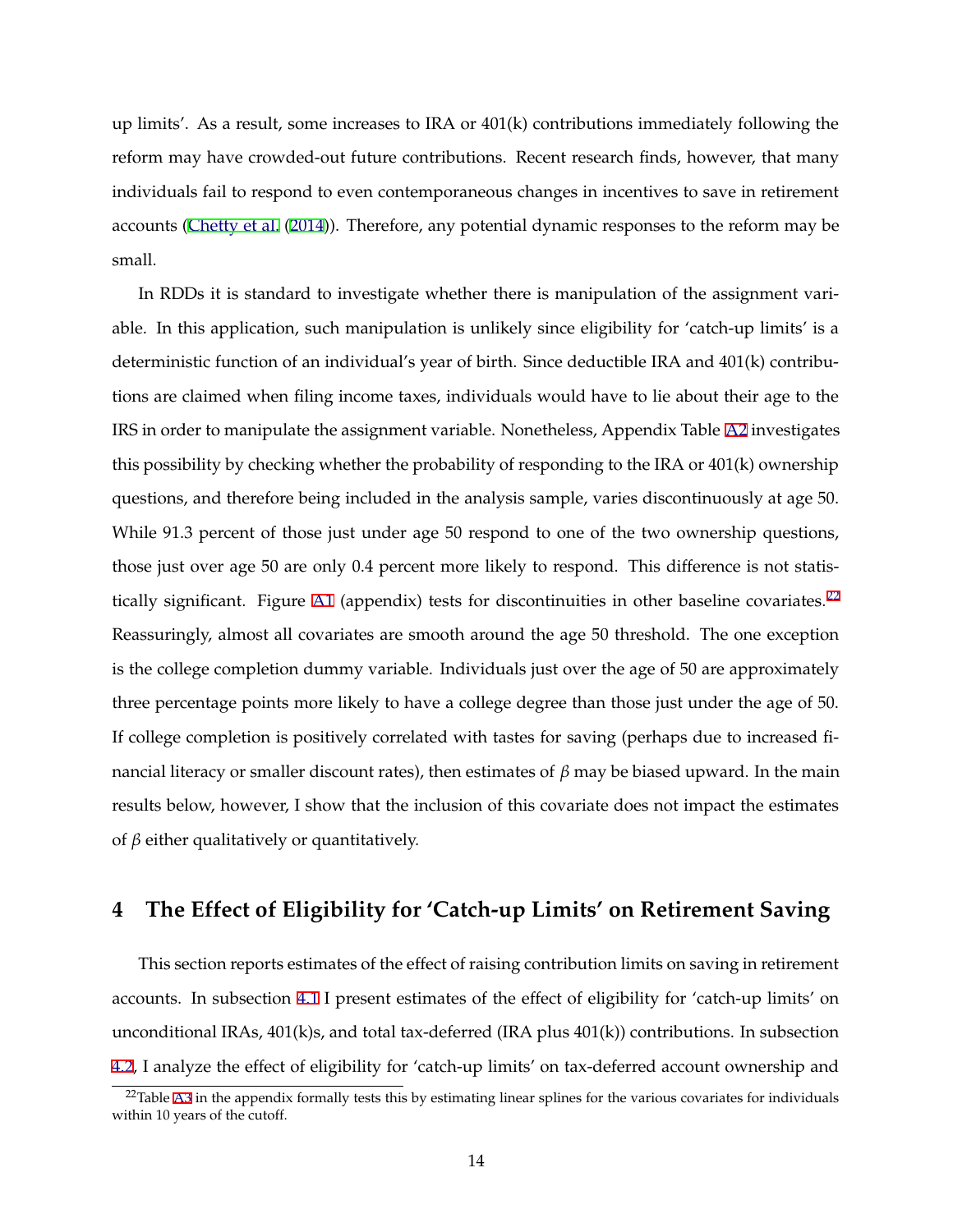<span id="page-15-0"></span>participation rates (the likelihood of making a contribution). Subsection [4.3](#page-18-0) concludes with a discussion of the intensive margin (effect of 'catch-up limits' conditional on contributing) results.<sup>23</sup>

## **4.1 Contributions**

Figure [2](#page-33-0) illustrates the RDD by plotting IRA contributions against age. Each circle represents the mean IRA contribution for a given age bin. A local linear regression (linear spline) is estimated on each side of the cutoff for individuals between the ages of 40 and 59. The solid lines represent the fitted values from these regressions and the dashed lines are the corresponding 95% confidence intervals. Figure [2a](#page-33-0) plots (unconditional) average IRA contributions against age for the pre-EGTRRA years, while Figure [2b](#page-33-0) plots the same relationship for the post-EGTRRA years. Appendix Figures [A2](#page-61-0)[-A7](#page-66-0) plot the same relationships for 401(k) contributions and total tax-deferred  $(IRA plus 401(k))$  contributions.

The identification assumption for the RDD requires that tastes for saving be continuous in age at age 50 in the absence of 'catch-up limits'. While there is no theoretical reason why savings would increase or decrease discontinuously at age 50, if this age is "special" for any reason, the identification assumption is violated. One way to test the plausibility of this assumption is to check whether contributions "jump" at age 50 in the years before 'catch-up limits' are introduced. Figure [2a](#page-33-0) illustrates this placebo test; there is no evidence of a discontinuity at age  $50.^{24}$  Consistent with a large response to the introduction of 'catch-up limits', average IRA contributions jump significantly, from approximately  $$110$  to  $$145$ , in the post-EGTRRA years (Figure [2b](#page-33-0)).<sup>25</sup>

#### [INSERT FIGURE [2](#page-33-0) HERE]

This relationship is estimated formally using equation [1](#page-12-0) and the results are reported in Panel A of Table [1.](#page-36-0) A local linear regression is estimated on each side of the cutoff, allowing the effect

<sup>&</sup>lt;sup>23</sup> [A](#page-42-0)ppendix A reports several robustness checks, including showing the sensitivity of the main results to: the chosen bandwidth, placebo tests that randomly assign the cutoff to ages other than age 50, and a difference-in-differences design. Appendix Tables [A16](#page-75-0) and [A17](#page-76-0) replicate the main results in Tables [1](#page-36-0) and [2](#page-37-0) using data from the Consumer Expenditure Survey (CEX).

 $24$ This relationship is estimated formally using equation [1](#page-12-0) in Online Appendix Table [A4](#page-63-0). The RDD estimate is -\$5 and is not statistically significant.

<sup>&</sup>lt;sup>25</sup>Online Appendix Table [A10](#page-69-0) tests whether the age profile of IRA contributions and participation rates (i.e. the slopes of Figures [2](#page-33-0) and [3\)](#page-34-0) become flatter before and after EGTRRA. For both contributions and participation rates, I find evidence that the age profile of IRA saving flattens post-EGTRRA, though statistical significance depends on the inclusion of covariates. Importantly, estimates for the effect of eligibility for 'catch-up limits' remain unchanged in these specifications.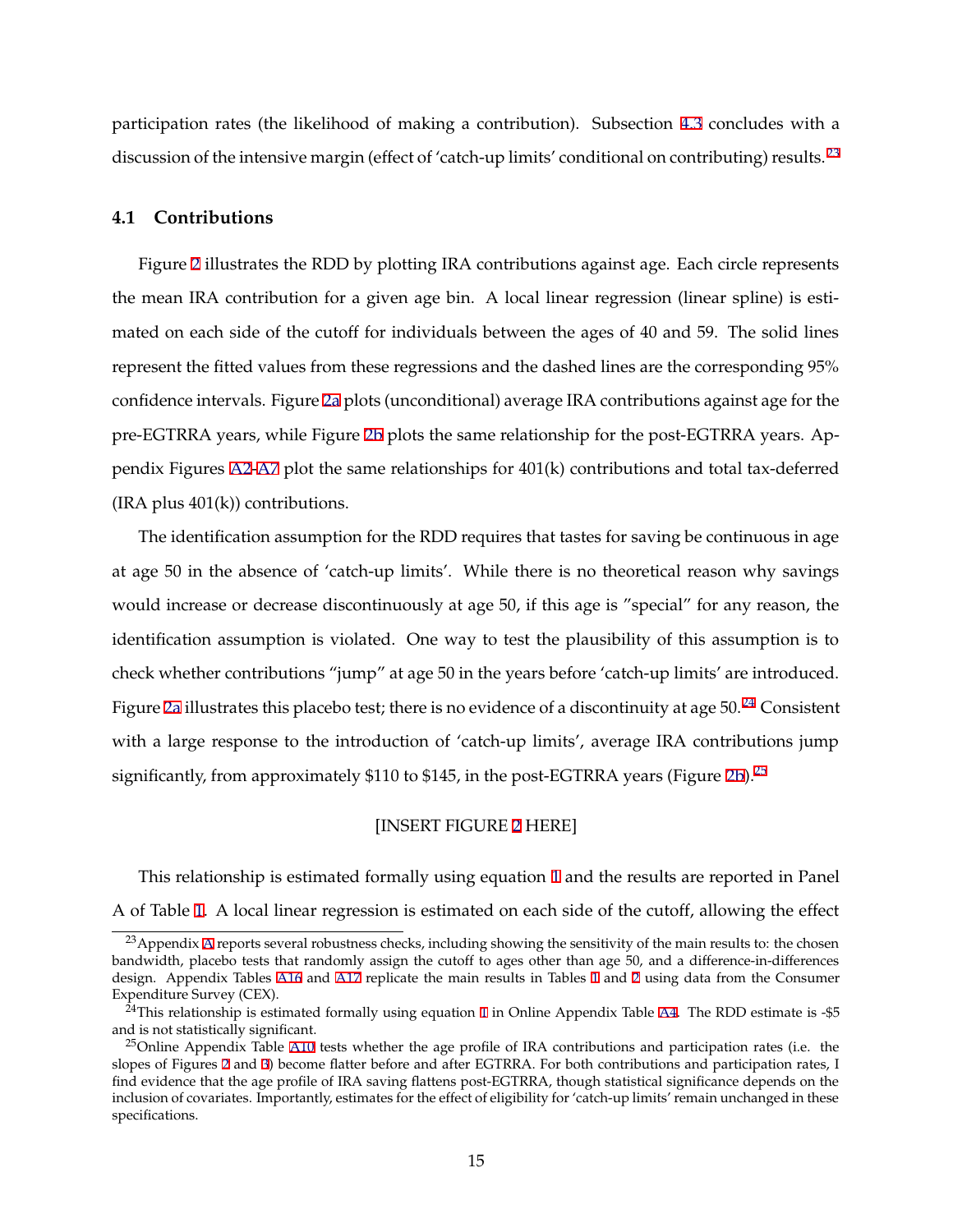<span id="page-16-0"></span>of age on saving to vary for those over the age of 50. The local linear regressions use data from individuals between the ages of 40 and 59 (a bandwidth of 10 on each side of the age 59 cutoff). <sup>26</sup> In column 1, the estimate for *α*, the counterfactual level of IRA contributions at age 50, is \$111. The estimate for *β* suggests that eligibility for 'catch-up limits' increases (unconditional) average IRA contributions by \$34, or by about 30 percent relative to those just under the age of 50. This estimate is statistically significant at the 1 percent level and is unaffected by the inclusion of year fixed effects (column 2) and the baseline covariates (column 3), although precision improves.

In contrast to the results for IRA contributions, the coefficient estimates in Panel B of Table [1](#page-36-0) suggest that average unconditional  $401(k)$  contributions do not increase significantly at age 50. I estimate that eligibility for 'catch-up limits' reduces 401(k) contributions at age 50 by a statistically insignificant \$15 (column 1). The standard error for this coefficient estimate is large (\$105), suggesting that estimates much larger or smaller than -\$15 cannot be ruled out. As is the case with IRA contributions, the inclusion of year fixed effects (column 2) and covariates (column 3) does not affect the baseline estimate, although the standard errors do decrease somewhat.

In Panel C of Table [1](#page-36-0) I explore whether eligibility for 'catch-up limits' increases total taxdeferred (IRA plus 401(k)) contributions. Across all specifications, the coefficient estimate for *β* is small in magnitude and statistically insignificant. For example, in column 1, the average total tax-deferred contribution for those just under age 50 is \$1,008. Eligibility for 'catch-up limits' increases retirement account contributions by a statistically insignificant \$19. Overall, the evidence from Table [1](#page-36-0) indicates that eligibility for 'catch-up limits' has no statistically significant effect on total tax-deferred contributions. However, given that IRA contributions do increase significantly at age 50, it may be the case that total tax-deferred contributions do increase for some sub-samples of the population. I investigate this possibility in Section [5](#page-19-0) below.

### [INSERT TABLE [1](#page-36-0) HERE]

# **4.2 Ownership and Participation Rates (Extensive Margin)**

I also investigate whether eligibility for 'catch-up limits' affects the likelihood of owning an IRA or 401(k) and the likelihood of making a tax-deductible contribution. Panel A of Table [2](#page-37-0)

 $^{26}$ Figure [A8](#page-56-0) in the Appendix shows that the main results do not vary with the choice of bandwidth, for both IRA and 401(k) contributions. Consequently, all the results in the main text use an age bandwidth of 10.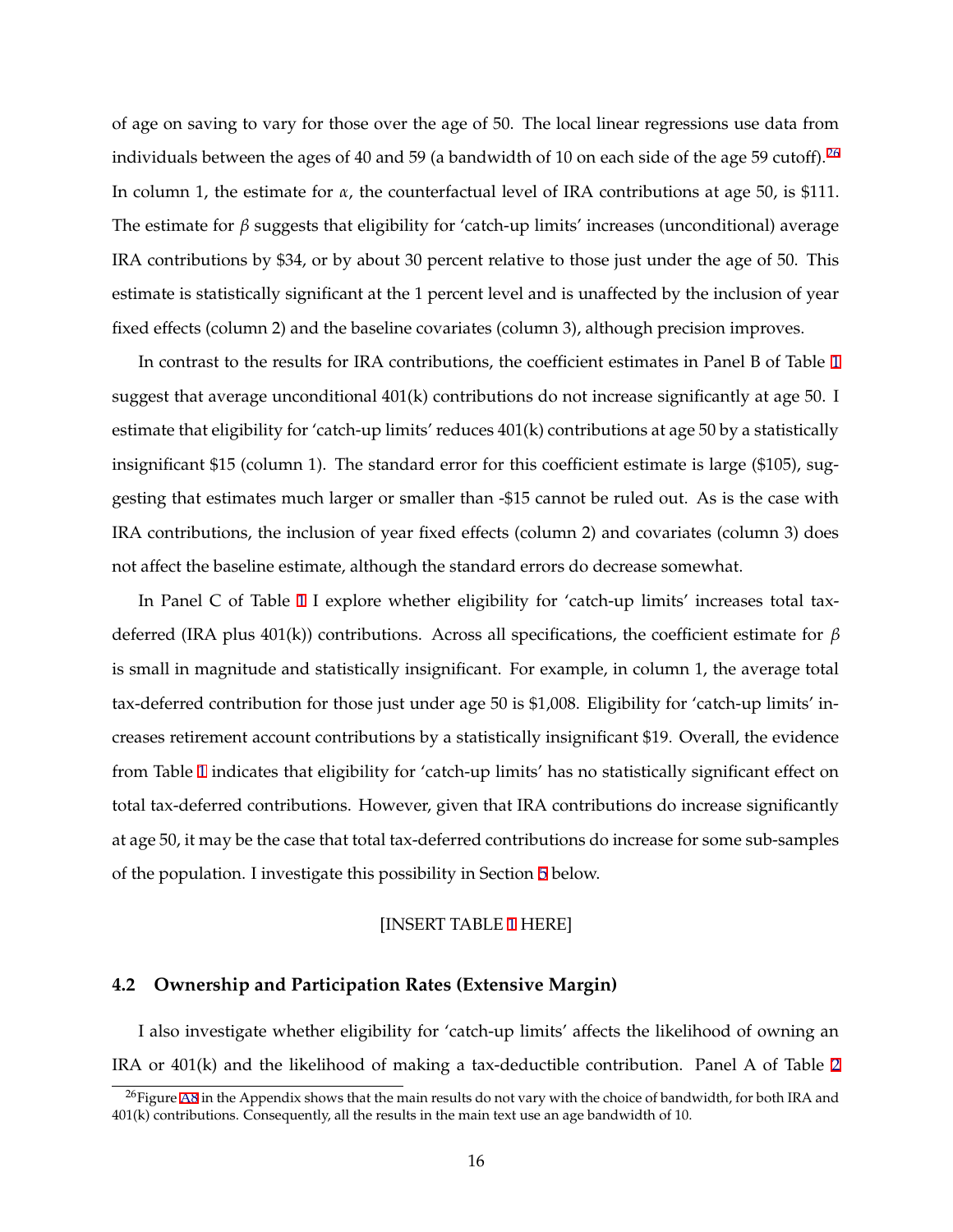reports estimates of the effect of eligibility for 'catch-up limits' on account ownership. In column 1, the dependent variable is an indicator variable equal to one if the respondent owns an IRA and zero otherwise. Eligibility for 'catch-up limits' does not have a statistically significant effect on IRA ownership rates; the coefficient estimate for *β* is 0.001 (s.e. 0.009). However, the likelihood of owning a 401(k) plan decreases by 2.3 percentage points or 6.5 percent (column 2). Eligibility for 'catch-up limits' does not affect the likelihood of owning any retirement account (column 3) or the likelihood of owning both accounts (column 4).<sup>27</sup>

Figure [3](#page-34-0) plots the fraction of individuals making a deductible IRA contribution against age. The dependent variable is equal to one if the respondent reports making a deductible IRA contribution and is equal to zero otherwise. Figure [3a](#page-34-0) illustrates the placebo test for whether IRA participation rates "jump" at age 50 before 'catch-up limits' are introduced. As is the case with contributions, I cannot reject the null hypothesis that the IRA participation rate is continuous in age at age 50 in the pre-EGTRRA years (statistically insignificant point estimate of -0.005 for *β* (s.e. 0.005)). During the post-EGTRRA years, however, the likelihood of making a deductible IRA contribution increases by about one and a half percentage points from approximately 6.5 to 8.0 percent at age 50.

#### [INSERT FIGURE [3](#page-34-0) HERE]

The estimate for *β* in Panel B of Table [2](#page-37-0) (column 1) implies eligibility for 'catch-up limits' increases the likelihood of making an IRA contribution by 1.4 percentage points (21 percent relative to the control mean of 6.7 percent), an estimate that is statistically significant at the one percent level. Similar to the findings for ownership rates, eligibility for 'catch-up limits' leads to a small decline in 401(k) participation rates (column 2), but has no statistically significant on overall retirement account participation rates.

The neoclassical consumption and savings model predicts that only those constrained by pre-EGTRRA contribution limits should be affected by the introduction of 'catch-up limits'. Interestingly, the increase in IRA participation rates suggests that the response to eligibility for 'catch-up limits' was not limited to constrained IRA savers. In Section [5,](#page-19-0) I explore potential explanations for the IRA participation response and the small decline in 401(k) participation rates.

<sup>&</sup>lt;sup>27</sup>Figure [A3](#page-51-0) in the appendix visually displays the result for  $401(k)$  ownership rates and Figure [A6](#page-54-0) displays this result for IRA or 401(k) ownership rates.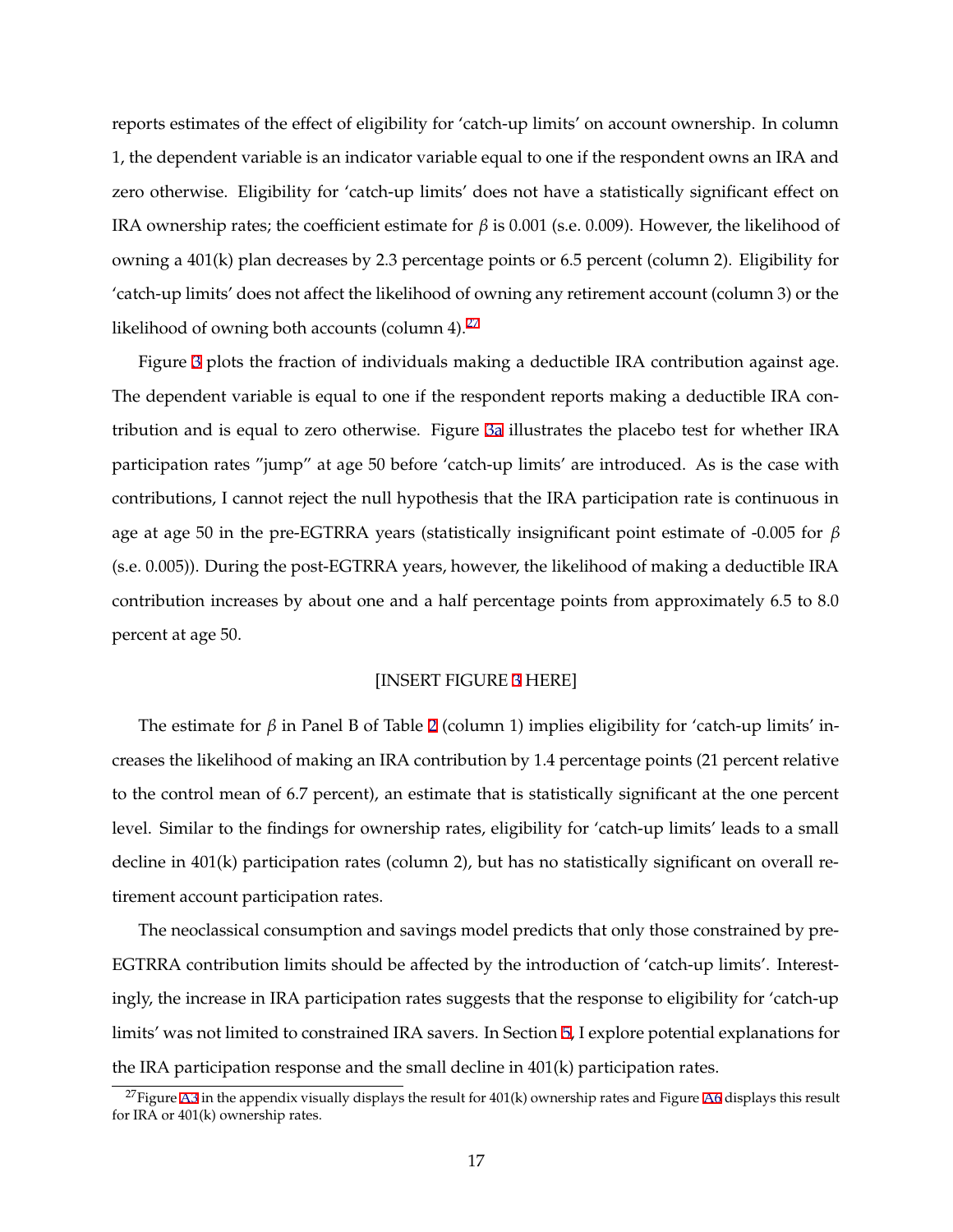#### [INSERT TABLE [2](#page-37-0) HERE]

#### <span id="page-18-0"></span>**4.3 Intensive Margin**

In the years leading up to the EGTRRA, 70 percent of positive IRA contributors were constrained by the annual contribution limit, while only 9 percent of 401(k) contributors were constrained (Figure [1\)](#page-31-0). Panel A of Table [3](#page-38-0) reports estimates of equation [1](#page-12-0) on: the sub-samples of positive IRA contributors (column 1), positive 401(k) contributors (column 2), those with a positive IRA or 401(k) contribution (column 3), positive IRA and 401(k) contributors (column 4). I estimate that eligibility for 'catch-up limits' increases deductible IRA contributions by a statistically insignificant \$95 (standard error of \$73) for positive contributors. Similarly, eligibility for 'catch-up limits' increases deductible 401(k) contributions among positive contributors by \$123; however, this estimate is also not statistically significant (standard error \$141).

Taken at face value, the estimates in Panel A suggest that the large expansion in IRA and 401(k) contribution limits did not have a significant impact on the contributions of positive savers. However, the estimates in Panel A may be biased because of the participation response to 'catchup limits', especially for IRAs. The positive participation response implies that positive IRA or 401(k) contributors just over and under the age of 50 may not be comparable, even if the two groups are comparable in the overall population. For example, if those induced to begin making IRA contributions (participating) have lower tastes for saving, on average, than those that would have contributed in the absence of 'catch-up limits', then conditioning on any positive level of saving would lead to estimates that are biased downwards.

I address this concern by estimating lower and upper bounds on the effect of eligibility for 'catch-up limits' for positive savers using the procedure developed by [Lee](#page-28-0) ([2009](#page-28-0)). Intuitively, this procedure ranks all contributors and calculates an upper (lower) bound on the effect of 'catch-up limits' by assuming that all new contributors are the lowest (highest) savers among all positive contributors. Using this procedure, the upper bounds for the intensive margin effect of eligibility for 'catch-up limits' for IRA and 401(k) contributions are \$493 and \$1,105, respectively. The latter estimate is near the top end of the range of the estimates for constrained 401(k) savers found by [Rutledge et al.](#page-29-0) ([2014\)](#page-29-0). In reality, it is likely that not all new savers have the lowest (highest) taste for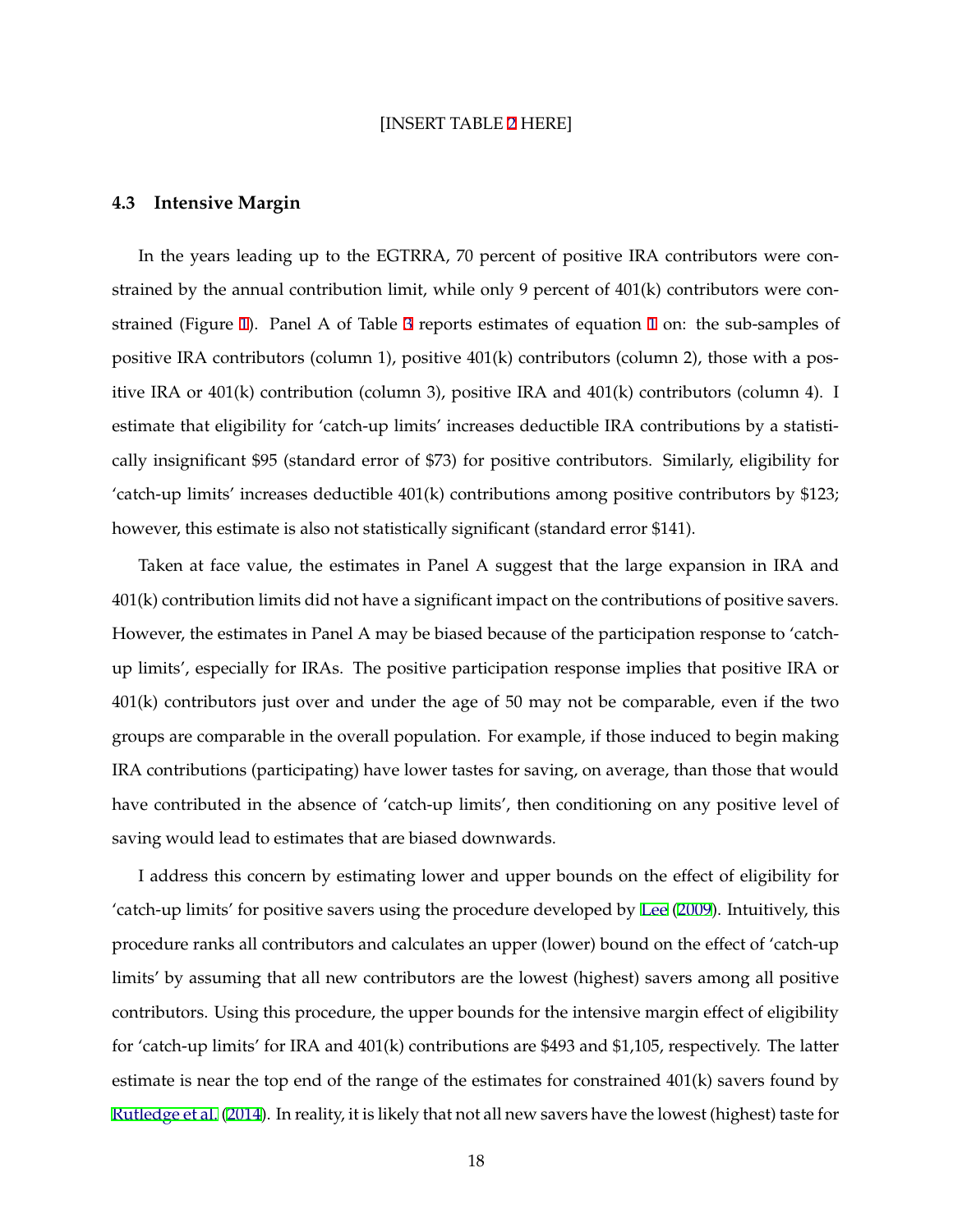<span id="page-19-0"></span>saving. In this case, the true intensive margin effect of eligibility for 'catch-up limits' lies between the estimates in Panel A and Panel  $B^{28}$ 

# [INSERT TABLE [3](#page-38-0) HERE]

# **5 Heterogeneity and Discussion of Possible Mechanisms**

## **5.1 Heterogeneity in the Savings Response to 'Catch-up Limits'**

The estimates in Table [1](#page-36-0) suggest that eligibility for 'catch-up limits' did not significantly increase overall tax-deferred retirement contributions. However, the provision did lead to large increases in unconditional IRA contributions and participation rates. This suggests that the small overall effects of 'catch-up limits' may mask heterogeneous responses across different groups of savers.<sup>29</sup> To examine this possibility, I explore how eligibility for 'catch-up limits' affects individuals with and without access to an employer-sponsored 401(k) plan. By definition, contributions to IRAs represent the only tax-deferred saving for the latter group. Note that the validity of the RDD in this case does not depend on whether savers whose employer offers a 401(k) plan are comparable to those whose employer does not. Rather, the identification assumption is that among individuals with access to a  $401(k)$  (or who do not have access to a  $401(k)$ ), those just above 50 are comparable to those just below age 50.<sup>30</sup>

SIPP respondents are only asked about whether their employer offers a tax-deferred 401(k) plan, as well as whether they are eligible to participate, in wave 7 of the SIPP. This means that I only have information on the availability of a 401(k) plan for the 2002 and 2005 post-EGTRRA years. In contrast, the results throughout this paper are for the 2002, 2004 and 2005 years. Columns 1 and 2 of Table [4](#page-39-0) confirm that the baseline results for total tax-deferred contributions and partic-

<sup>&</sup>lt;sup>28</sup>Assuming that the intensive margin effect for IRAs is \$250 – the midpoint of the range of the \$100 estimate in Panel A, Table [3](#page-38-0) and the upper bound of \$490 in Panel B, Table [3](#page-38-0) – the fraction of the total increase in IRA contributions coming from existing limit contributors is  $250(0.067)/28 = 60$  percent.

<sup>&</sup>lt;sup>29</sup>Another possibility is that  $401(k)$  limits were not binding because only 9 percent of contributors saved close to the statutory limit prior to EGTRRA. As a result, the RDD may not be well-suited to pick up increases in saving from those at the extreme right tail of the 401(k) distribution. Moreover, since 401(k) contributions are, on average, much larger than IRA contributions, increases in the latter may be too small to pick up when looking at overall saving.

 $30$ Online Appendix Table [A11](#page-70-0) confirms that the fraction of individuals with access to a 401(k) plan does not vary discontinuously at age 50, supporting the validity of the RDD. I also explore whether the effect of eligibility for 'catchup limits' varies between those with access to *any* pension plan versus those without access to any plan. The results are similar to the results reported in Table [4](#page-39-0).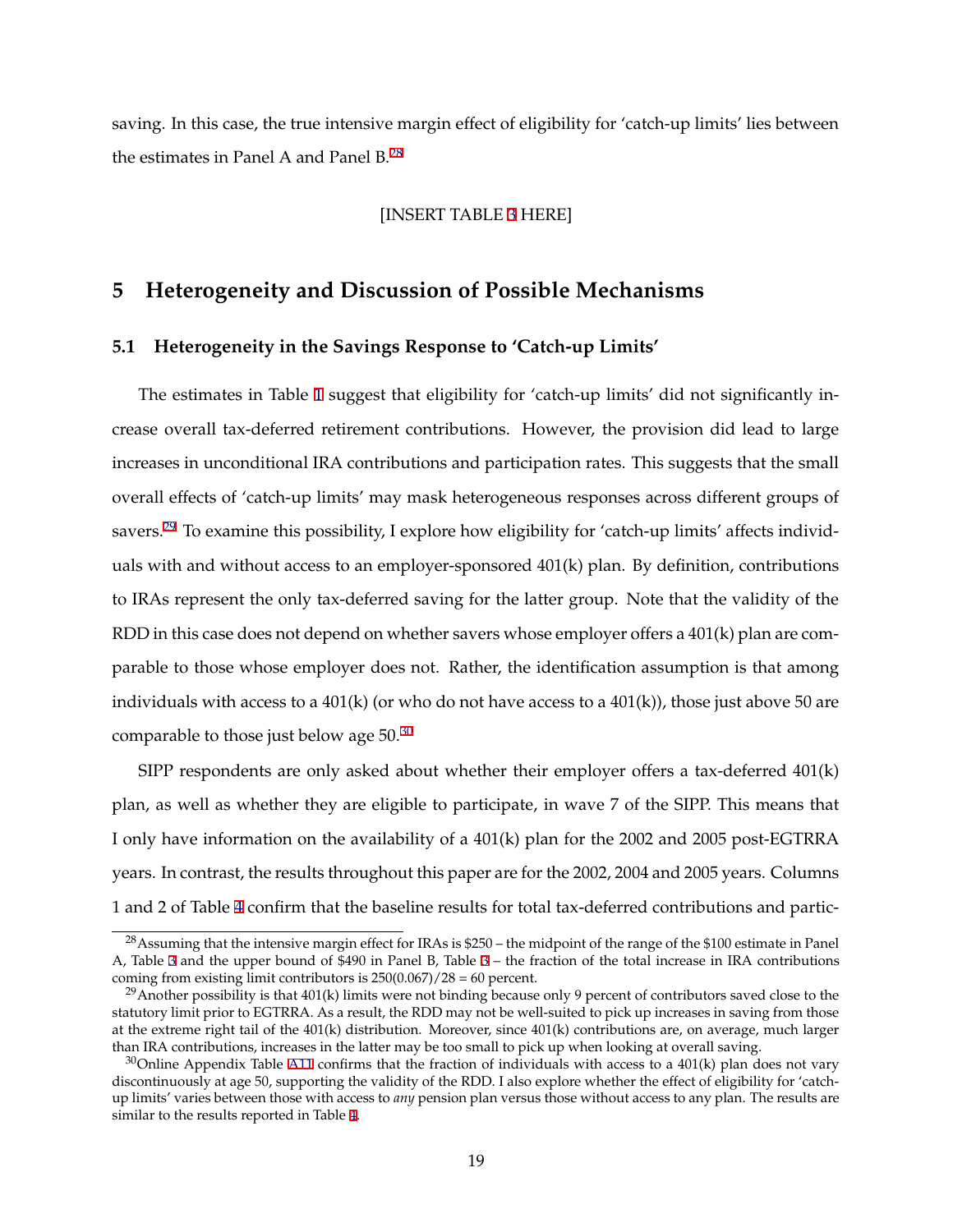ipation rates are similar for the subset of years for which 401(k) plan availability is observed. Column 1 of Panel A replicates the result from column 3, Panel C of Table [1](#page-36-0) for total tax-deferred contributions. Column 2 reports the results from estimating [1](#page-12-0) for the 2002 and 2005 years only. In both cases, eligibility for 'catch-up limits' has a small, statistically insignificant effect on average overall tax-deferred contributions. The same is true for participation rates in Panel B.

In the post-EGTRRA years, 58 percent of individuals do not have access to a 401(k) plan. Of this group, only 4.9 percent of those just under age 50 make a tax-deferred contribution (to an IRA) and the unconditional average contribution is \$78.<sup>31</sup> Eligibility for 'catch-up limits' increases taxdeferred contributions by a statistically significant \$40 or 51 percent (Panel A, column 3). Moreover, the likelihood of making a tax-deferred contribution increases by 1.5 percentage points or 31 percent (Panel B, column 3). Of individuals who do have access to a 401(k) plan, 42 percent of those just under age 50 make a tax-deferred contribution (to an IRA, 401(k), or both). The average contribution among those just under 50 in this group is \$1,916. Eligibility for 'catch-up limits' decreases retirement contributions by a statistically insignificant \$83 (standard error \$77) or 4 percent. The likelihood of making a tax-deductible contribution among those in this group decreases by 3.4 percentage points or 8 percent. $32$ 

#### [INSERT TABLE [4](#page-39-0) HERE]

The estimates in Table [4](#page-39-0) indicate that eligibility for 'catch-up limits' led to a large and statistically significant increase in the tax-deferred contributions and participation rates of those without access to an employer-sponsored 401(k). This contrasts with the small, statistically insignificant effect on retirement saving for those with access to a  $401(k)$ . In order to better understand this result, it is important to note that there are significant differences between the two groups. Individuals with access to a  $401(k)$  plan are, on average, more likely to have a job, are nearly three

 $31$ The -\$70 estimate reported in column 3, Panel A of Table [4](#page-39-0) is a regression-adjusted constant that includes the effect of covariates and year fixed effects. The unconditional mean for those just under 50 is \$78. The average contribution by those with a positive contribution is  $$78/0.049 = $1,592$ .

 $32$ I explored potential explanations for the decline in the likelihood of making a tax-deductible contribution among those with access to a 401(k) plan. One possible explanation is that confusion about how the introduction of 'catch-up limits' affected the taxation of employer pension plans discouraged take-up by some individuals over the age of 50. The IRS did not clarify the final rules for 'catch-up limits' until August 2003; in particular, catch-up contributions are not subject to nondiscrimination tests. As a result, many firms did not offer catch-up limits in their 401(k) plan until 2004 [\(Kaplan](#page-28-0) [\(2002](#page-28-0)); Holden and VanDerhei, 2005). 62 percent of individuals with access to a 401(k) plan actually owned a 401(k) in the post-EGTRRA years, consistent with prior research that finds that the take-up of these plans is not universal.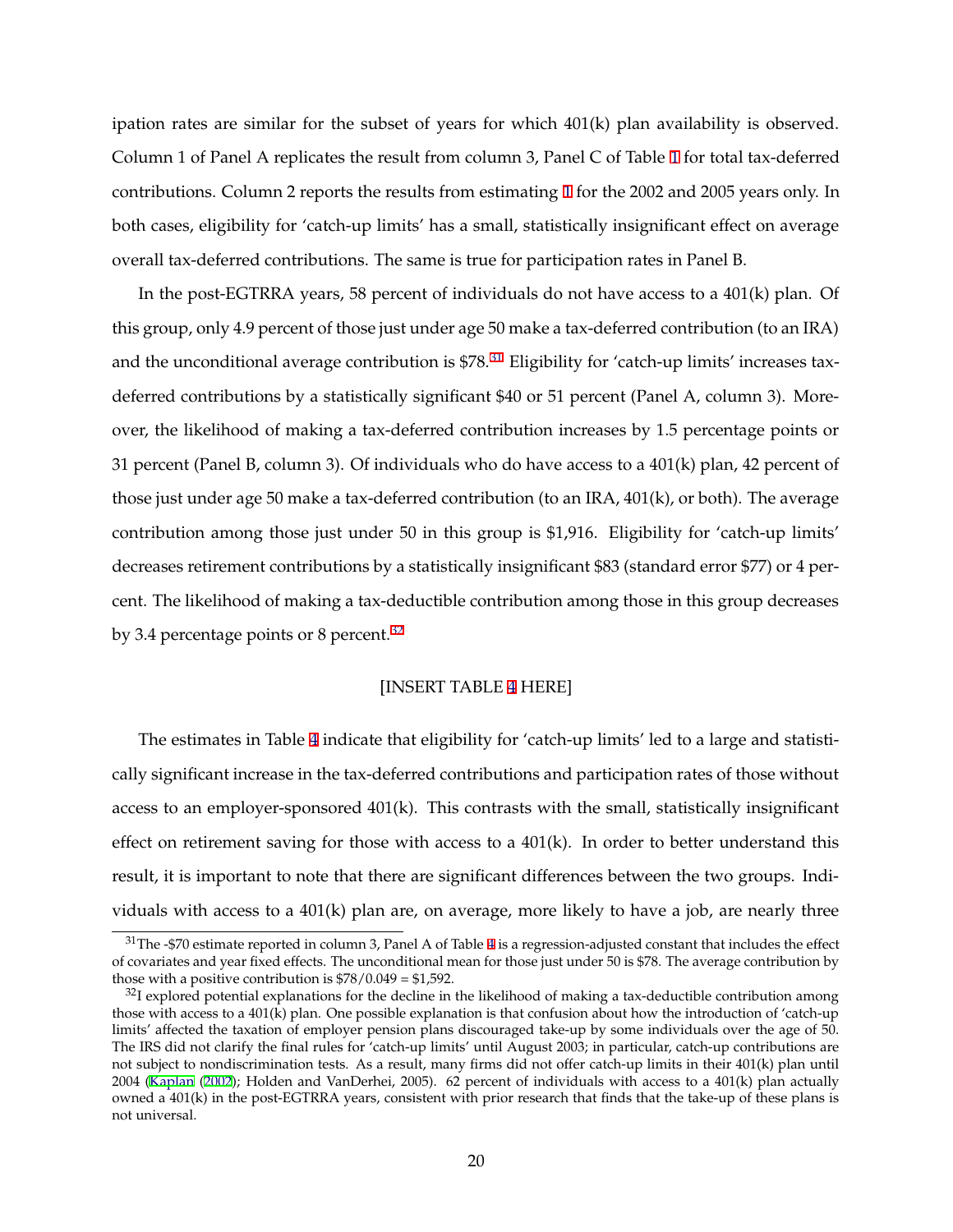times more likely to work for an employer with more than 50 workers (a 'large employer'), earn more and are more educated than individuals without access to a 401(k) plan (see Appendix Table  $A12$ ).<sup>33</sup> These differences may help explain why these two groups respond so differently to the introduction of 'catch-up limits'.

Tables [5](#page-40-0) and [6](#page-41-0) further explore which individuals are affected by 'catch-up limits' by estimating [1](#page-12-0) on the sub-samples of high and low net worth individuals, both with and without access to a 401(k) plan. I define high net worth individuals as those whose predicted net worth is above the median for individuals of the same age. Eligibility for 'catch-up limits' increases total tax-deferred contributions among both high and low net worth individuals without access to a 401(k) plan. However, the increase in average contributions is larger in percentage terms for low net worth individuals. In particular, the tax-deferred contributions of this group increase by \$43 compared to a control mean of \$35 and participation rates increase by 1.8 percentage points compared to a control mean of 2.5 percent.

#### [INSERT TABLE [5](#page-40-0) HERE]

## [INSERT TABLE [6](#page-41-0) HERE]

# **5.2 Discussion of Possible Mechanisms**

Eligibility for 'catch-up limits' increases IRA and total tax-deferred contributions by 51 percent among those without access to a 401(k) plan. Moreover, the higher average IRA contributions are driven, at least in part, by an increase in the likelihood of making a deductible contribution, contrary to the predictions of the neoclassical-life cycle model. In this subsection, I discuss some possible mechanisms that may be driving this response.

Anecdotal evidence suggests that financial institutions may have increased their IRA product advertising following the introduction of 'catch-up limits'. This advertising appears to have been targeted towards those over the age of 50 as part of a strategy to increase assets under management ([Dalton](#page-26-0) ([2001](#page-26-0))). Such targeted advertising may have raised awareness about 'catch-up limit' rules, leading to higher participation rates for those over 50. For example, a 2004 article in the American Banker's Association ABA Trust & Investments magazine encourages member institutions

 $33$ Appendix Table [A12](#page-71-0) also shows that those with access to a  $401(k)$  plan are more likely to be white, married and veterans, and are less likely to be black, Hispanic and female.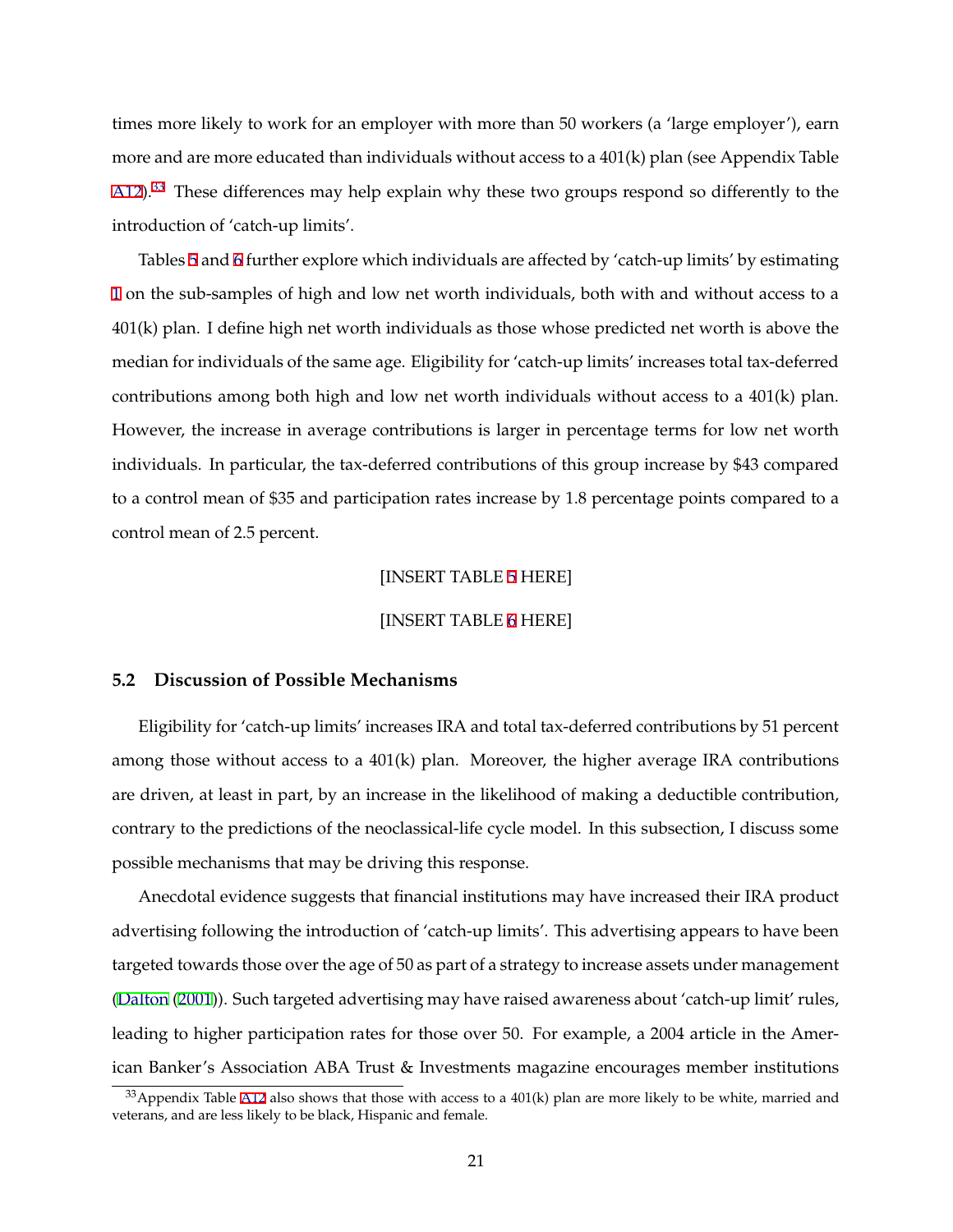to actively promote 'catch-up' contributions to their clients ([Ellens](#page-27-0) ([2004\)](#page-27-0)). Another magazine for credit union executives specifically recommends mailing information about 'catch-up limit' rules to IRA customers over the age of 50: "For example, send a direct mail piece explaining the new 'catch-up' contributions to your IRA owners who are age 50 or older...Not only will you educate your members about the IRA changes, you will create member awareness of the products and services your credit union offers" ([Zuehlke](#page-30-0) [\(2001](#page-30-0))).

The idea that the 'catch-up limit' response may, at least in part, be due to advertising by financial institutions is consistent with the important role of promotional activities for explaining aggregate IRA contributions alluded to in [Poterba et al.](#page-29-0) [\(1995](#page-29-0)), [Bernheim](#page-26-0) ([2002\)](#page-26-0) and [Saez](#page-29-0) [\(2009](#page-29-0)). It is also consistent with recent research that finds large advertising effects on the demand for check-ing accounts, mortgages and credit cards ([Gurun, Matvos, and Seru](#page-27-0) ([2016\)](#page-27-0), Hastings, Hortaçsu, [and Syverson](#page-28-0) ([2013](#page-28-0)), Honka, Hortaçsu, and Vitorino ([2015](#page-28-0))). The estimates in Tables [4,](#page-39-0) [5](#page-40-0) and [6](#page-41-0) show that the contribution and participation rate response to eligibility for 'catch-up limits' is large for IRA owners that do not have access to a  $401(k)$  plan. These individuals may not have access to timely information about retirement savings options from other sources, such as their employer. It is plausible that financial institutions looking to increase assets under management would direct advertising towards these savers. However, anecdotal evidence from industry magazines is not a perfect substitute for direct evidence that advertising is driving the participation response.<sup>34</sup>

Among those with access to a 401(k) plan, IRA contributions and participation rates may have increased because high savers were temporarily unable to contribute more to their  $401(k)$ .<sup>35</sup> This is because the final rules about the tax treatment of 'catch-up limits' for 401(k) plans was not issued by the IRS until the middle of 2003. Also, adopting 'catch-up limits' required employer sponsors to amend their plan contracts, which may have temporarily limited the ability of some workers to make higher contributions ([Kaplan](#page-28-0) ([2002](#page-28-0))). Online Appendix Table [A13](#page-72-0) reports coefficient estimates from regression specifications that allow for the effect of eligibility for 'catch-up limits' to differ for those that are likely constrained by the 401(k) contribution limit. Specifically, I proxy

 $34$ In Online Appendix [C](#page-46-0), I explore whether the presence of fixed costs of making a deductible IRA contribution can explain the increase in participation rates. I conclude that this potential explanation is unlikely to be the main driver of the observed extensive margin response.

<sup>35</sup>I thank David Richardson for suggesting this.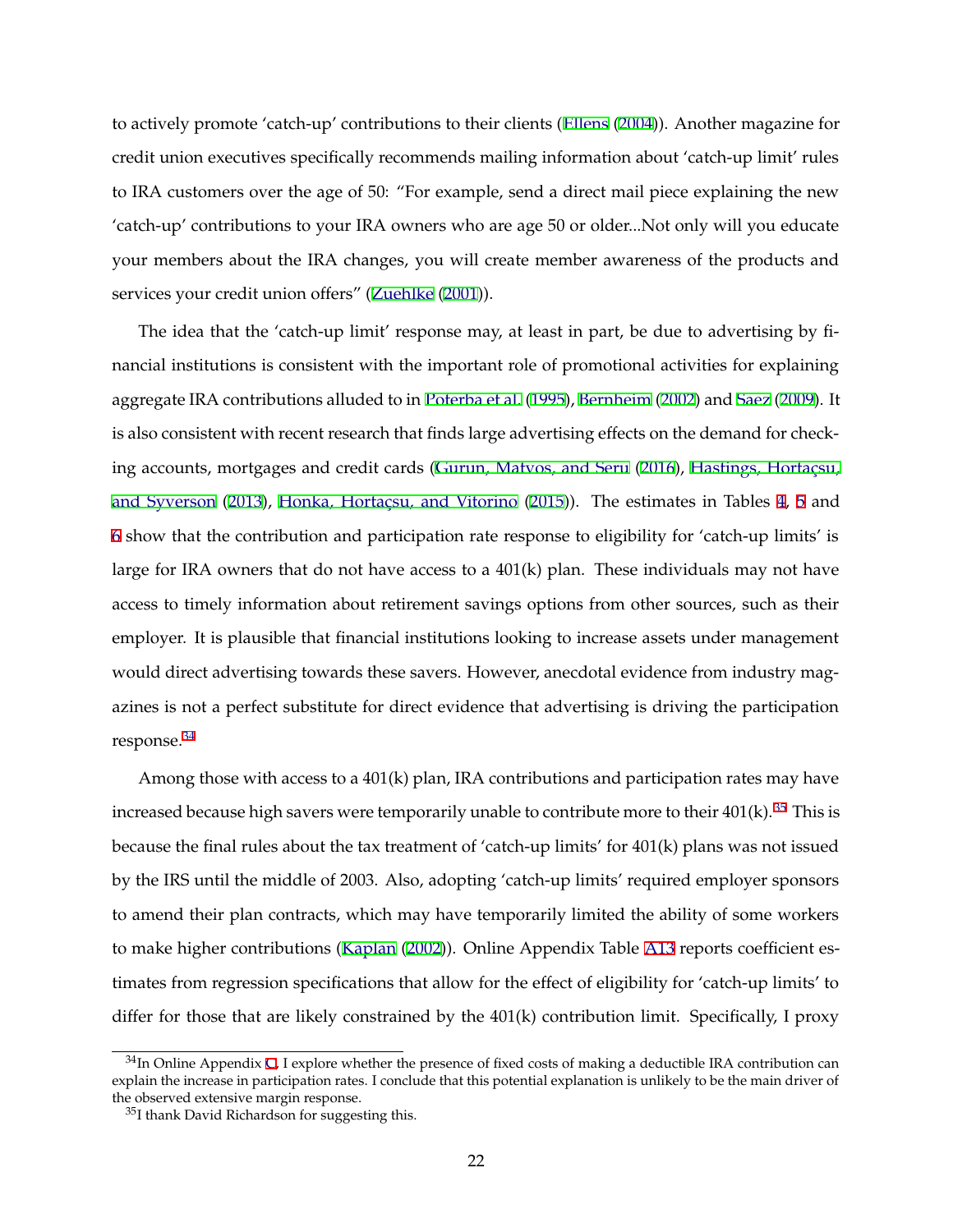<span id="page-23-0"></span>for limit contributor status with a dummy variable equal to one for those who report a 401(k) contribution within 10 percent of the pre-EGTRRA limit (i.e. \$9,000), and equal to zero otherwise. While this variable is endogenous to tax-deferred contributions, if individuals over the age of 50 are more likely to be limit contributors, the bias is downwards.

With this caveat in mind, the evidence in Appendix Table [A13](#page-72-0) is inconclusive. The point estimates suggest that IRA contributions fell for 401(k) limit contributors over the age of 50 between 2002 and 2005, while 401(k) contributions increased over the same period. This is consistent with high-savers temporarily substituting between IRAs and 401(k)s as firms eventually adopt 'catchup limits'. However, the the standard errors for these estimates are large. As a result, I cannot reject the null hypothesis that the average 2002 and 2005 IRA or 401(k) contributions for this group are statistically significantly different from each other.

# **6 Conclusion and Policy Implications**

Using an empirical strategy that aims to address the limitations of prior research, this paper asks whether the introduction of 'catch-up limits' leads to increases in retirement saving. This topic is particularly relevant given the recent debates about the adequacy of retirement saving. I argue that using eligibility for 'catch-up limits', an IRA and 401(k) contribution rule allowing individuals over the age of 50 to contribute more than those under 50, permits clearer identification of the savings effect of raising limits than previous empirical strategies.

The main result is that while eligibility for 'catch-up limits' does not have a statistically significant effect on overall retirement contributions, this masks significant heterogeneity both acrossindividuals and types of retirement savings accounts. In particular, eligibility for 'catch-up limits' leads to a large and statistically significant increase in tax-deferred contributions by individuals without access to a 401(k) plan. Figure [4](#page-35-0) displays the implied average total tax-deferred contribution for positive contributors using the estimates from Table [4](#page-39-0). Among positive contributors just under 50 without access to a 401(k) plan, the average tax-deferred contribution is  $$78/0.049 \approx $1,592$ . For those without access to a 401(k) plan, the likelihood of making an IRA contribution increases by 1.5 percentage points (31 percent) at age 50. This increase implies an average tax-deferred contribution of  $(\$40 + \$78)/0.049 \approx \$2,408$ , a more than \$800 increase com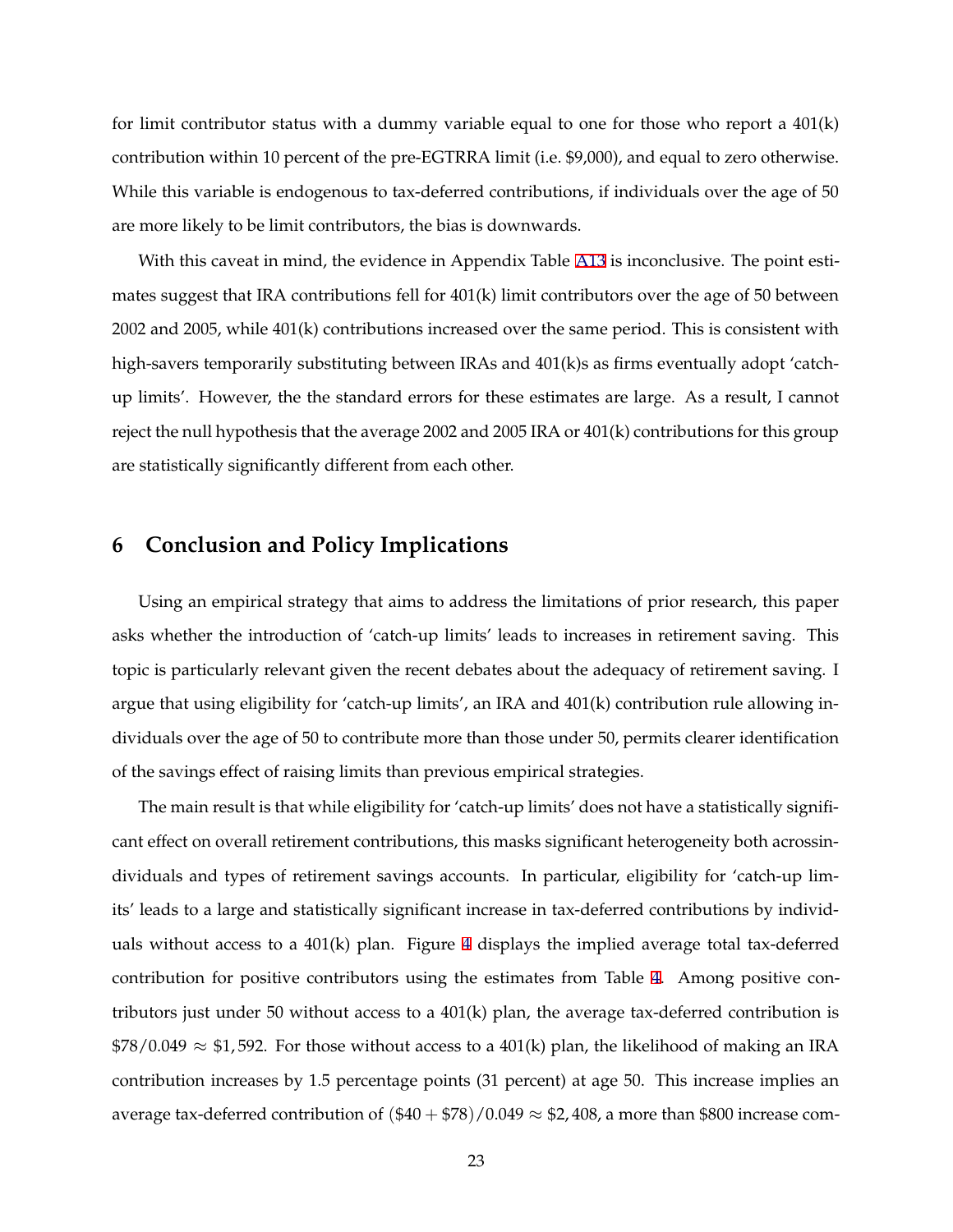pared to those just under 50. In contrast to the overall effects for IRAs, I find small and insignificant effects of eligibility for 'catch-up limits' on the total contributions of those that do have access to a 401(k).

In the neoclassical life-cycle model we do not expect that a change in the contribution limit will affect the choices of agents for whom the constraint is not binding. The finding that eligibility for 'catch-up limits' leads to large increases in IRA participation rates, however, suggests that the initial response to the provision was not limited to constrained savers. I discuss possible mechanisms that may be driving this result. For example, anecdotal evidence suggests that financial institutions directed advertising specifically towards IRA owners over the age of 50. This advertising may have increased awareness about the IRA limit increases, leading to higher contributions and participation rates.

The results have important policy implications for our understanding of the effect of raising contribution limits on retirement savings. One is that policy makers should consider the responses by other economic agents, such as financial advisors, banks, credit unions and mutual fund companies, when designing retirement savings programs. These agents can complement the intended design of policies. Also, throughout the sample period the statutory contribution limit for IRAs was far below the limit for 401(k) plans. While the two plans are similar, there are some important differences. For example, most 401(k) contributions are made through regular payroll deductions, whereas savers have much more flexibility about the amount and timing of their IRA contributions. Some individuals that prefer saving in IRAs may opt for a 401(k) plan because of the relatively low deductible limit for their preferred account. As a result, a reform that reduces the difference between the contribution limits of the two accounts may be welfare improving (without necessarily generating new saving) if it allows individuals to save in their preferred account.

While informative about how expanding IRAs and 401(k)s affects contributions to these plans, the results in this paper do suffer from some limitations. First, the age-related RDD identifies the effect of eligibility for 'catch-up limits' on savings at age 50. While studying the behavior of individuals at this prime savings age is of great interest to policy makers and economists, the results in this paper may not generalize to those in other age groups. Second, the observed jump in IRA participation rates is consistent with several explanations, each of which may be partially responsible for driving the results. Further exploring these possible explanations, such as the potential for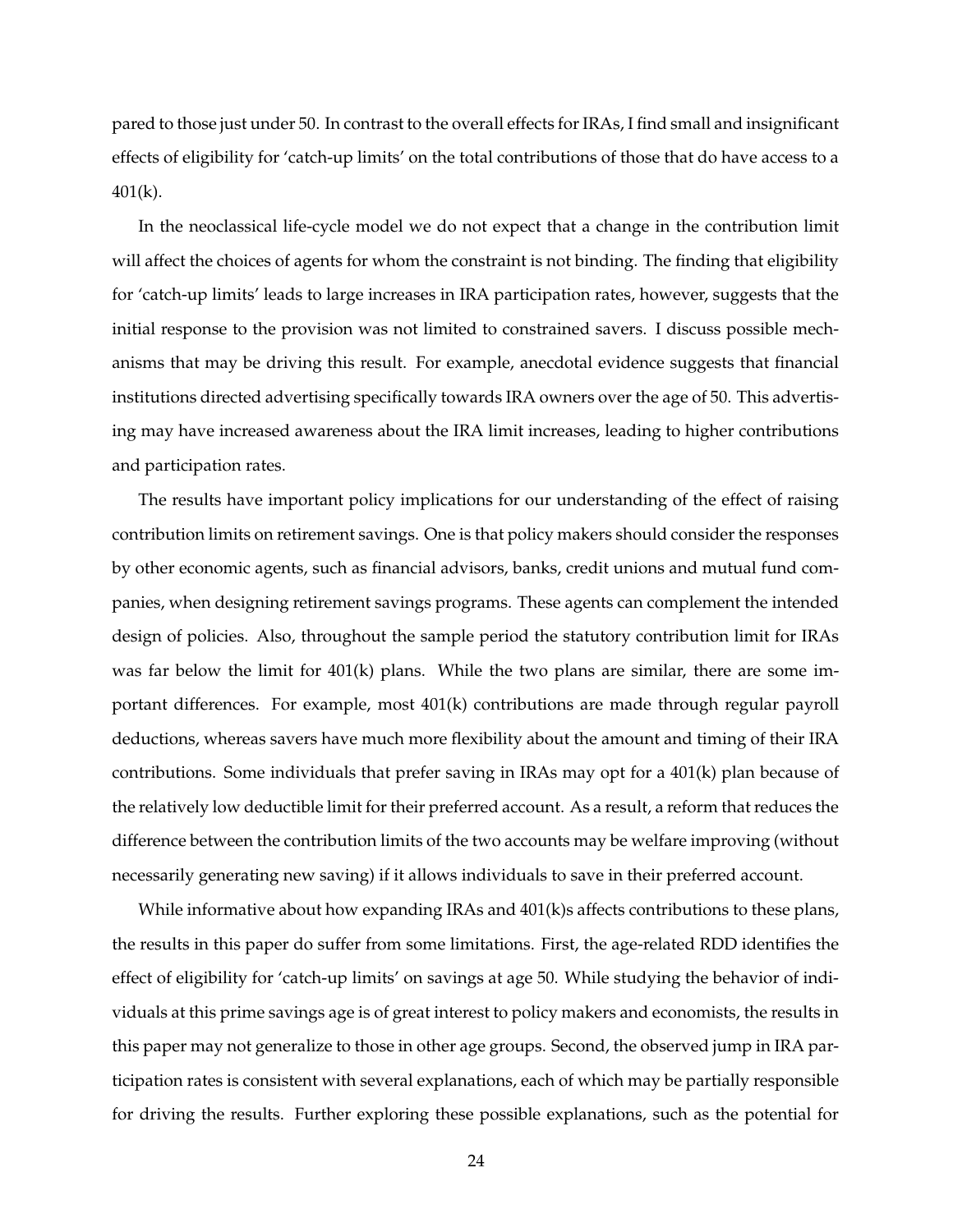advertising by financial institutions to affect retirement savings decisions, may be a fruitful area of future research. Finally, the analysis in this paper does not address how eligibility for 'catch-up limits' affects overall saving (i.e. tax-deferred retirement saving plus saving in taxable accounts and home equity). Therefore, the question of whether the increase in retirement saving, especially for those that do not own a 401(k), leads to higher total saving requires further study.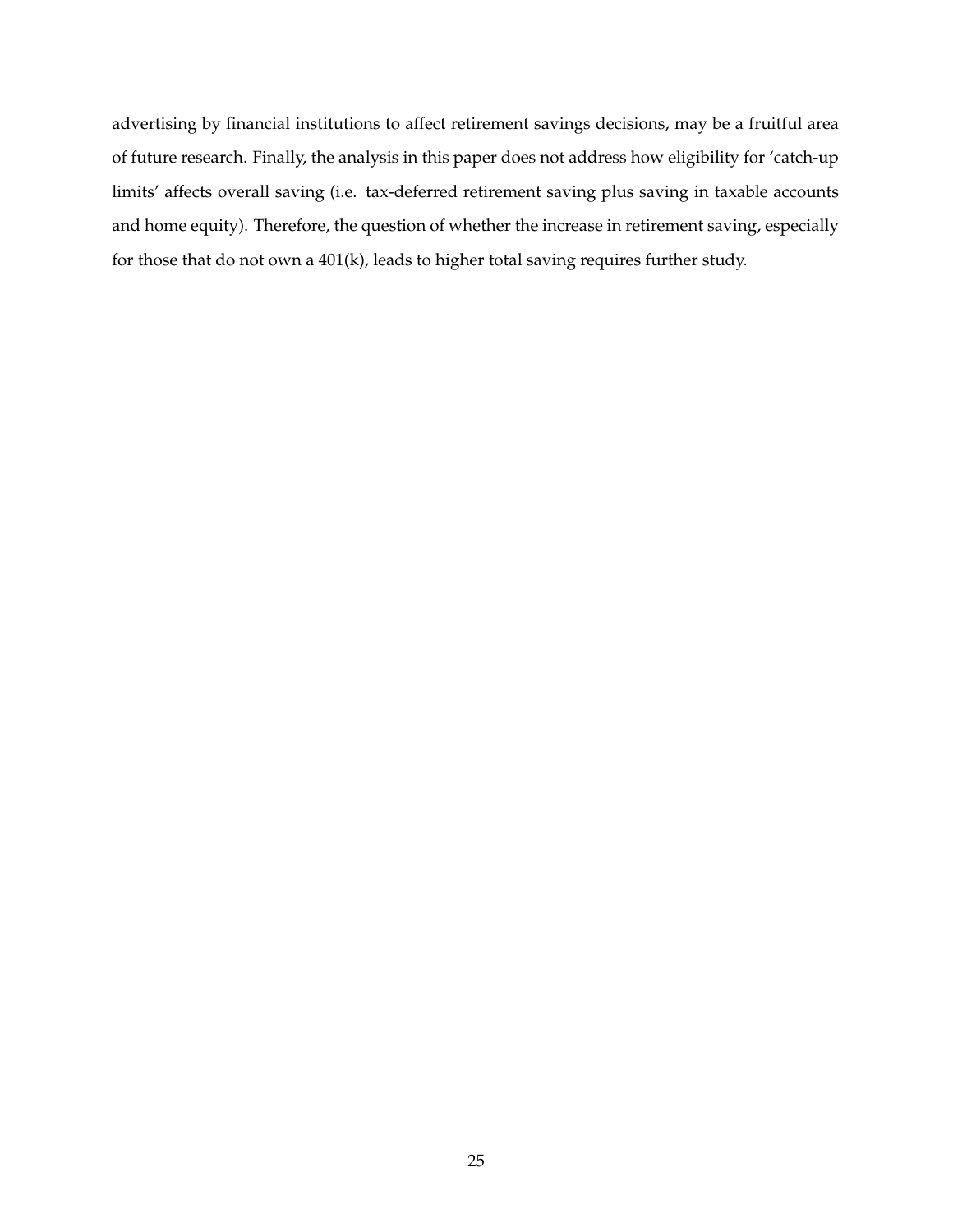# <span id="page-26-0"></span>**References**

- ANGRIST, J. D. AND J.-S. PISCHKE (2009): *Mostly Harmless Econometrics: An Empiricist's Companion*, Princeton, NJ: Princeton University Press.
- ATTANASIO, O. P. AND T. DELEIRE (2002): "The Effect of Individual Retirement Accounts on Household Consumption and National Saving," *Economic Journal*, 112, 504–538.
- BENARTZI, S. AND R. THALER (2007): "Heuristics and Biases in Retirement Savings Behavior," *Journal of Economic Perspectives*, 21, 81–104.
- BENJAMIN, D. J. (2003): "Does 401(k) eligibility increase saving? Evidence from propensity score subclassification," *Journal of Public Economics*, 87, 1259–1290.
- BERNHEIM, B. D. (2002): "Taxation and Saving," in *Handbook of Public Economics*, ed. by A. J. Auerbach and M. Feldstein, Elsevier, vol. 3, 1173–1249.
- CARROLL, G. D., J. J. CHOI, D. I. LAIBSON, B. C. MADRIAN, AND A. METRICK (2009): "Optimal Defaults and Active Decisions," *Quarterly Journal of Economics*, 124, 1639–1674.
- CHETTY, R., J. N. FRIEDMAN, S. LETH-PETERSEN, T. H. NIELSEN, AND T. OLSEN (2014): "Active vs. Passive Decisions and Crowd-out in Retirement Savings Accounts: Evidence from Denmark," *Quarterly Journal of Economics*, 129, 1141–1219.
- CHOI, J. J., D. I. LAIBSON, AND B. C. MADRIAN (2004): "Plan Design and 401(k) Savings Outcomes," *National Tax Journal*, 57, 275–298.
- CLARK, R. L., J. A. MAKI, AND M. S. MORRILL (2014): "Can Simple Informational Nudges Increase Employee Participation in a 401(k) Plan?" *Southern Economic Journal*, 80, 677–701.
- CRUZ, H. AND D. LADE (2001): *Congress May Renew Efforts to Raise IRA Limits*, Sun Sentinel, http://articles.sun-sentinel.com/2001-03-05/business/0103020758 1 roth-irasretirement-savings-contribution.
- DALTON, P. (2001): *Tax law creates deposit potential*, American Bankers Association: ABA Bankers News, print.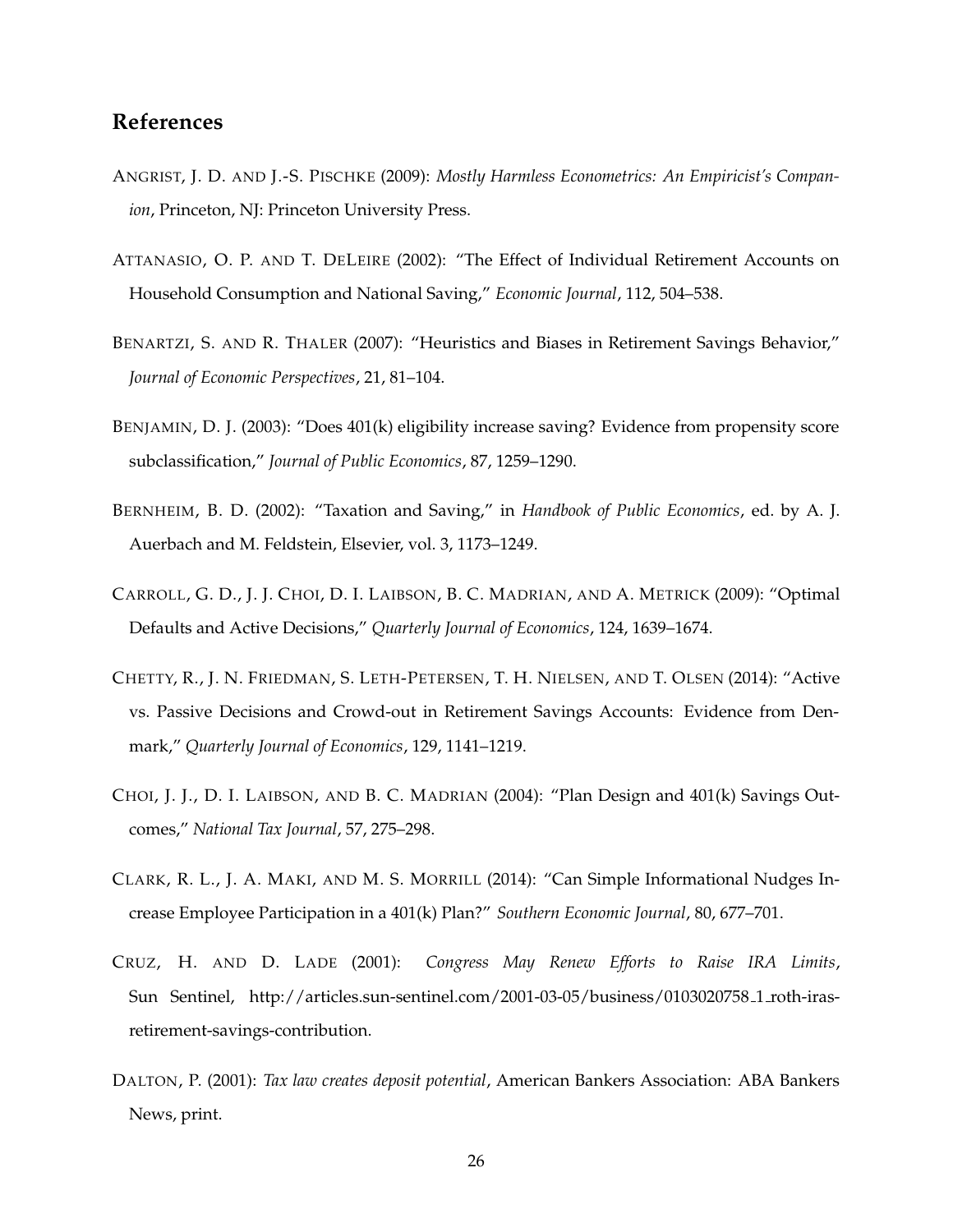- <span id="page-27-0"></span>DONG, Y. (2015): "Regression Discontinuity Applications with Rounding Errors in the Running Variable," *Journal of Applied Econometrics*, 30, 422–446.
- DUFLO, E., W. GALE, J. LIEBMAN, P. ORSZAG, AND E. SAEZ (2006): "Saving Incentives for Lowand Middle-Income Families: Evidence from a Field Experiment with H&R Block," *Quarterly Journal of Economics*, 121, 1311–1346.
- ——— (2007): "Savings Incentives for Low- and Middle-Income Families in the United States: Why is the Saver's Credit no More Effective," *Journal of the European Economic Association*, 5, 647–661.
- ELLENS, J. (2004): *Retirement Catch-up Contributions*, American Bankers Association: ABA Trust & Investments, print.
- ENGELHARDT, G. V. AND A. KUMAR (2007): "Employer matching and 401(k) saving: Evidence from the health and retirement study," *Journal of Public Economics*, 91, 1920–1943.
- FEENBERG, D. AND J. SKINNER (1989): "Sources of IRA savings," in *Tax Policy and the Economy*, ed. by L. H. Summers, Cambridge, MA: National Bureau of Economic Research, vol. 3, 25–46.
- FRIEDMAN, J. N. (2016): "Tax Policy and Retirement Savings," in *The Economics of Tax Policy*, ed. by A. J. Auerbach and K. Smetters, Oxford University Press, chap. 10.
- GALE, W. G. AND J. K. SCHOLZ (1994): "IRAs and Household Saving," *American Economic Review*, 84, 1233–1260.
- GELBER, A. M. (2011): "How do 401(k)s Affect Saving? Evidence from Changes in 401(k) Eligibility," *American Economic Journal: Economic Policy*, 3, 103–122.
- GREMBI, V., T. NANNICINI, AND U. TROIANO (2016): "Do Fiscal Rules Matter," *American Economic Journal: Applied Economics*, 8, 1–30.
- GURUN, U. G., G. MATVOS, AND A. SERU (2016): "Advertising Expensive Mortgages," *Journal of Finance*, 71, 2371–2416.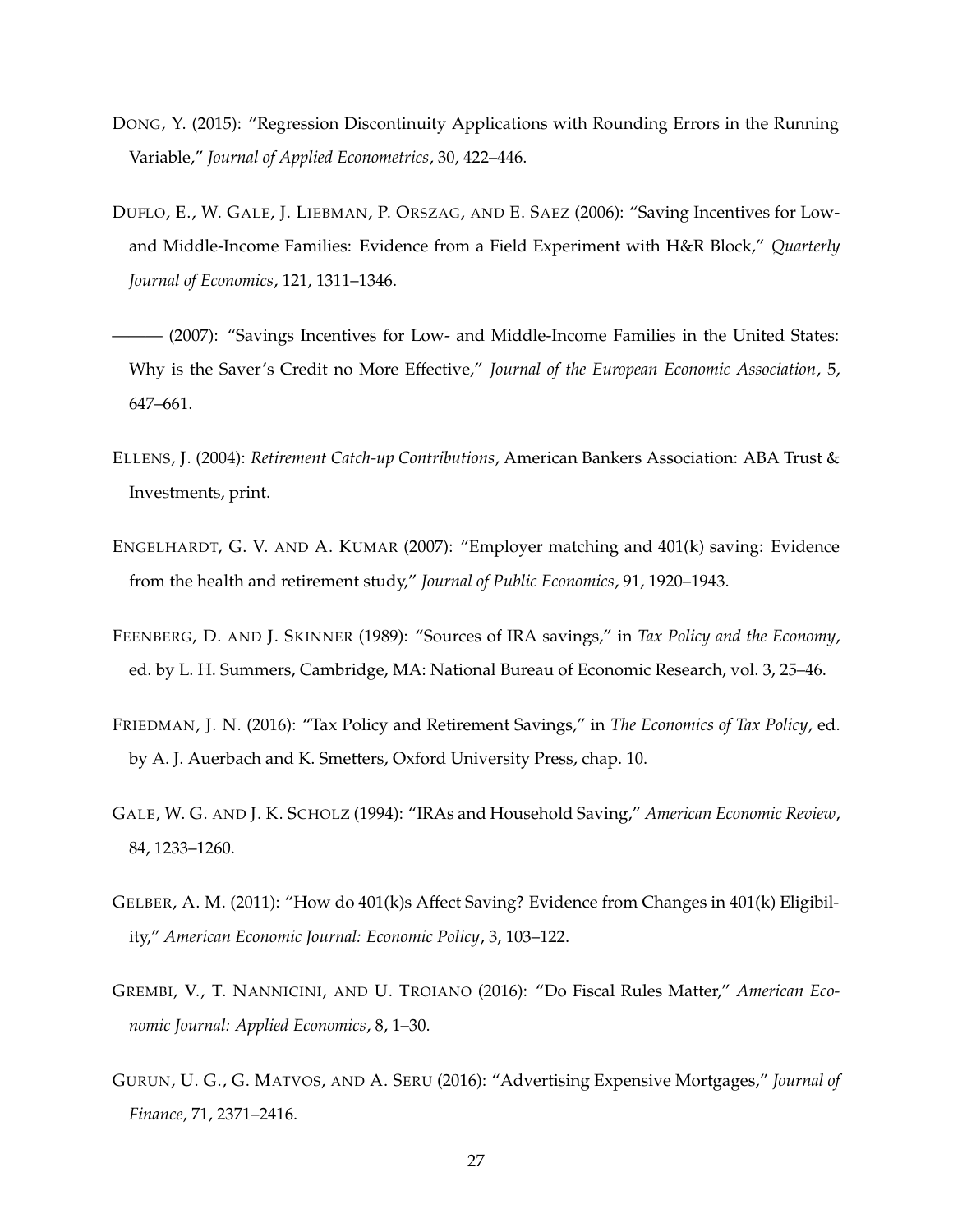- <span id="page-28-0"></span>HASTINGS, J. S., A. HORTAÇSU, AND C. SYVERSON (2013): "Advertising and Competition in Privatized Social Security: The Case of Mexico," NBER Working Paper 18881, National Bureau of Economic Research, Cambridge, MA.
- HOLDEN, S. AND S. BASS (2014): "The IRA Investor Profile: Traditional IRA Investors' Activity, 2007-2012," ICI Research Report, Investment Company Institute, Washington, D.C.
- HOLDEN, S., K. IRELAND, V. LEONARD-CHAMBERS, AND M. BOGDAN (2005): "The Individual Retirement Account at Age 30: A Retrospective," ICI Perspective 11(1), Investment Company Institute, Washington, D.C.
- HOLDEN, S. AND D. SCHRASS (2014): "The IRA Investor Profile: Roth IRA Investors' Activity, 2007-2012," ICI Research Report, Investment Company Institute, www.ici.org/pdf/rpt 14 ira roth-investors.pdf.
- HONKA, E., A. HORTAÇSU, AND M. A. VITORINO (2015): "Advertising, Consumer Awareness and Choice: Evidence from the U.S. Banking Industry," *Rand Journal of Economics*, forthcoming.
- IMBENS, G. W. AND K. KALYANARAMAN (2012): "Optimal Bandwidth Choice for the Regression Discontinuity Estimator," *Review of Economic Studies*, 79, 933–959.
- JOINES, D. H. AND J. G. MANEGOLD (1995): "IRA and Saving: Evidence from a Panel of Taxpayers," Manuscript, University of Southern California.
- KAPLAN, R. M. (2002): "Catch-Up Contribution Guidance is Released," *The ASPA Journal*, 32, 2,10–11.
- KARLAN, D., M. MCCONNELL, S. MULLAINATHAN, AND J. ZINMAN (2010): "Getting to the Top of Mind: How Reminders Increase Saving," NBER Working Paper 16205, National Bureau of Economic Research, Cambridge, MA.
- LEE, D. S. (2009): "Training, Wages, and Sample Selection: Estimating Sharp Bounds on Treatment Effects," *Review of Economic Studies*, 76, 1071–1102.
- LEE, D. S. AND D. CARD (2008): "Regression Discontinuity Inference with Specification Error," *Journal of Econometrics*, 142, 655–674.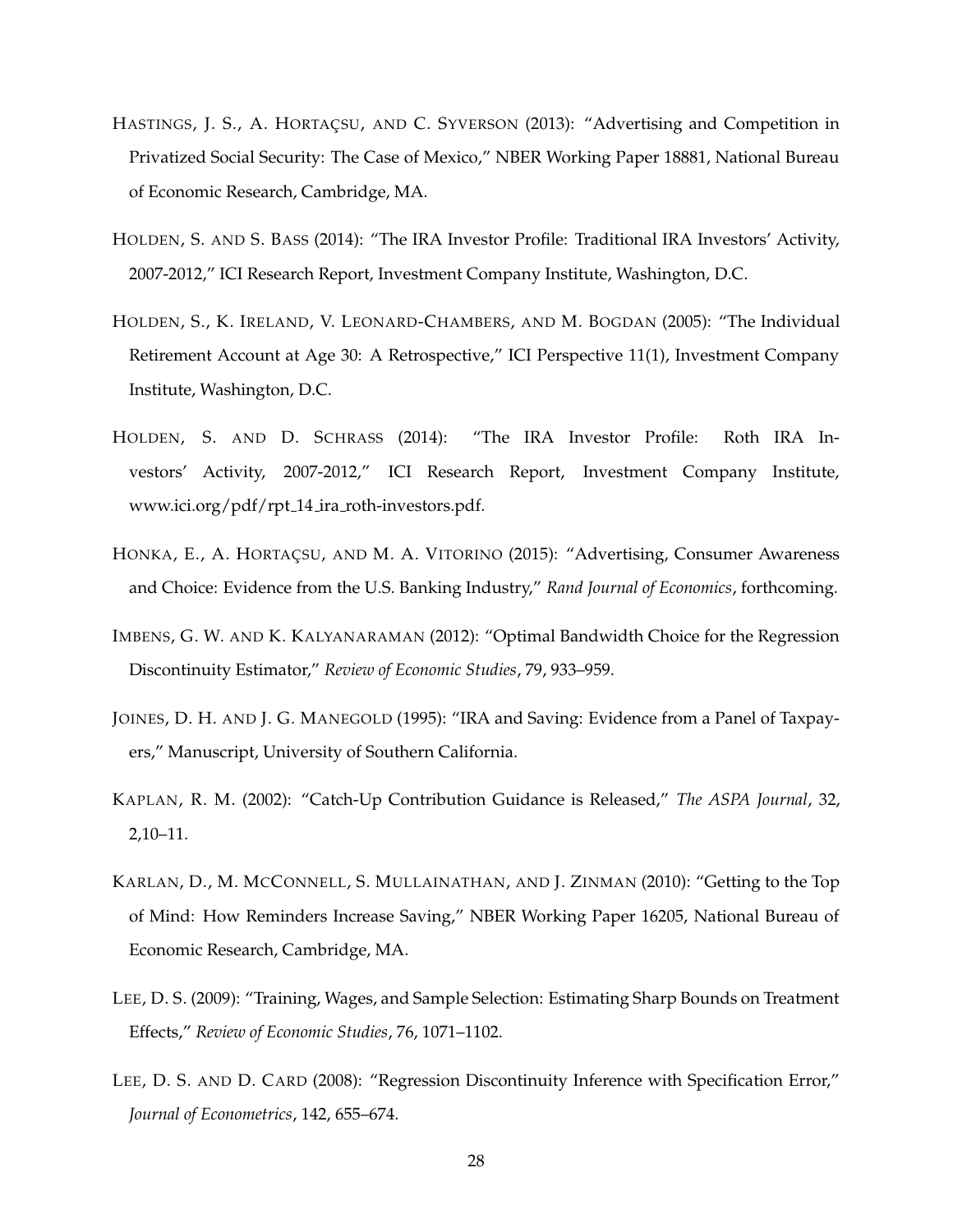- <span id="page-29-0"></span>LEE, D. S. AND T. LEMIEUX (2010): "Regression Discontinuity Designs in Economics," *Journal of Economic Literature*, 48, 281–355.
- MADRIAN, B. C. AND D. F. SHEA (2001): "The Power of Suggestion: Inertia in 401(k) Participation and Savings Behavior," *Quarterly Journal of Economics*, 116, 1149–1187.
- MILLIGAN, K. (2003): "How do contribution limits affect contributions to tax-preferred savings accounts?" *Journal of Public Economics*, 87, 253–281.
- ORSZAG, P. AND J. ORSZAG (2001): "Would Raising IRA Contribution Limits Bolster Retirement Security for Lower- and Middle-Income Families," Tech. rep., Center on Budget and Policy Priorities, Washington, D.C., http://www.cbpp.org/archives/4-2-01tax2.htm.
- POTERBA, J. M. (2014): "Retirement Security in an Aging Society," NBER Working Paper 19930, National Bureau of Economic Research, Cambridge, MA.
- POTERBA, J. M., S. F. VENTI, AND D. A. WISE (1995): "Do 401(k) contributions crowd-out other personal saving?" *Journal of Public Economics*, 58, 1–32.
- RUTLEDGE, M. S., A. Y. WU, AND F. M. VITAGLIANO (2014): "Do Tax Incentives Increase 401(k) Retirement Saving? Evidence from the Adoption of Catch-up Contributions," CRR WP 2014-17, Center for Retirement Research at Boston College, Boston, MA.
- SAEZ, E. (2009): "Details Matter: The Impact of Presentation and Information on the Take-up on Financial Incentives for Retirement Saving," *American Economic Journal: Economic Policy*, 1, 204–228.
- VENTI, S. F. AND D. A. WISE (1990a): "The Determinants of IRA Contributions and the Effect of Limit Changes," NBER Working Paper 1731, National Bureau of Economic Research, Cambridge, MA.
- ——— (1990b): "Have IRAs Increased US Saving? Evidence from Consumer Expenditure Surveys," *Quarterly Journal of Economics*, 105, 661–698.
- WEST, S. (2006): "The Role of IRAs in Americans' Retirement Preparedness," ICI Research Fundamentals 15(1), Investment Company Institute, Washington, D.C.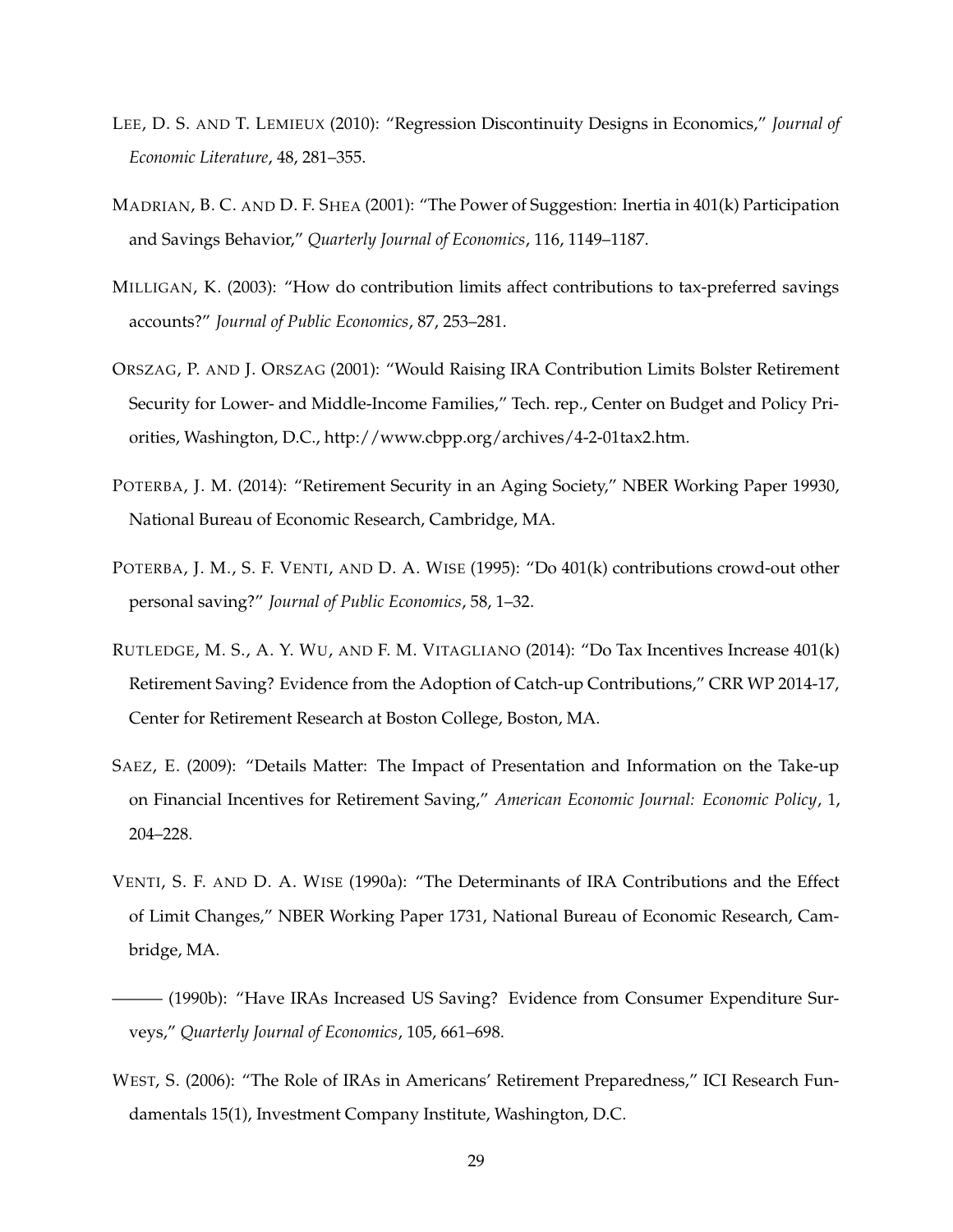<span id="page-30-0"></span>ZUEHLKE, D. (2001): "Tax-cut bill creates new IRA opportunities," *Credit Union Executive Journal*, 41, 12–15.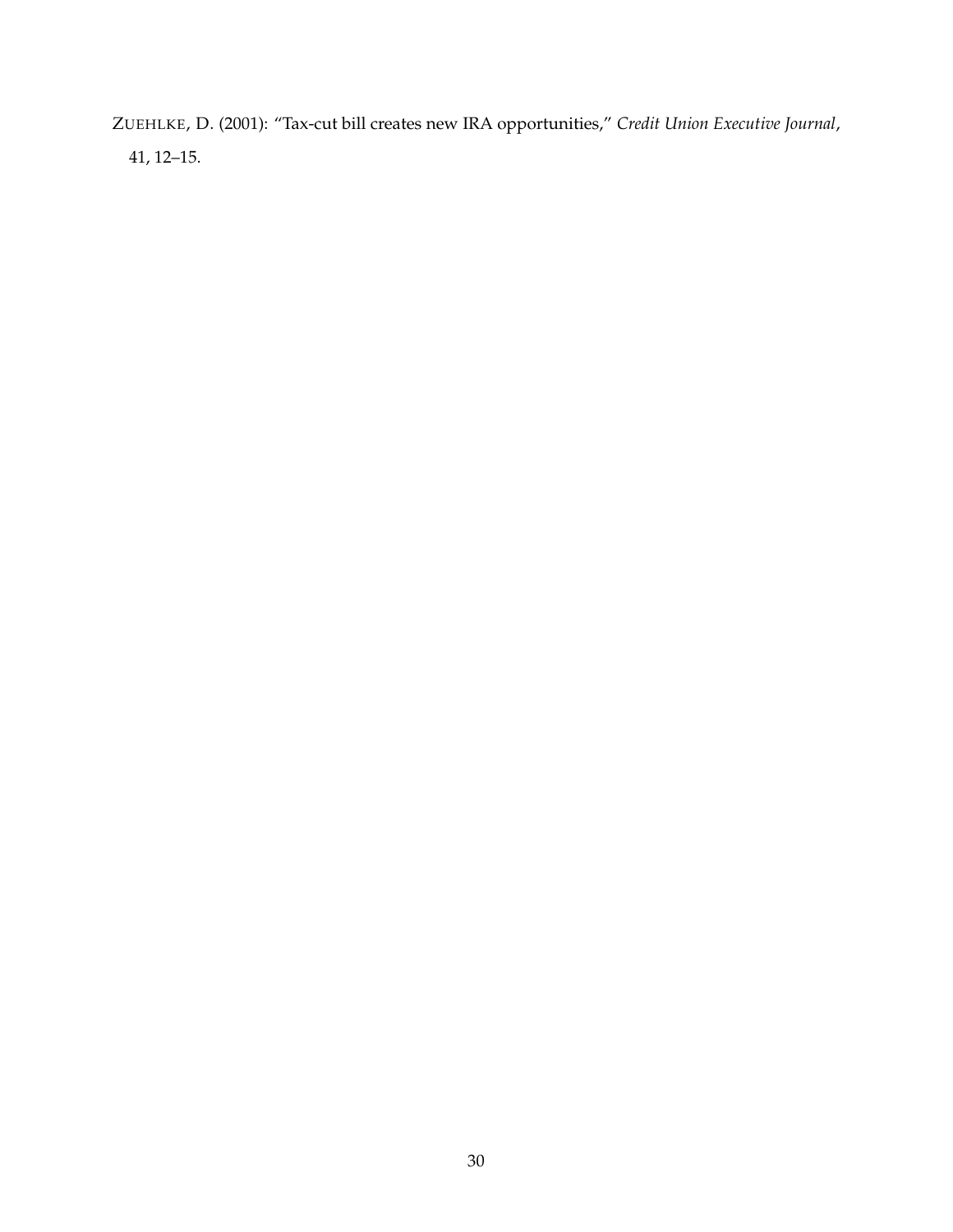

<span id="page-31-0"></span>



 $\circ$ 

200

0 5000 10000 15000 401k Contributions

 $\circ$ 

200

0 5000 10000 15000 401k Contributions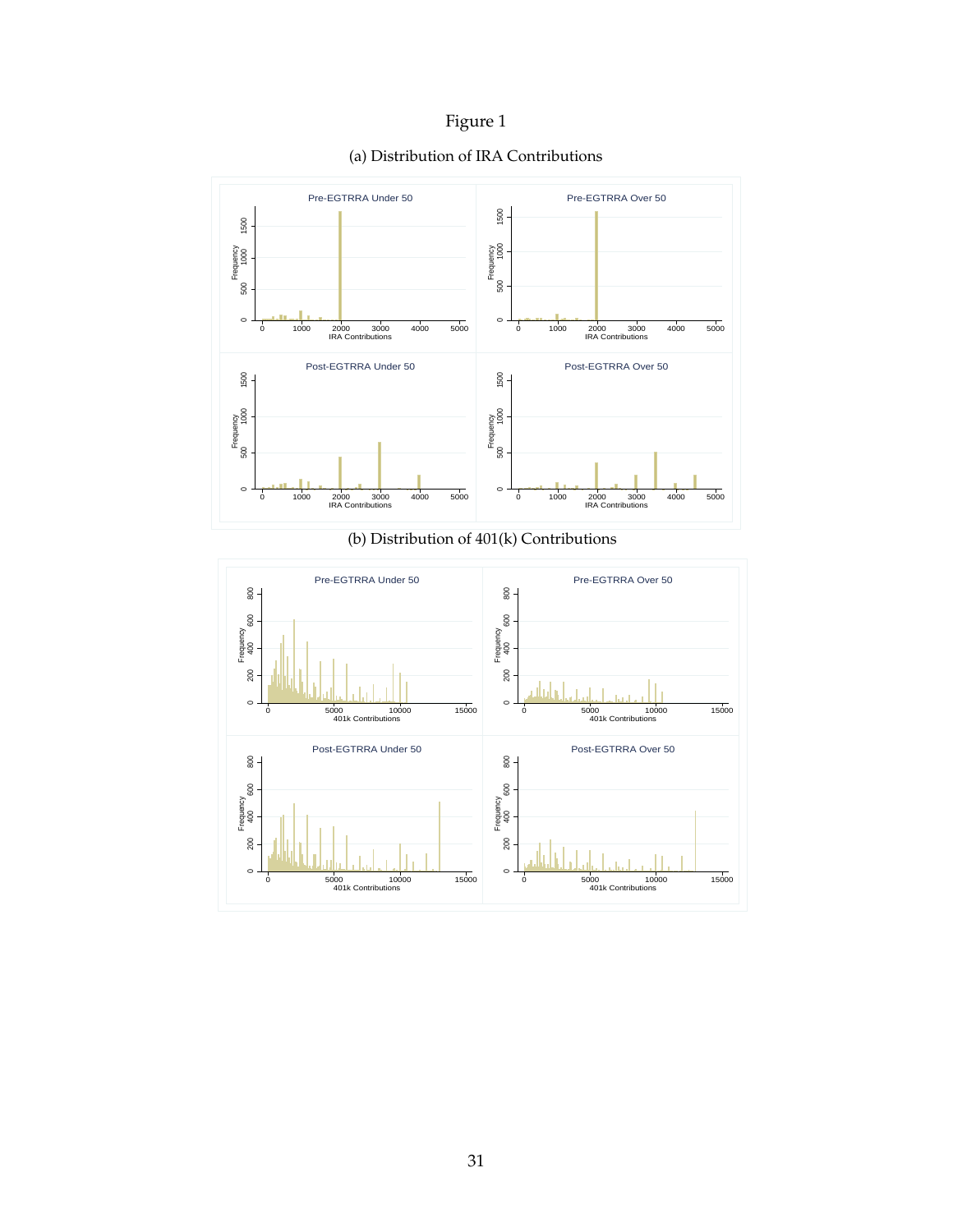

(c) Distribution of Total Tax-Deferred (IRA + 401(k)) Contributions

Notes: All dollar amounts are inflated to 2010 dollars using the Bureau of Labor Statistics Inflation Calculator. The sample is all individuals in the 1996, 2001 and 2004 SIPP panels that respondent to the IRA or 401(k) ownership questions. The top panel of each figure shows the distribution of reported tax-deductible contributions (for positive contributors) for the Pre-EGTRRA years (1996-1998, 2001). The bottom panel shows the distribution of reported tax-deductible contributions (for positive contributors) for the Post-EGTRRA years (2002, 2004-2005).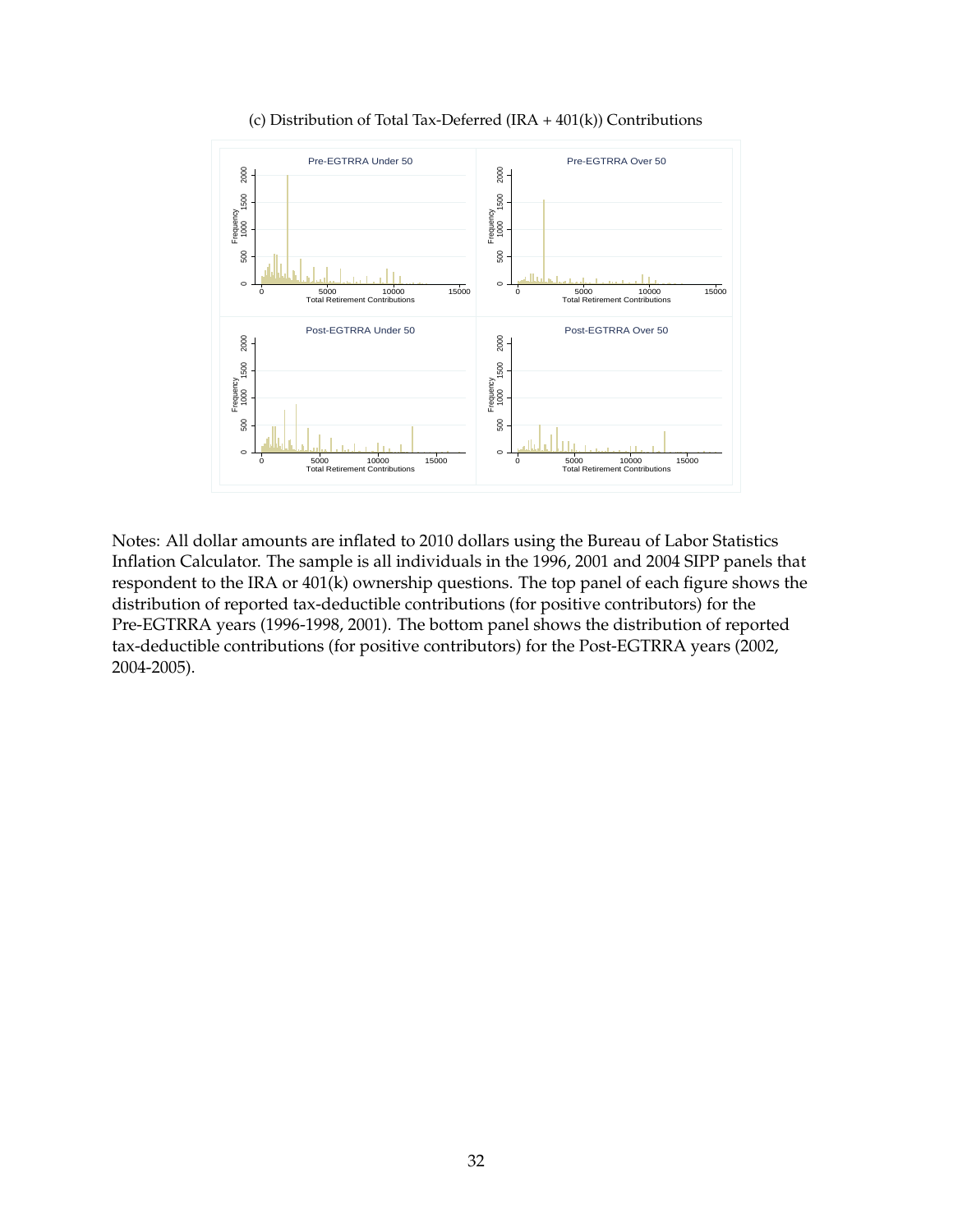

<span id="page-33-0"></span>

## (a) IRA Contributions (2010 \$): Pre EGTRRA

Notes: All dollar amounts are inflated to 2010 dollars using the Bureau of Labor Statistics Inflation Calculator. The sample is all individuals between the ages of 40 and 59 that respond to either the IRA or 401(k) ownership questions in the relevant years. Contributions for those that do not respond to one of the two ownership questions are coded as zero.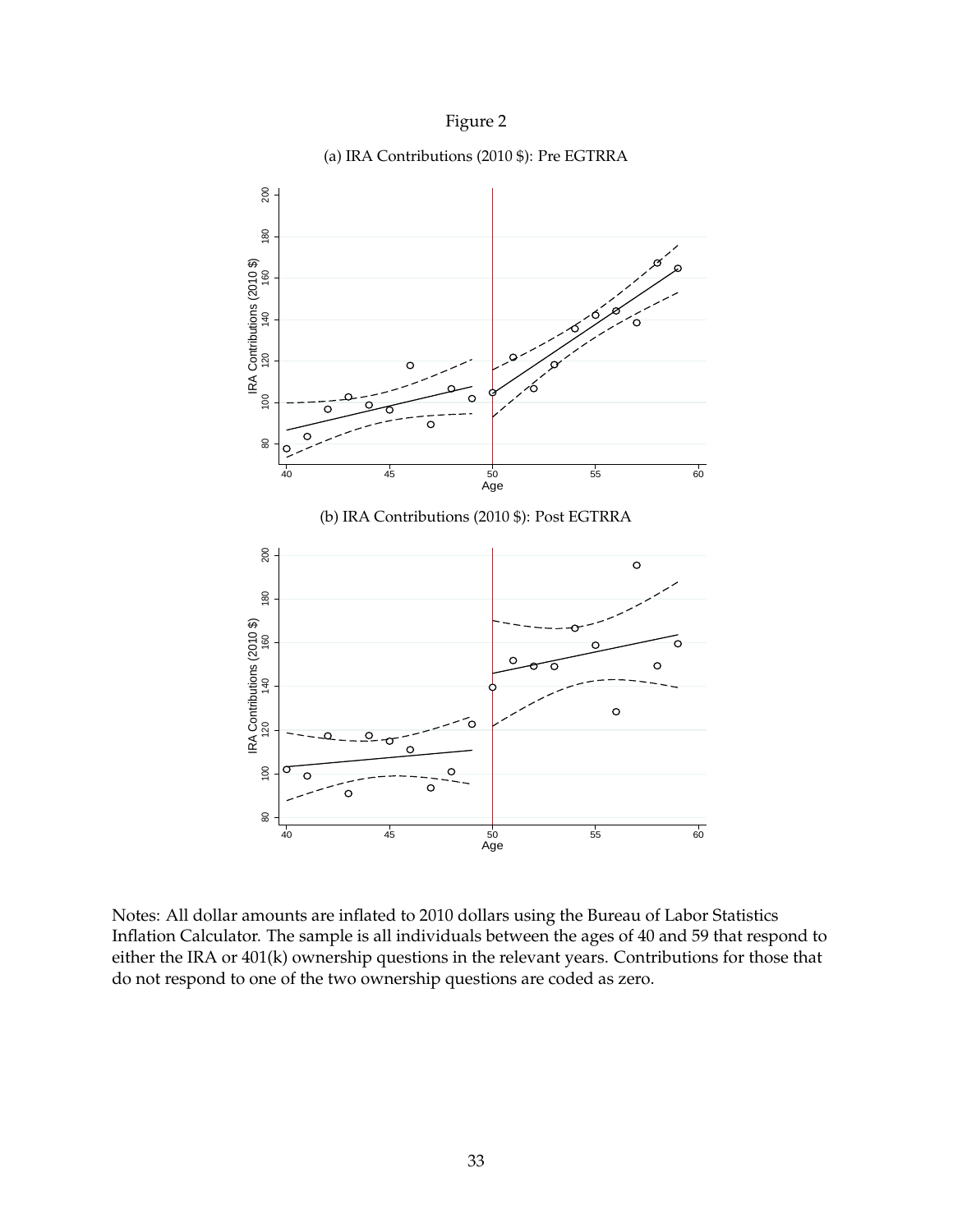

<span id="page-34-0"></span>

(a) IRA Participation Rates: Pre EGTRRA

Notes: The sample is all individuals between the ages of 40 and 59 that respond to either the IRA or 401(k) ownership questions in the relevant years. Contributions for those that do not respond to one of the two ownership questions are coded as zero.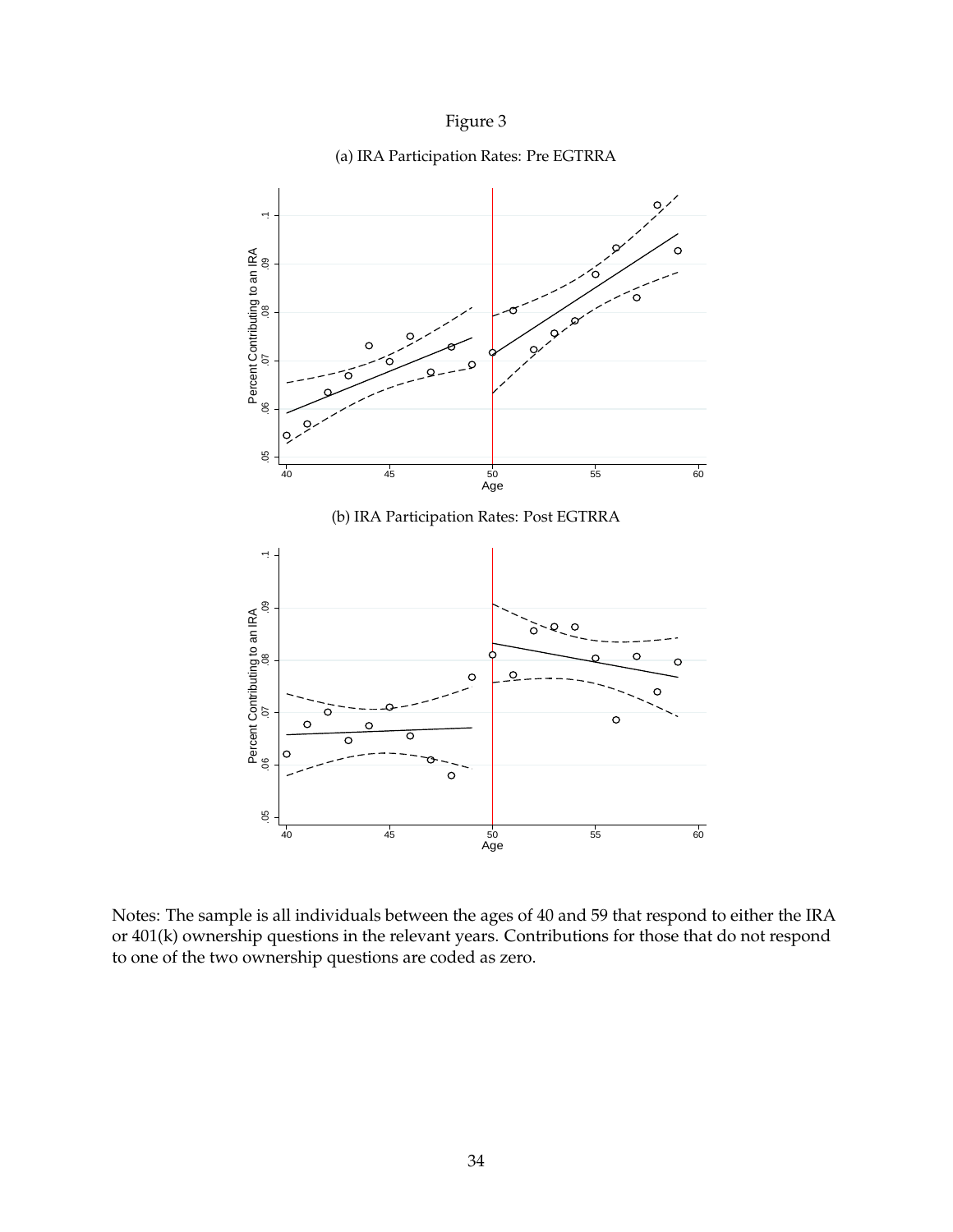

<span id="page-35-0"></span>Figure 4: Implied Total Tax-Deferred (IRA plus 401(k)) Contributions by Positive Savers

Notes: This figure reports the implied average total tax-deferred (IRA plus 401(k)) contribution (and associated 95% confidence intervals) for SIPP respondents with and without access to an employer-sponsored 401(k) plan. Average contributions for treated (control) individuals correspond to those just above (below) the age 50 cutoff for 'catch-up limits'. The implied average contributions are calculated using the contributions and participation rates for individuals for those just below age 50. For example, consider individuals without access to a 401(k) plan. 4.9 percent of these individuals just under age 50 contribute to either an IRA or 401(k) and the average unconditional contribution is \$78. The implied average total tax-deferred contribution for those just below age 50 (control group) is  $\frac{1}{28}$  (0.049  $\approx$  \$1,592. The implied average total tax-deferred contribution for those just above age 50 (treated group) is  $(\$40+\$78)/0.049 \approx \$2,408$ .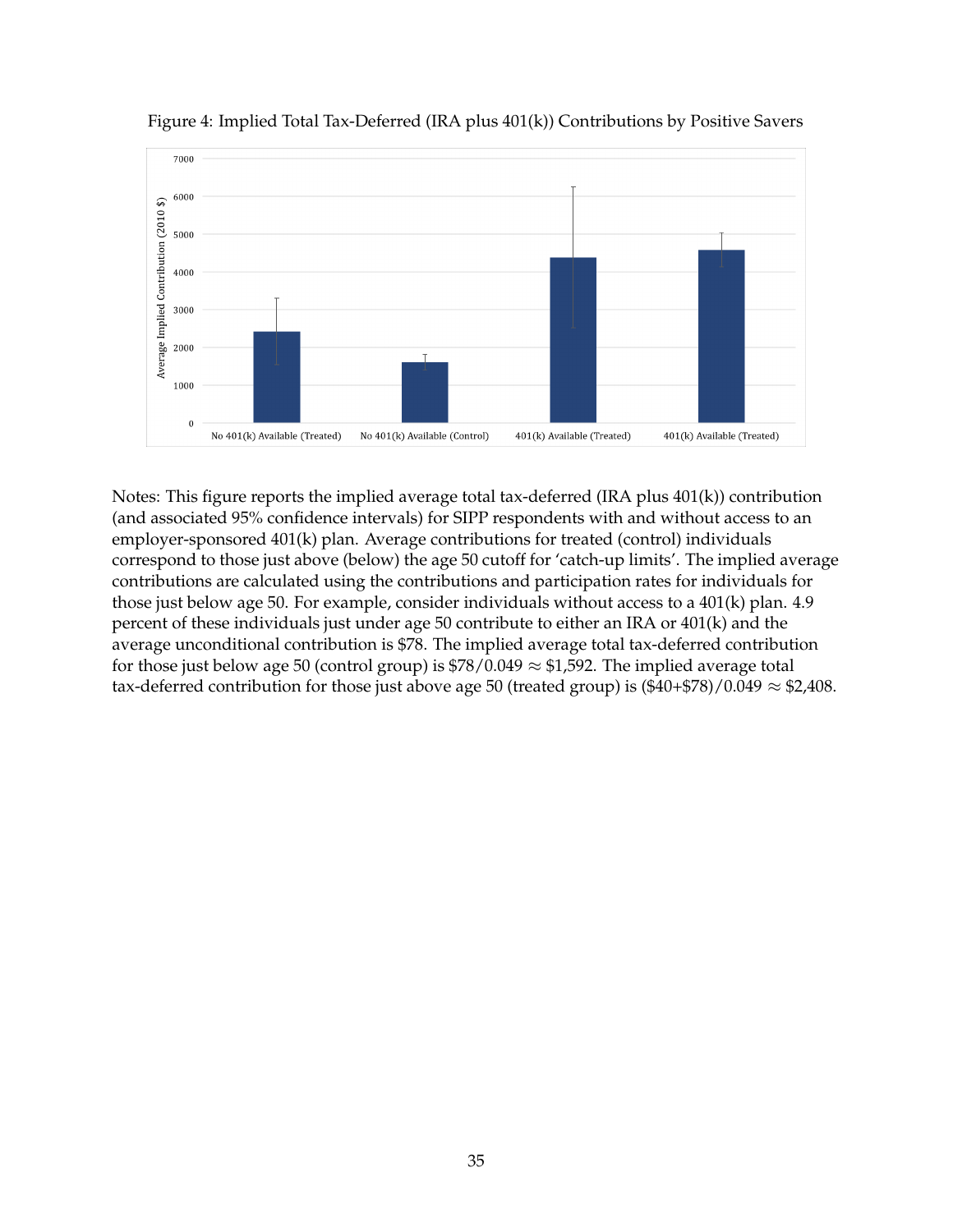|                                                      | (1)          | (2)                    | (3)           |
|------------------------------------------------------|--------------|------------------------|---------------|
| A. IRA Contributions                                 |              |                        |               |
|                                                      |              |                        |               |
| over50                                               | 34.324***    | 34.699***              | 28.758***     |
|                                                      | (10.223)     | (7.305)                | (7.040)       |
| Constant                                             | $111.422***$ | 91.118***              | $-64.231***$  |
|                                                      | (5.978)      | (6.765)                | (20.143)      |
| B. 401(k) Contributions                              |              |                        |               |
|                                                      |              |                        |               |
| over50                                               | -14.939      | -9.801                 | $-45.329$     |
|                                                      |              | $(105.235)$ $(38.178)$ | (34.031)      |
| Constant                                             | 896.076***   | 628.050***             | $-214.339***$ |
|                                                      | (82.287)     | (38.262)               | (72.377)      |
| C. Total Tax-Deferred $(IRA + 401(k))$ Contributions |              |                        |               |
|                                                      |              |                        |               |
| over50                                               | 19.384       | 24.899                 | $-16.571$     |
|                                                      |              | $(112.457)$ $(39.917)$ | (34.932)      |
| Constant                                             | 1,007.498*** | 719.168***             | $-278.570***$ |
|                                                      | (84.415)     | (37.776)               | (77.627)      |
|                                                      |              |                        |               |
| Year FE                                              | N            | Υ                      | Y             |
| Covariates                                           | N            | N                      | Y             |
| Observations                                         | 54,748       | 54,748                 | 54,748        |

<span id="page-36-0"></span>Table 1: The Effect of Eligibility for 'Catch-up Limits' on Retirement Account Contributions

Notes: All dollar amounts are inflated to 2010 dollars using the Bureau of Labor Statistics CPI Inflation Calculator. The sample is individuals between the ages of 40 and 59 in the 2001 and 2004 SIPP panels that responded to either the IRA or 401(k) ownership questions (spanning the 2002, 2004 and 2005 calendar years). The dependent variable in Panel A is a respondent's reported deductible IRA contribution. In Panel B the dependent variable is the respondent?s reported deductible 401(k) contribution; in Panel C it is the sum of the respondent?s IRA and 401(k) contribution. Contributions for those that do not respond to one of the two ownership questions is coded a zero. The independent variable of interest, over50, is a dummy variable equal to one if a respondent will by 50 or older by the end of the calendar year, zero otherwise. The specification in column 1 is from a regression of outcomes on a polynomial of degree 1 that is allowed to vary on either side of the cutoff. The specification in column 2 adds year fixed effects to the specification in column 1. The specification in column 3 adds the following covariates: white, black, Hispanic, female, married, personal earned income, number of kids under the age of 18 and three education attainment dummies.The sample is Standard errors are clustered at the state level. \*  $p < 0.1$ , \*\*  $p < 0.05$  and \*\*\*  $p < 0.01$ .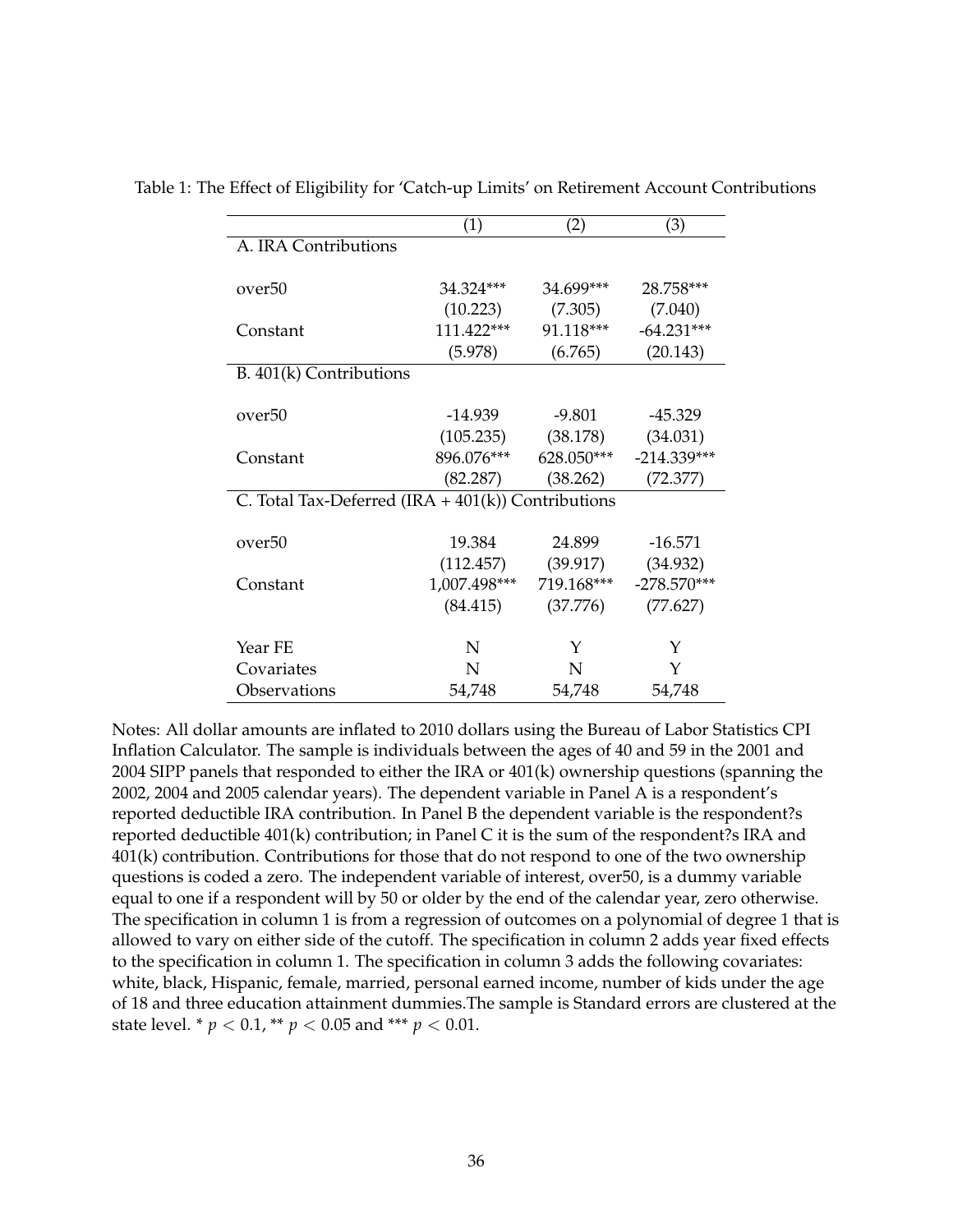|                                       | (1)         | (2)         | (3)      | (4)         |
|---------------------------------------|-------------|-------------|----------|-------------|
|                                       | IRA         | 401(k)      | IRA or   | Both IRA &  |
|                                       |             |             | 401(k)   | 401(k)      |
| A. Account Ownership                  |             |             |          |             |
|                                       |             |             |          |             |
| over50                                | 0.001       | $-0.023**$  | $-0.013$ | $-0.009$    |
|                                       | (0.009)     | (0.009)     | (0.010)  | (0.006)     |
| Constant                              | $-0.074***$ | 0.014       | $-0.015$ | $-0.004***$ |
|                                       | (0.017)     | (0.020)     | (0.019)  | (0.009)     |
| B. Participation (Contribution) Rates |             |             |          |             |
|                                       |             |             |          |             |
| over50                                | $0.014***$  | $-0.019***$ | $-0.005$ | $-0.000$    |
|                                       | (0.004)     | (0.006)     | (0.007)  | (0.002)     |
| Constant                              | $-0.022**$  | 0.005       | $-0.008$ | $-0.008$    |
|                                       | (0.009)     | (0.014)     | (0.014)  | (0.003)     |
|                                       |             |             |          |             |
| Observations                          | 54,748      | 54.748      | 54,748   | 54,748      |

<span id="page-37-0"></span>Table 2: The Effect of Eligibility for 'Catch-up Limits' on Retirement Account Ownership and Participation Rates

Notes: The sample is individuals between the ages of 40 and 59 in the 2001 and 2004 SIPP panels that responded to either the IRA or 401(k) ownership questions (spanning the 2002, 2004 and 2005 calendar years). In Panel A, the dependent variable is a dummy variable equal to 1 if a respondent reports owning a particular retirement account. The dependent variable in Panel B is a dummy variable equal to 1 if a respondent reports making a contribution to a particular retirement account. The account ownership and contribution status of those that do not respond to one of the two ownership questions is coded as zero. The independent variable of interest, over50, is a dummy variable equal to one if a respondent will by 50 or older by the end of the calendar year, zero otherwise. All specifications regress outcomes on a polynomial of degree 1 that is allowed to vary on either side of the cutoff and the following covariates: white, black, Hispanic, female, married, personal earned income, number of kids under the age of 18 and three education attainment dummies. Each observation is weighted by its inverse sampling probability in the SIPP. Standard errors (brackets) are clustered at the birth cohort (year) level. \*\*\*  $p < 0.01$ , \*\*  $p < 0.05$ , \*  $p < 0.1$ .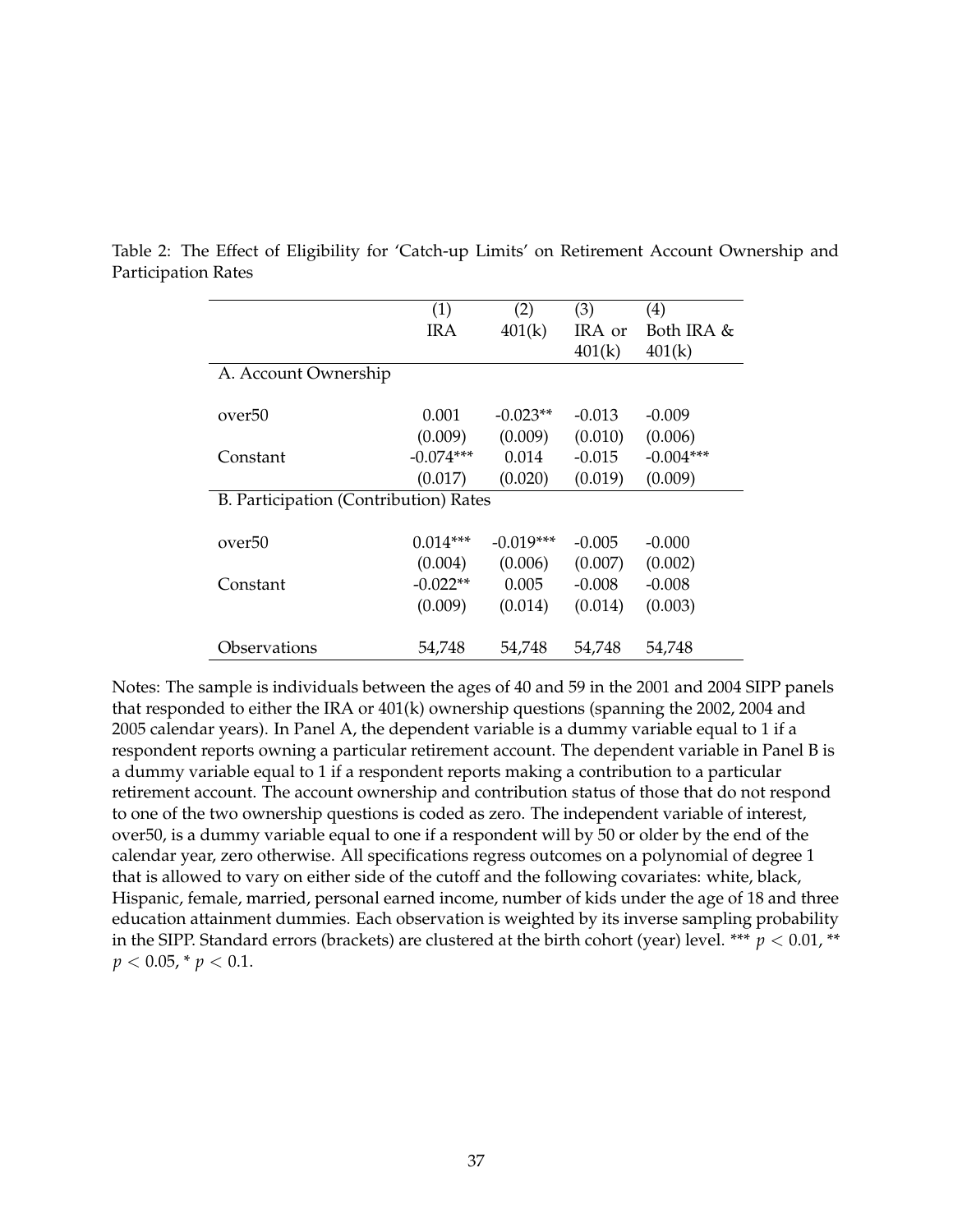|                    | (1)                                  | (2)                                            | (3)             | $\left( 4\right)$   |
|--------------------|--------------------------------------|------------------------------------------------|-----------------|---------------------|
|                    | <b>IRA</b>                           | 401(k)                                         | IRA or $401(k)$ | Both IRA $& 401(k)$ |
|                    |                                      | A. Conditional on Positive (COP) Contributions |                 |                     |
|                    |                                      |                                                |                 |                     |
|                    |                                      |                                                |                 |                     |
| over <sup>50</sup> | 95.248                               | 123.157                                        | $-25.412$       | 744.492             |
|                    | (72.553)                             | (141.207)                                      | (143.915)       | (699.701)           |
| Constant           | 1,490.048***                         | 762.846                                        | 962.578**       | 4,458.366           |
|                    | (277.372)                            | (479.959)                                      | (385.926)       | (4,507.194)         |
|                    |                                      |                                                |                 |                     |
| Observations       | 2,548                                | 9,120                                          | 10,941          | 719                 |
|                    | B. Lee (2009) Bounds: Bandwidth of 2 |                                                |                 |                     |
|                    |                                      |                                                |                 |                     |
| Lower bound        | $-301.792$                           | 181.429                                        | 173.388         | 885.596             |
|                    | (215.117)                            | (283.462)                                      | (516.757)       | (1,661.738)         |
| Upper bound        | 493.239***                           | 1,104.958***                                   | 271.028         | 1,629.895           |
|                    | (189.802)                            | (452.510)                                      | (230.231)       | (1,385.021)         |

<span id="page-38-0"></span>Table 3: The Effect of Eligibility for 'Catch-up Limits' on Retirement Account Contributions (Intensive Margin)

Notes: The sample is individuals between the ages of 40 and 59 in the 2001 and 2004 SIPP panels that responded to either the IRA or 401(k) ownership questions (spanning the 2002, 2004 and 2005 calendar years). In Panel A, the sample is restricted to those that make a positive: (i) IRA contribution (column 1), (ii) 401(k) contribution (column 2), (iii) total tax-deferred account contribution (IRA or 401(k)) (column 3); (iv) total tax-deferred contribution (both IRA and 401(k)) (column 4). The sample in Panel B is restricted to those between the ages of 48 and 51. The independent variable of interest, over50, is a dummy variable equal to one if a respondent will by 50 or older by the end of the calendar year, zero otherwise. The specifications in Panel A are from a regression of retirement account contributions on the over50 dummy, a polynomial of degree 1 that is allowed to vary on either side of the cutoff and the following covariates: white, black, Hispanic, female, married, personal earned income, number of kids under the age of 18 and three education attainment dummies. Each observation is weighted by its inverse sampling probability in the SIPP. In Panel A, standard errors (brackets) are clustered at the birth cohort (year) level. In Panels B and C, standard errors are calculated using the delta method. \*\*\*  $p < 0.01$ , \*\*  $p < 0.05$ , \*  $p < 0.1$ .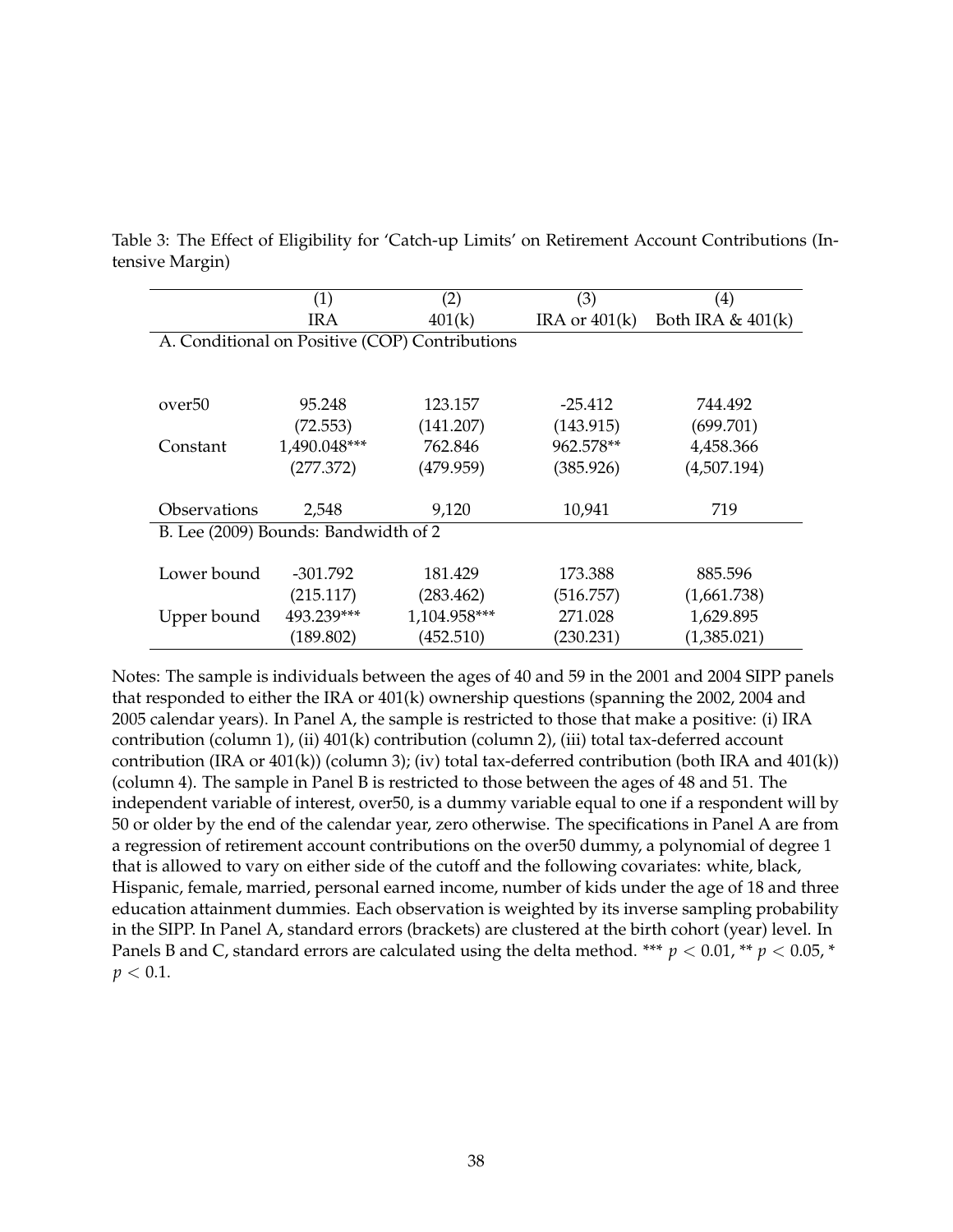|                                                      | (1)             | (2)           | (3)         | $\left( 4\right)$ |
|------------------------------------------------------|-----------------|---------------|-------------|-------------------|
|                                                      | <b>Baseline</b> | 2002 and 2005 | No $401(k)$ | 401(k)            |
|                                                      |                 | Years Only    | Available   | Available         |
| A. Total Tax-Deferred $(IRA + 401(k))$ Contributions |                 |               |             |                   |
|                                                      |                 |               |             |                   |
| over <sub>50</sub>                                   | $-16.571$       | 0.610         | 39.992**    | -83.231           |
|                                                      | (34.932)        | (47.605)      | (19.136)    | (76.718)          |
| Constant                                             | $-278.570***$   | -144.719      | $-70.050**$ | 73.821            |
|                                                      | (77.627)        | (1115.802)    | (26.198)    | (276.789)         |
| B. Participation (Contribution) Rates                |                 |               |             |                   |
|                                                      |                 |               |             |                   |
| over <sub>50</sub>                                   | $-0.005$        | $-0.006$      | $0.015*$    | $-0.034**$        |
|                                                      | (0.007)         | (0.009)       | (0.009)     | (0.014)           |
| Constant                                             | $-0.008$        | 0.005         | $-0.023***$ | $0.218***$        |
|                                                      | (0.014)         | (0.017)       | (0.010)     | (0.041)           |
|                                                      |                 |               |             |                   |
| Observations                                         | 54,748          | 30,188        | 17,471      | 12,717            |
| % of population                                      | 100             | 100           | 57.8        | 42.4              |

Table 4: The Effect of Eligibility for 'Catch-up Limits' on Retirement Saving By Availability of a 401(k) Plan

Notes: All dollar amounts are inflated to 2010 dollars using the Bureau of Labor Statistics CPI Inflation Calculator. The sample in column 1 is individuals between the ages of 40 and 59 in the 2001 and 2004 SIPP panels that responded to either the IRA or 401(k) ownership questions (spanning the 2002, 2004 and 2005 calendar years). The sample in column 2 is restricted to the 2002 and 2005 calendar years only. The sample in column 3 (4) is further restricted to those that do not have a 401(k) plan available (do have a 401(k) plan available). In panel A, the dependent variable is a respondent's reported total deductible tax-deferred account  $(IRA + 401(k))$ . In panel B, the dependent variable is a dummy variable equal to 1 if the respondent reports making a tax-deferred account (IRA or 401(k)) contribution and zero otherwise. The independent variable of interest, over50, is a dummy variable equal to one if a respondent will by 50 or older by the end of the calendar year, zero otherwise. All specifications are from a regression of outcomes on the over50 dummy, a polynomial of degree 1 that is allowed to vary on either side of the cutoff and the following covariates: white, black, Hispanic, female, married, personal earned income, number of kids under the age of 18 and three education attainment dummies. Each observation is weighted by its inverse sampling probability in the SIPP. Standard errors (brackets) are clustered at the birth cohort (year) level. \*\*\*  $p < 0.01$ , \*\*  $p < 0.05$ , \*  $p < 0.1$ .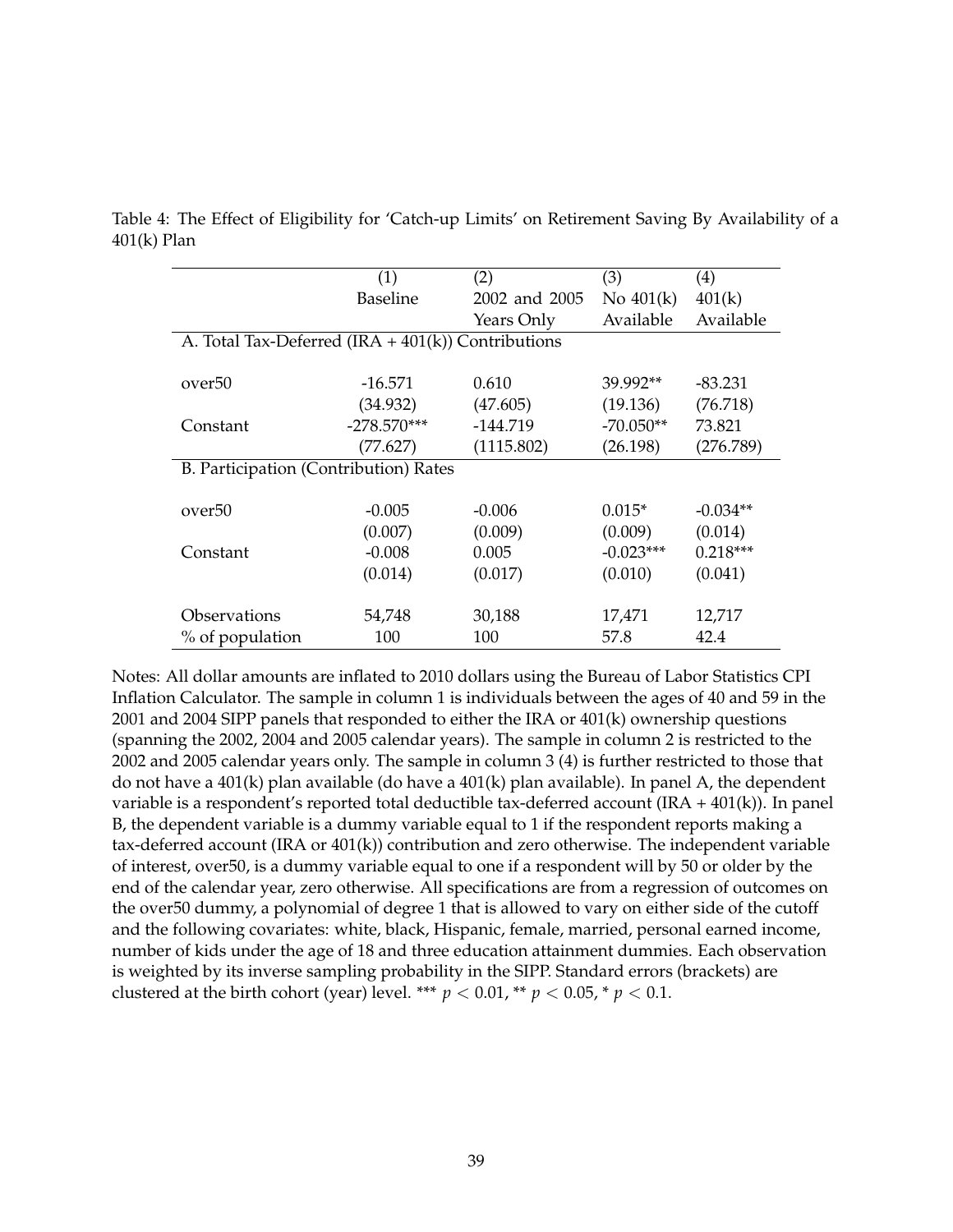|                        | (1)         | (2)          | (3)        |
|------------------------|-------------|--------------|------------|
|                        | All         | High Wealth  | Low Wealth |
| A. No 401(k) Available |             |              |            |
|                        |             |              |            |
| over50                 | 39.992**    | 45.754       | 43.326**   |
|                        | (19.136)    | (36.532)     | (15.667)   |
| Constant               | $-70.050**$ | $-142.496**$ | $-22.773$  |
|                        | (26.198)    | (63.604)     | (34.450)   |
|                        |             |              |            |
| Observations           | 17,471      | 7,250        | 10,221     |
| B. $401(k)$ Available  |             |              |            |
|                        |             |              |            |
| over50                 | -83.231     | $-37.999$    | -174.091   |
|                        | (76.718)    | (130.589)    | (108.144)  |
| Constant               | 73.821      | 211.075      | $-248.860$ |
|                        | (276.789)   | (544.922)    | (410.423)  |
|                        |             |              |            |
| Observations           | 12,717      | 7,760        | 4,957      |

Table 5: The Effect of Eligibility for 'Catch-up Limits' on Retirement Account Contributions By Availability of a 401(k) Plan and Wealth

Notes: All dollar amounts are inflated to 2010 dollars using the Bureau of Labor Statistics CPI Inflation Calculator. The sample in Panel A is restricted to individuals that do not have a 401(k) plan available. The sample in Panel B is restricted to those that do have a 401(k) plan available. The dependent variable is a respondent's total tax-deductible retirement account (IRA plus 401(k)) contribution. Columns 2 and 3 further restrict the sample to high and low wealth individuals respectively. High (low) wealth individuals are those whose predicted net-worth/earnings ratio is above (below) the median for their age. The independent variable of interest, over50, is a dummy variable equal to one if a respondent will by 50 or older by the end of the calendar year, zero otherwise. All specifications are from a regression of outcomes on the over50 dummy, a polynomial of degree 1 that is allowed to vary on either side of the cutoff and the following covariates: white, black, Hispanic, female, married, personal earned income, number of kids under the age of 18 and three education attainment dummies. Each observation is weighted by its inverse sampling probability in the SIPP. Standard errors (brackets) are clustered at the birth cohort (year) level. \*\*\*  $p < 0.01$ , \*\*  $p < 0.05$ , \*  $p < 0.1$ .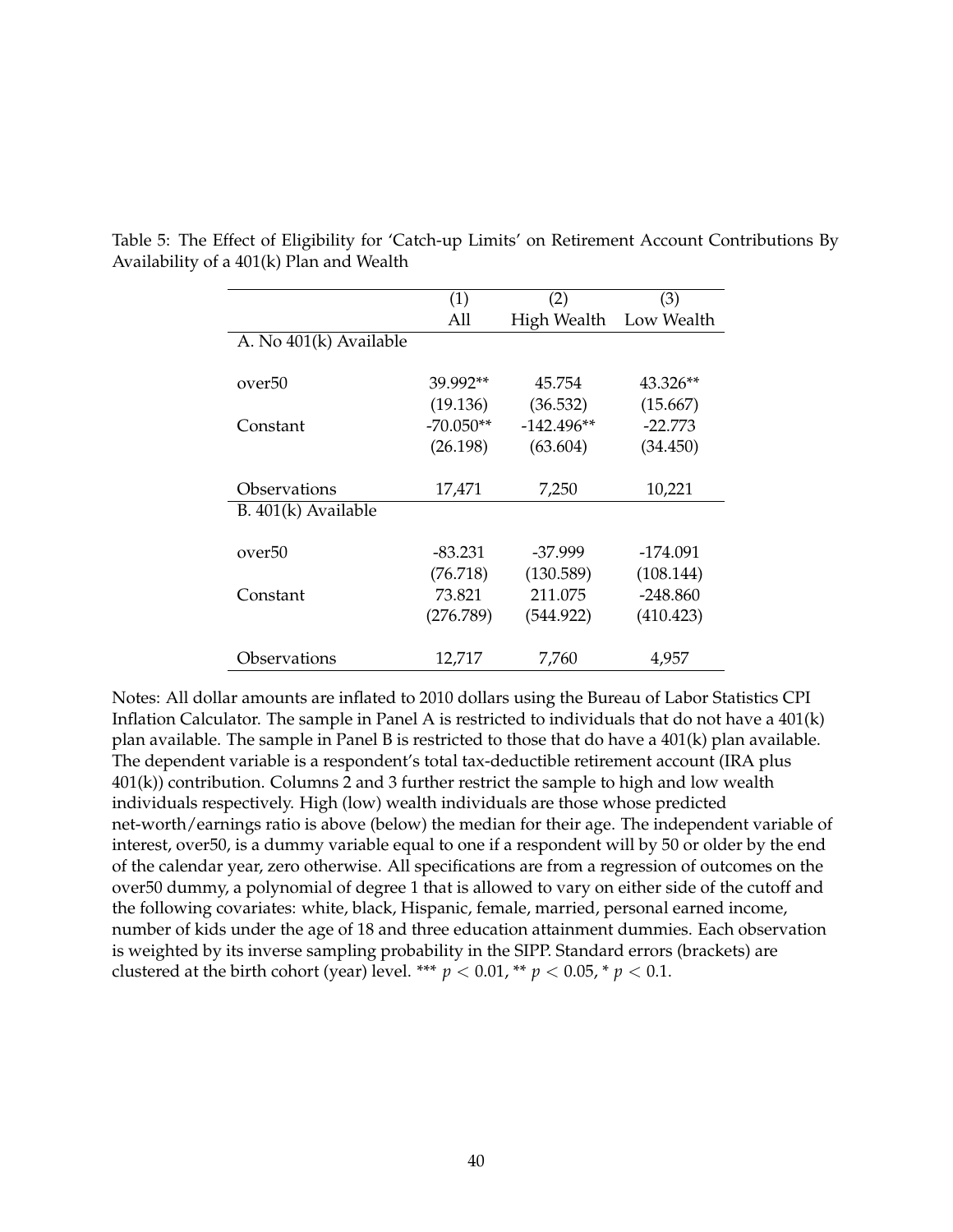|                             | (1)        | (2)                    | (3)         |
|-----------------------------|------------|------------------------|-------------|
|                             | All        | High Wealth Low Wealth |             |
| A. No 401(k) Plan Available |            |                        |             |
|                             |            |                        |             |
| over50                      | $0.015*$   | 0.016                  | $0.018**$   |
|                             | (0.009)    | (0.016)                | (0.008)     |
| Constant                    | $-0.023**$ | $-0.048**$             | $-0.006$    |
|                             | (0.010)    | (0.023)                | (0.014)     |
|                             |            |                        |             |
| Observations                | 17,471     | 7,250                  | 10,221      |
| $B. 401(k)$ Available       |            |                        |             |
|                             |            |                        |             |
| over50                      | $-0.034**$ | $-0.001$               | $-0.083***$ |
|                             | (0.014)    | (0.024)                | (0.016)     |
| Constant                    | $0.218***$ | $0.266**$              | $0.162**$   |
|                             | (0.041)    | (0.095)                | (0.058)     |
|                             |            |                        |             |
| Observations                | 12,717     | 7,760                  | 4,957       |

Table 6: The Effect of Eligibility for 'Catch-up Limits' on Retirement Account Participation Rates By Availability of a 401(k) Plan and Wealth

Notes: The sample in Panel A is restricted to individuals that do not have a 401(k) plan available. The sample in Panel B is restricted to those that do have a 401(k) plan available. The dependent variable is a dummy variable equal to 1 if an individual makes a tax-deductible contribution (IRA or 401(k)) and zero otherwise. Columns 2 and 3 further restrict the sample to high and low wealth individuals respectively. High (low) wealth individuals are those whose predicted net-worth is above (below) the median for their age. The independent variable of interest, over50, is a dummy variable equal to one if a respondent will by 50 or older by the end of the calendar year, zero otherwise. All specifications are from a regression of outcomes on the over50 dummy, a polynomial of degree 1 that is allowed to vary on either side of the cutoff and the following covariates: white, black, Hispanic, female, married, personal earned income, number of kids under the age of 18 and three education attainment dummies. Each observation is weighted by its inverse sampling probability in the SIPP. Standard errors (brackets) are clustered at the birth cohort (year) level. \*\*\*  $p < 0.01$ , \*\*  $p < 0.05$ , \*  $p < 0.1$ .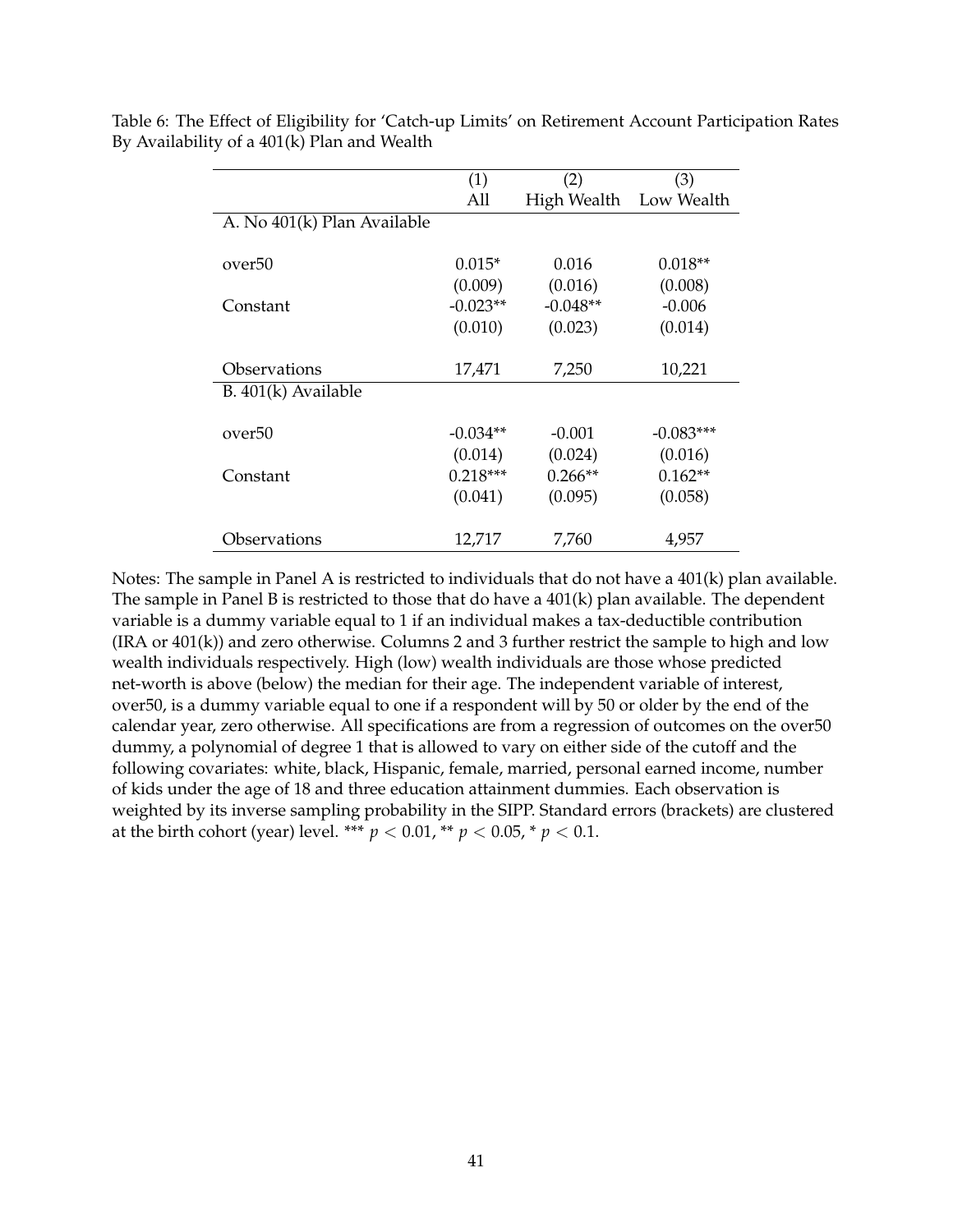## **Online Appendix (Not For Publication)**

#### **A Robustness Checks**

Eligibility for 'catch up limits' causes a large and statistically significant increase in IRA contributions and the likelihood of making a contribution. In this Appendix, I test the sensitivity of the RDD estimates reported in Tables [1](#page-36-0)-[3](#page-38-0) with several robustness checks. For brevity, most of the robustness checks reported here are for unconditional IRA contributions, ownership rates and participation rates. Additional robustness checks supporting the small and statistically insignificant effect of eligibility for 'catch-up limits' on 401(k) contributions and total tax-deferred account (IRA plus 401(k)) contributions are available from the author upon request.

Appendix Figure [A8](#page-56-0) shows RDD estimates for the effect of eligibility for 'catch-up limits' on IRA contributions, ownership rates and participation rates as a function of the bandwidth (age window). Figure [A8a](#page-56-0) shows RDD estimates for IRA contributions, while ownership rates and participation rates are displaced in Figures [A8b](#page-56-0) and [A8c](#page-57-0) respectively. Each figure reports RDD estimates (y-axis) as the age window on each side of the cutoff varies from 4 (46 to 53 year olds) to 20 (30 to 69 year olds). In Figure [A8a,](#page-56-0) the RDD estimates for IRA contributions are very similar to the baseline estimate of \$34 across bandwidth choices, increasing slightly for the largest bandwidths. As expected, the confidence intervals narrow for wide bandwidths, although estimates are still statistically significant at the 5 percent level for at least a bandwidth of 6.<sup>36</sup> The dependent variable in Figure [A8b](#page-56-0) is the IRA ownership rate. Regardless of the age window chosen, the RDD estimate for  $\beta$  is always small in magnitude and is never statistically significant, confirming the result in Table 2. Finally, Figure [A8c](#page-57-0) shows that the effect of eligibility for 'catch-up limits' on IRA participation rates is also relatively robust to the choice of bandwidth. Although the RDD estimate is somewhat smaller for narrower bandwidths, I cannot reject that these estimates are statistically different than the baseline estimate of 0.014.

 $36$ The [Imbens and Kalyanaraman](#page-28-0) [\(2012](#page-28-0)) (IK) data driven optimal bandwidth for IRA contributions is 30 years. However, the IK optimal bandwidth is designed for cases when the running variable is continuous. The running variable in this application, age in years, is relatively coarse. To the best of my knowledge, there is no data driven optimal bandwidth selector for cases when the running variable is coarse (discrete). Interestingly, the IK optimal bandwidth when the running variable is age in quarters (and when the dependent variable is IRA contributions) is 43 quarters on each side of the cutoff, which is close to 10 years. In addition to showing that my main results are robust smaller bandwidths, Online Appendix Table [A7](#page-66-0) shows that the main results similar when the running variable is a SIPP respondent's age in quarters.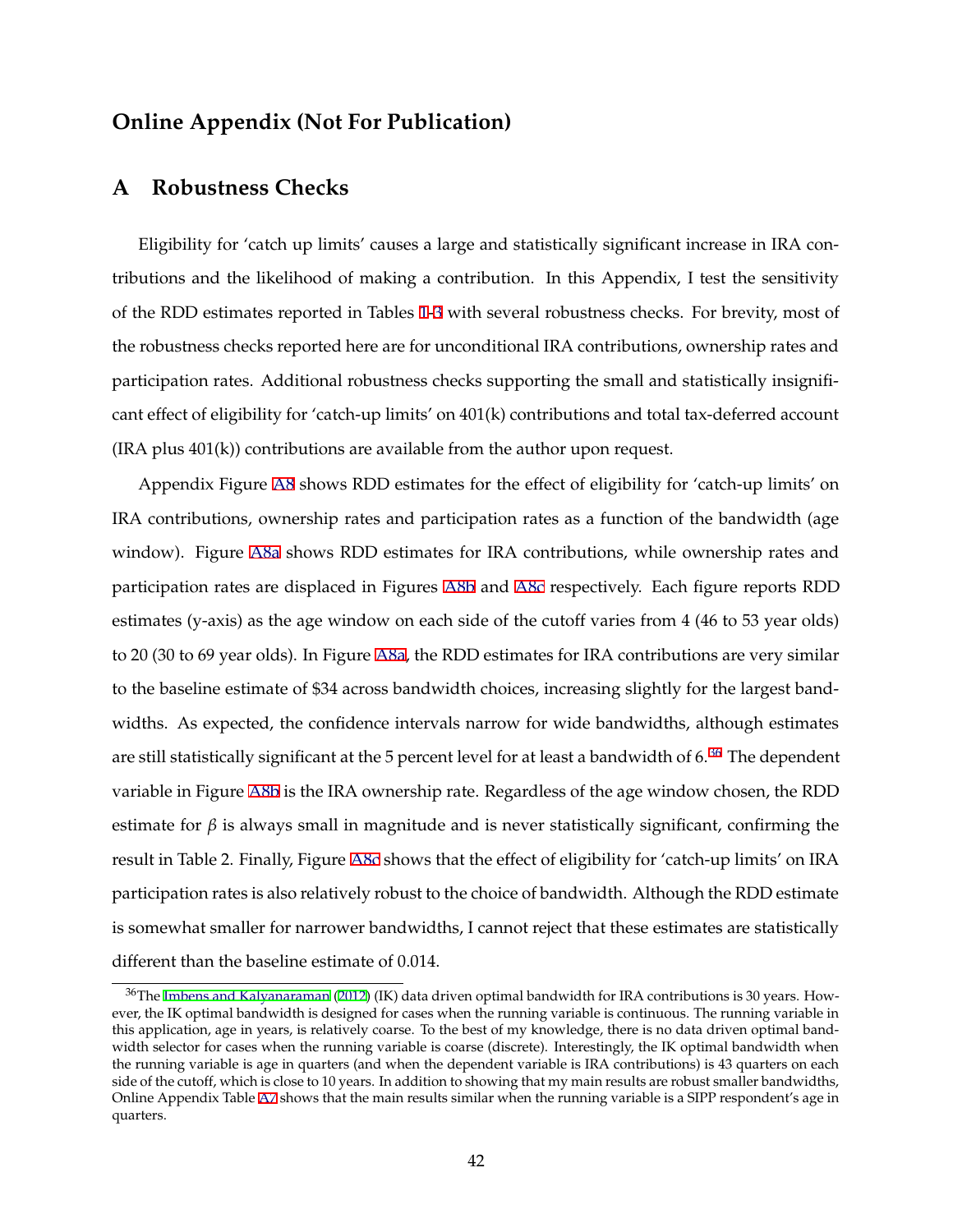It is also standard in RDDs to ask whether the observed "jump" in IRA contributions and participation rates attributed to eligibility for 'catch-up limits' is larger than or similar in magnitude to other random jumps in the data [\(Lee and Lemieux](#page-29-0) ([2010\)](#page-29-0)). This may be especially important in this application given that savings data in surveys are notoriously noisy. Figures [A9,](#page-58-0) [A9b](#page-58-0) and [A9c](#page-59-0) examine this possibility for IRA contributions, ownership rates and participation rates respectively. Each figure is constructed as follows; I first estimate [1](#page-12-0) for 20 placebo cutoffs ranging from age 40 to age 60. A frequency plot for these 20 estimates of *β* is then plotted; the solid vertical line indicates the RDD estimate for age 50. For IRA contributions (Figure [A9c](#page-59-0)) and participation rates (Figure [A9c](#page-59-0)), the estimate for *β* at age 50 is the second largest of the 20 placebo RDD estimates. This suggests that the baseline estimates are outliers relative to other random jumps in the data, and are unlikely simply due to chance.

As a final robustness check, I estimate the effect of eligibility for 'catch-up limits' on retirement account contributions, ownership rates and participation rates using a differences-in-differences (DD) empirical strategy. One advantage of the DD empirical strategy is that pooling pre- and post-EGTRRA data increases the sample size, allowing me to consider a narrower age window than 10 years. Given that the RDD point estimates are somewhat smaller for narrow bandwidths for both IRA contributions and participation rates, obtaining similar estimates for *β* using a DD methodology reinforces the baseline results. The disadvantage the DD empirical strategy is that the identification assumption, that the counterfactual savings path of those over age 50 would be similar to those under age 50 in the absence of the introduction of 'catch-up limits', is stronger than that the continuity assumption required for the RDD. Online Appendix Tables [A5,](#page-64-0) [A6](#page-65-0) and [A7](#page-66-0) report estimates for the effect of eligibility for 'catch-up limits' for contributions, ownership rates and participation rates. I report results for a variety of age-windows, ranging from 45-54 to 49-50, with the latter comparing only that savings of 50 and 49 year-olds before and after the signing of the EGTRRA. Reassuringly, estimates using the DD empirical strategy are similar to the baseline RDD estimates in Tables [1](#page-36-0) and [2.](#page-37-0) I conclude that the weight of evidence from these robustness checks supports the baseline results.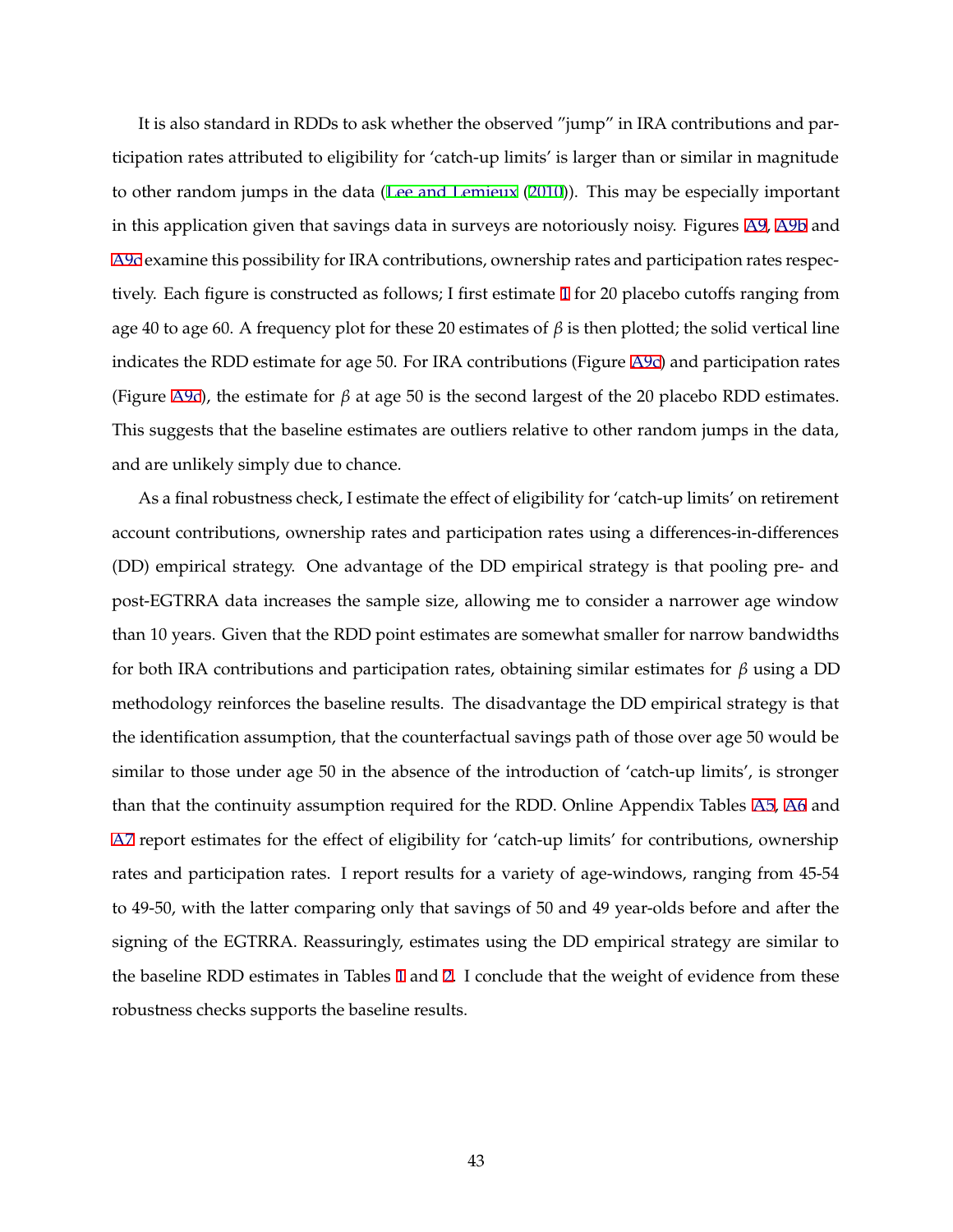## **B Testing For Changes In The Age Profile of Saving**

In Figures [2](#page-33-0) and [3](#page-34-0), the age profile of IRA contributions and participation rates appears flatter for those over the age of 50 in the post-EGTRRA years. In this Appendix, I test whether the observed flattening of the age profile of IRA saving is statistically significant. I estimate the following regressions $37$ 

$$
R_i = \beta_0 + \beta_1 \text{ over} 50_i + \beta_2 \text{ post}_t + \beta_3 \text{ over} 50 \cdot \text{post}_t + \beta_4 \text{ age}_i + \beta_5 \text{ over} 50_i \cdot \text{age}_i
$$

$$
+ \beta_6 \text{ age}_i \cdot \text{post}_t + \beta_7 \text{ over} 50_i \cdot \text{age}_i \cdot \text{post}_t + Z_i' \beta_8 + e_i \tag{B1}
$$

where *Ri* is the reported IRA contribution (or participation dummy) for individual *i*, *over*50*<sup>i</sup>* is a dummy variable equal to 1 if the respondent is 50 or older and post is a dummy variable equal to 1 in the post-EGTRRA years and zero otherwise.  $Z_i$  are baseline covariates and  $age_i$  is the RDD running variable, normalized so that age 50 is equal to zero.

This model allows IRA contributions to vary as a flexible linear function of age for those over and under 50, as well as for before and after the introduction of 'catch-up limits'. The specification is similar to the differences-in-discontinuities design described in [Grembi et al.](#page-27-0) ([2016\)](#page-27-0). *β*<sup>3</sup> captures the differential jump in contributions at age 50 between the pre- and post-EGTRRA years. The parameters *β*<sup>4</sup> to *β*<sup>7</sup> estimate the change in slope of the age profile of IRA saving. In particular, *β*<sup>7</sup> captures the differential change in the age profile of saving for those over the age of 50, following the introduction of 'catch-up limits'. Interpreting this estimate as a causal effect requires the additional assumption that the slope of the age profile of saving (at age 50) would have remained unchanged in the absence of 'catch-up limits'. This assumption is strong, both because of differences in economic conditions between the late 1990s and early 2000s, and cohort differences in savings patterns (i.e. the tastes for and ability to save for 50 year olds in 1996 may be very different than for 50 year olds in 2004). The coefficient estimates for IRA contributions are reported in columns 1 and 2 of Appendix Table [A10](#page-69-0) (the coefficients for participation rates are reported in columns 3 and 4). Not surprisingly, the estimates for *β*3, the average effect of eligibility for

 $37$ This specification is similar to the differences-in-discontinuity design in [Grembi, Nannicini, and Troiano](#page-27-0) [\(2016](#page-27-0)).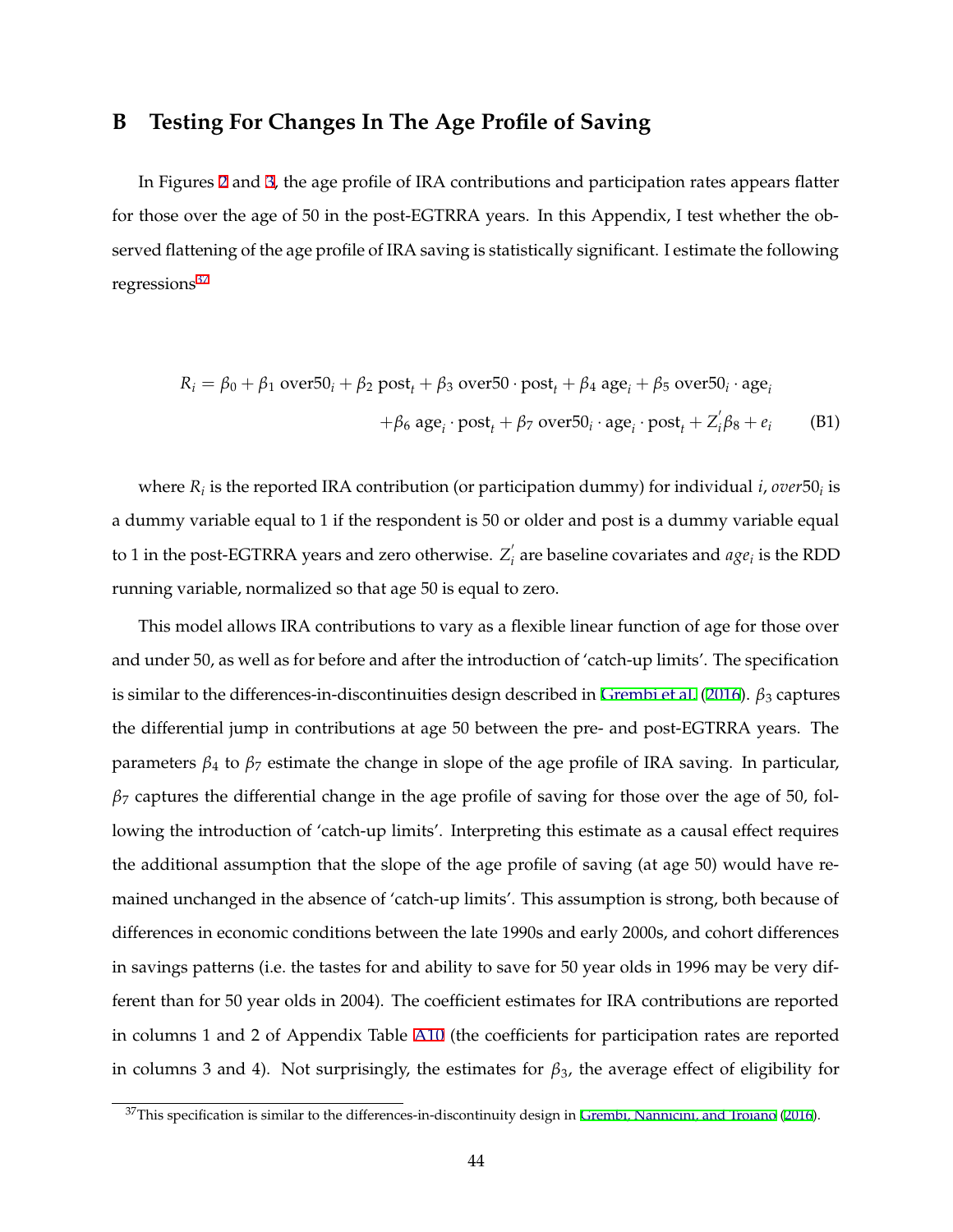'catch-up limits', are similar to those in Tables [1](#page-36-0) and [2.](#page-37-0) This is because there is no evidence that IRA contributions are discontinuous in age at age 50 in the pre-EGTRRA years. The estimates for *β*<sup>7</sup> suggests that the age profile of saving flattened after the introduction of 'catch-up limits', although the estimates are only marginally statistically significant after the inclusion of covariates (columns 2 and 4).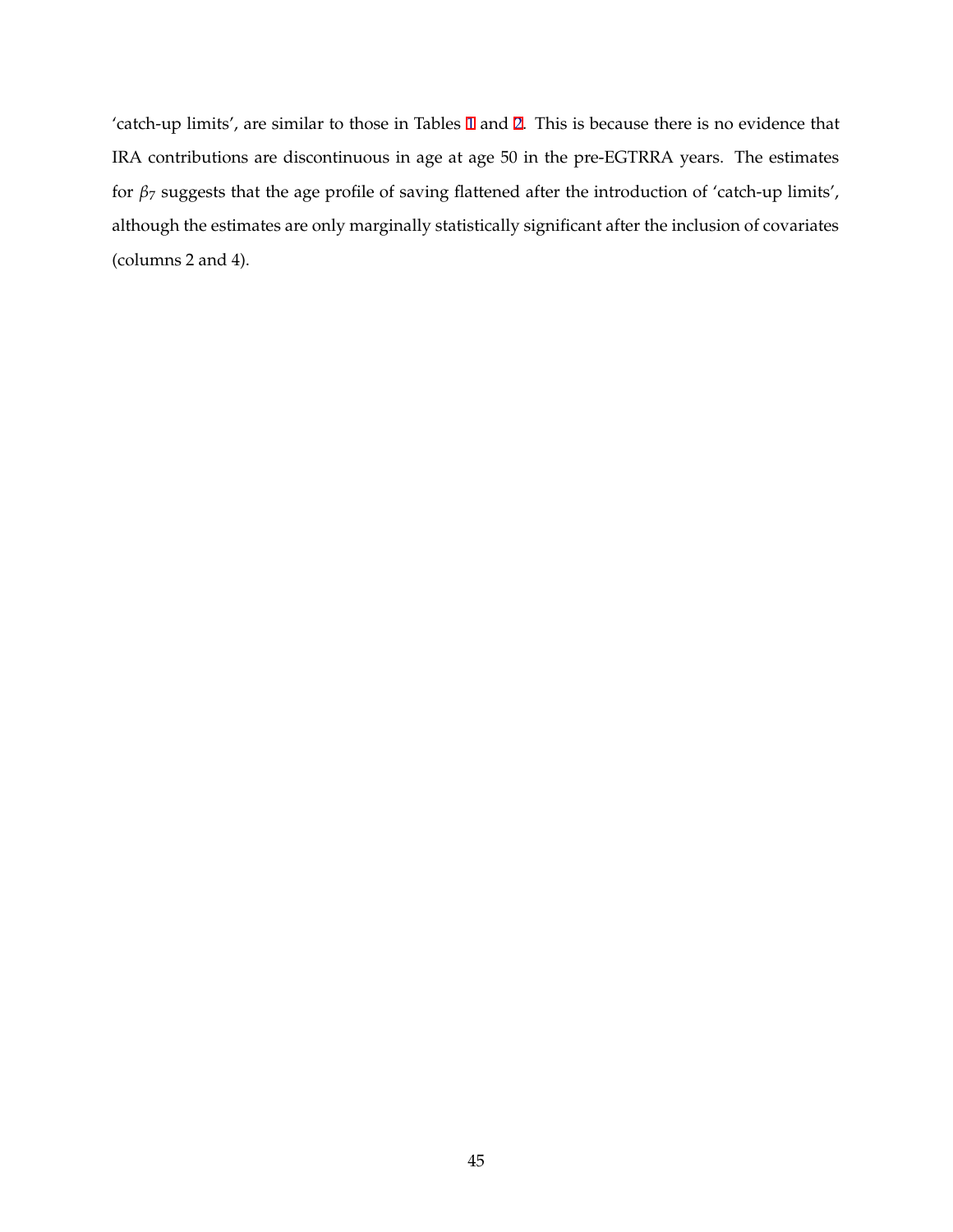## <span id="page-46-0"></span>**C Fixed Cost of Making A Contribution**

The increases in IRA participation rates described in the text could be rationalized if making a contribution entails significant fixed costs. For example, making a contribution of any size may require incurring time costs to determine the asset allocation for the new funds. How might fixed costs of contributing explain the empirical results? With significant fixed costs of contributing, a saver that would otherwise make the maximum IRA contribution may be deterred from doing so due to the fixed cost. Raising the contribution limit may induce these savers to begin contributing to their IRA. If fixed costs are driving the observed increase in IRA participation rates, however, then the new contributions of those induced to participate must be greater than the initial contribution limit; otherwise contributing prior to the limit change would have been optimal. In the case of 'catch-up limits', this means that those induced to participate must contribute more than \$2,000, the pre-EGTRRA limit.

I test the plausibility of this explanation in two ways. The first test exploits the fact that the jump in IRA contributions at age 50 (the estimate for *β*) is a weighted average of the increased likelihood of making a contribution and the (mechanical) increase in contributions from those constrained by the pre-EGTRRA limit. By decomposing the estimate for  $\beta$  into these two responses using the RDD coefficient estimates from Tables [1](#page-36-0) and [2,](#page-37-0) I recover an estimate for the average new contribution for those induced to participate. To simplify notation, define the 'catch-up limit' eligibility indicator  $D_i = 1$  if  $over50_i = 1$  and  $D_i = 0$  otherwise. Using formula (3.4.4, p. 98) in [Angrist and Pischke](#page-26-0) [\(2009](#page-26-0)), the effect of eligibility for 'catch-up limits' on IRA contributions,  $\beta^{C} = E[Y_i | D_1 = 1, age_i = 50] - E[Y_i | D_i = 0, age_i = 50]$ , can be written as

$$
\beta^{C} = \left(\underbrace{P[R_i > 0 | D_i = 1] - P[R_i > 0 | D_i = 0]}_{\text{Participation Effect}}\right) E[R_i > 0, D_i = 1]
$$
  
+ 
$$
\left(\underbrace{E[R_i | R_i > 0, D_i = 1] - E[Y_i | Y_i > 0, D_i = 0]}_{\text{Conditional-on-positive (COP) Effect}}\right) P[R_i > 0 | D_i = 0]
$$
(C1)

For convenience, I suppress the fact that each of the conditional expectations on the right side of C1 are also conditional on  $age_i = 50$ . Thus,  $\beta^C$  is a weighted average of the increase in IRA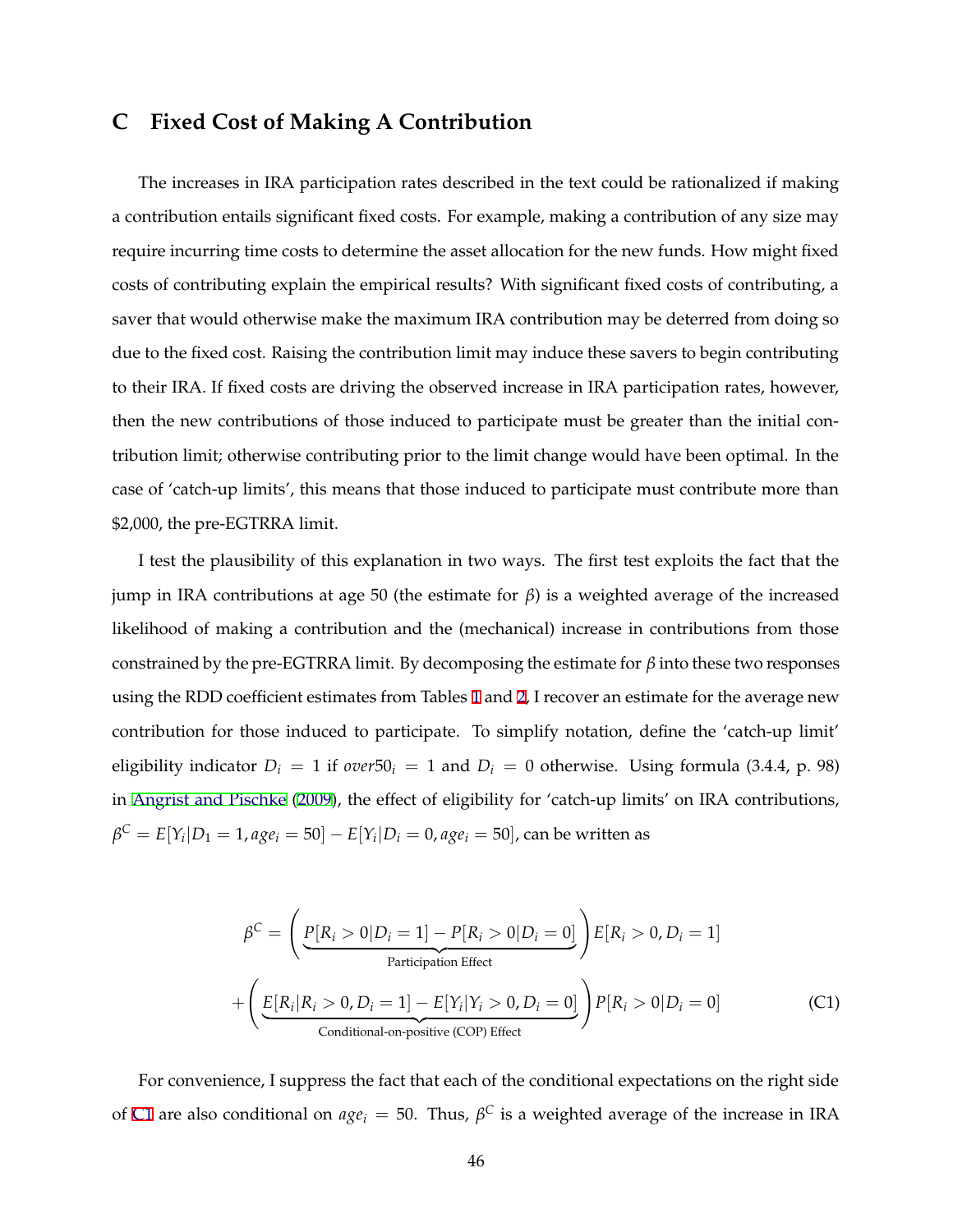participation rates (the participation effect) and the increase in contributions at age 50 by those that would have otherwise (in the absence of 'catch-up limits') made a positive contribution (the COP effect). Under the RDD assumptions,  $\beta^P = P[R_i > 0|D_i = 1] - P[R_i > 0|D_i = 0]$  is a consistent estimate of the participation effect, and the probability that those just under 50 make an IRA contribution is  $\alpha^P = P[R_i > 0 | D_i = 0]$ . However, it is not possible to recover an estimate for the average new contributions of those induced to participate directly from this expression. This is because the average new contribution by those at age 50 who contribute a positive amount,  $E[R_i|R_i > 0, D_i = 1]$ , is itself a weighted average of the new contributions of those induced to participate and the contributions of those constrained by the limit (who would have saved anyway).

Let  $s = M$  denote the (marginal) savers induced to participate and  $s = I$  denote the inframarginal savers who would have contributed in the absence of 'catch-up limits' The fraction of IRA contributors that are marginal savers (at age 50) is  $\psi = \frac{\beta^p}{\alpha^p+\beta^p}$ .  $E[R_i|R_i > 0, D_i = 1]$  can be written as

$$
E[R_i|R_i > 0, D_i = 1] = \psi E[R_i|R_i > 0, D_i = 1, s = M] + (1 - \psi)E[R_i|R_i > 0, D_i = 1, s = I]
$$
 (C2)

where is the average contribution by inframarginal savers. The statistic of interest,  $E[R_i|R_i>$  $0, D_i = 1, s = M$ , is the average new contribution by those induced to participate. Substituting this expression into [C1](#page-46-0) and simplifying gives

$$
\beta^{C} = \beta^{P} E[R_{i}|R_{i} > 0, D_{i} = 1, s = M] + \alpha^{P} \Big( E[R_{i}|R_{i} > 0, D_{i} = 1, s = I] - E[R_{i}|R_{i} > 0, D_{i} = 0] \Big)
$$
\n(C3)

Although the intensive margin effect,  $E[R_i|R_i > 0, D_i = 1, s = I] - E[R_i|R_i > 0, D_i = 0]$ , cannot be estimated consistently (because  $E[R_i|R_i > 0, D_i = 1, s = I]$  is unobserved), it is bounded below by \$0. It is also bounded above by \$500, since 'catch-up limits' allow those over 50 to contribute at most \$500 more to their IRA than those under the age of 50 during my sample period. Assuming that 'catch-up limits' do not affect the savings decisions of those currently ineligible implies that  $\alpha^C = E[R_i|R_i > 0, D_i = 0]$ , the estimate for the average IRA contribution by those just under age 50. As described earlier, the parameters *βC*, *β<sup>P</sup>* and *α<sup>P</sup>* can be consistently estimated if the RDD is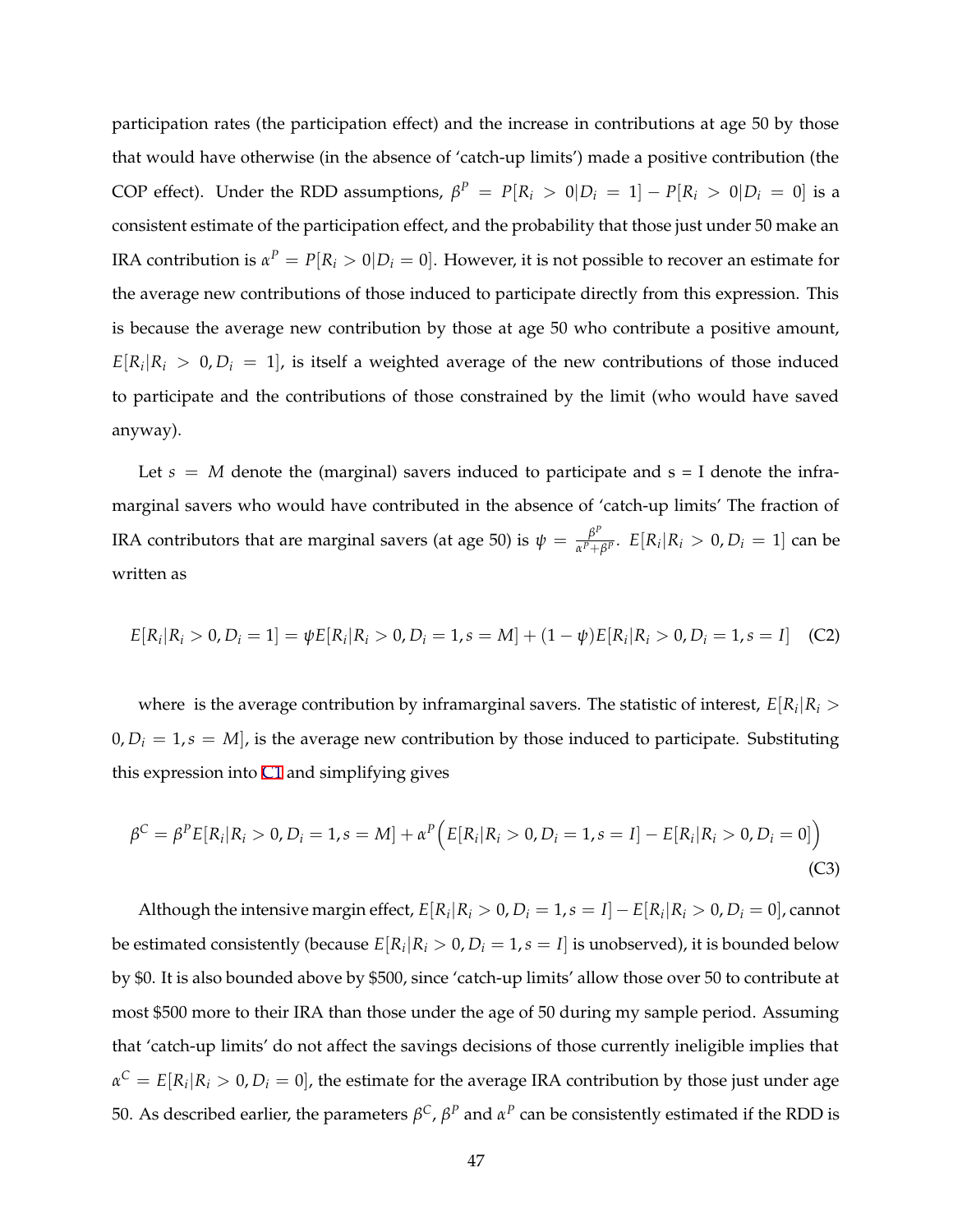|                                  | Value for $E[R_i R_i > 0, D_i = 1, s = M] - \alpha^C$ |           |           |  |  |  |
|----------------------------------|-------------------------------------------------------|-----------|-----------|--|--|--|
|                                  | (the intensive margin effect)                         |           |           |  |  |  |
|                                  | \$100<br>\$400<br>\$250                               |           |           |  |  |  |
| $E[R_i R_i > 0, D_i = 1, s = M]$ | \$1,624.160                                           | \$883.884 | \$143.607 |  |  |  |
|                                  | (364.429)                                             | (394.925) | (539.347) |  |  |  |

valid.

I substitute the RDD estimates for these parameters from Tables [1](#page-36-0) and [2](#page-37-0) to recover an estimate of  $E[R_i|R_i > 0, D_i = 1, s = M]$  for various values of the increase in IRA contributions for inframarginal savers,  $E[R_i|R_i > 0, D_i = 1, s = I] - \alpha^C$  (i.e the intensive margin effect). Standard errors are calculated using the delta method. Regardless of the magnitude of the intensive margin effect, the average contribution by those induced to participate is relatively small and less than the initial IRA contribution limit of \$2,000. For example, even when the intensive marign effect is only \$100, similar to the estimate in Table [3](#page-38-0), the average IRA contribution for those induced to participate is only \$1,624 (column 3); the upper 95 percent confidence interval is \$2,338.

To complement the decomposition analysis I also use information in the SIPP about how long individuals have contributed to an IRA to assess whether those induced to participate make large deductible contributions. I calculate the average nominal IRA contribution for those between the ages of 50 and 52 who report that they have contributed to an IRA for less than one year. This procedure is not without limitations however. Notably, the average IRA contribution for those just over 50 and who contributed for less than one year includes those induced to participation by 'catch-up limits', as well as those who would have contributed anyway. With this caveat in mind, the average contribution for these respondents is \$2,669 (\$1,995 in 2001 dollars). Despite the relatively small sample size for this group (77 respondents across all three post-EGTRRA years), varying the age window leads to similar estimates. Overall, there is no strong evidence that most new IRA contributors made deferred contributions larger than \$2,000. This suggests that potentially large fixed costs of making an IRA contribution explaining the participation response in the text is unlikely.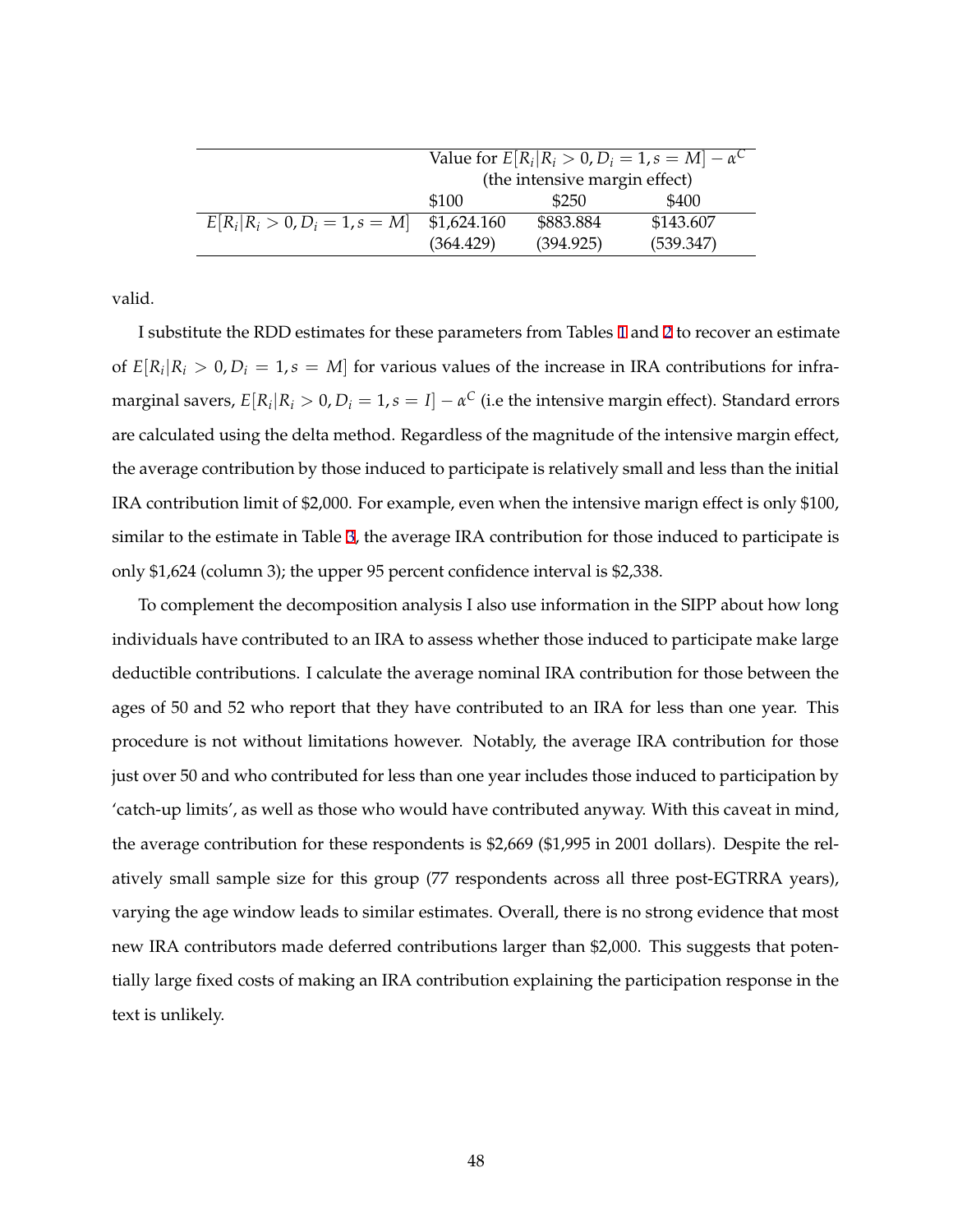#### Figure A1: Covariates Balance Test



Notes: All dollar amounts are inflated to 2010 dollars using the Bureau of Labor Statistics Inflation Calculator. The sample is all individuals between the ages of 40 and 59 that respond to either the IRA or 401(k) ownership questions in the relevant years. Each figure plots mean values of a covariate against age. The age 50 cutoff is indicated by the solid vertical line.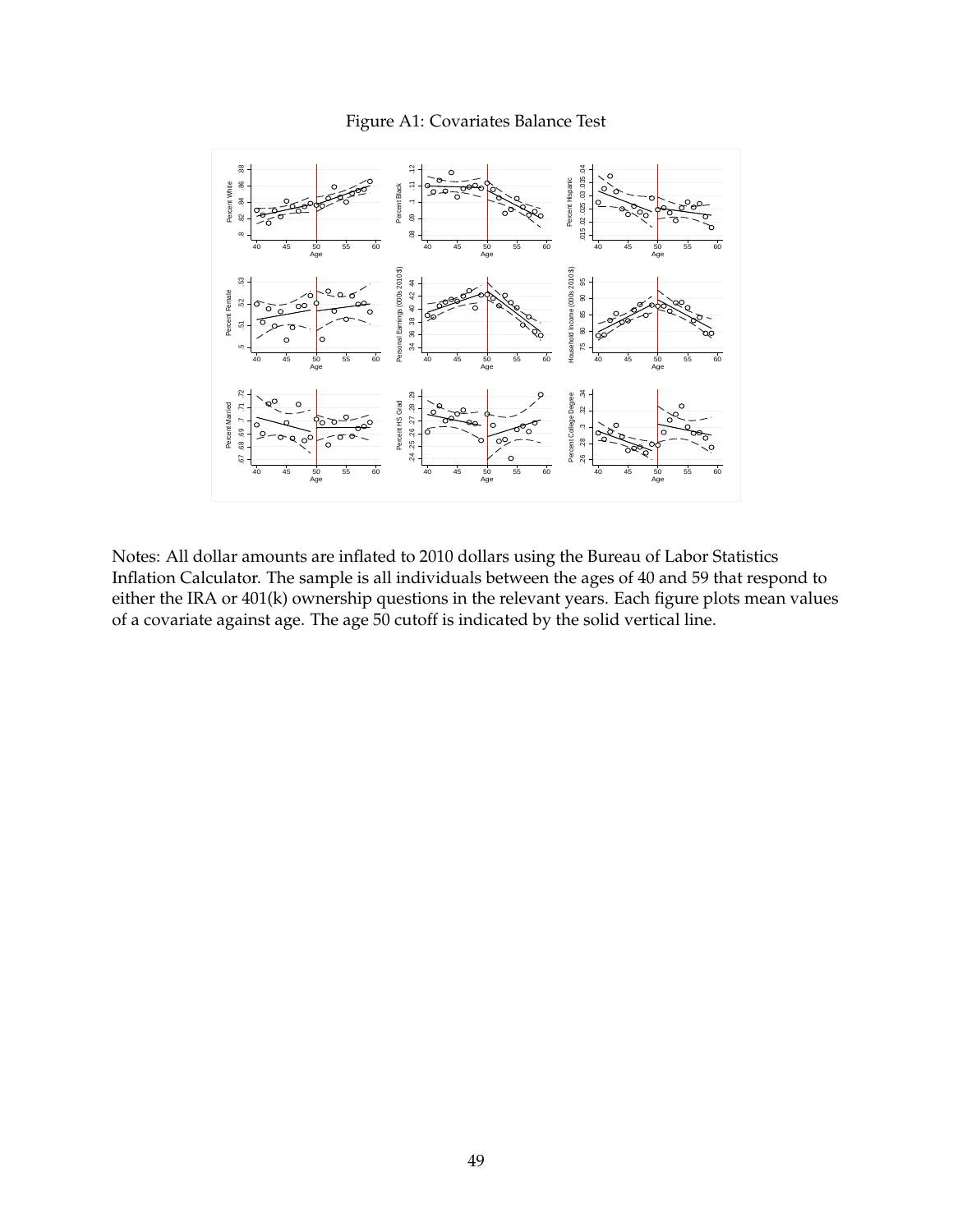





Notes: All dollar amounts are inflated to 2010 dollars using the Bureau of Labor Statistics Inflation Calculator. The sample is all individuals between the ages of 40 and 59 that respond to either the IRA or 401(k) ownership questions in the relevant years. Contributions for those that do not respond to one of the two ownership questions are coded as zero.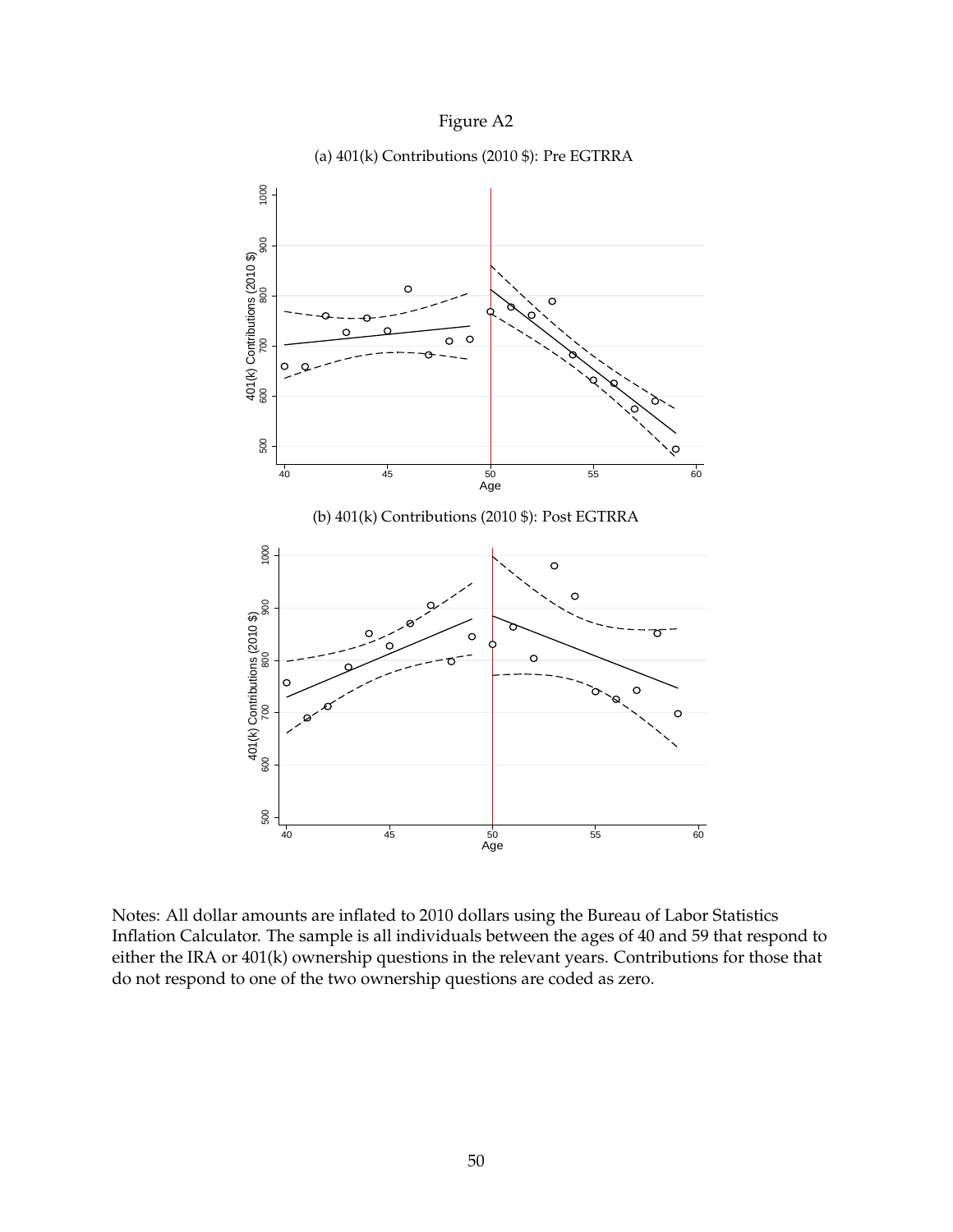





Notes: The sample is all individuals between the ages of 40 and 59 that respond to either the IRA or 401(k) ownership questions in the relevant years. Contributions for those that do not respond to one of the two ownership questions are coded as zero.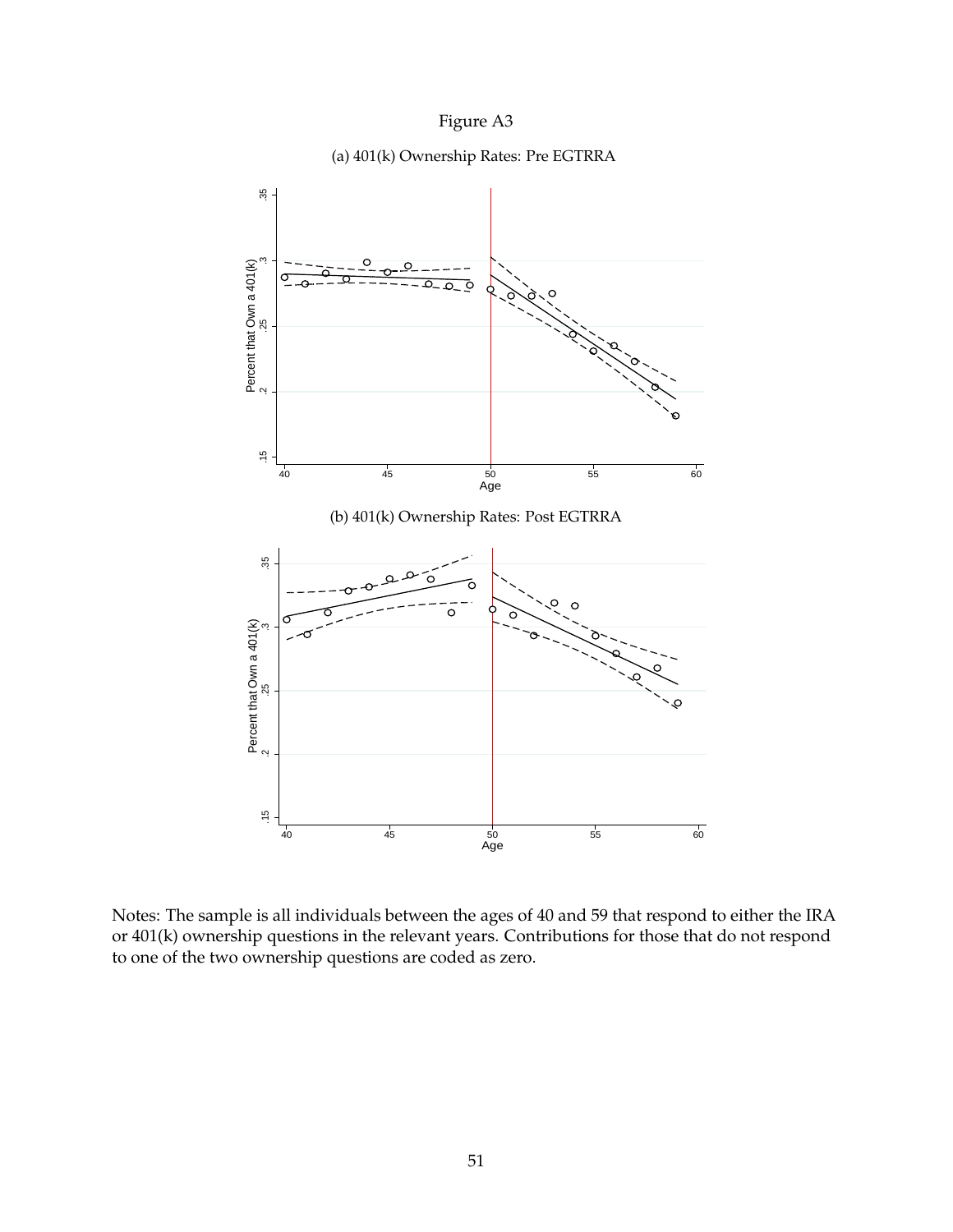



(a) 401(k) Participation Rates: Pre EGTRRA

Notes: The sample is all individuals between the ages of 40 and 59 that respond to either the IRA or 401(k) ownership questions in the relevant years. Contributions for those that do not respond to one of the two ownership questions are coded as zero.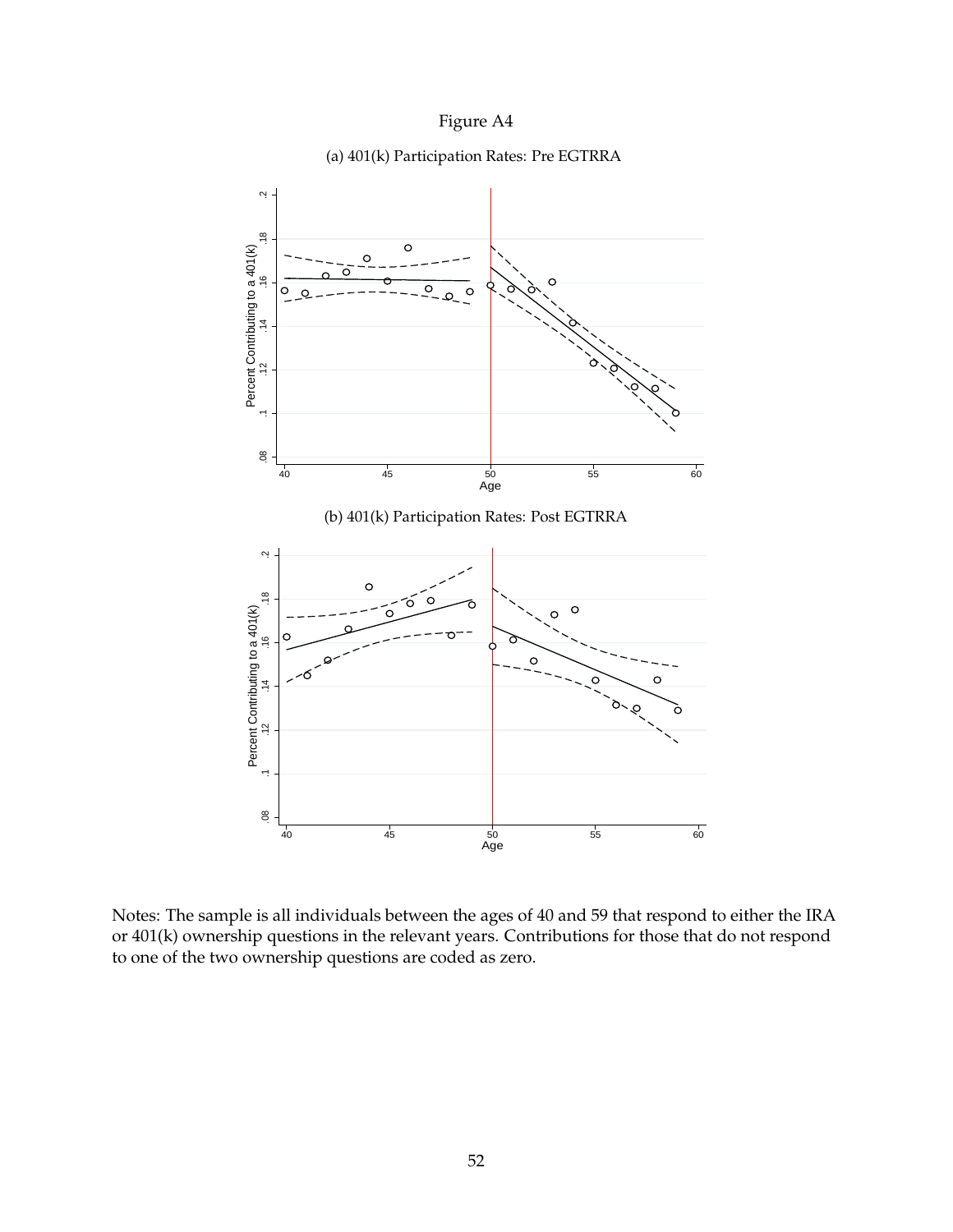(a) Total Tax-Deferred Account (IRA + 401(k)) Contributions: Pre EGTRRA



(b) Total Tax-Deferred Account (IRA + 401(k)) Contributions: Post EGTRRA



Notes: All dollar amounts are inflated to 2010 dollars using the Bureau of Labor Statistics Inflation Calculator. The sample is all individuals between the ages of 40 and 59 that respond to either the IRA or 401(k) ownership questions in the relevant years. Contributions for those that do not respond to one of the two ownership questions are coded as zero.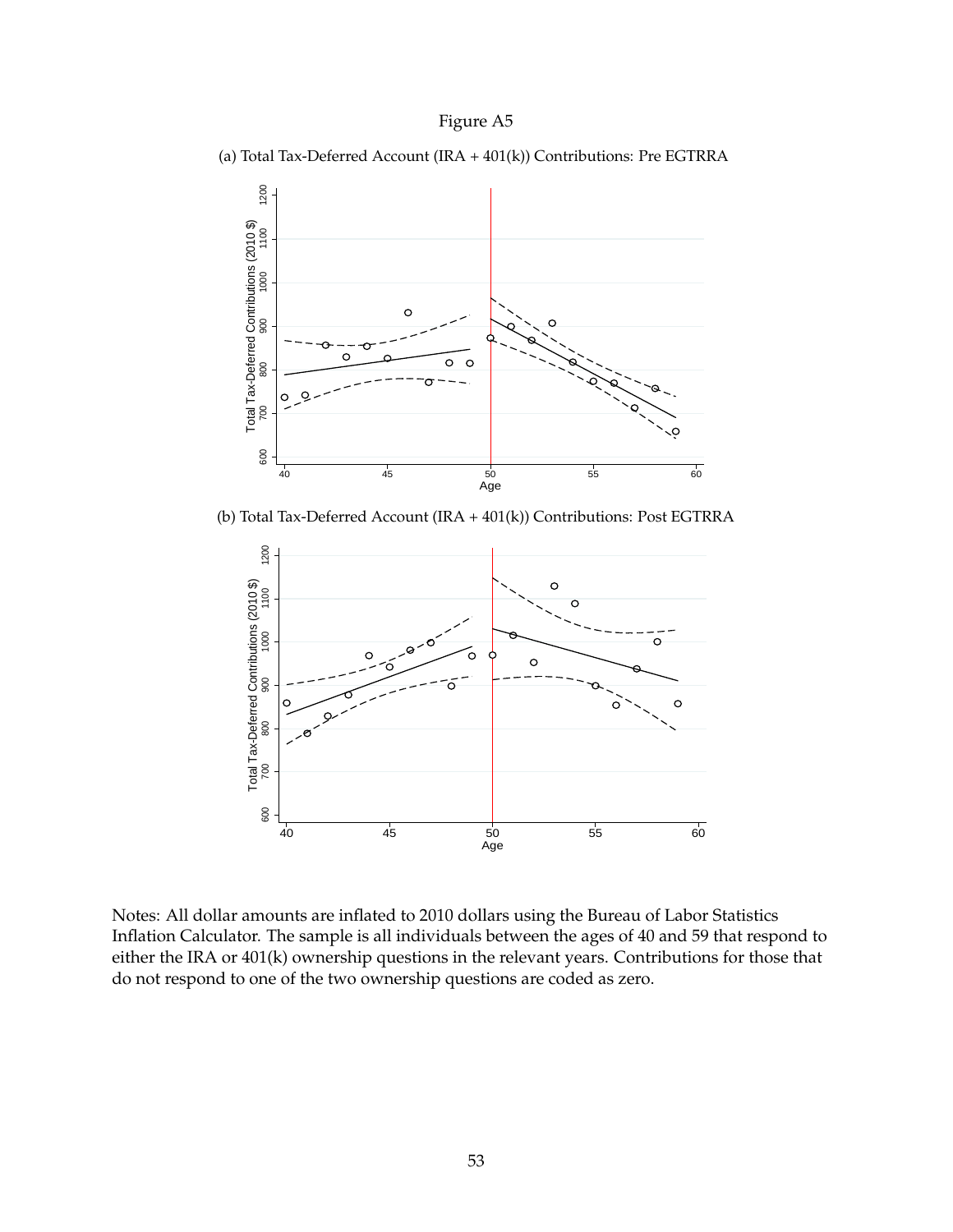



(b) Tax-Deferred Account (IRA + 401(k)) Ownership Rates: Post EGTRRA



Notes: The sample is all individuals between the ages of 40 and 59 that respond to either the IRA or 401(k) ownership questions in the relevant years. Contributions for those that do not respond to one of the two ownership questions are coded as zero.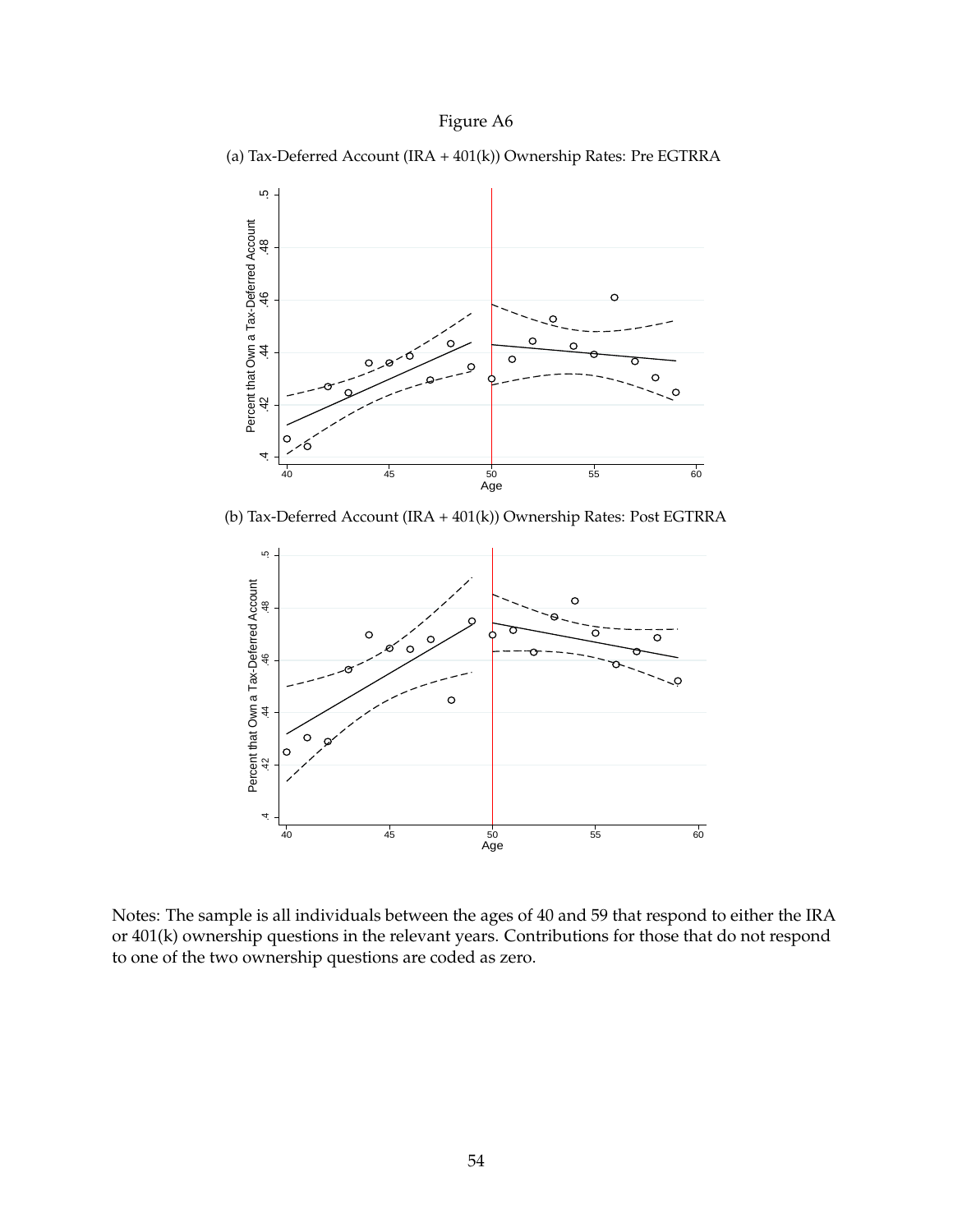(a) Tax-Deferred Account (IRA + 401(k)) Participation Rates: Pre EGTRRA



(b) Tax-Deferred Account (IRA + 401(k)) Participation Rates: Post EGTRRA



Notes: The sample is all individuals between the ages of 40 and 59 that respond to either the IRA or 401(k) ownership questions in the relevant years. Contributions for those that do not respond to one of the two ownership questions are coded as zero.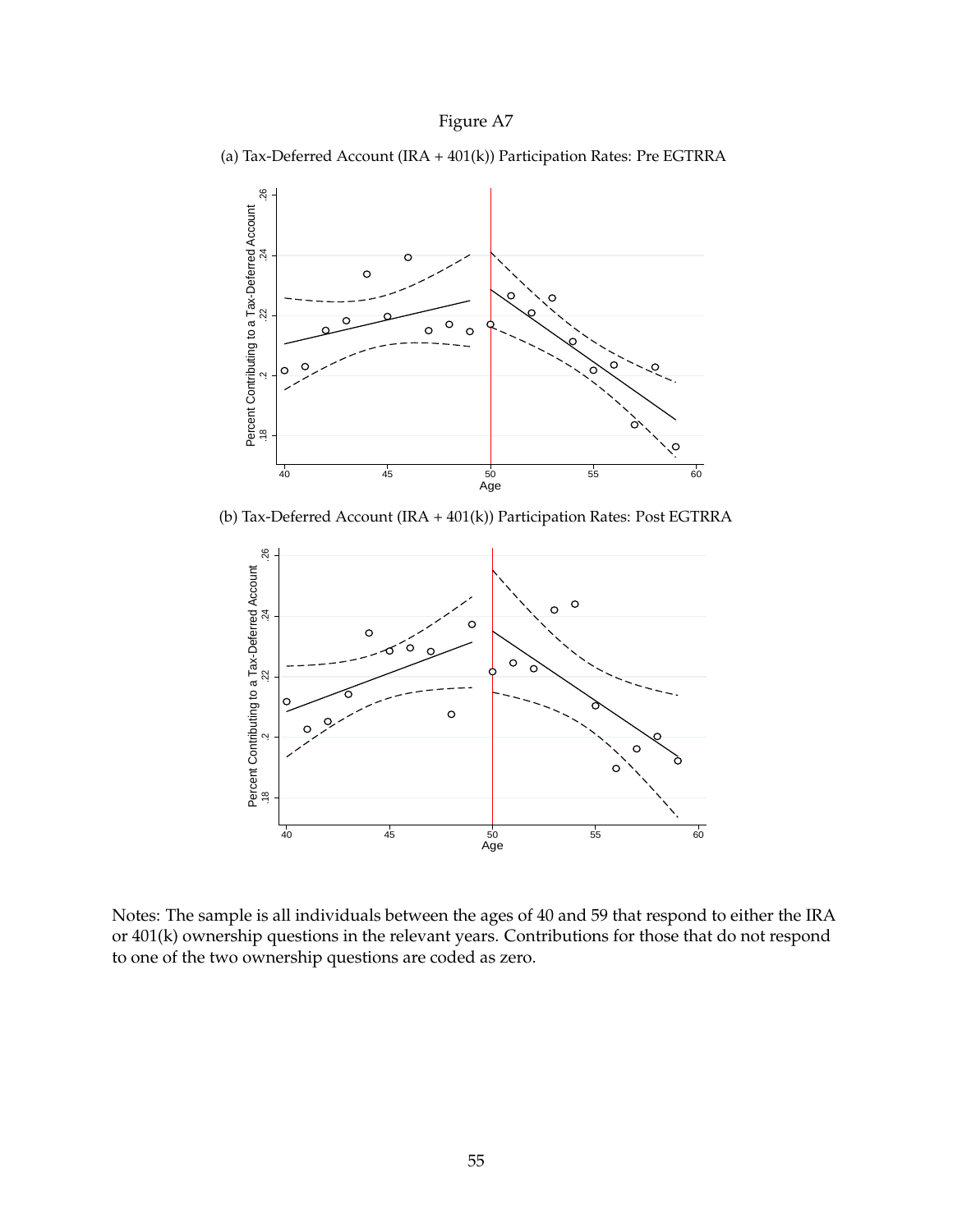<span id="page-56-0"></span>

(a) Bandwidth Sensitivity: IRA Contributions (2010 \$)



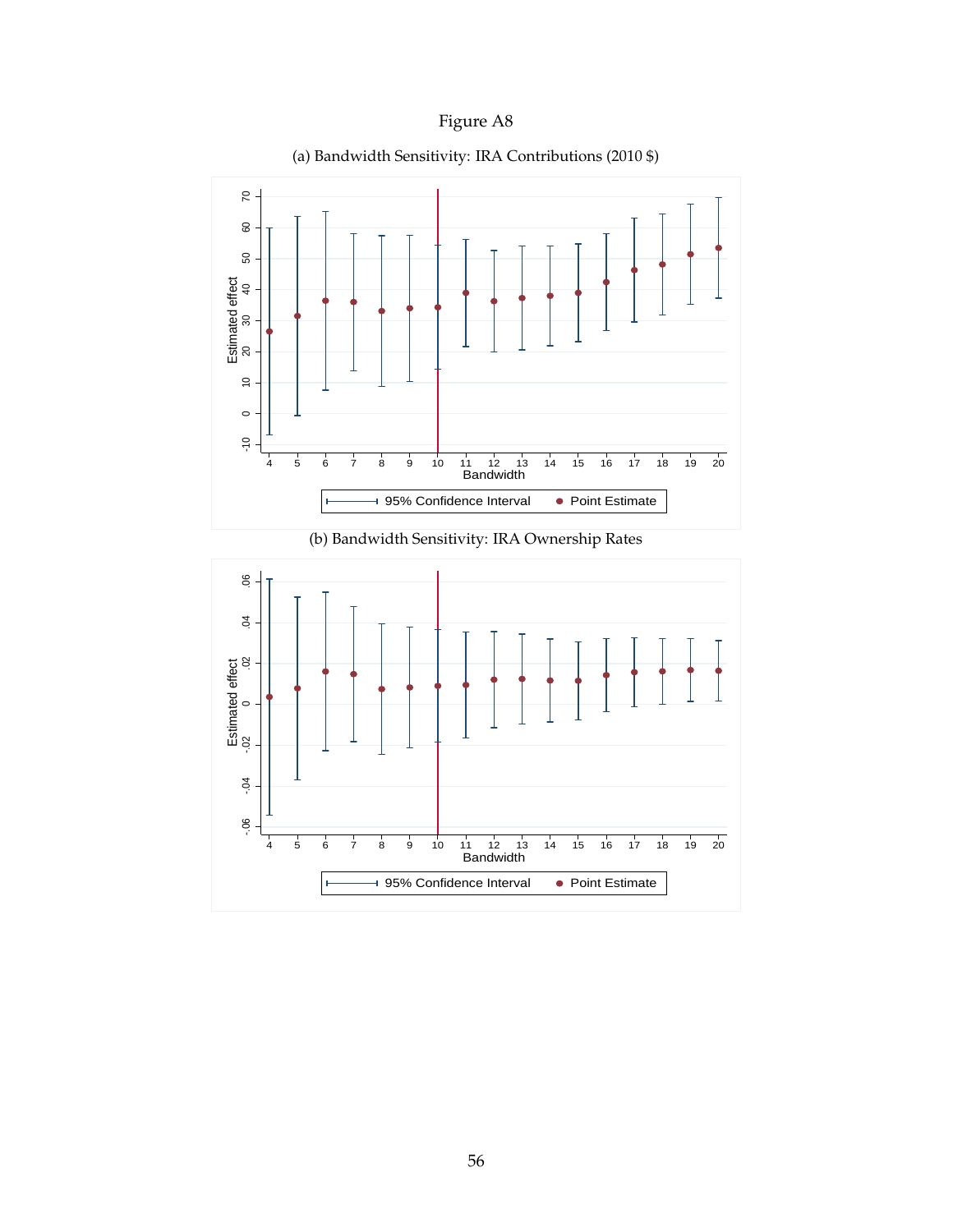(c) IRA Participation Rates

<span id="page-57-0"></span>

Notes: All dollar amounts are inflated to 2010 dollars using the Bureau of Labor Statistics Inflation Calculator. The sample is all individuals between the ages of 40 and 59 that respond to either the IRA or 401(k) ownership questions in the relevant years. Contributions for those that do not respond to one of the two ownership questions are coded as zero. Figure [A8a](#page-56-0) plots the estimated RDD treatment effects for the effect of eligibility for 'catch-up limits' on IRA contributions for various bandwidths. Figures [A8b](#page-56-0) and A8c plot the same relationship when the dependent variable is the IRA ownership dummy (Figure [A8b](#page-56-0)) and the IRA contribution (participation) dummy (Figure A8c), respectively. The baseline bandwidth of 10 years is indicated by a solid line.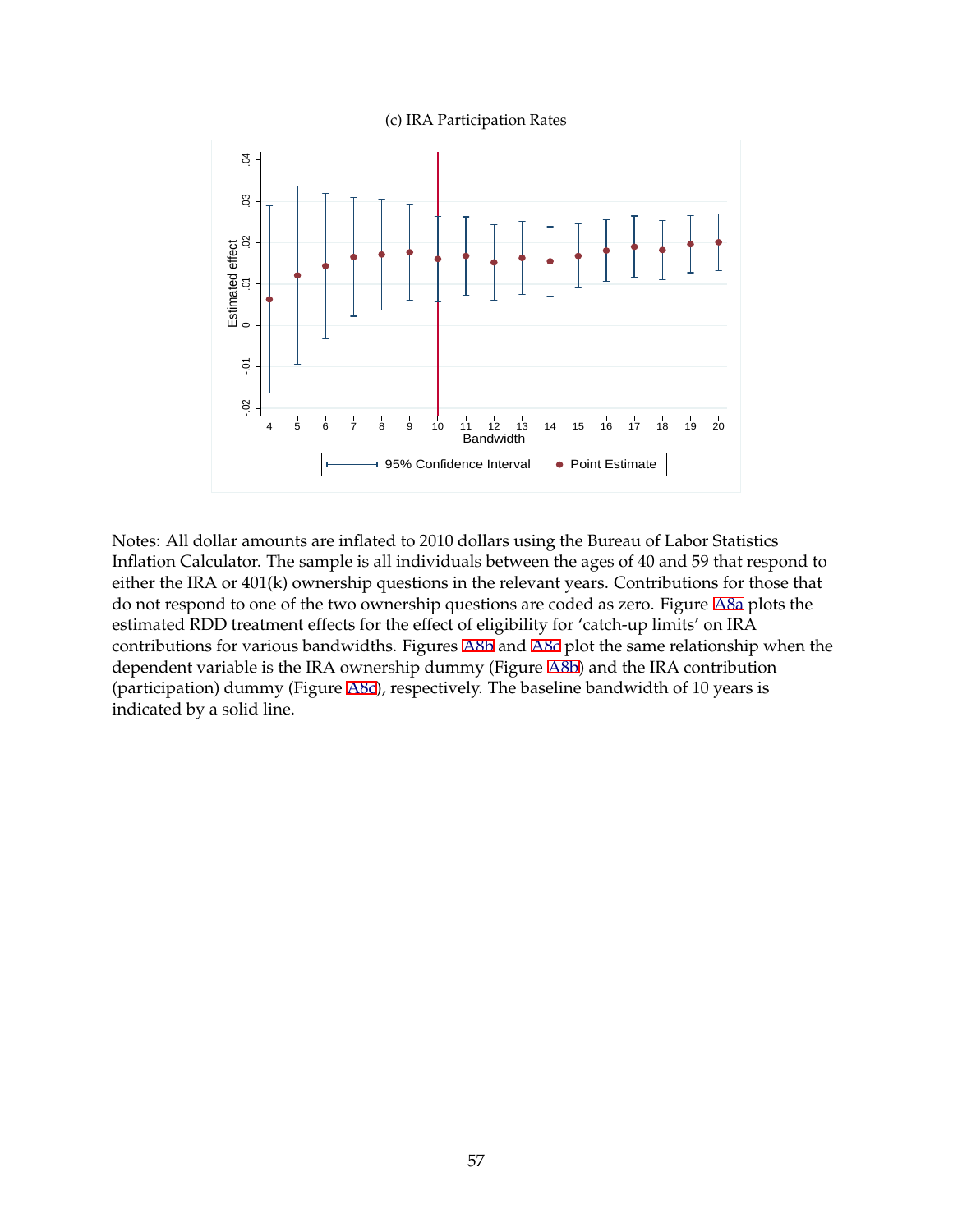<span id="page-58-0"></span>

### (a) Placebo Cutoffs: IRA Contributions

02. 025. 02. 015 -.01 05 0.05 0.05<br>Estimated Treatment Effect (percentage points)

 $\circ$ 

 $\overline{ }$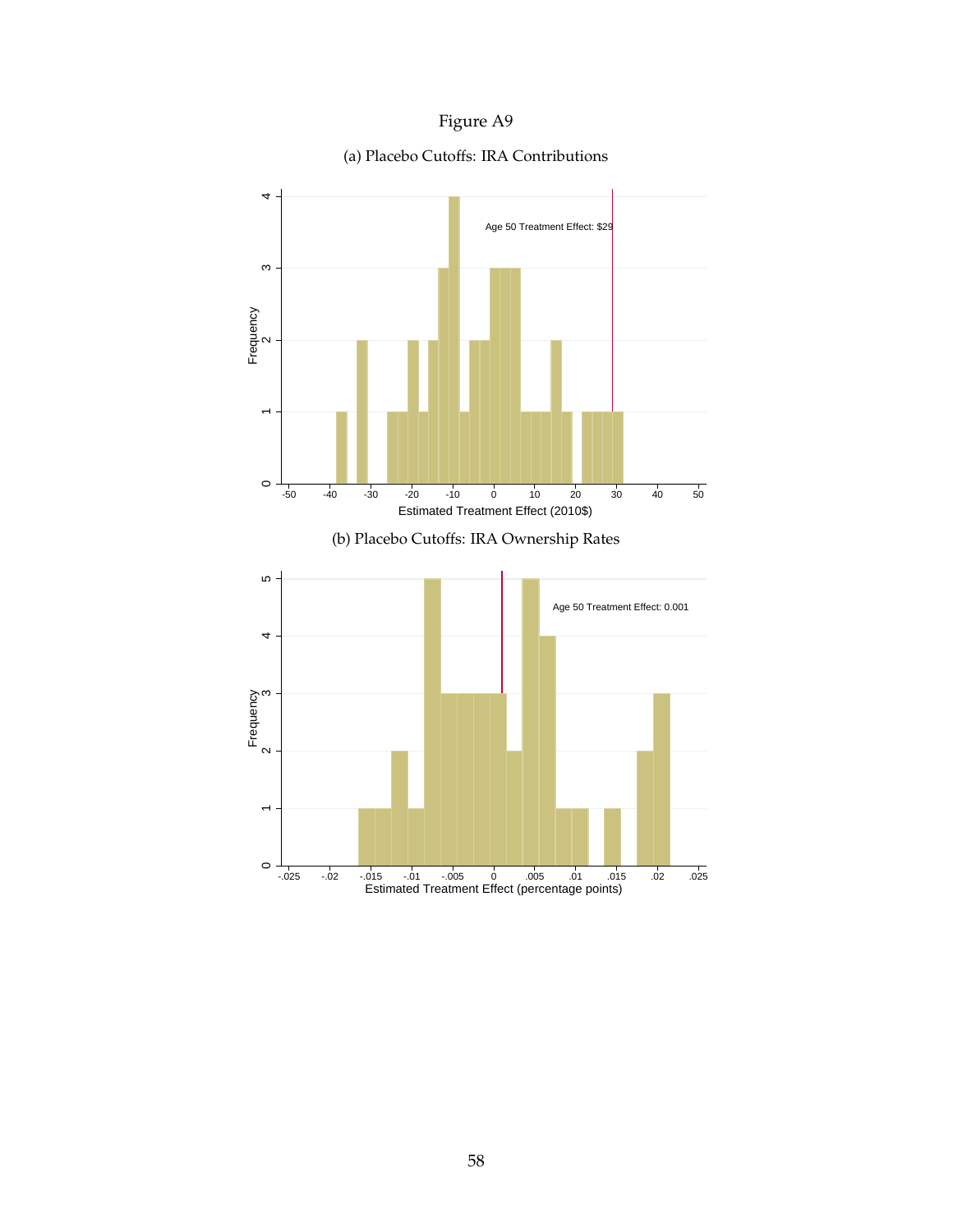#### (c) IRA Participation Rates

<span id="page-59-0"></span>

Notes: All dollar amounts are inflated to 2010 dollars using the Bureau of Labor Statistics Inflation Calculator. The sample is all individuals between the ages of 40 and 59 that respond to either the IRA or 401(k) ownership questions in the relevant years. Contributions for those that do not respond to one of the two ownership questions are coded as zero. Appendix Figure [A9a](#page-58-0) is a frequency plot of placebo treatment effect estimates of the effect of eligibility for 'catch-up limits' on IRA contributions. Each placebo estimate is from a local linear regression with an age bandwidth of 10. The placebo age cutoffs vary from age 40 to age 59. The RDD estimate for the "true" age 50 cutoff is indicated by the solid vertical line. Appendix Figures [A9b](#page-58-0) and A9c plot the same relationship when the dependent variable is the IRA ownership rate and IRA participation rate, respectively.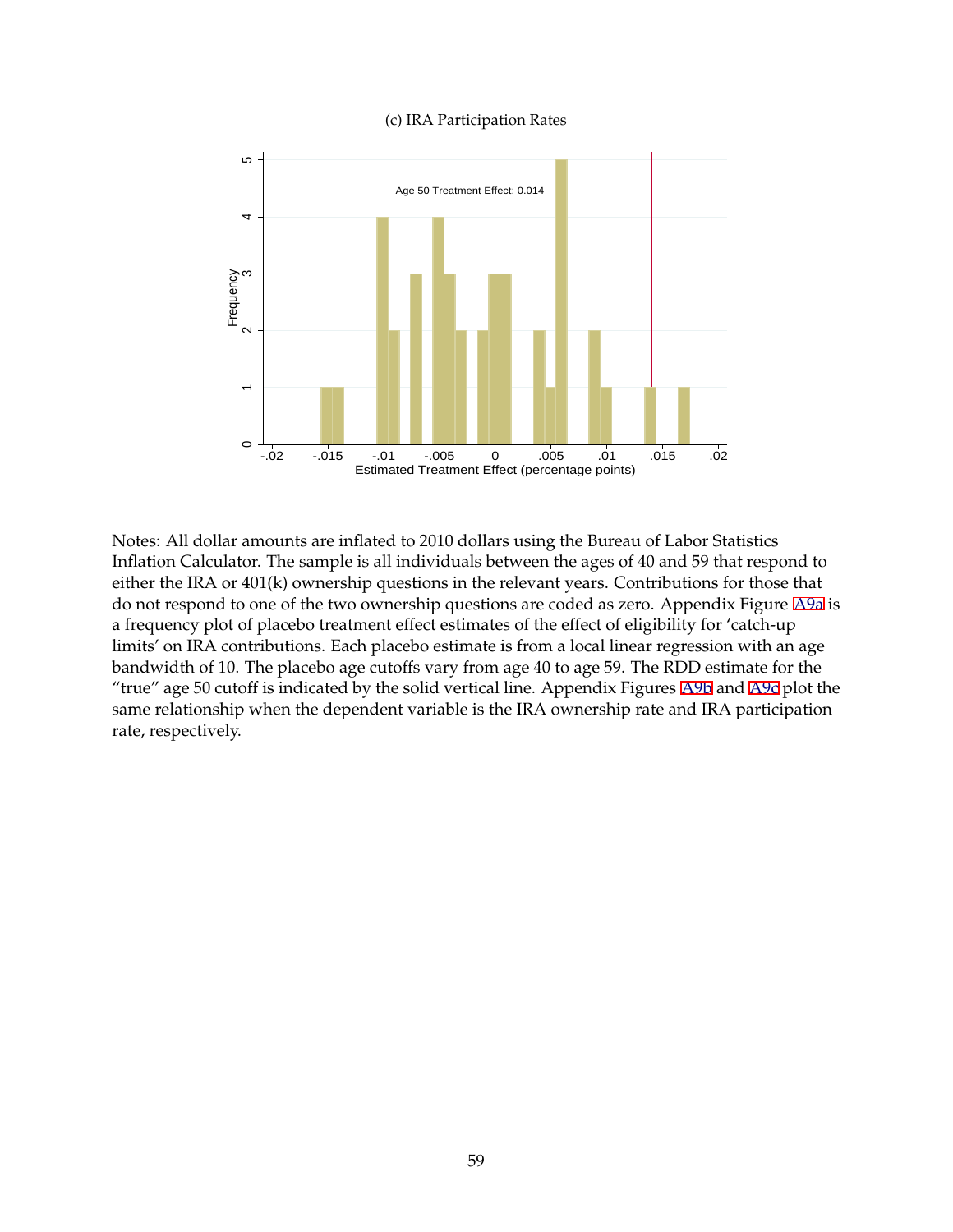|                          | Sample             |                   |               |  |
|--------------------------|--------------------|-------------------|---------------|--|
|                          | (1)                | (2)               | (3)           |  |
| Variable                 | <b>Full Sample</b> | <b>IRA Owners</b> | 401(k) Owners |  |
|                          |                    |                   |               |  |
| Own IRA                  | 0.217              | 1.000             | 0.357         |  |
|                          | (0.412)            | (0.000)           | (0.479)       |  |
| Made IRA Contribution    | 0.057              | 0.260             | 0.092         |  |
|                          | (0.232)            | (0.438)           | (0.289)       |  |
| <b>IRA</b> Contribution  | 99                 | 454               | 143           |  |
|                          | (566)              | (1, 145)          | (672)         |  |
| Own 401(k)               | 0.251              | 0.413             | 1.000         |  |
|                          | (0.434)            | (0.492)           | (0.000)       |  |
| Made 401(k) Contribution | 0.129              | 0.228             | 0.512         |  |
|                          | (0.335)            | (0.420)           | (0.500)       |  |
| 401(k) Contribution      | 614                | 1,409             | 2,439         |  |
|                          | (2,224)            | (3, 446)          | (3,901)       |  |
| Age                      | 42.01              | 47.32             | 43.92         |  |
|                          | (12.90)            | (10.53)           | (10.09)       |  |
| Female                   | 0.512              | 0.498             | 0.461         |  |
|                          | (0.500)            | (0.500)           | (0.498)       |  |
| White                    | 0.826              | 0.906             | 0.861         |  |
|                          | (0.379)            | (0.291)           | (0.346)       |  |
| <b>Black</b>             | 0.113              | 0.042             | 0.084         |  |
|                          | (0.316)            | (0.200)           | (0.277)       |  |
| Hispanic                 | 0.028              | 0.028             | 0.027         |  |
|                          | (0.164)            | (0.164)           | (0.163)       |  |
| Personal Earnings        | 32,498             | 52,279            | 57,648        |  |
|                          | (48,983)           | (70, 949)         | (54, 757)     |  |
| HH Income                | 78,285             | 108,950           | 98,798        |  |
|                          | (74, 867)          | (96, 544)         | (73, 823)     |  |
| HS grad                  | 0.274              | 0.167             | 0.207         |  |
|                          | (0.446)            | (0.373)           | (0.405)       |  |
| Some college             | 0.346              | 0.323             | 0.354         |  |
|                          | (0.476)            | (0.468)           | (0.478)       |  |
| College degree           | 0.255              | 0.491             | 0.409         |  |
|                          | (0.436)            | (0.500)           | (0.492)       |  |
| Observations             | 108,954            | 23,906            | 28,063        |  |

Table A1: Summary Statistics: Post-EGTRRA (pooled)

Notes: All dollar amounts are inflated to 2010 dollars using the Bureau of Labor Statistics CPI Inflation Calculator. The sample in column 1 is individuals between the ages of 18 and 65 in the 2001 and 2004 SIPP panels that responded to either the IRA or 401(k) ownership questions (spanning the 2002, 2004 and 2005 calendar years). The sample in column 2 (3) is IRA owners (401(k) owners) between the ages of 18 and 65 in the 2001 and 2004 SIPP panels. For each variable, the sample mean and standard deviation (parenthesis) is reported.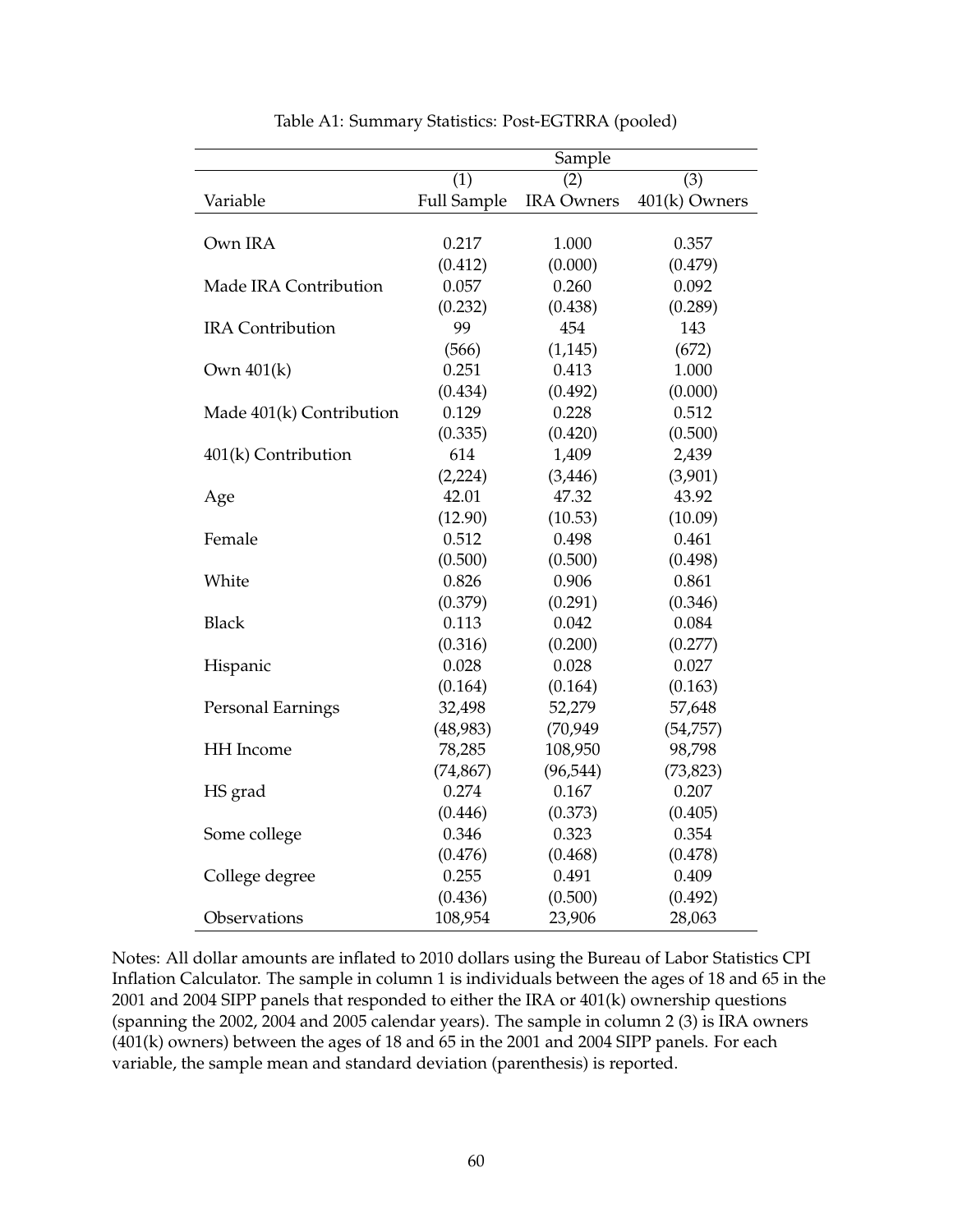|                                | (1)<br>Respond to IRA<br>or $401(k)$ owner-<br>ship question | (2)<br>Respond to Both<br>IRA & $401(k)$<br>ownership<br>question | (3)<br>Respond to<br>IRA owner-<br>ship<br>ques-<br>tion | $\left( 4\right)$<br>Respond to<br>$401(k)$ own-<br>ership ques-<br>tion |
|--------------------------------|--------------------------------------------------------------|-------------------------------------------------------------------|----------------------------------------------------------|--------------------------------------------------------------------------|
| over <sup>50</sup><br>Constant | 0.001<br>(0.002)<br>$0.913***$<br>(0.013)                    | 0.000<br>(0.003)<br>$0.661***$<br>(0.018)                         | 0.001<br>(0.002)<br>$0.910***$<br>(0.013)                | 0.000<br>(0.003)<br>$0.665***$<br>(0.018)                                |
| Observations<br>R-squared      | 59,504<br>0.000                                              | 59,504<br>0.002                                                   | 59,504<br>0.000                                          | 59,504<br>0.008                                                          |

Table A2: Continuity of the Distribution of Respondents At Age 50

Notes: The sample is individuals between the ages of 40 and 59 in the 2001 and 2004 SIPP Panels spanning the 2002, 2004 and 2005 calendar years. The dependent variable in column 1 is a dummy variable equal to one if a respondent answered either the IRA or 401(k) ownership question in the SIPP, zero otherwise. In column 2 the dependent variable is a dummy variable equal to one if a respondent answered the IRA ownership and 401(k) ownership question, zero otherwise. The dependent variable in column 3 (4) is a dummy variable equal to one if the respondent answered the IRA (401(k)) ownership question in the SIPP. The independent variable of interest, over50, is a dummy variable equal to one if a respondent will by 50 or older by the end of the calendar year, zero otherwise. The coefficient estimates are from regressions of outcomes on a polynomial of degree 1 that is allowed to vary on either side of the cutoff. Each observation is weighted by its inverse sampling probability in the SIPP. Standard errors (brackets) are clustered at the birth cohort (year) level. \*\*\*  $p < 0.01$ , \*\*  $p < 0.05$ , \*  $p < 0.1$ .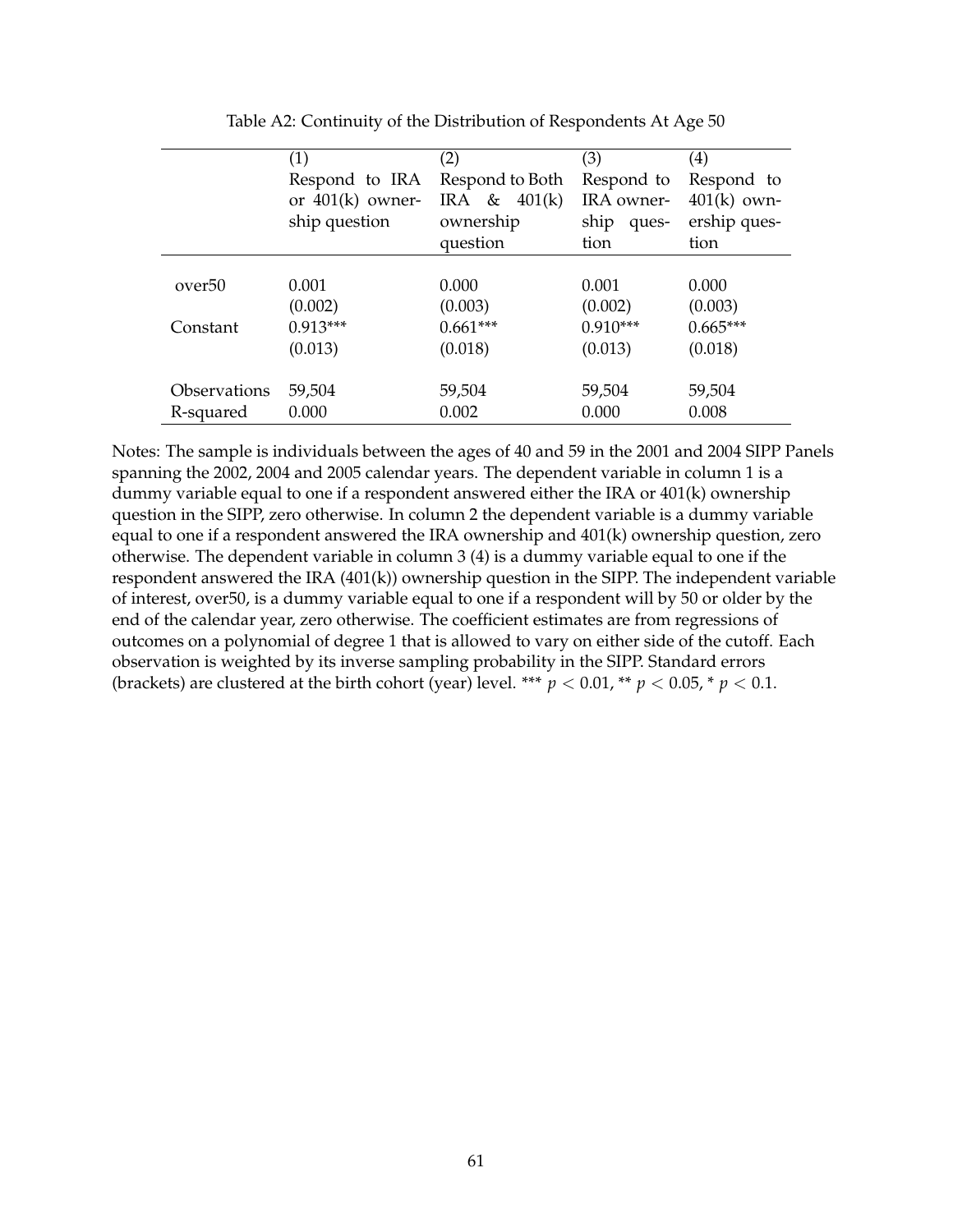|                   | <b>Full Sample</b> |                    | <b>IRA Owners</b> |                    | 401(k) Owners |                    |
|-------------------|--------------------|--------------------|-------------------|--------------------|---------------|--------------------|
|                   | (1)                | (2)                | (3)               | (4)                | (5)           | (6)                |
| Variable          | Control Mean       | over <sub>50</sub> | Control Mean      | over <sub>50</sub> | Control Mean  | over <sub>50</sub> |
|                   |                    |                    |                   |                    |               |                    |
| Female            | $0.518***$         | $-0.001$           | $0.505***$        | $-0.010$           | $0.470***$    | 0.006              |
|                   | (0.006)            | (0.007)            | (0.016)           | (0.021)            | (0.012)       | (0.013)            |
| White             | $0.839***$         | $-0.001$           | $0.919***$        | $-0.004$           | $0.875***$    | $-0.002$           |
|                   | (0.007)            | (0.009)            | (0.006)           | (0.008)            | (0.011)       | (0.010)            |
| <b>Black</b>      | $0.109***$         | $-0.001$           | $0.041***$        | $-0.003$           | $0.087***$    | $-0.007$           |
|                   | (0.006)            | (0.006)            | (0.004)           | (0.006)            | (0.010)       | (0.010)            |
| Hispanic          | $0.023***$         | 0.002              | $0.019***$        | 0.002              | $0.016***$    | 0.008              |
|                   | (0.004)            | (0.006)            | (0.005)           | (0.006)            | (0.005)       | (0.005)            |
| Married           | $0.690***$         | 0.005              | $0.747***$        | $-0.012$           | $0.708***$    | 0.012              |
|                   | (0.010)            | (0.011)            | (0.019)           | (0.024)            | (0.014)       | (0.018)            |
| Veteran Status    | $0.082***$         | 0.003              | $0.058***$        | 0.011              | $0.098***$    | $-0.003$           |
|                   | (0.004)            | (0.008)            | (0.009)           | (0.013)            | (0.010)       | (0.013)            |
| Personal Earnings | 47,670***          | 91                 | $60,610***$       | 2,081              | 63,032***     | $-254$             |
|                   | (734)              | (759)              | (2,136)           | (3,023)            | (1,159)       | (1,824)            |
| <b>HH</b> Income  | 89,041***          | 363                | 116,966***        | 4,976              | 107,399***    | 3,652              |
|                   | (1,747)            | (1, 433)           | (4,683)           | (3,679)            | (2,610)       | (3,083)            |
| Kids $< 18$       | $0.691***$         | $-0.090***$        | $0.855***$        | $-0.248***$        | $0.709***$    | $-0.161**$         |
|                   | (0.021)            | (0.030)            | (0.039)           | (0.055)            | (0.044)       | (0.062)            |
| HS grad           | $0.266***$         | $-0.007$           | $0.176***$        | $-0.003$           | $0.223***$    | 0.018              |
|                   | (0.009)            | (0.011)            | (0.014)           | (0.017)            | (0.013)       | (0.017)            |
| Some college      | $0.366***$         | $-0.016$           | $0.320***$        | $-0.011$           | $0.390***$    | $-0.046*$          |
|                   | (0.013)            | (0.019)            | (0.023)           | (0.032)            | (0.016)       | (0.024)            |
| College degree    | $0.268***$         | $0.034***$         | $0.486***$        | 0.022              | $0.349***$    | $0.073***$         |
|                   | (0.005)            | (0.010)            | (0.014)           | (0.23)             | (0.015)       | (0.019)            |
| Observations      |                    | 54,748<br>14,651   |                   | 17,196             |               |                    |

Table A3: Covariates Balance Test

Notes: All dollar amounts are inflated to 2010 dollars using the Bureau of Labor Statistics CPI Inflation Calculator. The sample in columns 1 and 2 is individuals between the ages of 40 and 59 in the 2001 and 2004 SIPP panels that responded to either the IRA or 401(k) ownership questions (spanning the 2002, 2004 and 2005 calendar years). In columns 3 and 4 (5 and 6), the sample is restricted to IRA (401(k)) owners. The independent variable of interest, over50, is a dummy variable equal to one if a respondent will by 50 or older by the end of the calendar year, zero otherwise. The coefficient estimates are from regressions of outcomes on a polynomial of degree 1 that is allowed to vary on either side of the cutoff. Each observation is weighted by its inverse sampling probability in the SIPP. Standard errors (brackets) are clustered at the birth cohort (year) level. \*\*\*  $p < 0.01$ , \*\*  $p < 0.05$ , \*  $p < 0.1$ .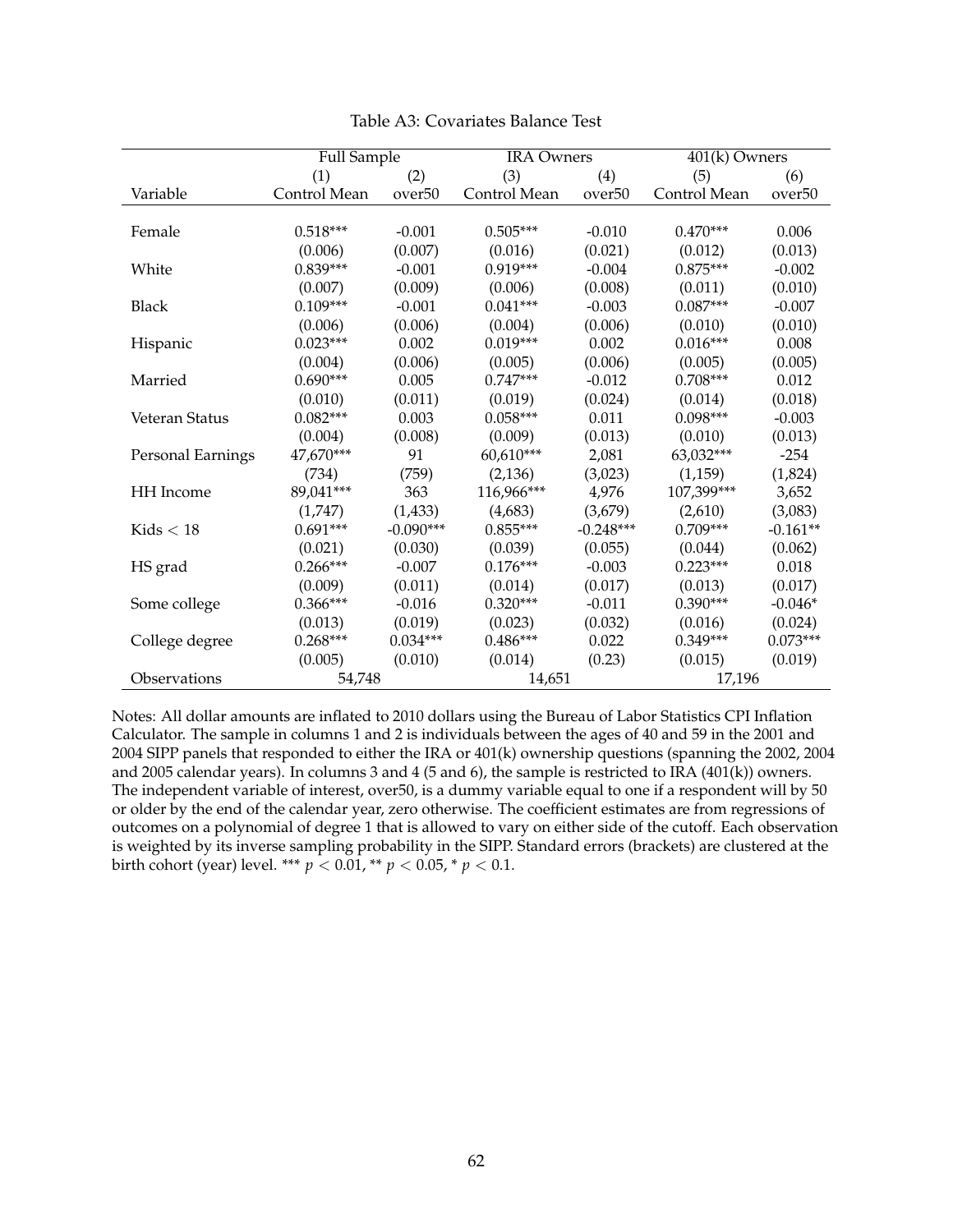|                           | (1)        | (2)        | (3)                   | (4)        |
|---------------------------|------------|------------|-----------------------|------------|
|                           | <b>IRA</b> | 401(k)     | <b>Total Deferred</b> | Both IRA   |
|                           |            |            | $(IRA + 401(k))$      | $+401(k)$  |
| A. Contributions          |            |            |                       |            |
|                           |            |            |                       |            |
| over <sup>50</sup>        | $-5.481$   | 64.129     | 58.637                |            |
|                           | (9.187)    | (37.999)   | (38.708)              |            |
| Constant                  | 110.163*** | 745.195*** | 855.357***            |            |
|                           | (6.319)    | (31.874)   | (33.914)              |            |
| <b>B.</b> Ownership Rates |            |            |                       |            |
|                           |            |            |                       |            |
| over <sup>50</sup>        | $-0.010$   | 0.003      | $-0.006$              | $-0.001$   |
|                           | (0.006)    | (0.012)    | (0.011)               | (0.006)    |
| Constant                  | $0.268***$ | $0.285***$ | $0.448***$            | $0.105***$ |
|                           | (0.005)    | (0.008)    | (0.008)               | (0.004)    |
|                           |            |            |                       |            |
| C. Participation Rates    |            |            |                       |            |
|                           |            |            |                       |            |
| over <sub>50</sub>        | $-0.005$   | 0.006      | 0.001                 | $-0.001$   |
|                           | (0.005)    | (0.008)    | (0.008)               | (0.003)    |
| Constant                  | $0.077***$ | $0.161***$ | $0.227***$            | $0.011***$ |
|                           | (0.004)    | (0.006)    | (0.007)               | (0.002)    |
|                           |            |            |                       |            |
| Observations              | 59,066     | 59,066     | 59,066                | 59,066     |

Table A4: Pre-EGTRRA Placebo Check

Notes: All dollar amounts are inflated to 2010 dollars using the Bureau of Labor Statistics CPI Inflation Calculator. The sample is individuals between the ages of 40 and 59 in the 1996 and 2001 SIPP panels that responded to either the IRA or 401(k) ownership questions (spanning the 1996-1998 and 2001 calendar years). The independent variable of interest, over50, is a dummy variable equal to one if a respondent will by 50 or older by the end of the calendar year, zero otherwise. Each observation is weighted by its inverse sampling probability in the SIPP. Standard errors (brackets) are clustered at the birth cohort (year) level. \*\*\*  $p < 0.01$ , \*\*  $p < 0.05$ , \*  $p < 0.1$ .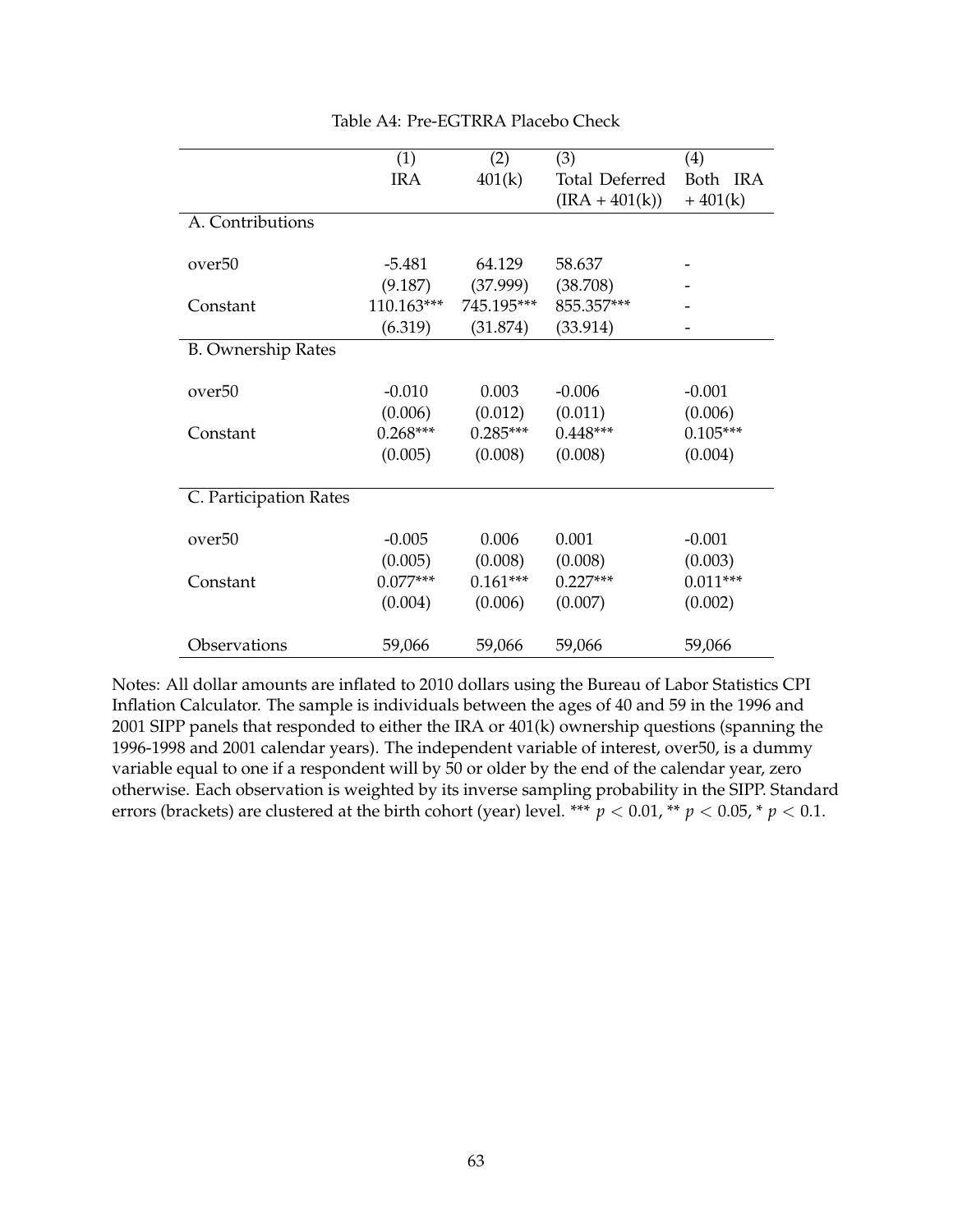<span id="page-64-0"></span>

|                                                       | (1)       | (2)       | (3)        | (4)       | (5)       |
|-------------------------------------------------------|-----------|-----------|------------|-----------|-----------|
| Age Bandwidth                                         | 45-54     | 46-53     | 47-52      | 48-51     | 49-50     |
| A. IRA Contributions                                  |           |           |            |           |           |
|                                                       |           |           |            |           |           |
| over50*post                                           | 20.189*   | 25.657**  | 25.283**   | 22.057    | 13.359    |
|                                                       | (10.228)  | (8.893)   | (11.551)   | (16.830)  | (17.521)  |
| over <sub>50</sub>                                    | 15.115*   | 10.011    | 12.515     | 9.682     | 4.407     |
|                                                       | (7.602)   | (8.081)   | (9.189)    | (10.961)  | (11.983)  |
| post                                                  | 7.017     | 3.787     | 6.972      | 8.928     | 21.567    |
|                                                       | (5.080)   | (5.768)   | (5.321)    | (8.198)   | (12.070)  |
| Constant                                              | 4.562     | 7.462     | 1.016      | 18.075    | 14.293    |
|                                                       | (16.367)  | (17.840)  | (23.350)   | (32.215)  | (46.850)  |
| B. 401(k) Contributions                               |           |           |            |           |           |
|                                                       |           |           |            |           |           |
| over50*post                                           | $-46.295$ | $-70.421$ | $-109.150$ | $-65.258$ | $-82.359$ |
|                                                       | (79.098)  | (90.234)  | (108.523)  | (135.042) | (151.711) |
| over <sub>50</sub>                                    | 16.416    | 32.681    | 57.476*    | $61.265*$ | 58.282    |
|                                                       | (30.472)  | (35.477)  | (30.273)   | (34.304)  | (37.984)  |
| post                                                  | 113.804*  | 120.929*  | 146.327*   | 124.578   | 148.964   |
|                                                       | (54.932)  | (61.665)  | (68.987)   | (89.023)  | (143.181) |
| Constant                                              | 25.876    | 55.235    | 65.958     | 138.281   | 207.018   |
|                                                       | (74.244)  | (90.233)  | (106.096)  | (114.655) | (131.538) |
| C. Total Tax-Deferred (IRA + $401(k)$ ) Contributions |           |           |            |           |           |
|                                                       |           |           |            |           |           |
| over50*post                                           | $-26.106$ | $-44.764$ | $-83.867$  | $-43.201$ | $-69.001$ |
|                                                       | (80.521)  | (90.761)  | (113.072)  | (147.847) | (157.248) |
| over <sub>50</sub>                                    | 31.531    | 42.691    | 69.991*    | 70.947    | 62.689    |
|                                                       | (29.526)  | (36.239)  | (32.941)   | (40.774)  | (47.332)  |
| post                                                  | 120.821** | 124.716*  | 153.299**  | 133.506   | 170.531   |
|                                                       | (55.853)  | (63.196)  | (70.555)   | (93.909)  | (145.375) |
| Constant                                              | 30.402    | 62.697    | 66.974     | 156.356   | 221.310   |
|                                                       | (78.206)  | (91.185)  | (109.331)  | (108.824) | (133.117) |
|                                                       |           |           |            |           |           |
| Observations                                          | 58,791    | 47,192    | 35,691     | 24,052    | 12,034    |

Table A5: Retirement Contributions: Difference-in-Differences

Notes: The sample is individuals that respondent to either the IRA or 401(k) ownership questions from the 1996, 2001 or 2004 SIPP panels. In each column, the sample is restricted to a particular age window. For example, in column 1, the sample is restricted to individuals between the ages of 45 and 54 (inclusive). The independent variable of interest, over50\*post, is a dummy variable equal to one if an individuals is over the age of 50 in 2002, 2004 or 2005 (post-EGTRRA), zero otherwise. Each specification includes the same covariates as in column 3 of Tables [2](#page-37-0) and [3.](#page-38-0) Each observation is weighted by its inverse sampling probability in the SIPP. Standard errors (brackets) are clustered at the birth cohort (year) level. \*\*\*  $p < 0.01$ , \*\*  $p < 0.05$ , \*  $p < 0.1$ .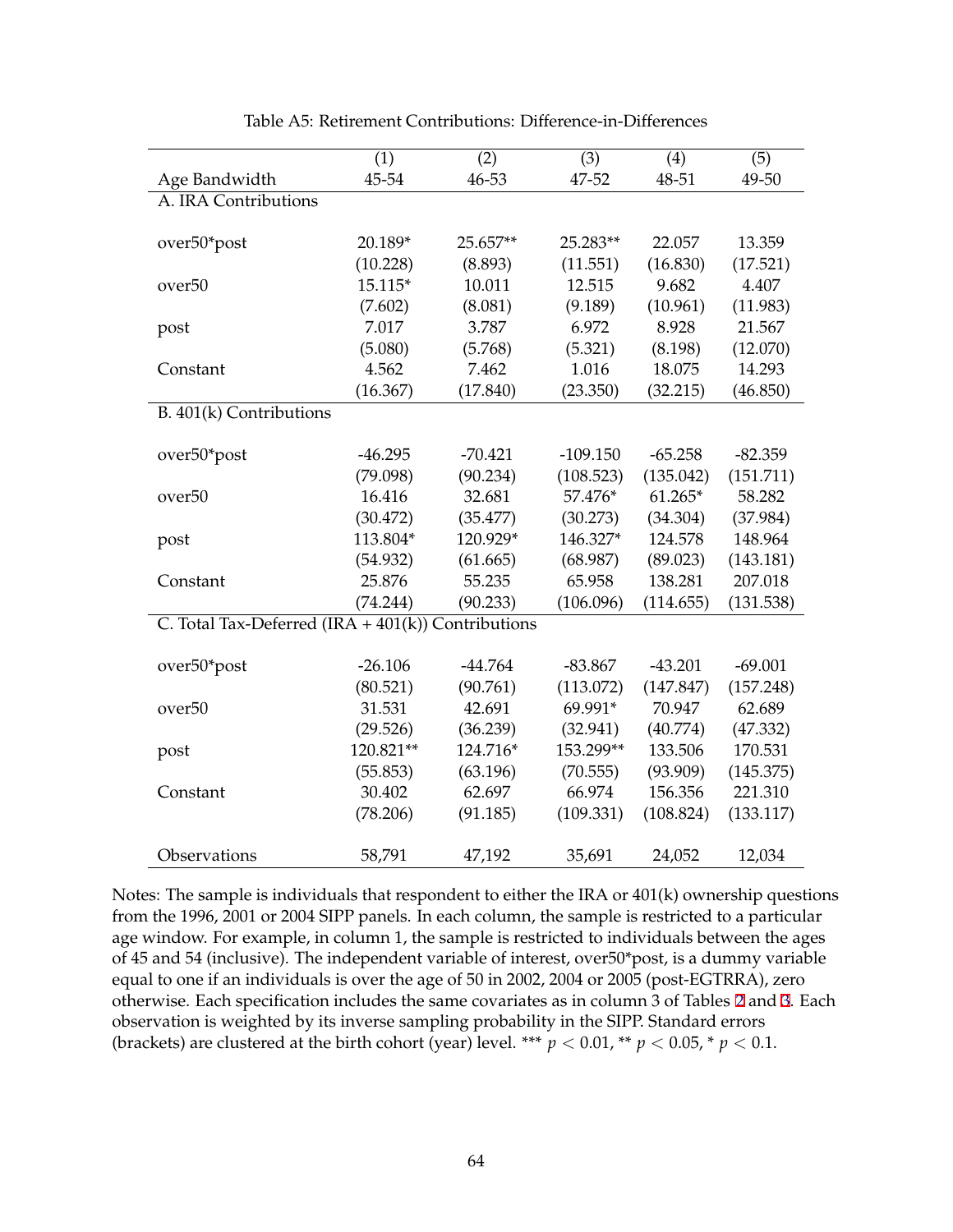| Age Bandwidth            | (1)<br>45-54         | $\overline{(2)}$<br>46-53 | $\overline{(3)}$<br>47-52 | (4)<br>48-51 | $\overline{(5)}$<br>49-50 |
|--------------------------|----------------------|---------------------------|---------------------------|--------------|---------------------------|
| A. IRAs                  |                      |                           |                           |              |                           |
|                          |                      |                           |                           |              |                           |
| over50*post              | $-0.006$             | 0.002                     | 0.005                     | 0.005        | 0.003                     |
|                          | (0.010)              | (0.009)                   | (0.013)                   | (0.015)      | (0.014)                   |
| over50                   | $0.029***$           | $0.020***$                | $0.014***$                | $0.009**$    | 0.005                     |
|                          | (0.007)              | (0.005)                   | (0.004)                   | (0.004)      | (0.003)                   |
| post                     | 0.009                | 0.007                     | 0.007                     | 0.009        | $0.017*$                  |
|                          | (0.005)              | (0.006)                   | (0.010)                   | (0.011)      | (0.008)                   |
| Constant                 | $-0.034**$           | $-0.035*$                 | $-0.039*$                 | $-0.016$     | $-0.016$                  |
|                          | (0.013)              | (0.017)                   | (0.022)                   | (0.026)      | (0.024)                   |
| $\overline{B.401(k)s}$   |                      |                           |                           |              |                           |
|                          |                      | $-0.020$                  | $-0.020$                  | $-0.012$     |                           |
| over50*post              | $-0.014$             |                           |                           | (0.037)      | $-0.017$                  |
| over50                   | (0.026)<br>$-0.019*$ | (0.027)<br>$-0.012$       | (0.032)<br>$-0.007$       | $-0.005$     | (0.046)<br>$-0.003$       |
|                          | (0.010)              | (0.009)                   | (0.008)                   | (0.009)      | (0.009)                   |
|                          | $0.042**$            | $0.043**$                 | $0.042*$                  | 0.040        | 0.049                     |
| post                     |                      |                           |                           |              |                           |
|                          | (0.017)              | (0.017)                   | (0.020)                   | (0.026)      | (0.040)                   |
| Constant                 | $0.039**$            | $0.038**$                 | 0.027                     | $0.040*$     | $0.051**$                 |
|                          | (0.016)              | (0.015)                   | (0.017)                   | (0.018)      | (0.018)                   |
| C. IRAs or $401(k)s$     |                      |                           |                           |              |                           |
| over50*post              | $-0.012$             | $-0.011$                  | $-0.005$                  | 0.007        | $-0.001$                  |
|                          | (0.018)              | (0.019)                   | (0.023)                   | (0.028)      | (0.033)                   |
| over50                   | 0.006                | 0.006                     | 0.003                     | $-0.003$     | $-0.004$                  |
|                          | (0.007)              | (0.006)                   | (0.006)                   | (0.008)      | (0.007)                   |
| post                     | $0.023*$             | $0.024*$                  | 0.023                     | 0.021        | 0.037                     |
|                          | (0.013)              | (0.012)                   | (0.016)                   | (0.021)      | (0.026)                   |
| Constant                 | 0.010                | 0.011                     | $-0.009$                  | 0.016        | 0.015                     |
|                          | (0.016)              | (0.016)                   | (0.017)                   | (0.021)      | (0.025)                   |
| D. Both IRAs and 401(k)s |                      |                           |                           |              |                           |
|                          |                      |                           |                           |              |                           |
| over50*post              | $-0.008$             | $-0.007$                  | $-0.011$                  | $-0.014$     | $-0.012$                  |
|                          | (0.013)              | (0.016)                   | (0.021)                   | (0.024)      | (0.027)                   |
| over <sub>50</sub>       | 0.004                | 0.002                     | 0.003                     | 0.008        | 0.005                     |
|                          | (0.004)              | (0.004)                   | (0.005)                   | (0.005)      | (0.004)                   |
| post                     | $0.028***$           | $0.026**$                 | $0.026*$                  | 0.029        | 0.029                     |
|                          | (0.009)              | (0.011)                   | (0.014)                   | (0.017)      | (0.022)                   |
| Constant                 | $-0.005$             | $-0.007$                  | $-0.003$                  | 0.008        | 0.029                     |
|                          | (0.010)              | (0.012)                   | (0.017)                   | (0.019)      | (0.022)                   |
|                          |                      |                           |                           |              |                           |
| Observations             | 58,791               | 47,192                    | 35,691                    | 24,052       | 12,034                    |

<span id="page-65-0"></span>Table A6: Retirement Account Ownership Rates: Difference-in-Differences

Notes: The sample is individuals that respondent to either the IRA or 401(k) ownership questions from the 1996, 2001 or 2004 SIPP panels. In each column, the sample is restricted to a particular age window. For example, in column 1, the sample is restricted to individuals between the ages of 45 and 54 (inclusive). The independent variable of interest, over50\*post, is a dummy variable equal to one if an individuals is over the age of 50 in 2002, 2004 or 2005 (post-EGTRRA), zero otherwise. Each specification includes the same covariates as in column 3 of Tables [2](#page-37-0) and [3.](#page-38-0) Each observation is weighted by its inverse sampling probability in the SIPP. Standard errors (brackets) are clustered at the birth cohort (year) level. \*\*\*  $p < 0.01$ , \*\*  $p < 0.05$ , \*  $p < 0.1$ .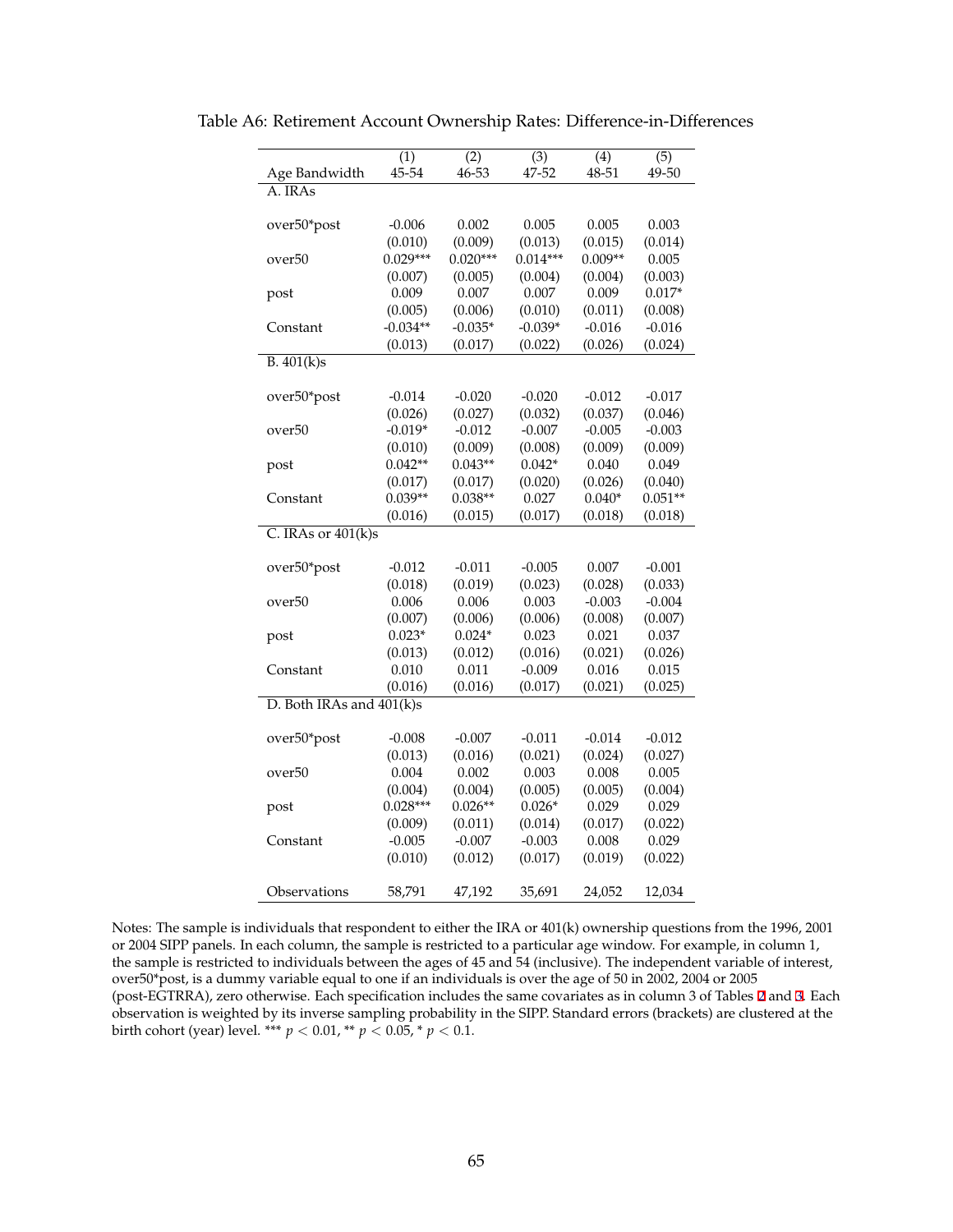|                          | (1)<br>45-54 | $\overline{(2)}$<br>46-53 | $\overline{(3)}$<br>47-52 | (4)<br>48-51 | $\overline{(5)}$<br>49-50 |  |  |
|--------------------------|--------------|---------------------------|---------------------------|--------------|---------------------------|--|--|
| Age Bandwidth<br>A. IRAs |              |                           |                           |              |                           |  |  |
|                          |              |                           |                           |              |                           |  |  |
| over50*post              | 0.008        | $0.010**$                 | 0.009                     | 0.005        | 0.001                     |  |  |
|                          | (0.005)      | (0.005)                   | (0.006)                   | (0.010)      | (0.009)                   |  |  |
| over50                   | $0.006*$     | 0.005                     | 0.005                     | 0.005        | 0.003                     |  |  |
|                          | (0.003)      | (0.003)                   | (0.004)                   | (0.005)      | (0.005)                   |  |  |
| post                     | $-0.004*$    | $-0.006*$                 | $-0.004$                  | $-0.003$     | 0.008                     |  |  |
|                          | (0.002)      | (0.003)                   | (0.004)                   | (0.006)      | (0.005)                   |  |  |
| Constant                 | 0.001        | 0.002                     | 0.002                     | 0.012        | 0.021                     |  |  |
|                          | (0.007)      | (0.007)                   | (0.009)                   | (0.014)      | (0.022)                   |  |  |
| B.401(k)s                |              |                           |                           |              |                           |  |  |
|                          |              |                           |                           |              |                           |  |  |
| over50*post              | $-0.012$     | $-0.017$                  | $-0.022$                  | $-0.018$     | $-0.023$                  |  |  |
|                          | (0.015)      | (0.016)                   | (0.017)                   | (0.020)      | (0.025)                   |  |  |
| over50                   | $-0.006$     | $-0.003$                  | 0.001                     | 0.004        | 0.003                     |  |  |
|                          | (0.006)      | (0.007)                   | (0.006)                   | (0.005)      | (0.008)                   |  |  |
| post                     | 0.011        | 0.012                     | 0.016                     | 0.015        | 0.022                     |  |  |
|                          | (0.010)      | (0.010)                   | (0.012)                   | (0.014)      | (0.023)                   |  |  |
| Constant                 | $0.032***$   | $0.036***$                | $0.037***$                | $0.046**$    | $0.060***$                |  |  |
|                          | (0.008)      | (0.009)                   | (0.012)                   | (0.015)      | (0.013)                   |  |  |
| C. IRAs or 401(k)s       |              |                           |                           |              |                           |  |  |
|                          |              |                           |                           |              |                           |  |  |
| over50*post              | $-0.005$     | $-0.008$                  | $-0.013$                  | $-0.010$     | $-0.019$                  |  |  |
|                          | (0.013)      | (0.014)                   | (0.016)                   | (0.022)      | (0.022)                   |  |  |
| over <sub>50</sub>       | $-0.000$     | 0.001                     | 0.006                     | 0.007        | 0.003                     |  |  |
|                          | (0.006)      | (0.007)                   | (0.005)                   | (0.006)      | (0.008)                   |  |  |
| post                     | 0.003        | 0.002                     | 0.007                     | 0.007        | 0.023                     |  |  |
|                          | (0.009)      | (0.010)                   | (0.011)                   | (0.015)      | (0.020)                   |  |  |
| Constant                 | $0.033***$   | $0.037***$                | $0.037**$                 | $0.053**$    | $0.075***$                |  |  |
|                          | (0.010)      | (0.011)                   | (0.015)                   | (0.019)      | (0.021)                   |  |  |
| D. Both IRAs and 401(k)s |              |                           |                           |              |                           |  |  |
|                          |              |                           |                           |              |                           |  |  |
| over50*post              | 0.001        | 0.001                     | $-0.000$                  | $-0.002$     | $-0.002$                  |  |  |
|                          | (0.003)      | (0.004)                   | (0.005)                   | (0.006)      | (0.008)                   |  |  |
| over <sub>50</sub>       | $-0.000$     | 0.000                     | 0.001                     | 0.002        | 0.003                     |  |  |
|                          | (0.001)      | (0.002)                   | (0.002)                   | (0.003)      | (0.005)                   |  |  |
| post                     | $0.004*$     | 0.004                     | 0.004                     | 0.005        | 0.007                     |  |  |
|                          | (0.020)      | (0.002)                   | (0.003)                   | (0.004)      | (0.006)                   |  |  |
| Constant                 | $-0.000$     | 0.001                     | 0.002                     | 0.004        | 0.006                     |  |  |
|                          | (0.003)      | (0.003)                   | (0.004)                   | (0.006)      | (0.009)                   |  |  |
|                          |              |                           |                           |              |                           |  |  |
| Observations             | 58,791       | 47,192                    | 35,691                    | 24,052       | 12,034                    |  |  |

<span id="page-66-0"></span>Table A7: Retirement Account Participation Rates: Difference-in-Differences

Notes: The sample is individuals that respondent to either the IRA or 401(k) ownership questions from the 1996, 2001 or 2004 SIPP panels. In each column, the sample is restricted to a particular age window. For example, in column 1, the sample is restricted to individuals between the ages of 45 and 54 (inclusive). The independent variable of interest, over50\*post, is a dummy variable equal to one if an individuals is over the age of 50 in 2002, 2004 or 2005 (post-EGTRRA), zero otherwise. Each specification includes the same covariates as in column 3 of Tables [2](#page-37-0) and [3.](#page-38-0) Each observation is weighted by its inverse sampling probability in the SIPP. Standard errors (brackets) are clustered at the birth cohort (year) level. \*\*\*  $p < 0.01$ , \*\*  $p < 0.05$ , \*  $p < 0.1$ .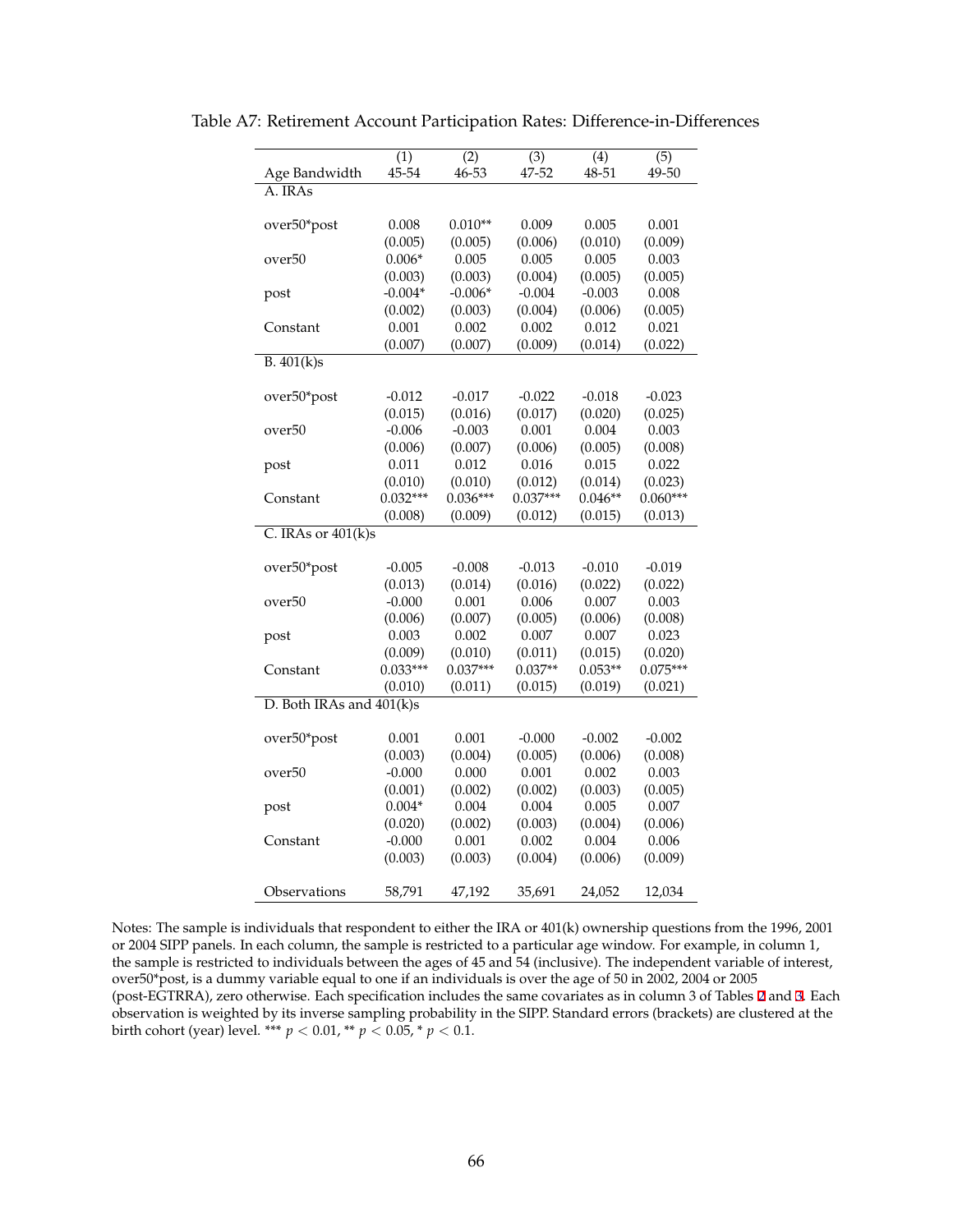|                                    | (1)          | (2)             | (3)        | (4)             | (5)        | (6)                 |
|------------------------------------|--------------|-----------------|------------|-----------------|------------|---------------------|
|                                    | Baseline     | Respond to Both | Baseline   | Respond to Both | Baseline   | Respond to Both     |
|                                    |              | Contributions   |            | Ownership Rates |            | Participation Rates |
| A. IRAs                            |              |                 |            |                 |            |                     |
|                                    |              |                 |            |                 |            |                     |
| over <sup>50</sup>                 | 34.315***    | 36.919***       | 0.009      | 0.013           | $0.016***$ | $0.017***$          |
|                                    | (10.222)     | (11.892)        | (0.014)    | (0.016)         | (0.005)    | (0.005)             |
| Constant                           | 111.385***   | 113.847***      | $0.270***$ | $0.290***$      | $0.067***$ | $0.070***$          |
|                                    | (5.977)      | (8.725)         | (0.011)    | (0.014)         | (0.004)    | (0.005)             |
| B.401(k)s                          |              |                 |            |                 |            |                     |
|                                    |              |                 |            |                 |            |                     |
| over <sup>50</sup>                 | $-14.939$    | 5.015           | $-0.019$   | $-0.015$        | $-0.015$   | $-0.016$            |
|                                    | (105.216)    | (140.958)       | (0.028)    | (0.037)         | (0.016)    | (0.020)             |
| Constant                           | 895.812***   | 1,235.830***    | $0.341***$ | $0.468***$      | $0.182***$ | $0.252***$          |
|                                    | (82.275)     | (98.911)        | (0.022)    | (0.024)         | (0.013)    | (0.015)             |
| C. Total Deferred $(IRA + 401(k))$ |              |                 |            |                 |            |                     |
|                                    |              |                 |            |                 |            |                     |
| over <sub>50</sub>                 | 19.375       | 41.934          | $-0.004$   | 0.001           | 0.000      | $-0.000$            |
|                                    | (112.436)    | (146.998)       | (0.024)    | (0.028)         | (0.016)    | (0.020)             |
| Constant                           | 1,007.197*** | 1,349.677***    | $0.478***$ | $0.575***$      | $0.234***$ | $0.300***$          |
|                                    | (84.401)     | (102.401)       | (0.018)    | (0.020)         | (0.013)    | (0.016)             |
|                                    |              |                 |            |                 |            |                     |
| Observations                       | 54,748       | 37,632          | 54,748     | 37,632          | 54,748     | 37,632              |

Table A8: Sensitivity to Sample Choice (Respondent to IRA and 401(k) Ownership Questions)

Notes: All dollar amounts are inflated to 2010 dollars using the Bureau of Labor Statistics CPI Inflation Calculator. The sample in columns 1, 3 and 5 is individuals between the ages of 40 and 59 in the 2001 and 2004 SIPP panels that responded to either the IRA or 401(k) ownership questions (spanning the 2002, 2004 and 2005 calendar years). The sample in columns 2, 4 and 6 is individuals between the ages of 40 and 59 in the 2001 and 2004 SIPP panels that respond to both the IRA and 401(k) ownership questions (spanning the 2002, 2004 and 2005 calendar years). The dependent variable in columns 1 and 2 is an individual?s retirement account contribution. In columns 3 and 4 (5 and 6), the dependent variable is a dummy variable equal to one if a respondent reports owning a retirement account (making a deductible contribution), zero otherwise. The independent variable of interest, over50, is a dummy variable equal to one if a respondent will by 50 or older by the end of the calendar year, zero otherwise. Each observation is weighted by its inverse sampling probability in the SIPP. Standard errors (brackets) are clustered at the birth cohort (year) level. \*\*\* *p* < 0.01, \*\* *p* < 0.05, \* *p* < 0.1.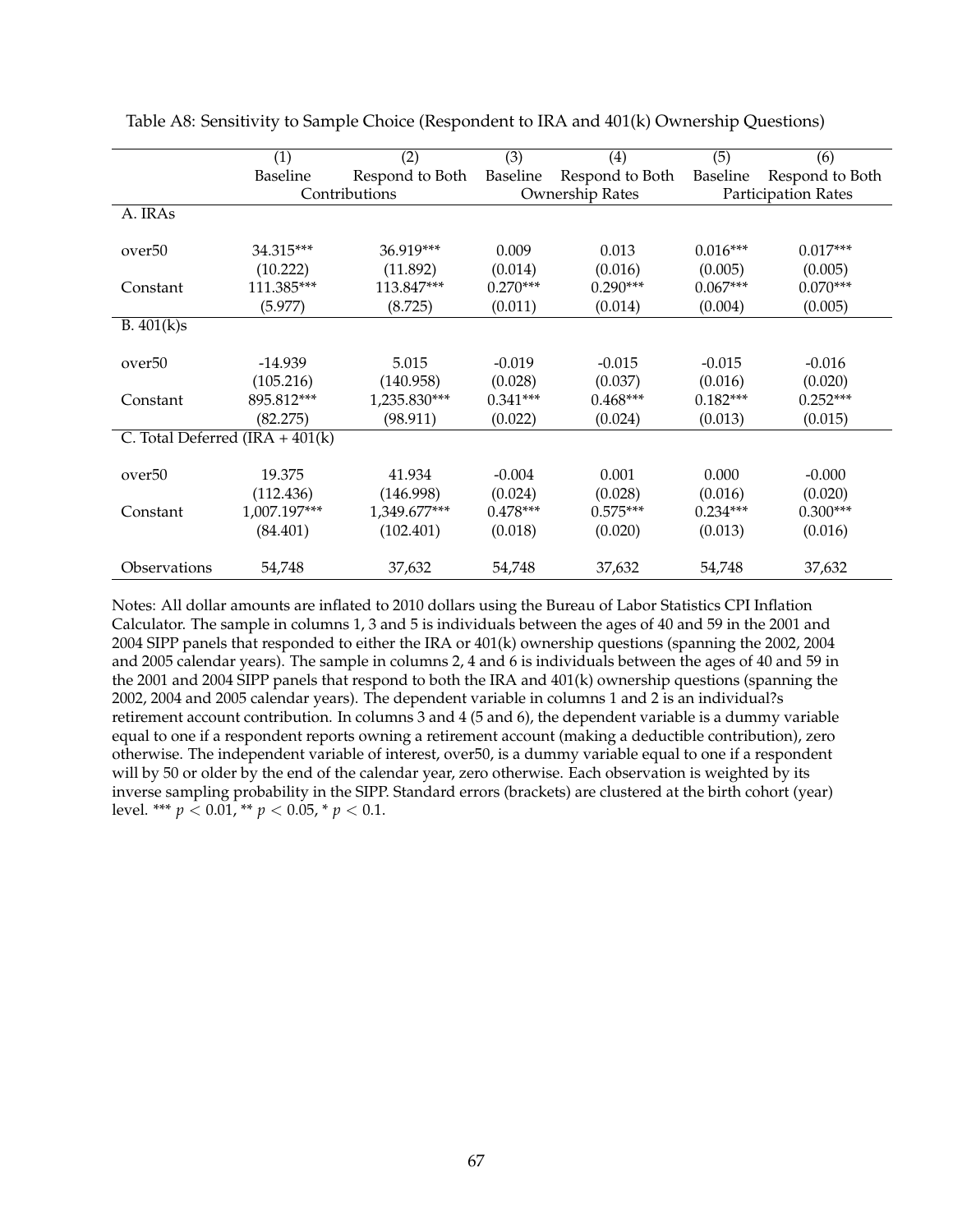|                           | (1)        | (2)        | (3)                |
|---------------------------|------------|------------|--------------------|
|                           | IRAs       | 401(k)s    | Total Tax-Deferred |
|                           |            |            | $(IRA + 401(k))$   |
| A. Contributions          |            |            |                    |
|                           |            |            |                    |
| over <sub>50</sub>        | 35.062**   | 7.130      | 42.191             |
|                           | (10.210)   | (52.280)   | (54.286)           |
| Constant                  | 110.077*** | 887.561*** | 997.638***         |
|                           | (7.685)    | (33.630)   | (36.448)           |
| <b>B.</b> Ownership Rates |            |            |                    |
|                           |            |            |                    |
| over <sub>50</sub>        | 0.010      | $-0.014*$  | $-0.001$           |
|                           | (0.008)    | (0.008)    | (0.009)            |
| Constant                  | $0.268***$ | $0.340***$ | $0.476***$         |
|                           | (0.004)    | (0.006)    | (0.006)            |
| C. Participation Rates    |            |            |                    |
|                           |            |            |                    |
| over <sub>50</sub>        | $0.017***$ | $-0.012$   | 0.004              |
|                           | (0.006)    | (0.007)    | (0.009)            |
| Constant                  | $0.067***$ | $0.181***$ | $0.232***$         |
|                           | (0.004)    | (0.005)    | (0.006)            |

Table A9: Age in Quarters Running Variable Robustness Check

Notes: The sample, dependent and independent variables of interest are defined as of Tables [2](#page-37-0) and [3.](#page-38-0) The assignment (running) variable is a respondent's age in quarters, relative to a 50 year old in the current calendar year. Each observation is weighted by its inverse sampling probability in the SIPP. Standard errors (brackets) are clustered at the birth cohort (year) level. \*\*\*  $p < 0.01$ , \*\*  $p < 0.05$ , \*  $p < 0.1$ .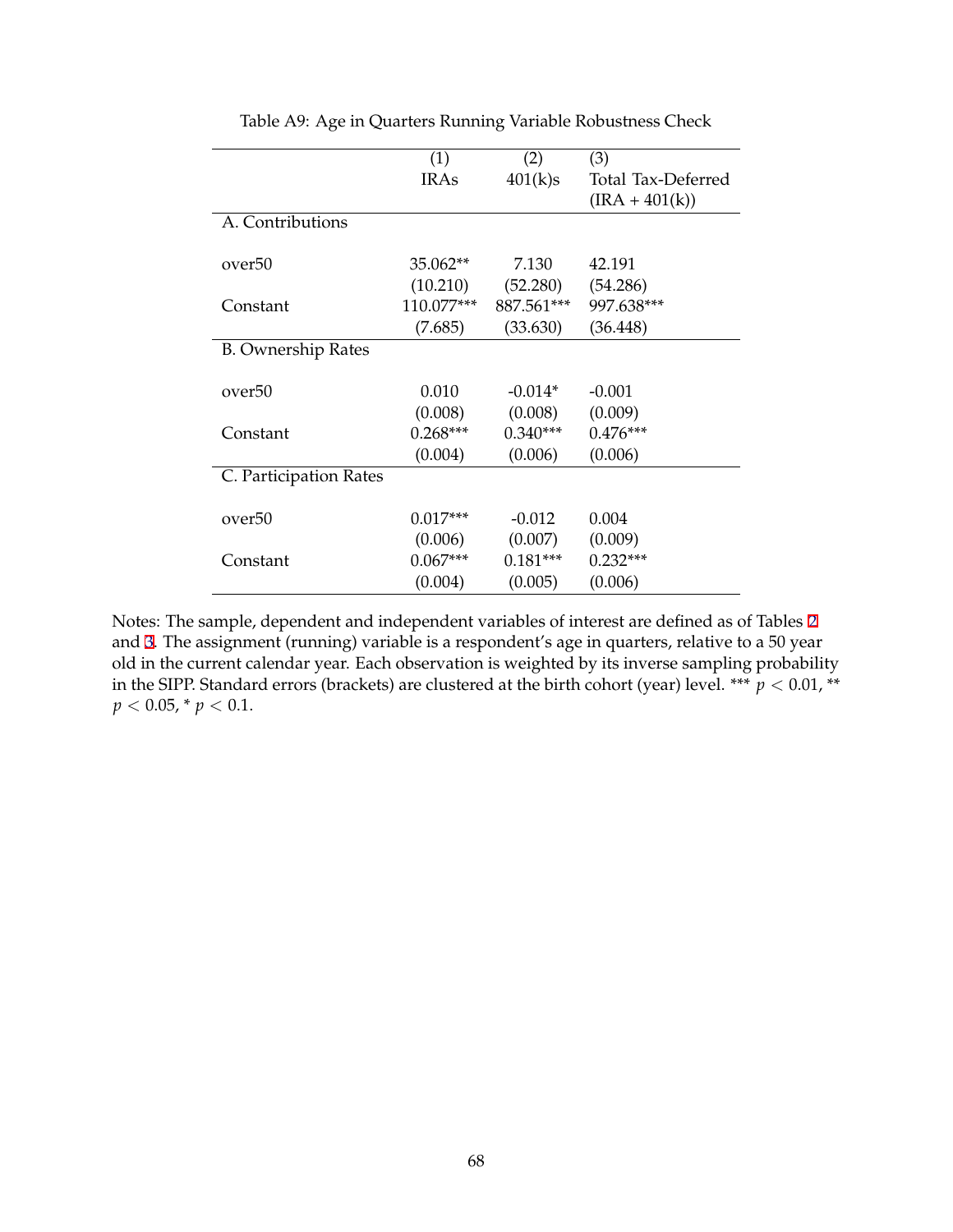|                 | (1)        | (2)           | (3)        | (4)                        |  |  |
|-----------------|------------|---------------|------------|----------------------------|--|--|
|                 |            | Contributions |            | <b>Participation Rates</b> |  |  |
|                 |            |               |            |                            |  |  |
| over50*post     | 39.796***  | 33.660**      | $0.021***$ | $0.018**$                  |  |  |
|                 | (14.175)   | (14.564)      | (0.007)    | (0.007)                    |  |  |
| over50          | $-5.481$   | $-4.765$      | $-0.005$   | $-0.005$                   |  |  |
|                 | (9.161)    | (9.356)       | (0.005)    | (0.004)                    |  |  |
| post            | 1.222      | 4.608         | $-0.010**$ | $-0.008*$                  |  |  |
|                 | (7.292)    | (7.358)       | (0.005)    | (0.004)                    |  |  |
| age             | $2.381**$  | 0.507         | $0.002***$ | 0.001                      |  |  |
|                 | (0.941)    | (0.961)       | (0.001)    | (0.001)                    |  |  |
| over50*age      | 4.234***   | 7.906***      | 0.001      | $0.003***$                 |  |  |
|                 | (0.941)    | (0.961)       | (0.001)    | (0.001)                    |  |  |
| age*post        | $-1.586$   | $-0.623$      | $-0.002**$ | $-0.001*$                  |  |  |
|                 | (0.957)    | (0.978)       | (0.001)    | (0.001)                    |  |  |
| over50*age*post | $-3.003$   | $-5.866*$     | $-0.002$   | $-0.003***$                |  |  |
|                 | (3.009)    | (2.935)       | (0.001)    | (0.001)                    |  |  |
| Constant        | 110.164*** | $-14.501$     | $0.077***$ | $-0.002$                   |  |  |
|                 | (6.301)    | (12.244)      | (0.004)    | (0.006)                    |  |  |
|                 |            |               |            |                            |  |  |
| Covariates      | N          | Y             | N          | Y                          |  |  |
| Observations    | 113,814    | 113,814       | 113,814    | 113,814                    |  |  |

<span id="page-69-0"></span>Table A10: Testing for Changes in the Age Profile of IRA Saving

Notes: All dollar amounts are inflated to 2010 dollars using the Bureau of Labor Statistics CPI Inflation Calculator. The sample is individuals between the ages of 40 and 59 in the 1996, 2001 and 2004 SIPP panels that responded to either the IRA or 401(k) ownership questions (spanning the 1996-1998, 2001-2002, and 2004-2005 calendar years). The dependent variable in columns 1 and 2 is a respondent's reported deductible IRA contribution. The dependent variable in columns 3 and 4 is a dummy variable equal to one of a respondent reports making a deductible IRA contribution, and zero otherwise. Contributions for those that do not respond to one of the two ownership questions is coded a zero. The specifications in columns 2 and 4 add the following covariates: white, black, Hispanic, female, married, personal earned income, number of kids under the age of 18 and three education attainment dummies to the baseline specifications in columns 1 and 3. Each observation is weighted by its inverse sampling probability in the SIPP. Standard errors (brackets) are clustered at the birth cohort (year) level. \*\*\*  $p < 0.01$ , \*\*  $p < 0.05$ , \*  $p < 0.1$ .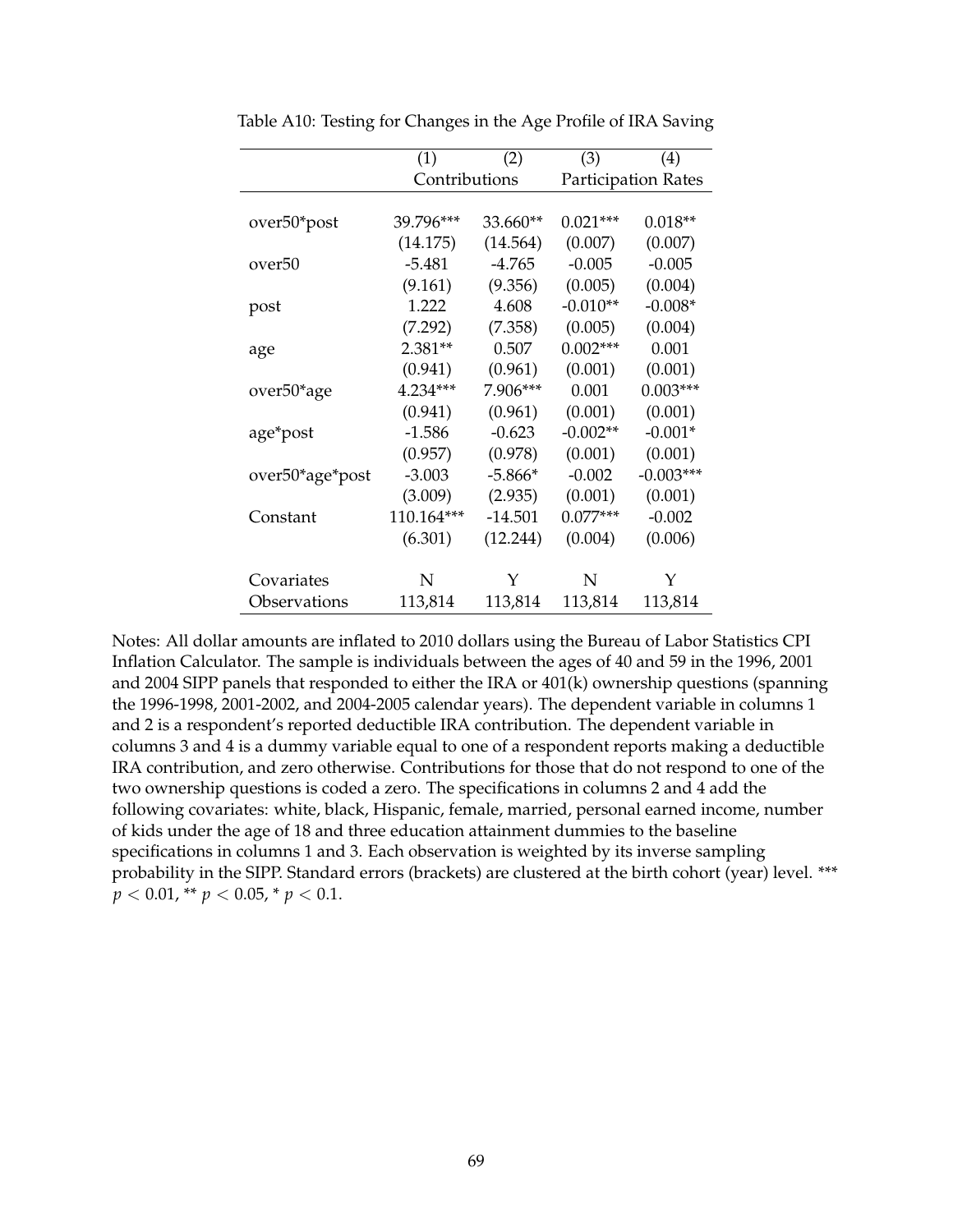|            | (1)        | (2)        | (3)        |
|------------|------------|------------|------------|
|            |            |            |            |
| over50     | 0.008      | 0.008      | 0.001      |
|            | (0.009)    | (0.010)    | (0.010)    |
| Constant   | $0.438***$ | $0.443***$ | $0.103***$ |
|            | (0.009)    | (0.010)    | (0.025)    |
|            |            |            |            |
| Year FE    | N          | Y          | Y          |
| Covariates | N          | N          |            |

Table A11: Continuity in the Percentage of Individuals Whose Employer Offers a 401(k) Plan

Notes: The sample is individuals between the ages of 40 and 59 in the Wave 7 Topical Modules of the 2001 and 2004 SIPP panels who also responded to either the IRA or 401(k) ownership questions (spanning the 2002 and 2005 calendar years). The dependent variable is a dummy variable equal to one if a respondent's employer offers a 401(k) plan and zero otherwise. The specification in column 1 is from a regression of outcomes on a polynomial of degree 1 that is allowed to vary on either side of the cutoff. The specification in column 2 adds year fixed effects to the specification in column 1. The specification in column 3 adds the following covariates: white, black, Hispanic, female, married, personal earned income, number of kids under the age of 18 and three education attainment dummies. Each observation is weighted by its inverse sampling probability in the SIPP. Standard errors (brackets) are clustered at the birth cohort (year) level. \*\*\* *p* < 0.01, \*\* *p* < 0.05, \* *p* < 0.1.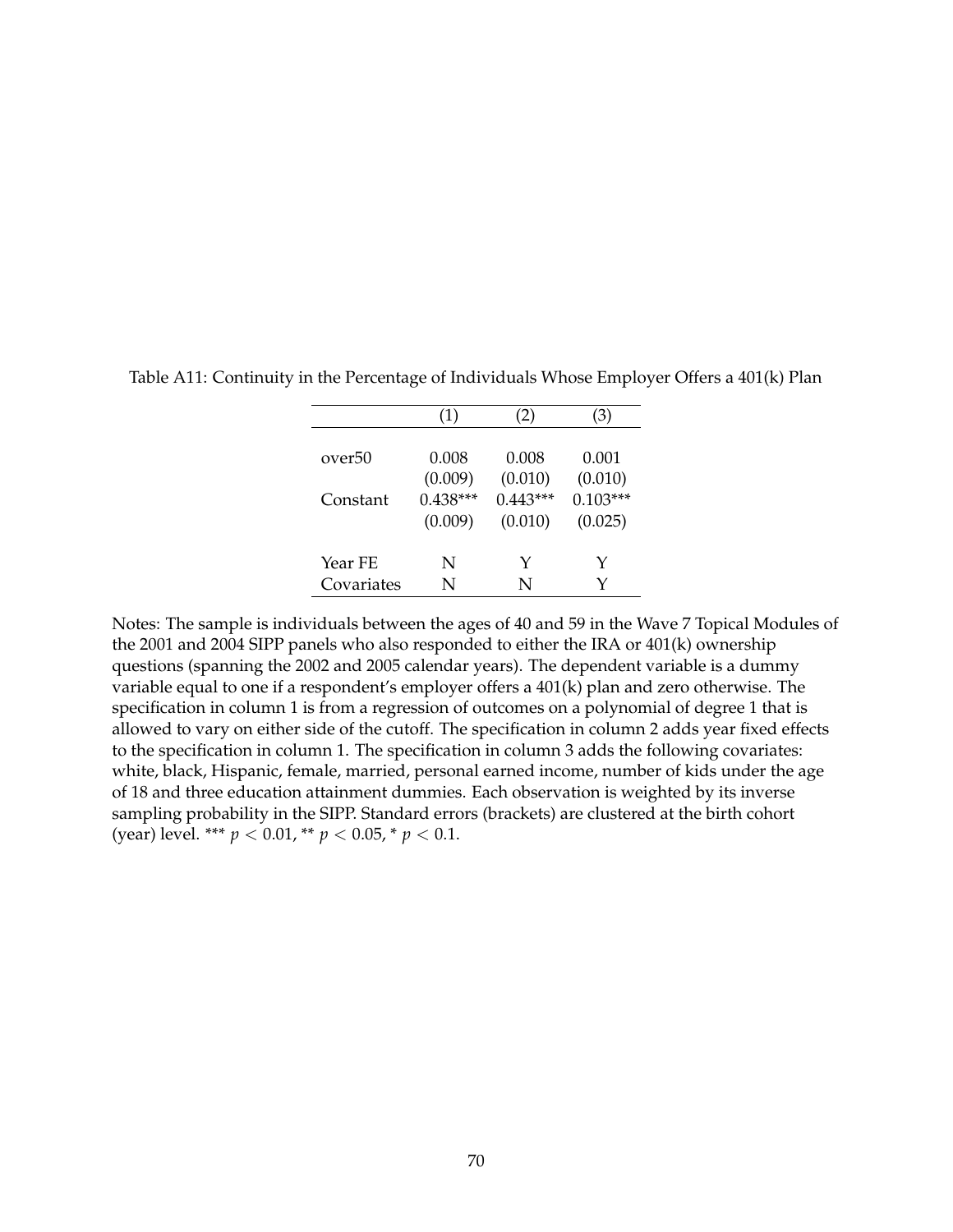|                    | (1)        | (2)          | (3)            | $\left( 4\right)$ | (5)          | (6)            |
|--------------------|------------|--------------|----------------|-------------------|--------------|----------------|
|                    | White      | <b>Black</b> | Hispanic       | Female            | Married      | Veteran        |
|                    |            |              |                |                   |              |                |
| $401(k)$ Available | $0.037***$ | $-0.019***$  | $-0.005**$     | $-0.072***$       | $0.022***$   | $0.025***$     |
|                    | (0.005)    | (0.004)      | (0.002)        | (0.007)           | (0.006)      | (0.005)        |
| Constant           | $0.826***$ | $0.112***$   | $0.025***$     | $0.543***$        | $0.695***$   | $0.102***$     |
|                    | (0.004)    | (0.003)      | (0.002)        | (0.004)           | (0.004)      | (0.012)        |
|                    |            |              |                |                   |              |                |
|                    | (7)        | (8)          | (9)            | (10)              | (11)         | (12)           |
|                    | Personal   | HH Earn-     | Large Employer | HS Grad           | Some College | College Degree |
|                    | Earnings   | ings         |                |                   |              |                |
|                    |            |              |                |                   |              |                |
| $401(k)$ Available | 29,643***  | 25,888***    | $0.514***$     | $-0.089***$       | $0.022***$   | $0.167***$     |
|                    | (693)      | (1,100)      | (0.007)        | (0.006)           | (0.005)      | (0.008)        |
| Constant           | 27,474***  | 72,690***    | $0.182***$     | $0.322***$        | $0.322***$   | $0.220***$     |
|                    | (419)      | (847)        | (0.006)        | (0.004)           | (0.004)      | (0.005)        |

Table A12: Differences Between Individuals With and Without Access to a 401(k) Plan

Notes: The sample is individuals between the ages of 40 and 59 in the Wave 7 Topical Modules of the 2001 and 2004 SIPP panels who also responded to either the IRA or 401(k) ownership questions (spanning the 2002 and 2005 calendar years). The dependent variable in each column is the listed covariate. Each observation is weighted by its inverse sampling probability in the SIPP. Standard errors (brackets) are clustered at the birth cohort (year) level. \*\*\*  $p < 0.01$ , \*\*  $p < 0.05$ , \*  $p < 0.1$ .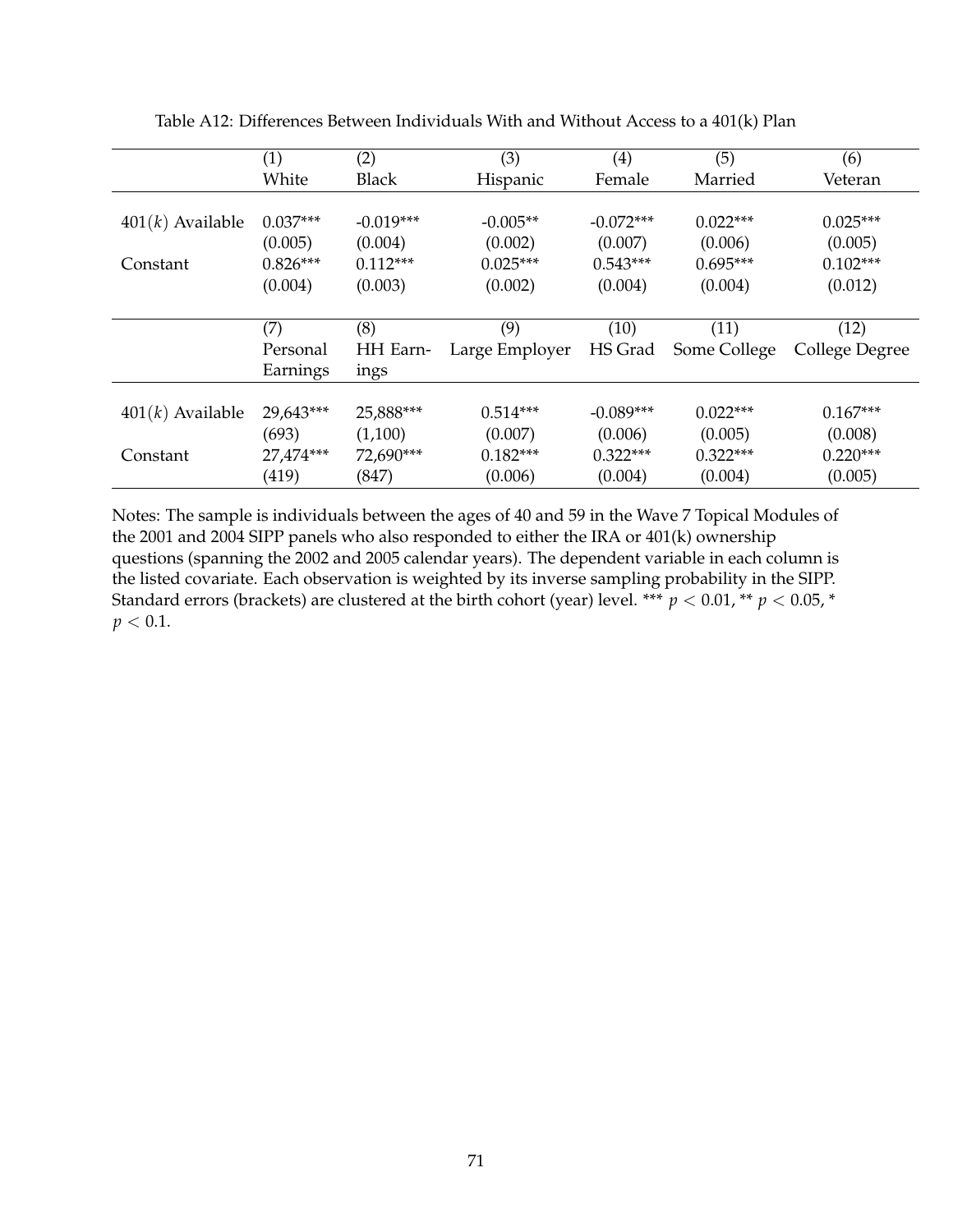|                                                      | (1)                 | (2)           | (3)              | (4)           |
|------------------------------------------------------|---------------------|---------------|------------------|---------------|
|                                                      | No 401(k) Available |               | 401(k) Available |               |
|                                                      | 2002                | 2005          | 2002             | 2005          |
| A. IRA Contributions                                 |                     |               |                  |               |
|                                                      |                     |               |                  |               |
| $over50*401(k)$ limit                                |                     |               | 184.789          | 2.057         |
|                                                      |                     |               | (167.084)        | (136.845)     |
| over <sub>50</sub>                                   | 19.799              | 60.549**      | $-28.959$        | $-16.411$     |
|                                                      | (30.714)            | (22.367)      | (24.554)         | (26.987)      |
| $401(k)$ limit                                       |                     |               | 63.695           | 189.323**     |
|                                                      |                     |               | (113.051)        | (77.691)      |
| Constant                                             | $-8.453$            | $-111.543***$ | 82.688           | $-21.906$     |
|                                                      | (39.837)            | (24.945)      | (49.874)         | (52.961)      |
| B. 401(k) Contributions                              |                     |               |                  |               |
|                                                      |                     |               |                  |               |
| over50*401(k) limit                                  |                     |               | 84.727           | 281.430*      |
|                                                      |                     |               | (79.728)         | (144.665)     |
| over <sub>50</sub>                                   |                     |               | $-120.227$       | $-243.120***$ |
|                                                      |                     |               | (69.646)         | (68.884)      |
| $401(k)$ limit                                       |                     |               | 11,412.22***     | 11,488.67***  |
|                                                      |                     |               | (71.920)         | (107.224)     |
| Constant                                             |                     |               | 697.025***       | 520.512***    |
|                                                      |                     |               | (240.938)        | (130.800)     |
| C. Total Tax-Deferred $(IRA + 401(k))$ Contributions |                     |               |                  |               |
|                                                      |                     |               |                  |               |
| over50*401(k) limit                                  |                     |               | 269.515          | 283.487       |
|                                                      |                     |               | (224.862)        | (213.941)     |
| over <sub>50</sub>                                   | 19.799              | 60.549**      | $-149.185**$     | $-259.532***$ |
|                                                      | (30.714)            | (22.367)      | (67.950)         | (75.032)      |
| $401(k)$ limit                                       |                     |               | 11,475.91***     | 11,677.99***  |
|                                                      |                     |               | (168.386)        | (113.750)     |
| Constant                                             | $-8.453$            | $-111.543***$ | 779.713***       | 498.606***    |
|                                                      | (39.837)            | (24.945)      | (239.442)        | (157.420)     |
|                                                      |                     |               |                  |               |
| Observations                                         | 7,231               | 10,240        | 5,237            | 7,480         |

<span id="page-72-0"></span>Table A13: The Effect of Eligibility for 'Catch-up Limits' on Retirement Account Contributions By Availability of a 401(k) Plan, 401(k) Limit Status and Year

Notes: All dollar amounts are inflated to 2010 dollars using the Bureau of Labor Statistics CPI Inflation Calculator. The sample in columns 1 (2) is restricted to individuals without access to an employer-sponsored 401(k) plan in 2002 (2005). The sample in columns 3 (4) is restricted to individuals with access to an employer-sponsored 401(k) plan in 2002 (2005). In panel A, the dependent variable is a respondent's reported IRA contribution. In panel B (C), the dependent variable is a respondent's reported 401(k) (total tax-deferred (IRA + 401(k)) contribution. All specifications are from a regression of outcomes on the over50 dummy, a 401(k) limit contributor indicator variable, the interaction of the over50 and 401(k) limit dummies, a polynomial of degree 1 that is allowed to vary on either side of the cutoff and the following covariates: white, black, Hispanic, female, married, personal earned income, number of kids under the age of 18 and three education attainment dummies. Each observation is weighted by its inverse sampling probability in the SIPP. Standard errors (brackets) are clustered at the birth cohort (year) level. \*\*\*  $p < 0.01$ , \*\*  $p < 0.05$ , \*  $p < 0.1$ .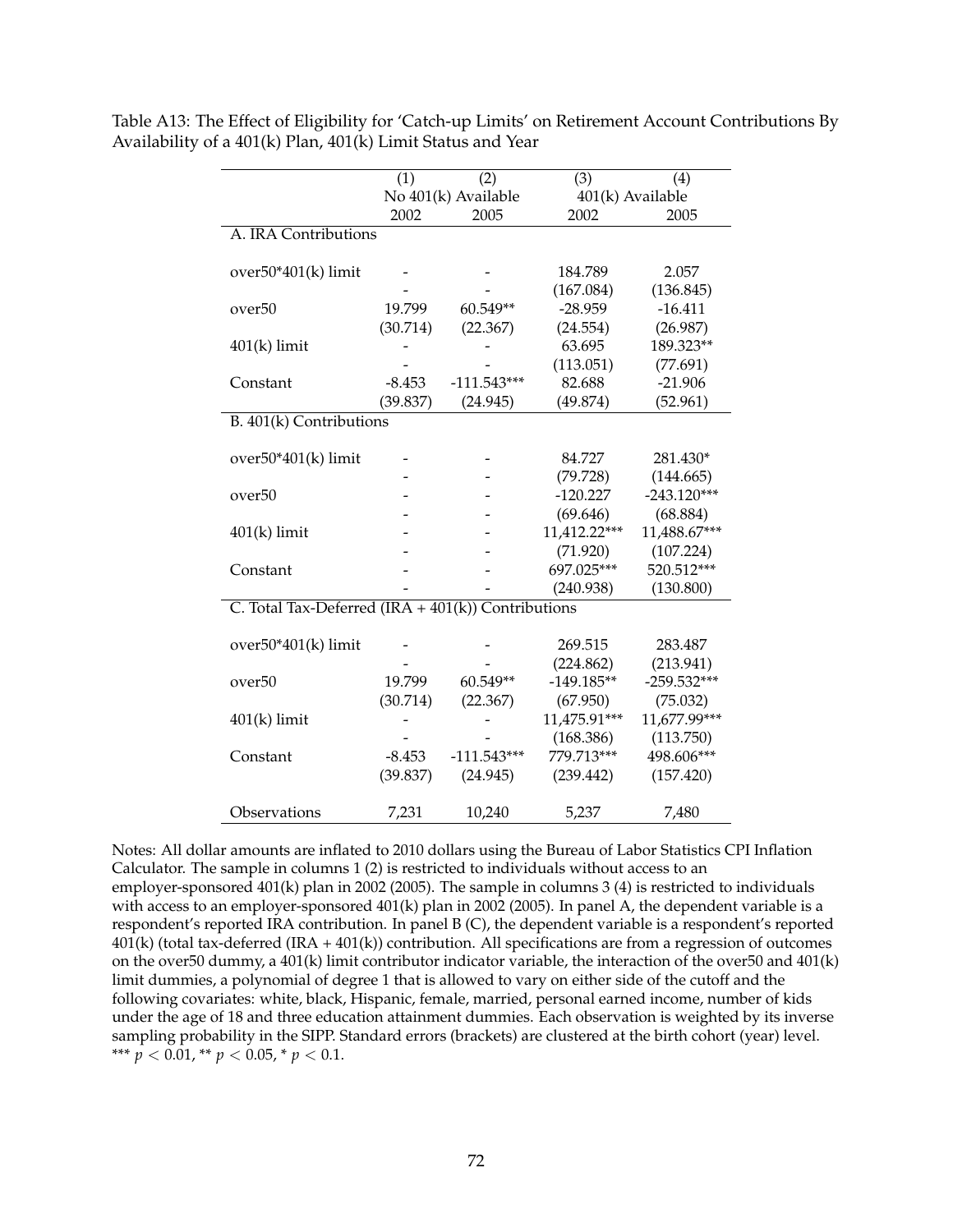|                                                         | (1)                 | (2)        | (3)              | (4)        |
|---------------------------------------------------------|---------------------|------------|------------------|------------|
|                                                         | No 401(k) Available |            | 401(k) Available |            |
|                                                         | 2002                | 2005       | 2002             | 2005       |
| A. IRA Participation Rate                               |                     |            |                  |            |
|                                                         |                     |            |                  |            |
| $over50*401(k)$ limit                                   |                     |            | $-0.008$         | $-0.005$   |
|                                                         |                     |            | (0.058)          | (0.033)    |
| over <sub>50</sub>                                      | 0.010               | $0.021***$ | 0.010            | $-0.011$   |
|                                                         | (0.016)             | (0.007)    | (0.011)          | (0.013)    |
| $401(k)$ limit                                          |                     |            | 0.025            | 0.015      |
|                                                         |                     |            | (0.049)          | (0.025)    |
| Constant                                                | $-0.018$            | $-0.026**$ | $0.086**$        | $-0.004$   |
|                                                         | (0.018)             | (0.011)    | (0.030)          | (0.031)    |
| B. 401(k) Participation Rate                            |                     |            |                  |            |
|                                                         |                     |            |                  |            |
| $over50*401(k)$ limit                                   |                     |            | 0.022            | 0.021      |
|                                                         |                     |            | (0.014)          | (0.014)    |
| over <sub>50</sub>                                      |                     |            | $-0.059***$      | $-0.043**$ |
|                                                         |                     |            | (0.016)          | (0.018)    |
| $401(k)$ limit                                          |                     |            | $0.753***$       | $0.615***$ |
|                                                         |                     |            | (0.013)          | (0.014)    |
| Constant                                                |                     |            | $0.218***$       | $0.296***$ |
|                                                         |                     |            | (0.049)          | (0.057)    |
| C. Total Tax-Deferred (IRA + 401(k)) Participation Rate |                     |            |                  |            |
|                                                         |                     |            |                  |            |
| $over50*401(k)$ limit                                   |                     |            | 0.007            | 0.014      |
|                                                         |                     |            | (0.014)          | (0.016)    |
| over <sub>50</sub>                                      | 0.010               | $0.021***$ | $-0.047***$      | $-0.032*$  |
|                                                         | (0.016)             | (0.007)    | (0.011)          | (0.018)    |
| $401(k)$ limit                                          |                     |            | $0.673***$       | $0.524***$ |
|                                                         |                     |            | (0.015)          | (0.014)    |
| Constant                                                | $-0.018$            | $-0.026**$ | $0.299***$       | $0.276***$ |
|                                                         | (0.018)             | (0.011)    | (0.051)          | (0.060)    |
|                                                         |                     |            |                  |            |
| Observations                                            | 7,231               | 10,240     | 5,237            | 7,480      |

Table A14: The Effect of Eligibility for 'Catch-up Limits' on Retirement Account Participation Rates By Availability of a 401(k) Plan, 401(k) Limit Status and Year

Notes: The sample is the same as in Table [A13](#page-72-0). In panel A, the dependent variable is a dummy variable equal to one if a respondent reports making a deductible IRA contribution, and is equal to zero otherwise. In panel B (C), the dependent variable is a dummy variable equal to one if a respondent reports making a deductible 401(k) contribution (either an IRA or a 401(k)) contribution, and is equal to zero otherwise. All specifications are from a regression of outcomes on the over50 dummy, a polynomial of degree 1 that is allowed to vary on either side of the cutoff and the following covariates: white, black, Hispanic, female, married, personal earned income, number of kids under the age of 18 and three education attainment dummies. Each observation is weighted by its inverse sampling probability in the SIPP. Standard errors (brackets) are clustered at the birth cohort (year) level. \*\*\*  $p < 0.01$ , \*\*  $p < 0.05$ , \*  $p < 0.1$ .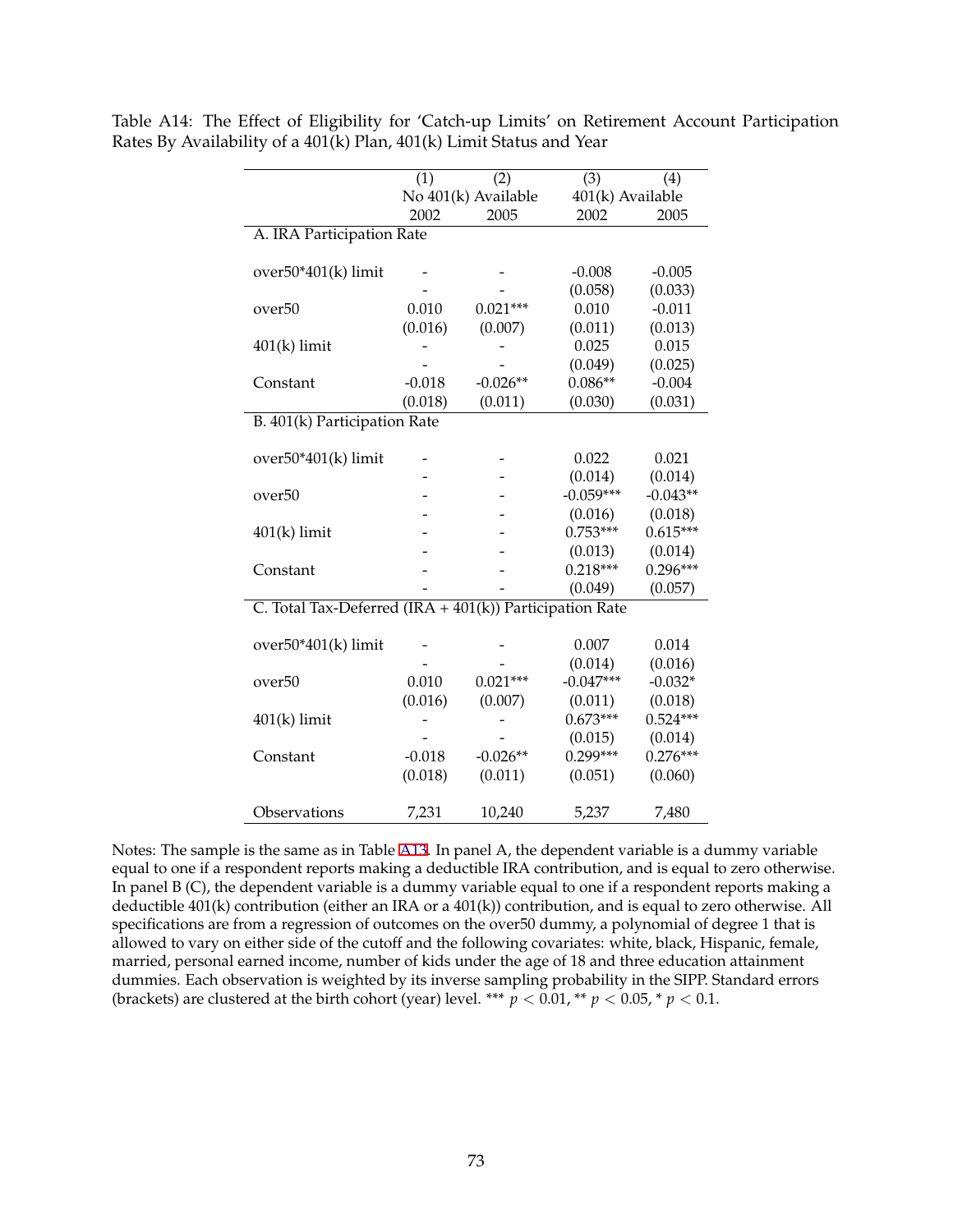|                                                      | (1)              | $\rm(2)$                         | (3)              |
|------------------------------------------------------|------------------|----------------------------------|------------------|
| A. IRA Contributions                                 |                  |                                  |                  |
|                                                      |                  |                                  |                  |
| over <sub>50</sub>                                   | 639.257***       | 642.547***                       | 448.060***       |
|                                                      | (210.861)        | (175.499)                        | (167.547)        |
| Constant                                             | $-10,392.581***$ | $-10,757.504***$                 | $-14,889.517***$ |
|                                                      | (254.810)        | (267.605)                        | (613.387)        |
| B. 401(k) Contributions                              |                  |                                  |                  |
|                                                      |                  |                                  |                  |
| over <sub>50</sub>                                   | -407.649         | -382.475                         | $-597.085***$    |
|                                                      | (614.510)        | (241.752)                        | (190.134)        |
| Constant                                             |                  | $-8,910.912***$ $-10,722.858***$ | $-17,152.007***$ |
|                                                      | (587.453)        | (343.409)                        | (699.835)        |
| C. Total Tax-Deferred $(IRA + 401(k))$ Contributions |                  |                                  |                  |
|                                                      |                  |                                  |                  |
| over <sub>50</sub>                                   | $-49.526$        | $-28.119$                        | $-283.339*$      |
|                                                      | (512.934)        | (215.605)                        | (158.602)        |
| Constant                                             | $-7,234.776***$  | $-8,713.553***$                  | $-15,211.721***$ |
|                                                      | (454.836)        | (259.771)                        | (575.454)        |
|                                                      |                  |                                  |                  |
| Year FE                                              | Y                | Y                                | Y                |
| Covariates                                           | N                | N                                | Y                |
| Observations                                         | 54,748           | 54,748                           | 54,748           |

Table A15: Tobit Model Specification

Notes: All dollar amounts are inflated to 2010 dollars using the Bureau of Labor Statistics CPI Inflation Calculator. The sample is individuals between the ages of 40 and 59 in the 2001 and 2004 SIPP panels that responded to either the IRA or 401(k) ownership questions (spanning the 2002, 2004 and 2005 calendar years). The dependent variable in Panel A is a respondent's reported deductible IRA contribution. In Panel B the dependent variable is the respondent?s reported deductible 401(k) contribution; in Panel C it is the sum of the respondent's IRA and 401(k) contribution. Contributions for those that do not respond to one of the two ownership questions is coded a zero. The independent variable of interest, over50, is a dummy variable equal to one if a respondent will by 50 or older by the end of the calendar year, zero otherwise. The specification in column 1 is from a Tobit regression of outcomes on a polynomial of degree 1 that is allowed to vary on either side of the age-50 cutoff. The specification in column 2 adds year fixed effects to the specification in column 1. The specification in column 3 adds the following covariates: white, black, Hispanic, female, married, personal earned income, number of kids under the age of 18 and three education attainment dummies. All specifications assume that contributions are censored at \$0. Each observation is weighted by its inverse sampling probability in the SIPP. Standard errors (brackets) are clustered at the birth cohort (year) level. \*\*\*  $p < 0.01$ , \*\*  $p < 0.05$ , \*  $p < 0.1$ .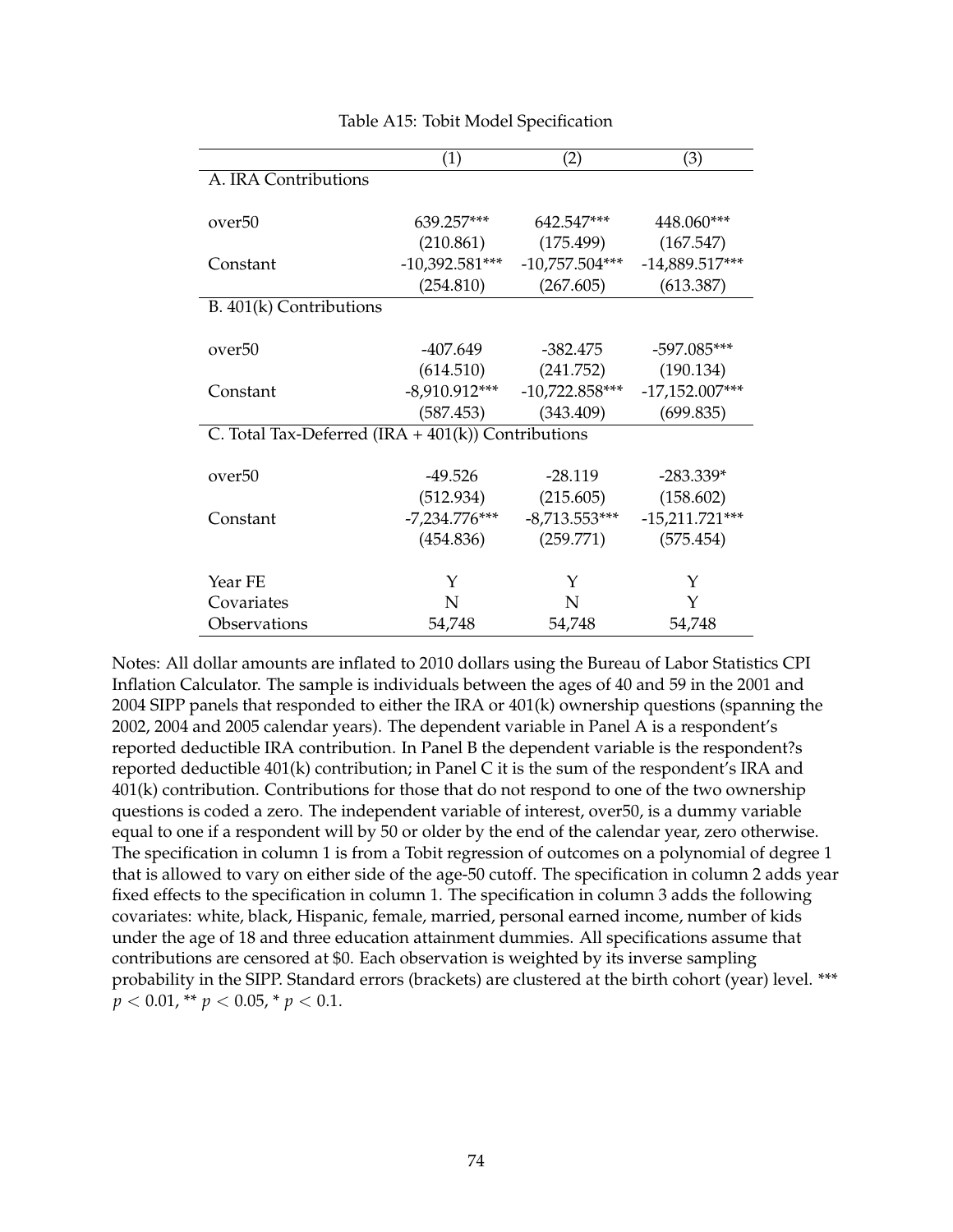|                                                      | (1)         | (2)                   | (3)           |
|------------------------------------------------------|-------------|-----------------------|---------------|
| A. IRA Contributions                                 |             |                       |               |
|                                                      |             |                       |               |
| over <sub>50</sub>                                   | 47.473      | 47.828                | 44.858        |
|                                                      | (28.553)    | (28.636)              | (26.109)      |
| Constant                                             | 196.038***  | 196.173***            | $-126.613***$ |
|                                                      | (8.377)     | (9.444)               | (36.003)      |
| B. 401(k) Contributions                              |             |                       |               |
|                                                      |             |                       |               |
| over <sub>50</sub>                                   | 0.550       | 2.683                 | $-6.909$      |
|                                                      |             | $(28.853)$ $(31.906)$ | (27.179)      |
| Constant                                             | 140.4582*** | 415.438***            | $-24.238$     |
|                                                      | (22.337)    | (34.916)              | (37.569)      |
| C. Total Tax-Deferred $(IRA + 401(k))$ Contributions |             |                       |               |
|                                                      |             |                       |               |
| over <sub>50</sub>                                   | 55.655      | 58.566                | 43.321        |
|                                                      | (52.780)    | (55.949)              | (45.721)      |
| Constant                                             | 398.083***  | 742.490***            | $-165.939**$  |
|                                                      | (30.327)    | (45.158)              | (58.321)      |
|                                                      |             |                       |               |
| Year FE                                              | Υ           | Y                     | Y             |
| Covariates                                           | N           | N                     | Y             |
| Observations                                         | 16,354      | 16,354                | 16,354        |

Table A16: Consumer Expenditure Survey Data: Effect of Eligibility for 'Catch-up Limits' on Retirement Account Contributions

Notes: All dollar amounts are inflated to 2010 dollars using the Bureau of Labor Statistics CPI Inflation Calculator. The sample is individuals between the ages of 40 and 59 in the 2002, 2004 and 2005 Consumer Expenditure Survey (CEX). The dependent variable in Panel A is a respondent's reported IRA contribution. In Panel B the dependent variable is the respondent's reported private pension plan (e.g. 401(k)) contribution; in Panel C it is the sum of the respondent's IRA and 401(k) contribution. Contributions for those that do not respond the IRA or 401(k) contribution questions are coded as zero. The independent variable of interest, over50, is a dummy variable equal to one if a respondent reports being age 50 or older, zero otherwise. The specification in column 1 is from a regression of outcomes on a polynomial of degree 1 that is allowed to vary on either side of the age-50 cutoff. The specification in column 2 adds year fixed effects to the specification in column 1. The specification in column 3 adds the following covariates: white, black, female, married, personal earned income, number of kids under the age of 18 and three education attainment dummies. Standard errors (brackets) are clustered at the age level. \*\*\*  $p < 0.01$ , \*\*  $p < 0.05$ , \*  $p < 0.1$ .